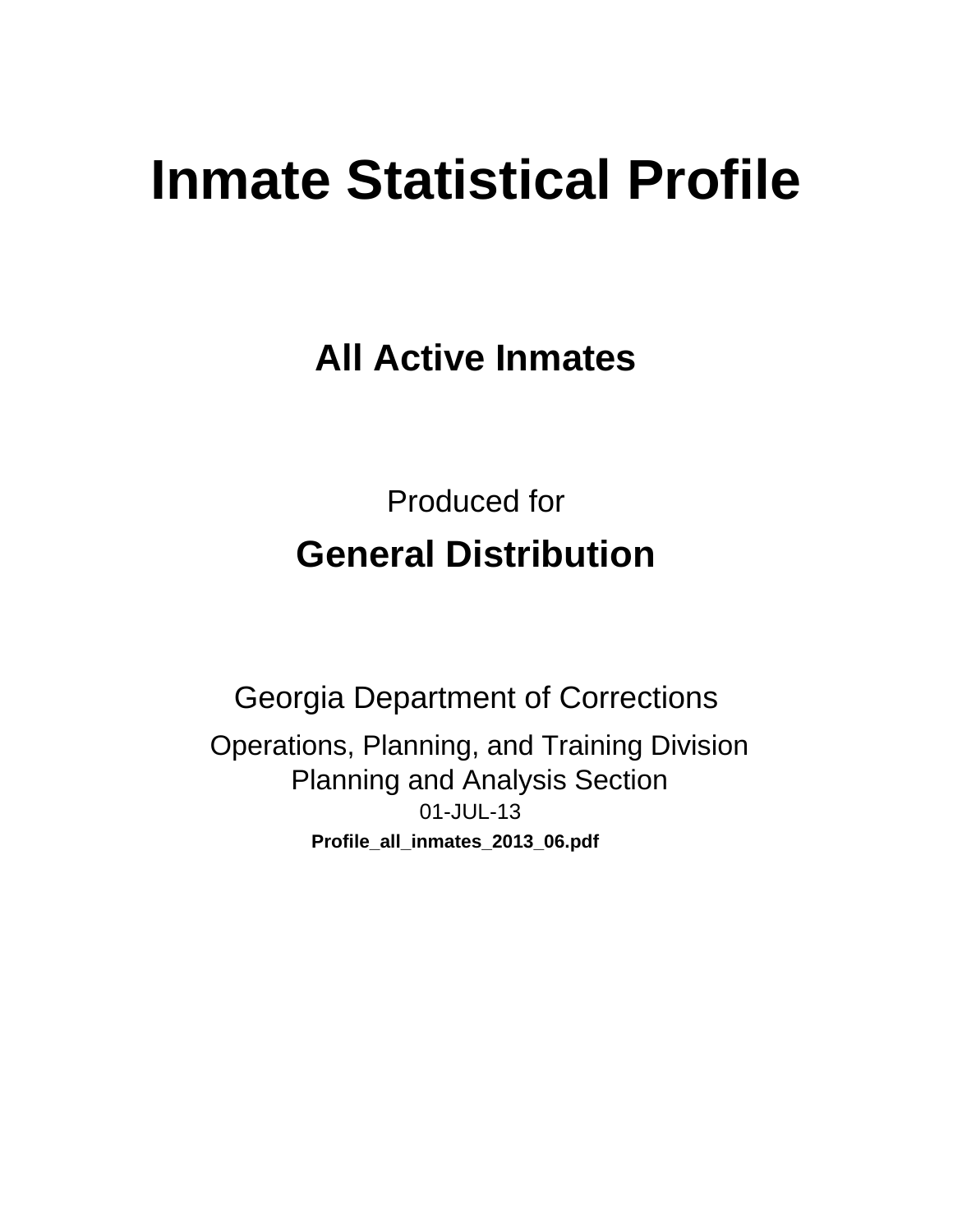# Inmate Statistical Profile 01-JUL-13

Contents

**All Active Inmates** 

Produced for General Distribution

# **Table of Contents**

|    | <b>Demographic information</b>                                       |
|----|----------------------------------------------------------------------|
|    | 5 Current age, broken out in ten year age groups                     |
|    | 6 Race group                                                         |
|    | 7 Marital status, self-reported at entry to prison                   |
|    | 8 Number of children, self-reported at entry to prison               |
|    | 9 Religious affiliation, self-reported at entry to prison            |
|    | 10 Home county - self-reported at entry to prison                    |
|    | 15 Socioeconomic class, self-reported at entry to prison             |
|    | 16 Environment to age 16, self-reported at entry to prison           |
|    | 17 Guardian status to age 16, self-reported at entry to prison       |
|    | 18 Employment status before prison, self-reported at entry to prison |
|    | 19 Age at admission                                                  |
|    | 21 Height, measured at entry to prison                               |
|    | 22 Weight, measured at entry to prison                               |
|    | 24 Military service                                                  |
|    | <b>Correctional information</b>                                      |
|    | 25 Type of admission to prison                                       |
|    | 26 Current / last security status                                    |
|    | 27 Current / last institution type                                   |
|    | 28 Institution type - transitional centers                           |
|    | 29 Institution type - county prisons                                 |
| 31 | Institution type - state prisons                                     |
|    | 33 Institution type - private prisons                                |
|    | 34 Institution type - pre-release centers                            |
|    | 35 Institution type - inmate boot camp                               |
|    | 36 Number of disciplinary reports                                    |
|    | 37 Number of transfers                                               |
|    | 38 Number of escapes                                                 |
|    | 40 Probable future release type of still active inmates              |
|    | 41 Time served in current (or last) institution                      |
|    | Educational, psychological and physical information                  |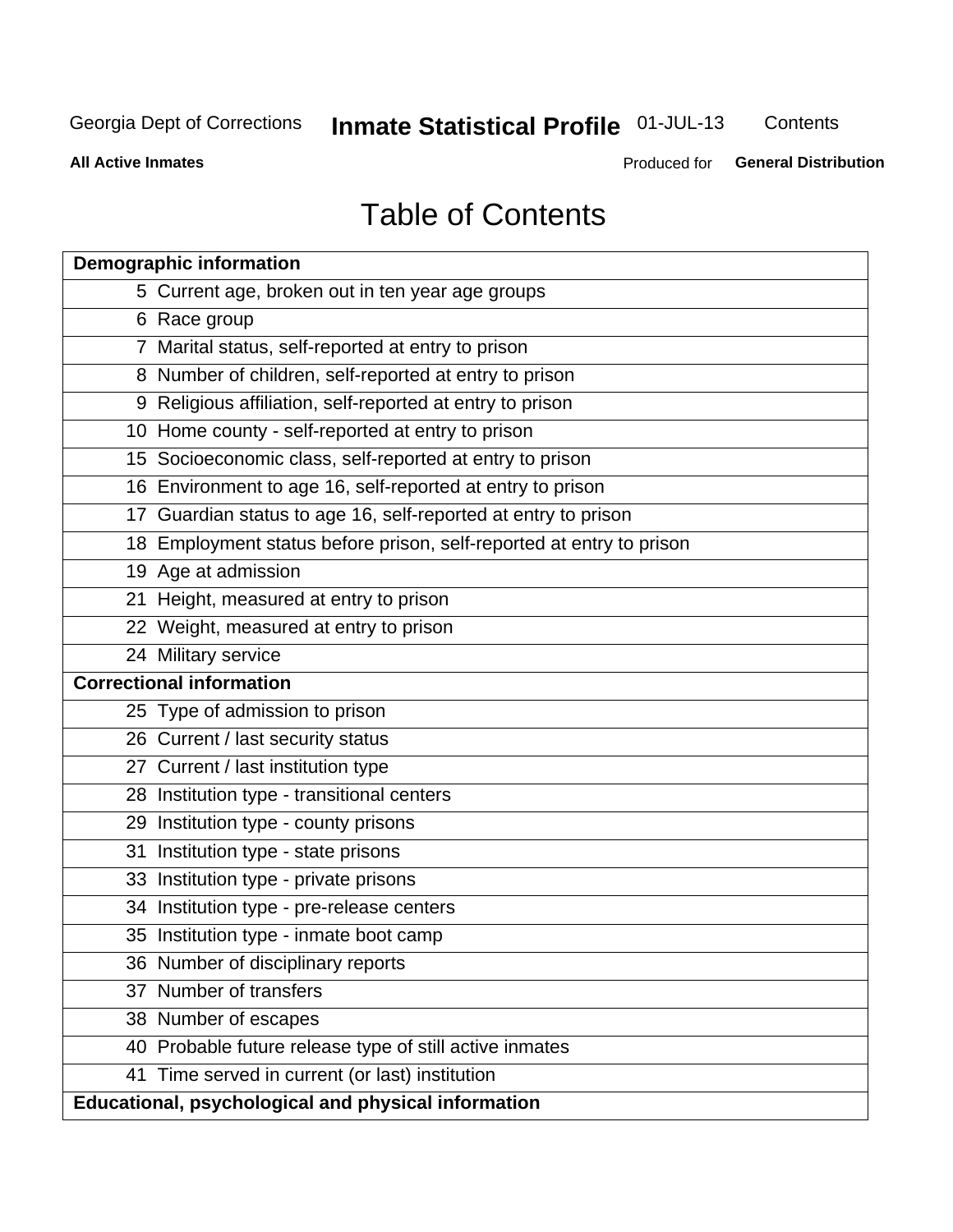# Inmate Statistical Profile 01-JUL-13

Contents

**All Active Inmates** 

Produced for General Distribution

# **Table of Contents**

| <b>Educational, psychological and physical information</b>       |
|------------------------------------------------------------------|
| 39 Culture fair IQ scores                                        |
| 42 Highest grade level attained                                  |
| 43 Culture fair IQ scores                                        |
| 44 Wide Range Achievement Test (WRAT) reading score              |
| 45 Wide Range Achievement Test (WRAT) math score                 |
| 46 Wide Range Achievement Test (WRAT) spelling score             |
| 47 Scope of substance abuse - summary                            |
| 48 Scope of substance abuse - detail                             |
| 49 Current / last mental health treatment level                  |
| 50 PULHESDWIT medical scale - 'P' overall condition ('P'hysical) |
| 51 PULHESDWIT medical scale - 'U' upper body                     |
| 52 PULHESDWIT medical scale - 'L' lower body                     |
| 53 PULHESDWIT medical scale - 'H' hearing                        |
| 54 PULHESDWIT medical scale - 'E' vision                         |
| 55 PULHESDWIT medical scale -'S' psychiatric                     |
| 56 PULHESDWIT medical scale - 'D' dental                         |
| 57 PULHESDWIT medical scale - 'W' work ability                   |
| 58 PULHESDWIT medical scale - 'I' impairment                     |
| 59 PULHESDWIT medical scale - 'T' transportability               |
| 60 Criminality in family, self-reported                          |
| 61 Alcoholism in family, self-reported                           |
| 62 Drug abuse in family, self-reported                           |
| 63 Subjected to frequent beatings, self-reported                 |
| 64 Father absent during inmate's childhood                       |
| 65 Mother absent during inmate's childhood                       |
| 66 Inmate diagnosed as manipulative                              |
| 67 Inmate diagnosed as assaultive                                |
| <b>Crimes and criminal history information</b>                   |
| 68 Number of prior Georgia incarcerations                        |
| 69 Prison sentence in years                                      |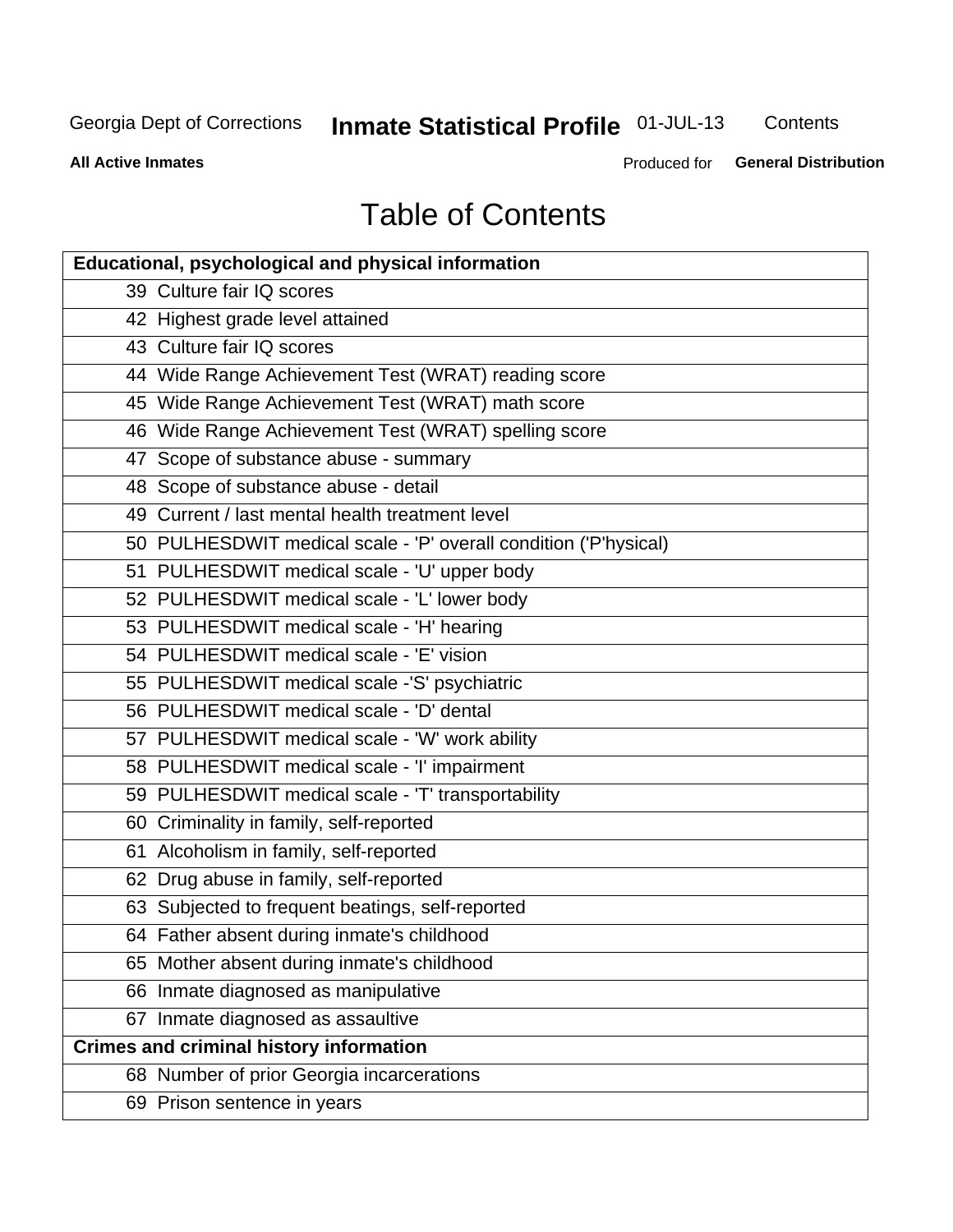# Inmate Statistical Profile 01-JUL-13

Contents

**All Active Inmates** 

Produced for General Distribution

# **Table of Contents**

| <b>Crimes and criminal history information</b>                 |
|----------------------------------------------------------------|
| 70 Primary offense, broken out into felonies vs misdemeanors   |
| 71 Primary offense, broken out into six broad crime categories |
| 72 Primary offense, detailed offense code                      |
| 81 County of conviction of primary offense                     |
| 86 Circuit of conviction of primary offense                    |
| 88 Years served (jail + prison) in this incarceration          |
| <b>Medical information</b>                                     |
| 89 Results of most recent HIV test                             |
| 90 Results of most recent tuberculosis test                    |
| 91 Results of most recent syphilis test                        |
| 92 Results of most recent Hepatitis-C test                     |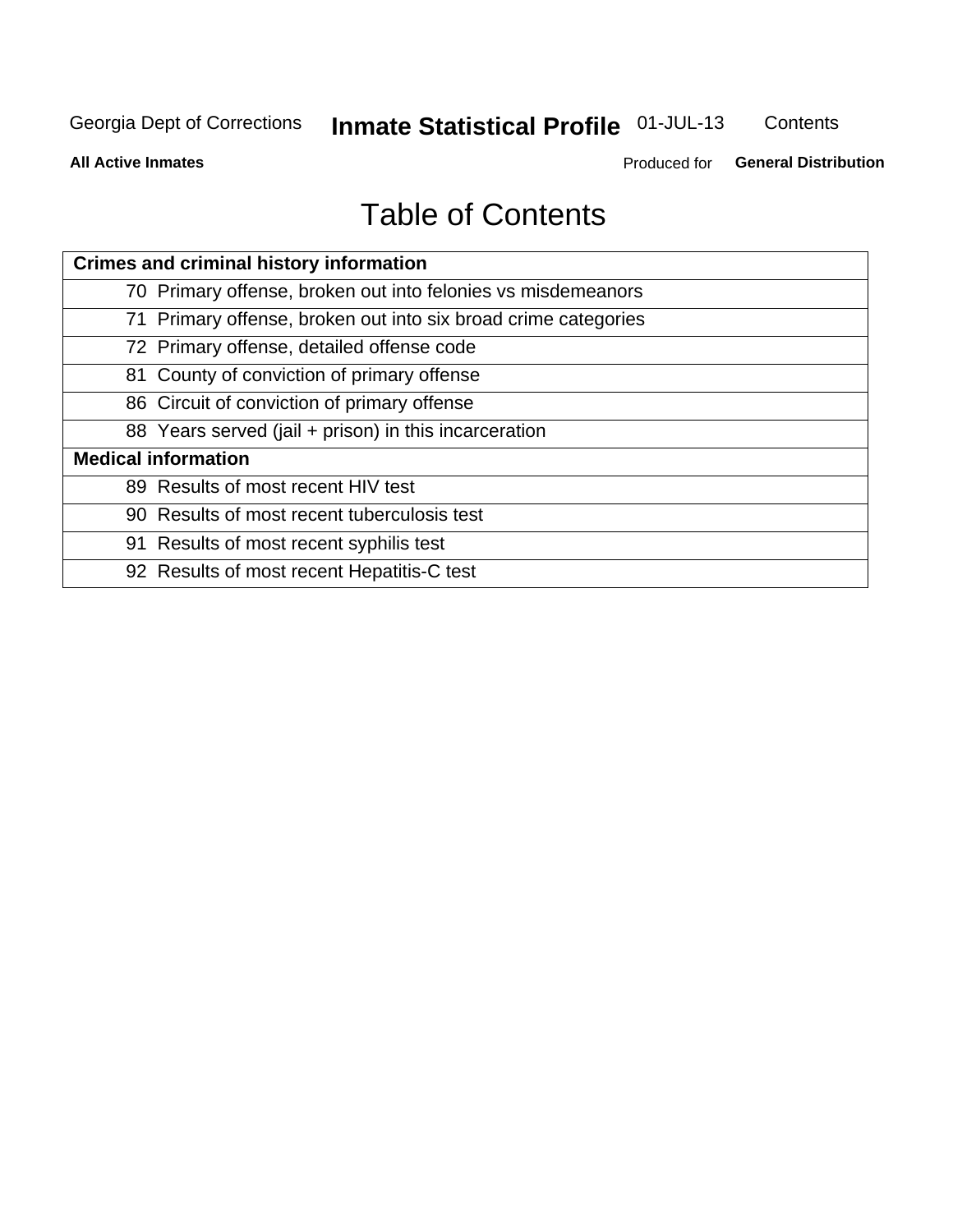### **All Active Inmates**

### Produced for General Distribution

### Current age, broken out in ten-year age groups

COL % - percent each COUNT is of its particular column

|                          |              | <b>Male</b> |        |              | <b>Female</b> |          | <b>Total</b> |               |
|--------------------------|--------------|-------------|--------|--------------|---------------|----------|--------------|---------------|
| <b>Current Age</b>       | <b>Count</b> | Col %       | Row %  | <b>Count</b> | Col %         | Row %    | <b>Total</b> | Col %         |
| <b>Teens (1-19)</b>      | 874          | 1.70%       | 97.11% | 26           | 0.69%         | $2.89\%$ | 900          | 1.63%         |
| <b>Twenties (20-29)</b>  | 15,947       | 31.02%      | 93.84% | 1,047        | 27.92%        | 6.16%    | 16,994       | 30.81%        |
| <b>Thirties (30-39)</b>  | 14,891       | 28.96%      | 92.34% | 1,236        | 32.96%        | 7.66%    | 16,127       | 29.23%        |
| <b>Forties (40-49)</b>   | 10,875       | 21.15%      | 92.01% | 944          | 25.17%        | 7.99%    |              | 11,819 21.42% |
| <b>Fifties (50-59)</b>   | 6,513        | 12.67%      | 94.19% | 402          | 10.72%        | 5.81%    | 6.915        | 12.53%        |
| <b>Sixties (60-69)</b>   | 1,760        | 3.42%       | 95.60% | 81           | 2.16%         | 4.40%    | 1,841        | 3.34%         |
| Seventy + (70 and above) | 556          | 1.08%       | 97.54% | 14           | 0.37%         | 2.46%    | 570          | 1.03%         |
| <b>Total Reported</b>    | 51,416       | 100%        | 93.20% | 3,750        | 100%          | 6.80%    | 55,166       | 100%          |

| <b>Not Reported</b> | 70     |       | 70     |
|---------------------|--------|-------|--------|
| Total               | 51.494 | ? 751 | 55,245 |

| Mean<br>(average)              | 37.08 | 36.95 | 37.07 |
|--------------------------------|-------|-------|-------|
| <b>Median (middle)</b>         | 35    | 36    | 35    |
| <b>Mode</b><br>(most frequent) | 24    | 29    |       |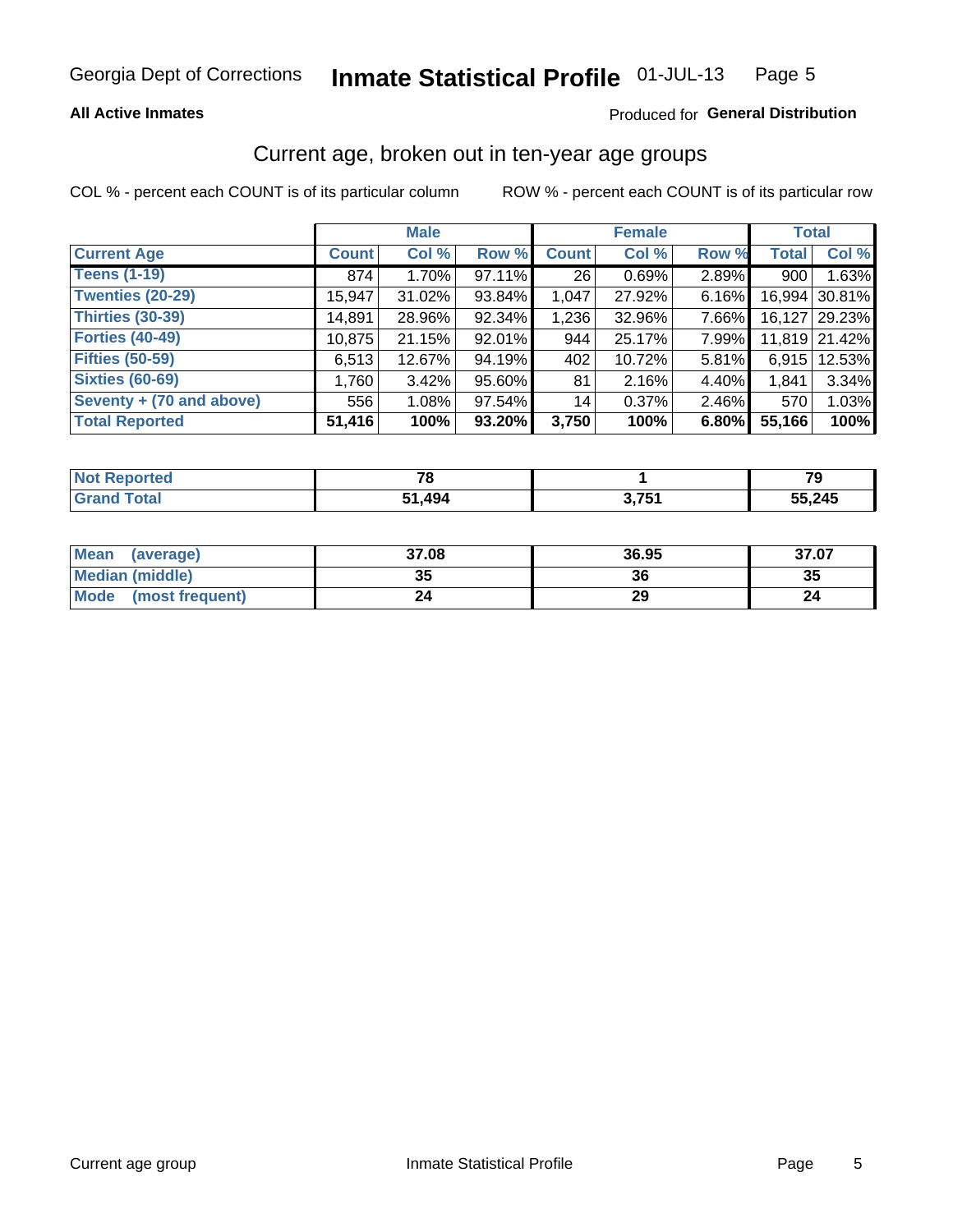#### Inmate Statistical Profile 01-JUL-13 Page 6

### **All Active Inmates**

### **Produced for General Distribution**

### Race group

COL % - percent each COUNT is of its particular column

|                                   |                 | <b>Male</b> |         |             | <b>Female</b> |          |              | <b>Total</b> |
|-----------------------------------|-----------------|-------------|---------|-------------|---------------|----------|--------------|--------------|
| <b>Race Group</b>                 | <b>Count</b>    | Col %       |         | Row % Count | Col %         | Row %    | <b>Total</b> | Col %        |
| <b>White</b>                      | 16,581          | 32.20%      | 89.04%  | 2,041       | 54.41%        | 10.96%   | 18,622       | 33.71%       |
| <b>Black</b><br>$\mathbf{2}$      | 32,407          | 62.93%      | 95.25%  | 1,615       | 43.06%        | 4.75%    | 34,022       | 61.58%       |
| <b>Other</b><br>5.                | 40              | $.08\%$     | 81.63%  | 9           | .24%          | 18.37%   | 49           | .09%         |
| <b>Asian</b><br>6                 | 154             | $.30\%$     | 93.33%  | 11          | .29%          | 6.67%    | 165          | .30%         |
| <b>Unknown</b><br>9               | 2               | $.01\%$     | 100.00% |             |               |          | 2            | .01%         |
| <b>Hispanic</b><br>10             | 2,282           | 4.43%       | 96.98%  | 71          | 1.89%         | $3.02\%$ | 2,353        | 4.26%        |
| <b>Native American</b><br>$12 \,$ | 28 <sub>1</sub> | .05%        | 87.50%  | 4           | .11%          | 12.50%   | 32           | .06%         |
| <b>Total Reported</b>             | 51,494          | 100%        | 93.21%  | 3,751       | 100%          | 6.79%    | 55,245       | 100%         |

| Reported<br>∣N∩f   |             |                   |        |
|--------------------|-------------|-------------------|--------|
| <b>Grand Total</b> | 1,494<br>64 | ) 7E4<br>J. I J I | 55,245 |

| M.<br>____ | . | ------- |
|------------|---|---------|
|            |   |         |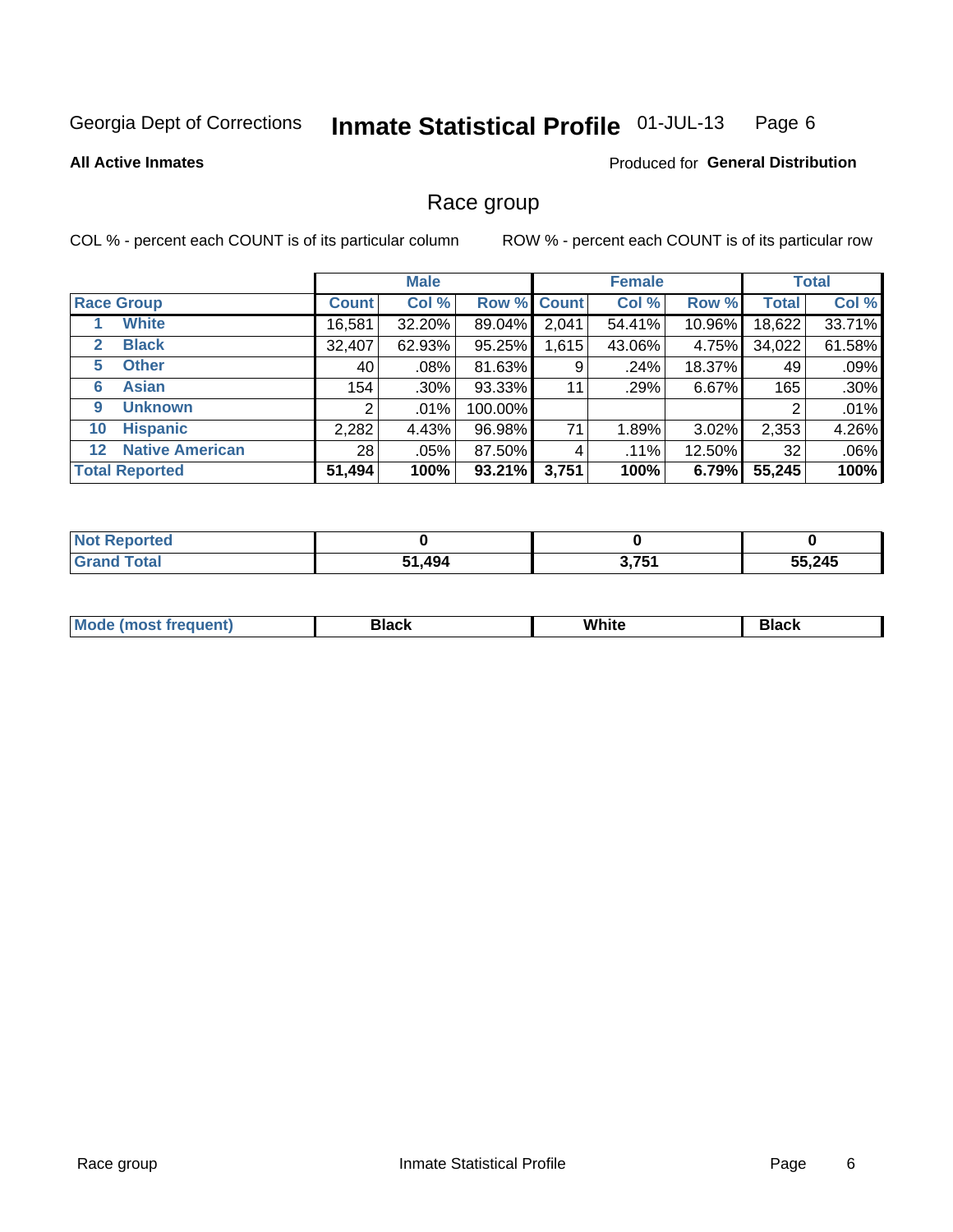#### Inmate Statistical Profile 01-JUL-13 Page 7

**All Active Inmates** 

### Produced for General Distribution

### Marital status, self-reported at entry to prison

COL % - percent each COUNT is of its particular column

|                       |              | <b>Male</b> |        |              | <b>Female</b> |        |              | <b>Total</b> |
|-----------------------|--------------|-------------|--------|--------------|---------------|--------|--------------|--------------|
| <b>Marital Status</b> | <b>Count</b> | Col %       | Row %  | <b>Count</b> | Col %         | Row %  | <b>Total</b> | Col %        |
| <b>Unknown</b><br>0   | 482          | .94%        | 93.59% | 33           | .88%          | 6.41%  | 515          | .93%         |
| <b>Divorced</b><br>D  | 4,761        | 9.25%       | 88.02% | 648          | 17.28%        | 11.98% | 5,409        | 9.79%        |
| <b>Married</b><br>M   | 7,016        | 13.62%      | 91.40% | 660          | 17.60%        | 8.60%  | 7,676        | 13.89%       |
| <b>S</b> Separated    | 1,786        | 3.47%       | 84.25% | 334          | 8.90%         | 15.75% | 2,120        | 3.84%        |
| <b>Unmarried</b><br>U | 36,992       | 71.84%      | 95.10% | 1,906        | 50.81%        | 4.90%  | 38,898       | 70.41%       |
| <b>Widow</b><br>W     | 457          | .89%        | 72.89% | 170          | 4.53%         | 27.11% | 627          | 1.13%        |
| <b>Total Reported</b> | 51,494       | 100%        | 93.21% | 3,751        | 100%          | 6.79%  | 55,245       | 100%         |

| المناسب المستحدث<br>rted<br>NO |     |                     |        |
|--------------------------------|-----|---------------------|--------|
| $\sim$ 100                     | 494 | . .-<br><b>U.IJ</b> | 55,245 |

|--|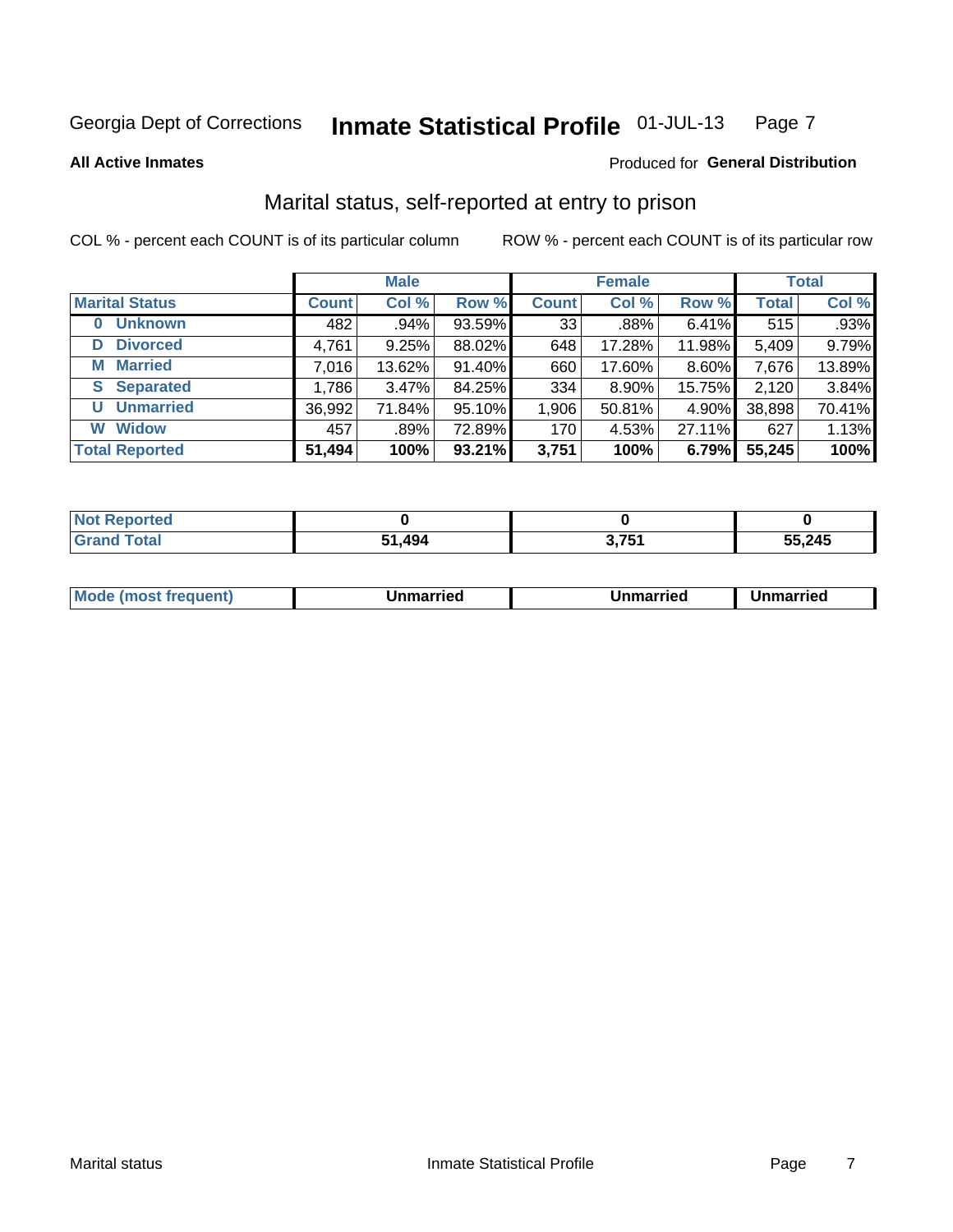#### Inmate Statistical Profile 01-JUL-13 Page 8

**All Active Inmates** 

### Produced for General Distribution

### Number of children, self reported at entry to prison

COL % - percent each COUNT is of its particular column

|                           |              | <b>Male</b> |        |                | <b>Female</b> |        | <b>Total</b> |        |
|---------------------------|--------------|-------------|--------|----------------|---------------|--------|--------------|--------|
| <b>Number of Children</b> | <b>Count</b> | Col %       | Row %  | <b>Count</b>   | Col %         | Row %  | <b>Total</b> | Col %  |
| $\bf{0}$                  | 20,985       | 41.18%      | 95.00% | 1,104          | 29.46%        | 5.00%  | 22,089       | 40.38% |
|                           | 11,456       | 22.48%      | 94.12% | 716            | 19.11%        | 5.88%  | 12,172       | 22.25% |
| $\overline{2}$            | 8,405        | 16.49%      | 90.87% | 844            | 22.52%        | 9.13%  | 9,249        | 16.91% |
| 3                         | 4,981        | 9.77%       | 89.60% | 578            | 15.43%        | 10.40% | 5,559        | 10.16% |
| 4                         | 2,554        | 5.01%       | 90.25% | 276            | 7.37%         | 9.75%  | 2,830        | 5.17%  |
| 5                         | 1,240        | 2.43%       | 90.44% | 131            | 3.50%         | 9.56%  | 1,371        | 2.51%  |
| $6\phantom{1}6$           | 659          | 1.29%       | 91.15% | 64             | 1.71%         | 8.85%  | 723          | 1.32%  |
| 7                         | 281          | 0.55%       | 93.67% | 19             | 0.51%         | 6.33%  | 300          | 0.55%  |
| 8                         | 160          | 0.31%       | 94.67% | 9              | 0.24%         | 5.33%  | 169          | 0.31%  |
| $\boldsymbol{9}$          | 101          | 0.20%       | 98.06% | 2              | 0.05%         | 1.94%  | 103          | 0.19%  |
| 10                        | 59           | 0.12%       | 96.72% | $\overline{2}$ | 0.05%         | 3.28%  | 61           | 0.11%  |
| Over 10                   | 81           | 0.16%       | 97.59% | 2              | 0.05%         | 2.41%  | 83           | 0.15%  |
| <b>Total Reported</b>     | 50,962       | 100%        | 93.15% | 3,747          | 100%          | 6.85%  | 54,709       | 100.0% |

| <b>EOC</b><br>ວວ∠ |           | 536    |
|-------------------|-----------|--------|
| 494<br>- 4        | 27.7<br>ີ | 55,245 |

| <b>Mean</b><br>(average)       | 1.36 | . 75 | 1.39 |
|--------------------------------|------|------|------|
| Median (middle)                |      |      |      |
| <b>Mode</b><br>(most frequent) |      |      |      |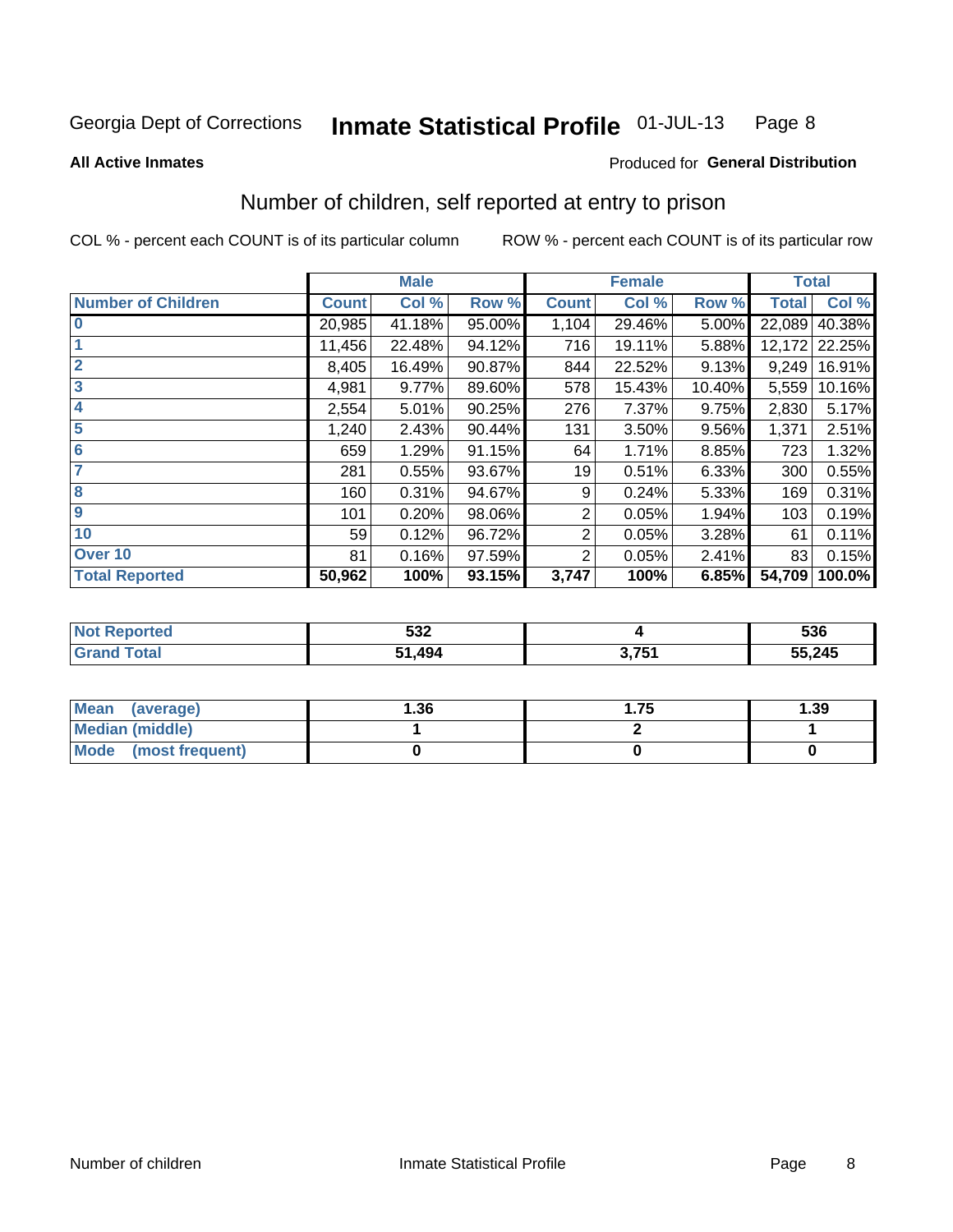#### Inmate Statistical Profile 01-JUL-13 Page 9

**All Active Inmates** 

### Produced for General Distribution

### Religious affiliation, self-reported at entry to prison

COL % - percent each COUNT is of its particular column

|                |                              |              | <b>Male</b> |         |                | <b>Female</b> |        |              | <b>Total</b> |
|----------------|------------------------------|--------------|-------------|---------|----------------|---------------|--------|--------------|--------------|
|                | <b>Religious Affiliation</b> | <b>Count</b> | Col %       | Row %   | <b>Count</b>   | Col %         | Row %  | <b>Total</b> | Col %        |
| 1              | <b>Islam</b>                 | 967          | 4.30%       | 96.60%  | 34             | 1.25%         | 3.40%  | 1,001        | 3.97%        |
| $\overline{2}$ | <b>Catholic</b>              | 1,154        | 5.13%       | 87.69%  | 162            | 5.94%         | 12.31% | 1,316        | 5.22%        |
| 3              | <b>Baptist</b>               | 11,217       | 49.84%      | 85.81%  | 1,855          | 67.97%        | 14.19% | 13,072       | 51.80%       |
| 4              | <b>Methodist</b>             | 488          | 2.17%       | 87.46%  | 70             | 2.57%         | 12.54% | 558          | 2.21%        |
| 5              | <b>EpiscopIn</b>             | 38           | .17%        | 90.48%  | 4              | .15%          | 9.52%  | 42           | .17%         |
| $6\phantom{a}$ | <b>Presbytrn</b>             | 72           | .32%        | 90.00%  | 8              | .29%          | 10.00% | 80           | .32%         |
| 7              | <b>Chc Of God</b>            | 407          | 1.81%       | 81.89%  | 90             | 3.30%         | 18.11% | 497          | 1.97%        |
| 8              | <b>Holiness</b>              | 775          | 3.44%       | 81.66%  | 174            | 6.38%         | 18.34% | 949          | 3.76%        |
| 9              | <b>Jewish</b>                | 36           | .16%        | 94.74%  | 2              | .07%          | 5.26%  | 38           | .15%         |
| 10             | <b>Anglican</b>              | 15           | .07%        | 88.24%  | $\overline{2}$ | .07%          | 11.76% | 17           | .07%         |
| 11             | <b>Grk Orthdx</b>            | 5            | .02%        | 71.43%  | $\overline{2}$ | .07%          | 28.57% | 7            | .03%         |
| 12             | <b>Hindu</b>                 | 6            | .03%        | 100.00% |                |               |        | 6            | .02%         |
| 13             | <b>Buddhist</b>              | 34           | .15%        | 75.56%  | 11             | .40%          | 24.44% | 45           | .18%         |
| 14             | <b>Taoist</b>                | 7            | .03%        | 87.50%  | 1              | .04%          | 12.50% | 8            | .03%         |
| 15             | <b>Shintoist</b>             | 3            | .01%        | 100.00% |                |               |        | 3            | .01%         |
| 16             | <b>Seven D Ad</b>            | 75           | .33%        | 91.46%  | 7              | .26%          | 8.54%  | 82           | .32%         |
| 17             | <b>Jehovah Wt</b>            | 273          | 1.21%       | 88.93%  | 34             | 1.25%         | 11.07% | 307          | 1.22%        |
| 18             | <b>Latr Day S</b>            | 36           | .16%        | 90.00%  | 4              | .15%          | 10.00% | 40           | .16%         |
| 20             | <b>Other Prot</b>            | 3,537        | 15.72%      | 93.75%  | 236            | 8.65%         | 6.25%  | 3,773        | 14.95%       |
| 96             | <b>None</b>                  | 3,360        | 14.93%      | 99.03%  | 33             | 1.21%         | .97%   | 3,393        | 13.45%       |
|                | <b>Total Reported</b>        | 22,505       | 100%        | 89.19%  | 2,729          | 100%          | 10.81% | 25,234       | 100%         |

|                 | 28.989<br>the contract of the contract of | 022, ا | 30.011 |
|-----------------|-------------------------------------------|--------|--------|
| $\sim$ 4 $\sim$ | 494<br>E7                                 | ? 751  | 55,245 |

|  | Mode (most frequent) | 3aptist | 3aptist | Baptist |
|--|----------------------|---------|---------|---------|
|--|----------------------|---------|---------|---------|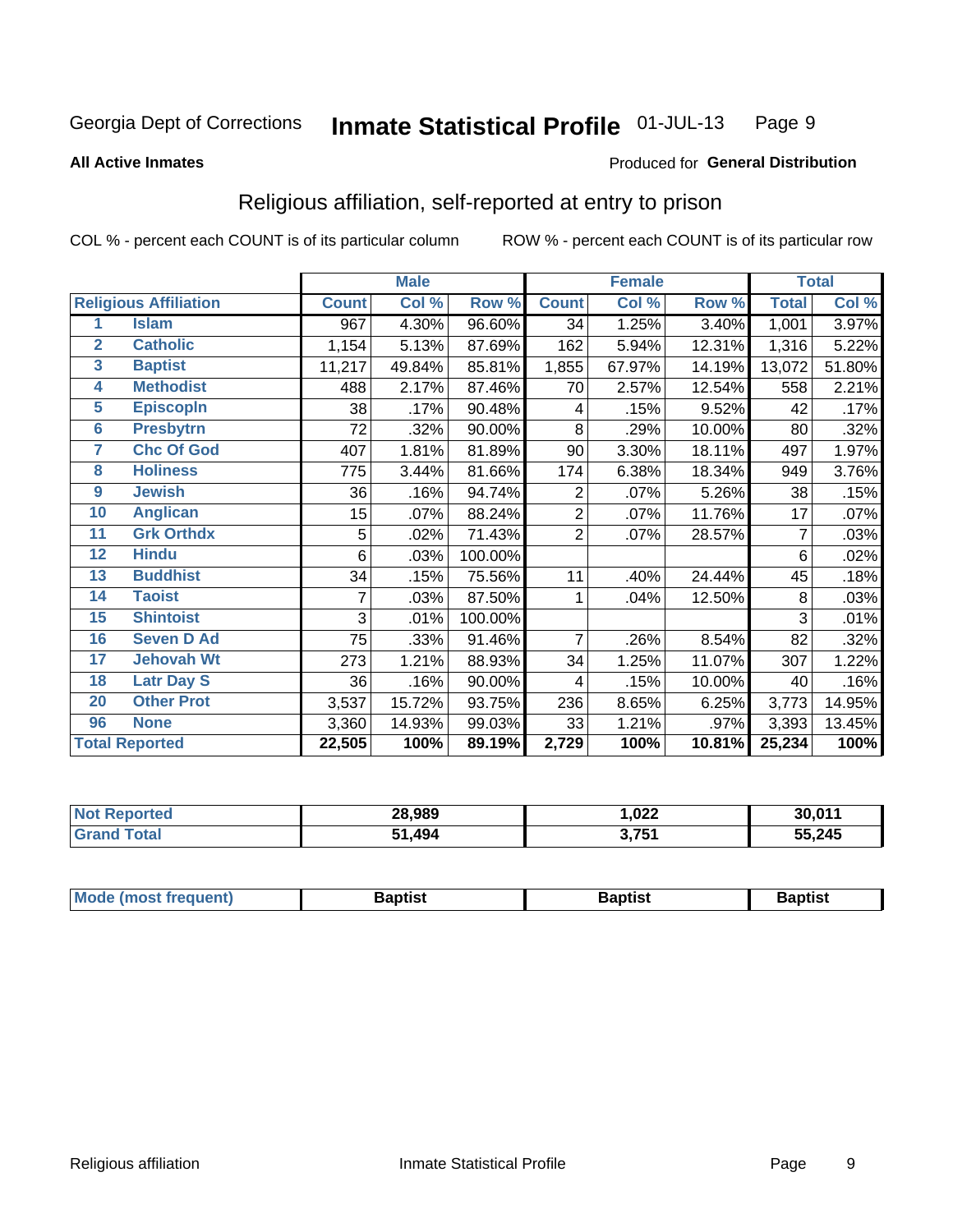#### Inmate Statistical Profile 01-JUL-13 Page 10

### **All Active Inmates**

### Produced for General Distribution

### Home county, self-reported at entry to prison

COL % - percent each COUNT is of its particular column

|     |                             |              | <b>Male</b> |         |                         | <b>Female</b> |        | <b>Total</b> |        |
|-----|-----------------------------|--------------|-------------|---------|-------------------------|---------------|--------|--------------|--------|
|     | <b>Home County</b>          | <b>Count</b> | Col %       | Row %   | <b>Count</b>            | Col %         | Row %  | <b>Total</b> | Col %  |
| 000 | <b>Unknown</b>              | 5,580        | 10.84%      | 93.97%  | 358                     | 9.54%         | 6.03%  | 5,938        | 10.75% |
| 001 | <b>Appling County</b>       | 119          | .23%        | 94.44%  | 7                       | .19%          | 5.56%  | 126          | .23%   |
| 002 | <b>Atkinson County</b>      | 41           | .08%        | 97.62%  | $\mathbf{1}$            | .03%          | 2.38%  | 42           | .08%   |
| 003 | <b>Bacon County</b>         | 64           | .12%        | 94.12%  | 4                       | .11%          | 5.88%  | 68           | .12%   |
| 004 | <b>Baker County</b>         | 19           | .04%        | 100.00% |                         |               |        | 19           | .03%   |
| 005 | <b>Baldwin County</b>       | 278          | .54%        | 93.92%  | 18                      | .48%          | 6.08%  | 296          | .54%   |
| 006 | <b>Banks County</b>         | 51           | .10%        | 91.07%  | 5                       | .13%          | 8.93%  | 56           | .10%   |
| 007 | <b>Barrow County</b>        | 259          | .50%        | 90.56%  | 27                      | .72%          | 9.44%  | 286          | .52%   |
| 008 | <b>Bartow County</b>        | 556          | 1.08%       | 88.11%  | 75                      | 2.00%         | 11.89% | 631          | 1.14%  |
| 009 | <b>Ben Hill County</b>      | 200          | .39%        | 93.46%  | 14                      | .37%          | 6.54%  | 214          | .39%   |
| 010 | <b>Berrien County</b>       | 93           | .18%        | 93.94%  | $\,6$                   | .16%          | 6.06%  | 99           | .18%   |
| 011 | <b>Bibb County</b>          | 1,169        | 2.27%       | 95.58%  | 54                      | 1.44%         | 4.42%  | 1,223        | 2.21%  |
| 012 | <b>Bleckley County</b>      | 72           | .14%        | 93.51%  | 5                       | .13%          | 6.49%  | 77           | .14%   |
| 013 | <b>Brantley County</b>      | 53           | .10%        | 88.33%  | 7                       | .19%          | 11.67% | 60           | .11%   |
| 014 | <b>Brooks County</b>        | 137          | .27%        | 97.16%  | $\overline{\mathbf{4}}$ | .11%          | 2.84%  | 141          | .26%   |
| 015 | <b>Bryan County</b>         | 130          | .25%        | 95.59%  | $\,6$                   | .16%          | 4.41%  | 136          | .25%   |
| 016 | <b>Bulloch County</b>       | 365          | .71%        | 92.41%  | 30                      | .80%          | 7.59%  | 395          | .71%   |
| 017 | <b>Burke County</b>         | 204          | .40%        | 97.14%  | $\,6$                   | .16%          | 2.86%  | 210          | .38%   |
| 018 | <b>Butts County</b>         | 137          | .27%        | 93.84%  | $\boldsymbol{9}$        | .24%          | 6.16%  | 146          | .26%   |
| 019 | <b>Calhoun County</b>       | 74           | .14%        | 98.67%  | 1                       | .03%          | 1.33%  | 75           | .14%   |
| 020 | <b>Camden County</b>        | 123          | .24%        | 90.44%  | 13                      | .35%          | 9.56%  | 136          | .25%   |
| 021 | <b>Candler County</b>       | 107          | .21%        | 92.24%  | $\boldsymbol{9}$        | .24%          | 7.76%  | 116          | .21%   |
| 022 | <b>Carroll County</b>       | 572          | 1.11%       | 90.22%  | 62                      | 1.65%         | 9.78%  | 634          | 1.15%  |
| 023 | <b>Catoosa County</b>       | 235          | .46%        | 90.73%  | 24                      | .64%          | 9.27%  | 259          | .47%   |
| 024 | <b>Charlton County</b>      | 52           | .10%        | 98.11%  | 1                       | .03%          | 1.89%  | 53           | .10%   |
| 025 | <b>Chatham County</b>       | 2,014        | 3.91%       | 95.90%  | 86                      | 2.29%         | 4.10%  | 2,100        | 3.80%  |
| 026 | <b>Chattahoochee County</b> | 25           | .05%        | 100.00% |                         |               |        | 25           | .05%   |
| 027 | <b>Chattooga County</b>     | 245          | .48%        | 87.50%  | 35                      | .93%          | 12.50% | 280          | .51%   |
| 028 | <b>Cherokee County</b>      | 384          | .75%        | 90.57%  | 40                      | 1.07%         | 9.43%  | 424          | .77%   |
| 029 | <b>Clarke County</b>        | 465          | .90%        | 93.19%  | 34                      | .91%          | 6.81%  | 499          | .90%   |
| 030 | <b>Clay County</b>          | 44           | .09%        | 95.65%  | $\overline{2}$          | .05%          | 4.35%  | 46           | .08%   |
| 031 | <b>Clayton County</b>       | 1,502        | 2.92%       | 93.35%  | 107                     | 2.85%         | 6.65%  | 1,609        | 2.91%  |
| 032 | <b>Clinch County</b>        | 48           | .09%        | 96.00%  | 2                       | .05%          | 4.00%  | 50           | .09%   |
| 033 | <b>Cobb County</b>          | 2,052        | 3.98%       | 91.40%  | 193                     | 5.15%         | 8.60%  | 2,245        | 4.06%  |
| 034 | <b>Coffee County</b>        | 267          | .52%        | 93.36%  | 19                      | .51%          | 6.64%  | 286          | .52%   |
| 035 | <b>Colquitt County</b>      | 246          | .48%        | 95.72%  | 11                      | .29%          | 4.28%  | 257          | .47%   |
| 036 | <b>Columbia County</b>      | 254          | .49%        | 89.44%  | 30                      | .80%          | 10.56% | 284          | .51%   |
| 037 | <b>Cook County</b>          | 130          | .25%        | 97.01%  | 4                       | .11%          | 2.99%  | 134          | .24%   |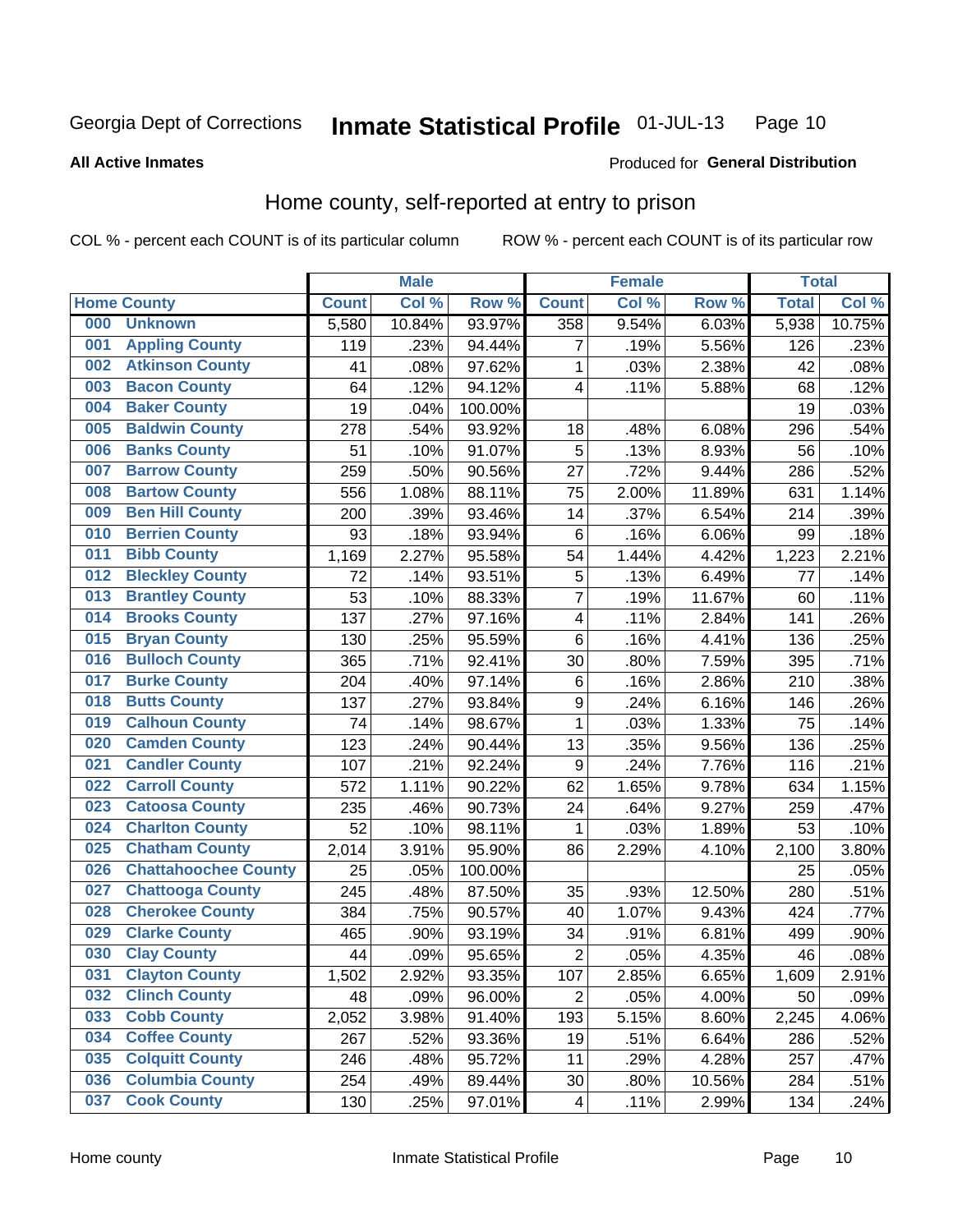#### Inmate Statistical Profile 01-JUL-13 Page 11

**All Active Inmates** 

### Produced for General Distribution

### Home county, self-reported at entry to prison

COL % - percent each COUNT is of its particular column

|     |                         |              | <b>Male</b> |                  |                  | <b>Female</b> |        | <b>Total</b> |        |
|-----|-------------------------|--------------|-------------|------------------|------------------|---------------|--------|--------------|--------|
|     | <b>Home County</b>      | <b>Count</b> | Col %       | Row <sup>%</sup> | <b>Count</b>     | Col %         | Row %  | <b>Total</b> | Col %  |
| 038 | <b>Coweta County</b>    | 434          | .84%        | 93.74%           | 29               | .77%          | 6.26%  | 463          | .84%   |
| 039 | <b>Crawford County</b>  | 38           | .07%        | 92.68%           | 3                | .08%          | 7.32%  | 41           | .07%   |
| 040 | <b>Crisp County</b>     | 201          | .39%        | 96.17%           | 8                | .21%          | 3.83%  | 209          | .38%   |
| 041 | <b>Dade County</b>      | 61           | .12%        | 85.92%           | 10               | .27%          | 14.08% | 71           | .13%   |
| 042 | <b>Dawson County</b>    | 83           | .16%        | 86.46%           | 13               | .35%          | 13.54% | 96           | .17%   |
| 043 | <b>Decatur County</b>   | 282          | .55%        | 93.07%           | 21               | .56%          | 6.93%  | 303          | .55%   |
| 044 | <b>Dekalb County</b>    | 3,121        | 6.06%       | 93.84%           | 205              | 5.47%         | 6.16%  | 3,326        | 6.02%  |
| 045 | <b>Dodge County</b>     | 146          | .28%        | 88.48%           | 19               | .51%          | 11.52% | 165          | .30%   |
| 046 | <b>Dooly County</b>     | 82           | .16%        | 92.13%           | 7                | .19%          | 7.87%  | 89           | .16%   |
| 047 | <b>Dougherty County</b> | 923          | 1.79%       | 94.86%           | 50               | 1.33%         | 5.14%  | 973          | 1.76%  |
| 048 | <b>Douglas County</b>   | 644          | 1.25%       | 91.61%           | 59               | 1.57%         | 8.39%  | 703          | 1.27%  |
| 049 | <b>Early County</b>     | 77           | .15%        | 95.06%           | 4                | .11%          | 4.94%  | 81           | .15%   |
| 050 | <b>Echols County</b>    | 12           | .02%        | 100.00%          |                  |               |        | 12           | .02%   |
| 051 | <b>Effingham County</b> | 205          | .40%        | 94.04%           | 13               | .35%          | 5.96%  | 218          | .39%   |
| 052 | <b>Elbert County</b>    | 136          | .26%        | 95.77%           | $\,6$            | .16%          | 4.23%  | 142          | .26%   |
| 053 | <b>Emanuel County</b>   | 161          | .31%        | 93.60%           | 11               | .29%          | 6.40%  | 172          | .31%   |
| 054 | <b>Evans County</b>     | 81           | .16%        | 92.05%           | 7                | .19%          | 7.95%  | 88           | .16%   |
| 055 | <b>Fannin County</b>    | 84           | .16%        | 88.42%           | 11               | .29%          | 11.58% | 95           | .17%   |
| 056 | <b>Fayette County</b>   | 173          | .34%        | 86.93%           | 26               | .69%          | 13.07% | 199          | .36%   |
| 057 | <b>Floyd County</b>     | 670          | 1.30%       | 88.51%           | 87               | 2.32%         | 11.49% | 757          | 1.37%  |
| 058 | <b>Forsyth County</b>   | 194          | .38%        | 88.58%           | 25               | .67%          | 11.42% | 219          | .40%   |
| 059 | <b>Franklin County</b>  | 122          | .24%        | 92.42%           | 10               | .27%          | 7.58%  | 132          | .24%   |
| 060 | <b>Fulton County</b>    | 5,346        | 10.38%      | 94.89%           | 288              | 7.68%         | 5.11%  | 5,634        | 10.20% |
| 061 | <b>Gilmer County</b>    | 111          | .22%        | 94.07%           | 7                | .19%          | 5.93%  | 118          | .21%   |
| 062 | <b>Glascock County</b>  | 8            | .02%        | 100.00%          |                  |               |        | 8            | .01%   |
| 063 | <b>Glynn County</b>     | 387          | .75%        | 95.09%           | 20               | .53%          | 4.91%  | 407          | .74%   |
| 064 | <b>Gordon County</b>    | 277          | .54%        | 86.83%           | 42               | 1.12%         | 13.17% | 319          | .58%   |
| 065 | <b>Grady County</b>     | 170          | .33%        | 95.51%           | 8                | .21%          | 4.49%  | 178          | .32%   |
| 066 | <b>Greene County</b>    | 95           | .18%        | 91.35%           | 9                | .24%          | 8.65%  | 104          | .19%   |
| 067 | <b>Gwinnett County</b>  | 1,757        | 3.41%       | 92.38%           | 145              | 3.87%         | 7.62%  | 1,902        | 3.44%  |
| 068 | <b>Habersham County</b> | 101          | .20%        | 95.28%           | 5                | .13%          | 4.72%  | 106          | .19%   |
| 069 | <b>Hall County</b>      | 611          | 1.19%       | 90.38%           | 65               | 1.73%         | 9.62%  | 676          | 1.22%  |
| 070 | <b>Hancock County</b>   | 55           | .11%        | 96.49%           | $\overline{2}$   | .05%          | 3.51%  | 57           | .10%   |
| 071 | <b>Haralson County</b>  | 135          | .26%        | 91.84%           | 12               | .32%          | 8.16%  | 147          | .27%   |
| 072 | <b>Harris County</b>    | 102          | .20%        | 91.89%           | $\boldsymbol{9}$ | .24%          | 8.11%  | 111          | .20%   |
| 073 | <b>Hart County</b>      | 124          | .24%        | 91.85%           | 11               | .29%          | 8.15%  | 135          | .24%   |
| 074 | <b>Heard County</b>     | 53           | .10%        | 89.83%           | $\,6$            | .16%          | 10.17% | 59           | .11%   |
| 075 | <b>Henry County</b>     | 558          | 1.08%       | 93.31%           | 40               | 1.07%         | 6.69%  | 598          | 1.08%  |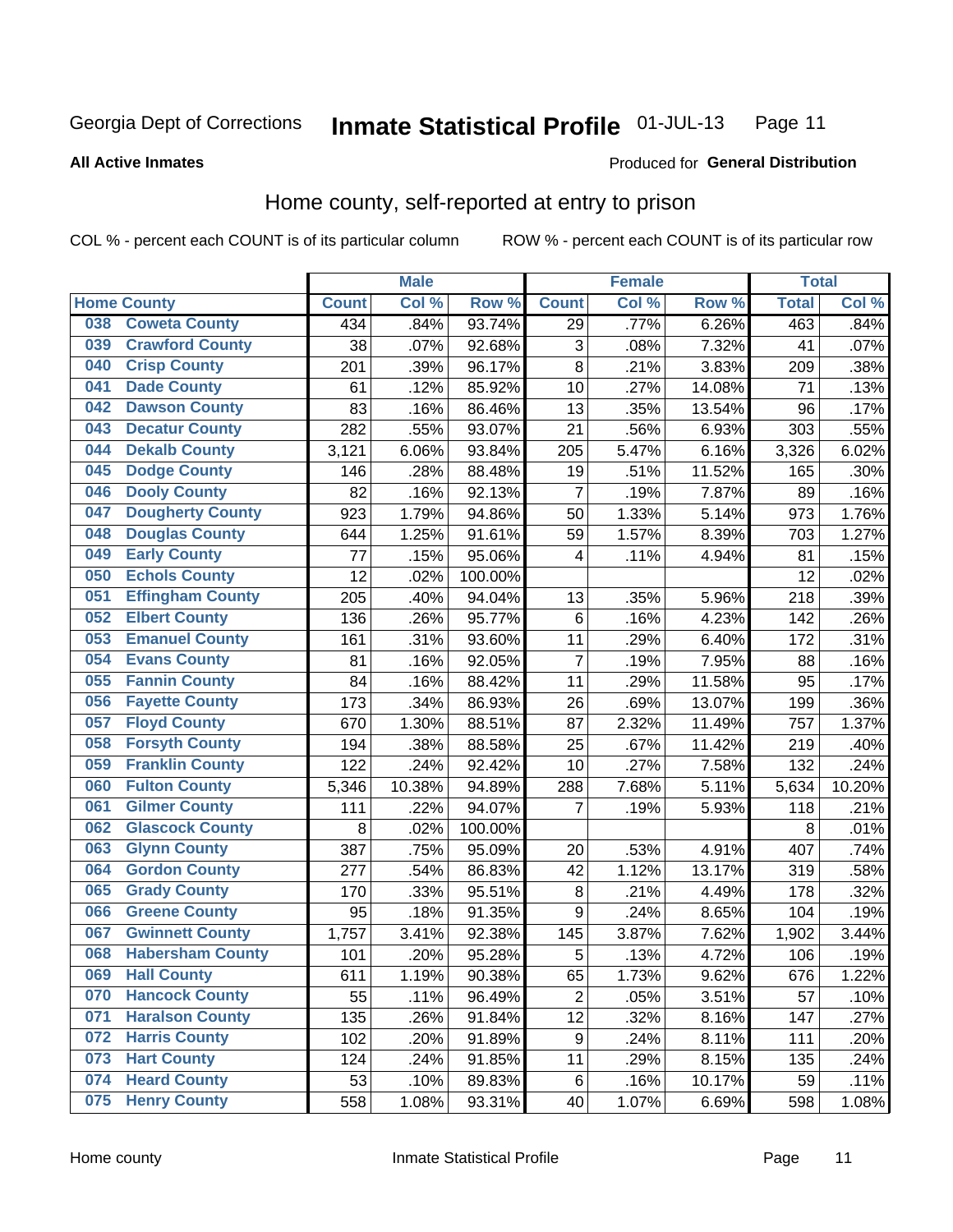#### Inmate Statistical Profile 01-JUL-13 Page 12

**All Active Inmates** 

### Produced for General Distribution

### Home county, self-reported at entry to prison

COL % - percent each COUNT is of its particular column

|     |                          |              | <b>Male</b> |                  |                  | <b>Female</b> |        | <b>Total</b> |       |
|-----|--------------------------|--------------|-------------|------------------|------------------|---------------|--------|--------------|-------|
|     | <b>Home County</b>       | <b>Count</b> | Col %       | Row <sup>%</sup> | <b>Count</b>     | Col %         | Row %  | <b>Total</b> | Col % |
|     | 076 Houston County       | 522          | 1.01%       | 92.55%           | 42               | 1.12%         | 7.45%  | 564          | 1.02% |
| 077 | <b>Irwin County</b>      | 77           | .15%        | 93.90%           | 5                | .13%          | 6.10%  | 82           | .15%  |
| 078 | <b>Jackson County</b>    | 221          | .43%        | 88.05%           | 30               | .80%          | 11.95% | 251          | .45%  |
| 079 | <b>Jasper County</b>     | 71           | .14%        | 89.87%           | 8                | .21%          | 10.13% | 79           | .14%  |
| 080 | <b>Jeff Davis County</b> | 79           | .15%        | 92.94%           | 6                | .16%          | 7.06%  | 85           | .15%  |
| 081 | <b>Jefferson County</b>  | 201          | .39%        | 93.49%           | 14               | .37%          | 6.51%  | 215          | .39%  |
| 082 | <b>Jenkins County</b>    | 68           | .13%        | 95.77%           | $\mathbf{3}$     | .08%          | 4.23%  | 71           | .13%  |
| 083 | <b>Johnson County</b>    | 45           | .09%        | 93.75%           | 3                | .08%          | 6.25%  | 48           | .09%  |
| 084 | <b>Jones County</b>      | 118          | .23%        | 90.77%           | 12               | .32%          | 9.23%  | 130          | .24%  |
| 085 | <b>Lamar County</b>      | 62           | .12%        | 92.54%           | 5                | .13%          | 7.46%  | 67           | .12%  |
| 086 | <b>Lanier County</b>     | 44           | .09%        | 100.00%          |                  |               |        | 44           | .08%  |
| 087 | <b>Laurens County</b>    | 289          | .56%        | 93.53%           | 20               | .53%          | 6.47%  | 309          | .56%  |
| 088 | <b>Lee County</b>        | 89           | .17%        | 89.90%           | 10               | .27%          | 10.10% | 99           | .18%  |
| 089 | <b>Liberty County</b>    | 273          | .53%        | 95.45%           | 13               | .35%          | 4.55%  | 286          | .52%  |
| 090 | <b>Lincoln County</b>    | 24           | .05%        | 85.71%           | 4                | .11%          | 14.29% | 28           | .05%  |
| 091 | <b>Long County</b>       | 52           | .10%        | 89.66%           | $\,6$            | .16%          | 10.34% | 58           | .10%  |
| 092 | <b>Lowndes County</b>    | 509          | .99%        | 95.86%           | 22               | .59%          | 4.14%  | 531          | .96%  |
| 093 | <b>Lumpkin County</b>    | 72           | .14%        | 91.14%           | $\overline{7}$   | .19%          | 8.86%  | 79           | .14%  |
| 094 | <b>Macon County</b>      | 81           | .16%        | 97.59%           | $\overline{2}$   | .05%          | 2.41%  | 83           | .15%  |
| 095 | <b>Madison County</b>    | 144          | .28%        | 93.51%           | 10               | .27%          | 6.49%  | 154          | .28%  |
| 096 | <b>Marion County</b>     | 42           | .08%        | 91.30%           | 4                | .11%          | 8.70%  | 46           | .08%  |
| 097 | <b>Mcduffie County</b>   | 162          | .31%        | 95.86%           | $\overline{7}$   | .19%          | 4.14%  | 169          | .31%  |
| 098 | <b>Mcintosh County</b>   | 78           | .15%        | 96.30%           | 3                | .08%          | 3.70%  | 81           | .15%  |
| 099 | <b>Meriwether County</b> | 165          | .32%        | 93.75%           | 11               | .29%          | 6.25%  | 176          | .32%  |
| 100 | <b>Miller County</b>     | 42           | .08%        | 97.67%           | 1                | .03%          | 2.33%  | 43           | .08%  |
| 101 | <b>Mitchell County</b>   | 216          | .42%        | 93.51%           | 15               | .40%          | 6.49%  | 231          | .42%  |
| 102 | <b>Monroe County</b>     | 145          | .28%        | 94.16%           | $\boldsymbol{9}$ | .24%          | 5.84%  | 154          | .28%  |
| 103 | <b>Montgomery County</b> | 68           | .13%        | 93.15%           | 5                | .13%          | 6.85%  | 73           | .13%  |
| 104 | <b>Morgan County</b>     | 109          | .21%        | 91.60%           | 10               | .27%          | 8.40%  | 119          | .22%  |
| 105 | <b>Murray County</b>     | 166          | .32%        | 89.25%           | 20               | .53%          | 10.75% | 186          | .34%  |
| 106 | <b>Muscogee County</b>   | 1,176        | 2.28%       | 95.07%           | 61               | 1.63%         | 4.93%  | 1,237        | 2.24% |
| 107 | <b>Newton County</b>     | 590          | 1.15%       | 92.19%           | 50               | 1.33%         | 7.81%  | 640          | 1.16% |
| 108 | <b>Oconee County</b>     | 43           | .08%        | 91.49%           | 4                | .11%          | 8.51%  | 47           | .09%  |
| 109 | <b>Oglethorpe County</b> | 57           | .11%        | 90.48%           | $\,6$            | .16%          | 9.52%  | 63           | .11%  |
| 110 | <b>Paulding County</b>   | 321          | .62%        | 92.24%           | 27               | .72%          | 7.76%  | 348          | .63%  |
| 111 | <b>Peach County</b>      | 112          | .22%        | 93.33%           | 8                | .21%          | 6.67%  | 120          | .22%  |
| 112 | <b>Pickens County</b>    | 115          | .22%        | 87.79%           | 16               | .43%          | 12.21% | 131          | .24%  |
| 113 | <b>Pierce County</b>     | 74           | .14%        | 90.24%           | $\bf 8$          | .21%          | 9.76%  | 82           | .15%  |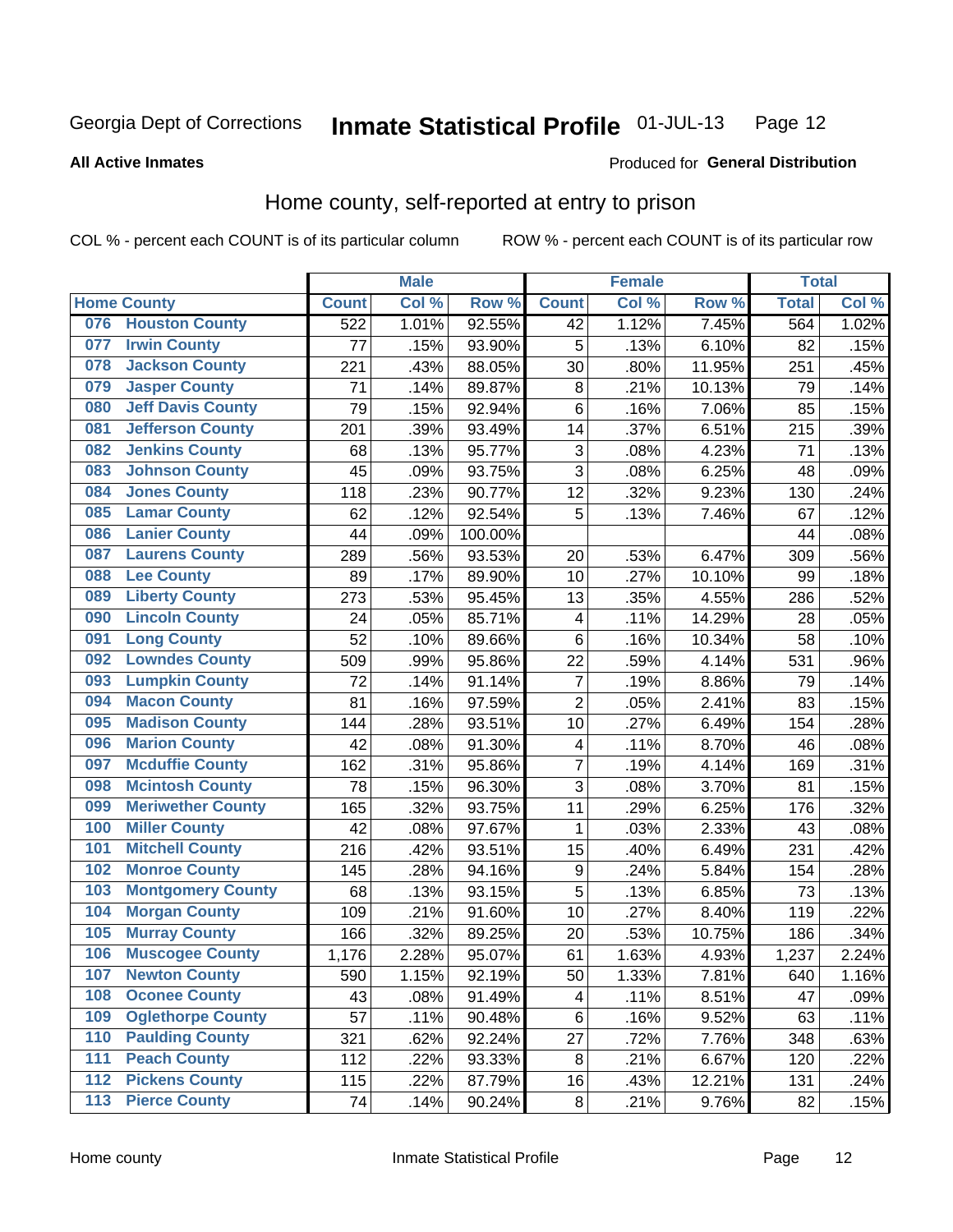#### Inmate Statistical Profile 01-JUL-13 Page 13

### **All Active Inmates**

### Produced for General Distribution

### Home county, self-reported at entry to prison

COL % - percent each COUNT is of its particular column

|                                 |              | <b>Male</b> |        |                | <b>Female</b> |        | <b>Total</b>    |       |
|---------------------------------|--------------|-------------|--------|----------------|---------------|--------|-----------------|-------|
| <b>Home County</b>              | <b>Count</b> | Col %       | Row %  | <b>Count</b>   | Col %         | Row %  | <b>Total</b>    | Col % |
| 114<br><b>Pike County</b>       | 53           | .10%        | 92.98% | 4              | .11%          | 7.02%  | $\overline{57}$ | .10%  |
| <b>Polk County</b><br>115       | 258          | .50%        | 91.49% | 24             | .64%          | 8.51%  | 282             | .51%  |
| <b>Pulaski County</b><br>116    | 72           | .14%        | 91.14% | 7              | .19%          | 8.86%  | 79              | .14%  |
| <b>Putnam County</b><br>117     | 168          | .33%        | 92.31% | 14             | .37%          | 7.69%  | 182             | .33%  |
| 118<br><b>Quitman County</b>    | 19           | .04%        | 95.00% | 1              | .03%          | 5.00%  | 20              | .04%  |
| <b>Rabun County</b><br>119      | 46           | .09%        | 85.19% | 8              | .21%          | 14.81% | 54              | .10%  |
| <b>Randolph County</b><br>120   | 76           | .15%        | 93.83% | 5              | .13%          | 6.17%  | 81              | .15%  |
| <b>Richmond County</b><br>121   | 1,715        | 3.33%       | 95.07% | 89             | 2.37%         | 4.93%  | 1,804           | 3.27% |
| <b>Rockdale County</b><br>122   | 347          | .67%        | 94.29% | 21             | .56%          | 5.71%  | 368             | .67%  |
| <b>Schley County</b><br>123     | 18           | .03%        | 94.74% | $\mathbf{1}$   | .03%          | 5.26%  | 19              | .03%  |
| <b>Screven County</b><br>124    | 132          | .26%        | 94.29% | 8              | .21%          | 5.71%  | 140             | .25%  |
| <b>Seminole County</b><br>125   | 58           | .11%        | 85.29% | 10             | .27%          | 14.71% | 68              | .12%  |
| <b>Spalding County</b><br>126   | 485          | .94%        | 93.45% | 34             | .91%          | 6.55%  | 519             | .94%  |
| <b>Stephens County</b><br>127   | 145          | .28%        | 91.19% | 14             | .37%          | 8.81%  | 159             | .29%  |
| <b>Stewart County</b><br>128    | 35           | .07%        | 97.22% | 1              | .03%          | 2.78%  | 36              | .07%  |
| <b>Sumter County</b><br>129     | 214          | .42%        | 94.27% | 13             | .35%          | 5.73%  | 227             | .41%  |
| <b>Talbot County</b><br>130     | 53           | .10%        | 94.64% | 3              | .08%          | 5.36%  | 56              | .10%  |
| <b>Taliaferro County</b><br>131 | 12           | .02%        | 92.31% | 1              | .03%          | 7.69%  | 13              | .02%  |
| <b>Tattnall County</b><br>132   | 160          | .31%        | 95.24% | $\bf 8$        | .21%          | 4.76%  | 168             | .30%  |
| <b>Taylor County</b><br>133     | 70           | .14%        | 92.11% | 6              | .16%          | 7.89%  | 76              | .14%  |
| <b>Telfair County</b><br>134    | 95           | .18%        | 93.14% | $\overline{7}$ | .19%          | 6.86%  | 102             | .18%  |
| <b>Terrell County</b><br>135    | 82           | .16%        | 94.25% | 5              | .13%          | 5.75%  | 87              | .16%  |
| <b>Thomas County</b><br>136     | 231          | .45%        | 92.77% | 18             | .48%          | 7.23%  | 249             | .45%  |
| <b>Tift County</b><br>137       | 269          | .52%        | 96.07% | 11             | .29%          | 3.93%  | 280             | .51%  |
| <b>Toombs County</b><br>138     | 324          | .63%        | 93.37% | 23             | .61%          | 6.63%  | 347             | .63%  |
| <b>Towns County</b><br>139      | 23           | .04%        | 79.31% | 6              | .16%          | 20.69% | 29              | .05%  |
| <b>Treutlen County</b><br>140   | 71           | .14%        | 89.87% | 8              | .21%          | 10.13% | 79              | .14%  |
| <b>Troup County</b><br>141      | 489          | .95%        | 92.44% | 40             | 1.07%         | 7.56%  | 529             | .96%  |
| <b>Turner County</b><br>142     | 66           | .13%        | 95.65% | $\sqrt{3}$     | .08%          | 4.35%  | 69              | .12%  |
| <b>Twiggs County</b><br>143     | 69           | .13%        | 88.46% | 9              | .24%          | 11.54% | 78              | .14%  |
| <b>Union County</b><br>144      | 50           | .10%        | 83.33% | 10             | .27%          | 16.67% | 60              | .11%  |
| 145<br><b>Upson County</b>      | 151          | .29%        | 94.38% | 9              | .24%          | 5.63%  | 160             | .29%  |
| <b>Walker County</b><br>146     | 341          | .66%        | 89.03% | 42             | 1.12%         | 10.97% | 383             | .69%  |
| <b>Walton County</b><br>147     | 408          | .79%        | 90.67% | 42             | 1.12%         | 9.33%  | 450             | .81%  |
| <b>Ware County</b><br>148       | 289          | .56%        | 95.38% | 14             | .37%          | 4.62%  | 303             | .55%  |
| <b>Warren County</b><br>149     | 33           | .06%        | 89.19% | 4              | .11%          | 10.81% | 37              | .07%  |
| <b>Washington County</b><br>150 | 203          | .39%        | 90.63% | 21             | .56%          | 9.38%  | 224             | .41%  |
| <b>Wayne County</b><br>151      | 152          | .30%        | 91.57% | 14             | .37%          | 8.43%  | 166             | .30%  |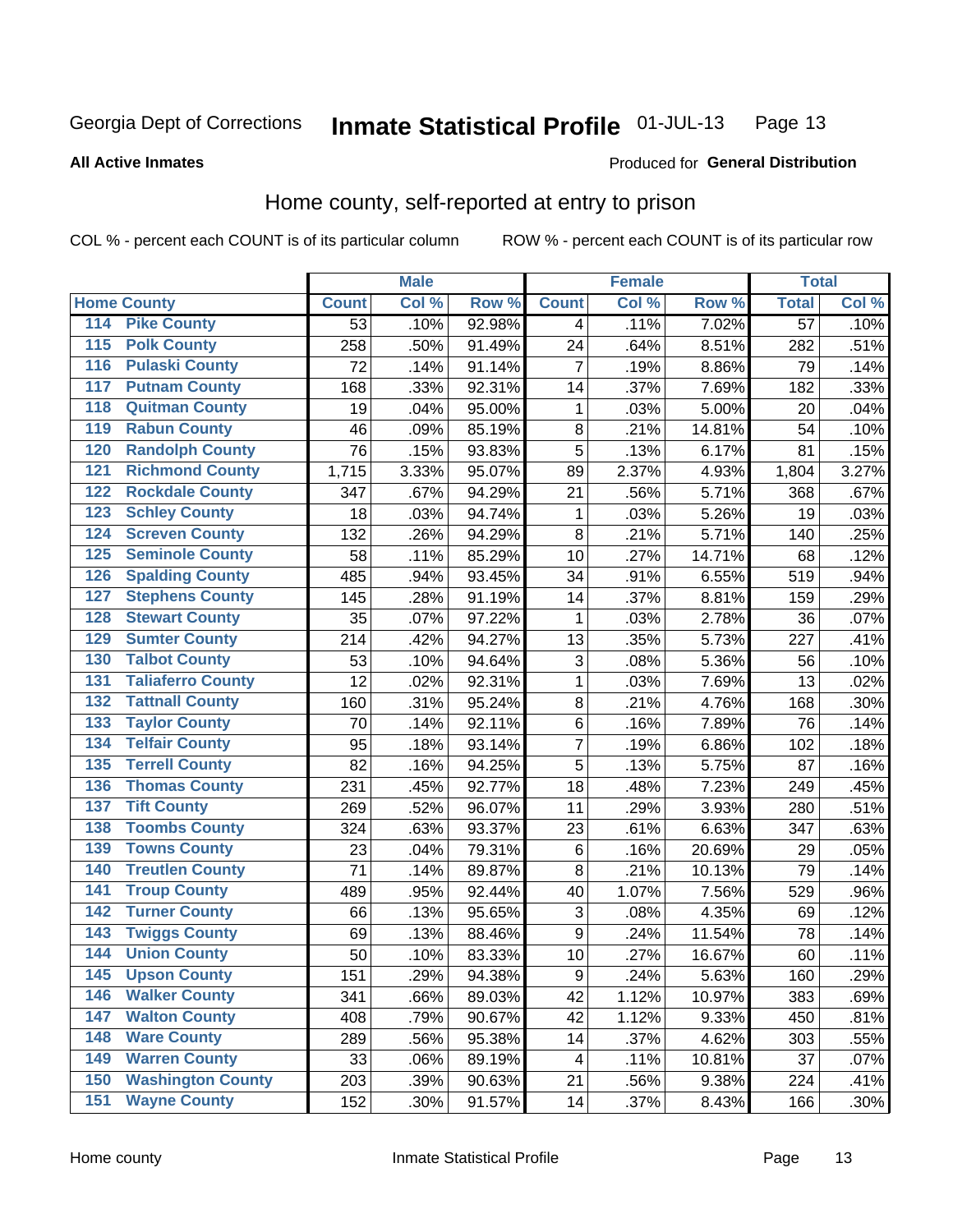#### Inmate Statistical Profile 01-JUL-13 Page 14

### **All Active Inmates**

### Produced for General Distribution

### Home county, self-reported at entry to prison

COL % - percent each COUNT is of its particular column

|     |                             |              | <b>Male</b> |         |                | <b>Female</b> |        | <b>Total</b> |         |
|-----|-----------------------------|--------------|-------------|---------|----------------|---------------|--------|--------------|---------|
|     | <b>Home County</b>          | <b>Count</b> | Col %       | Row %   | <b>Count</b>   | Col %         | Row %  | <b>Total</b> | Col %   |
| 152 | <b>Webster County</b>       | 11           | .02%        | 100.00% |                |               |        | 11           | .02%    |
| 153 | <b>Wheeler County</b>       | 28           | .05%        | 82.35%  | 6              | .16%          | 17.65% | 34           | .06%    |
| 154 | <b>White County</b>         | 74           | .14%        | 89.16%  | 9              | .24%          | 10.84% | 83           | .15%    |
| 155 | <b>Whitfield County</b>     | 486          | .94%        | 90.67%  | 50             | 1.33%         | 9.33%  | 536          | $.97\%$ |
| 156 | <b>Wilcox County</b>        | 52           | .10%        | 91.23%  | 5              | .13%          | 8.77%  | 57           | .10%    |
| 157 | <b>Wilkes County</b>        | 55           | .11%        | 90.16%  | 6              | .16%          | 9.84%  | 61           | .11%    |
| 158 | <b>Wilkinson County</b>     | 53           | .10%        | 96.36%  | $\overline{2}$ | .05%          | 3.64%  | 55           | .10%    |
| 159 | <b>Worth County</b>         | 103          | .20%        | 93.64%  | 7              | .19%          | 6.36%  | 110          | .20%    |
| 999 | <b>Other Custody/Out Of</b> | 242          | .47%        | 92.72%  | 19             | .51%          | 7.28%  | 261          | .47%    |
|     | <b>State</b>                |              |             |         |                |               |        |              |         |
|     | <b>Total Rported</b>        | 51,494       | 100%        | 93.21%  | 3,751          | 100%          | 6.79%  | 55,245       | 100%    |

| NO<br>τeα   |           |     |        |
|-------------|-----------|-----|--------|
| <b>otal</b> | 494<br>E4 | 754 | 55,245 |

| Mode<br><b>Tequent)</b><br>ns | nown | mown | เทown |
|-------------------------------|------|------|-------|
|                               |      |      |       |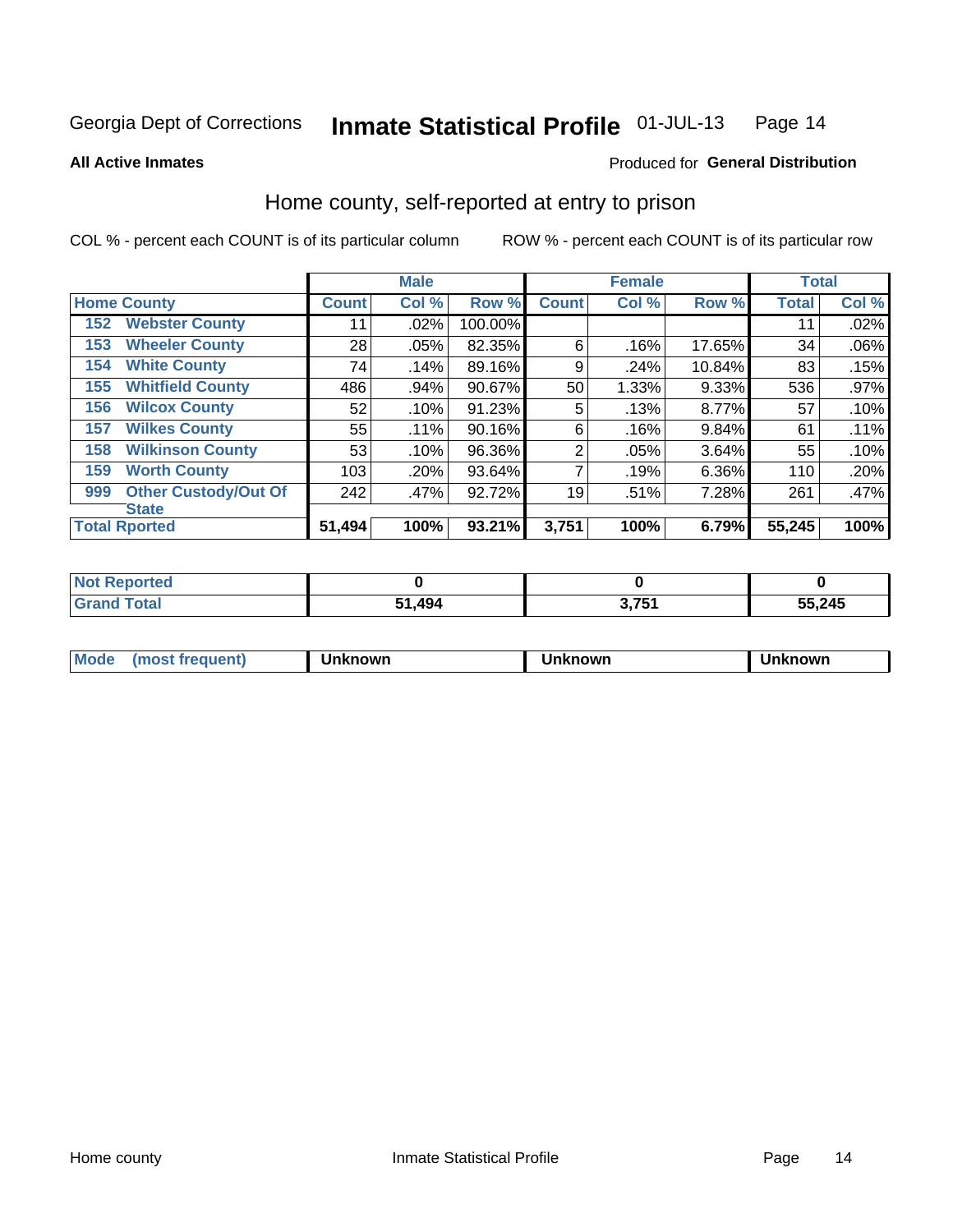#### Inmate Statistical Profile 01-JUL-13 Page 15

**All Active Inmates** 

### **Produced for General Distribution**

### Socioeconomic class, self-reported at entry to prison

COL % - percent each COUNT is of its particular column

|                            |                | <b>Male</b> |        |              | <b>Female</b> |          |        | <b>Total</b> |
|----------------------------|----------------|-------------|--------|--------------|---------------|----------|--------|--------------|
| <b>Socioeconomic Class</b> | <b>Count</b> l | Col %       | Row %  | <b>Count</b> | Col %         | Row %    | Total  | Col %        |
| <b>Welfare</b>             | .830           | 9.73%       | 95.86% | 79           | 10.70%        | $4.14\%$ | 1,909  | $9.77\%$     |
| <b>Occ Employ</b>          | 781            | 4.15%       | 99.49% |              | $.54\%$       | .51%     | 785    | 4.02%        |
| <b>Minimum Std</b>         | 7,871          | 41.85%      | 97.09% | 236          | 31.98%        | 2.91%    | 8,107  | 41.48%       |
| <b>Middle</b><br>4         | 8,324          | 44.26%      | 95.21% | 419          | 56.78%        | 4.79%    | 8,743  | 44.73%       |
| <b>Total Reported</b>      | 18,806         | 100%        | 96.22% | 738          | 100%          | 3.78%    | 19,544 | 100%         |

| <b>Not Reported</b> | 32,688      | 3,013 | 35,701<br>JJ |
|---------------------|-------------|-------|--------------|
|                     | ,494<br>64. | 3.751 | 55,245       |

| ____<br>____ |
|--------------|
|--------------|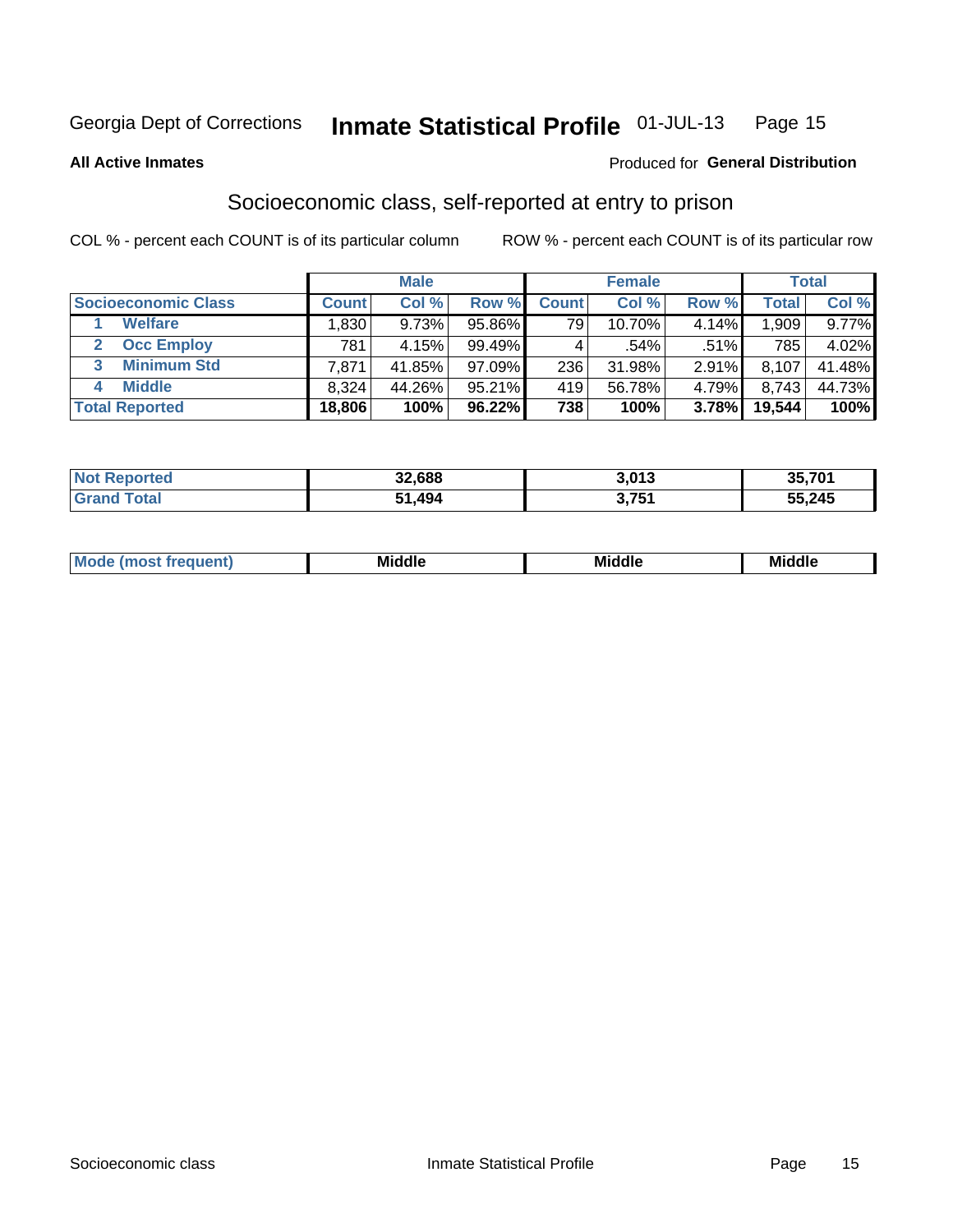#### Inmate Statistical Profile 01-JUL-13 Page 16

**All Active Inmates** 

### **Produced for General Distribution**

### Environment to age 16, self-reported at entry to prison

COL % - percent each COUNT is of its particular column

|                                    |              | <b>Male</b> |           |              | <b>Female</b> |          |              | <b>Total</b> |
|------------------------------------|--------------|-------------|-----------|--------------|---------------|----------|--------------|--------------|
| <b>Environment to age 16</b>       | <b>Count</b> | Col %       | Row %     | <b>Count</b> | Col %         | Row %    | <b>Total</b> | Col %        |
| <b>Rural/Farm</b>                  | 684          | 3.60%       | 96.75%    | 23           | 3.10%         | 3.25%    | 707          | 3.58%        |
| <b>Rural/Nfarm</b><br>$\mathbf{2}$ | 1,000        | 5.27%       | $92.00\%$ | 87           | 11.71%        | $8.00\%$ | 1,087        | 5.51%        |
| <b>S.M.S.A</b><br>3                | 6,946        | 36.59%      | 98.00%    | 142          | 19.11%        | $2.00\%$ | 7,088        | 35.93%       |
| <b>Urban</b>                       | 4,208        | 22.16%      | 93.91%    | 273          | 36.74%        | 6.09%    | 4,481        | 22.71%       |
| <b>Small Town</b><br>5.            | 6,147        | 32.38%      | 96.58%    | 218          | 29.34%        | 3.42%    | 6,365        | 32.26%       |
| <b>Total Reported</b>              | 18,985       | 100%        | 96.23%    | 743          | 100%          | 3.77%    | 19,728       | 100%         |

| <b>Not Reported</b> | 32,509 | 3,008 | 35,517 |
|---------------------|--------|-------|--------|
| <b>Grand Total</b>  | 51,494 | 3,751 | 55,245 |

| Mo | . M S 1 | ----<br>_____ | -<br>M |
|----|---------|---------------|--------|
|    |         |               |        |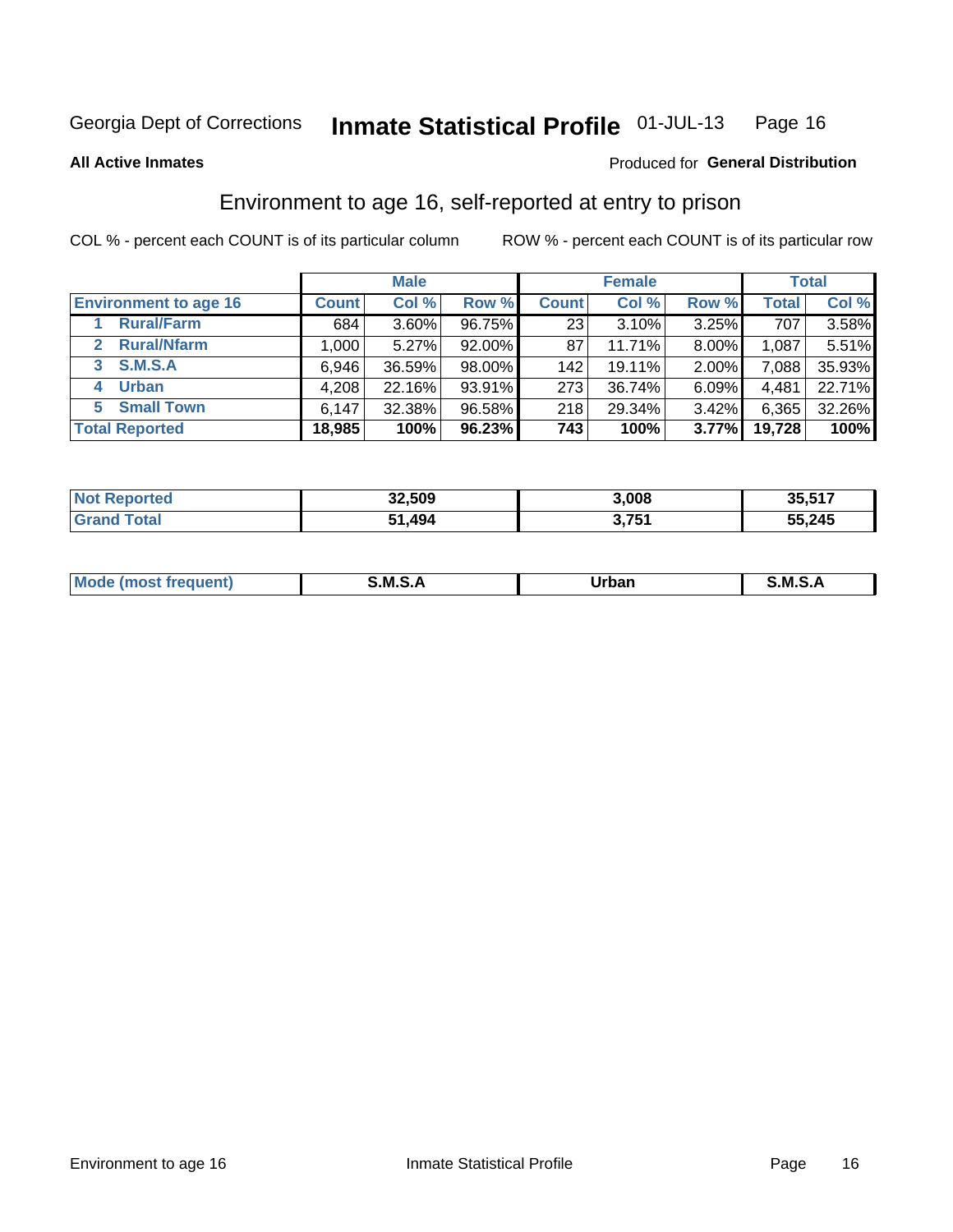#### Inmate Statistical Profile 01-JUL-13 Page 17

### **All Active Inmates**

### Produced for General Distribution

### Guardian status to age 16, self-reported at entry to prison

COL % - percent each COUNT is of its particular column

|                                  |              | <b>Male</b> |           |              | <b>Female</b> |       |        | <b>Total</b> |
|----------------------------------|--------------|-------------|-----------|--------------|---------------|-------|--------|--------------|
| <b>Guardian Status To Age 16</b> | <b>Count</b> | Col %       | Row %     | <b>Count</b> | Col %         | Row % | Total  | Col %        |
| 1 Orphanage                      | 13           | $.08\%$     | 100.00%   |              |               |       | 13     | $.07\%$      |
| 2 Father Only                    | 547          | 3.21%       | 98.03%    | 11           | 2.87%         | 1.97% | 558    | 3.20%        |
| <b>3 Both Parents</b>            | 6,546        | 38.41%      | $97.57\%$ | 163          | 42.56%        | 2.43% | 6,709  | 38.50%       |
| <b>4 Mother Only</b>             | 7,471        | 43.84%      | 98.24%    | 134          | 34.99%        | 1.76% | 7,605  | 43.65%       |
| <b>6 Oth Female</b>              | 446          | 2.62%       | 98.02%    | 9            | 2.35%         | 1.98% | 455    | 2.61%        |
| <b>7 Oth Male</b>                | 79           | .46%        | 98.75%    |              | .26%          | 1.25% | 80     | .46%         |
| 8 Step-Parents                   | 166          | .97%        | 99.40%    |              | $.26\%$       | .60%  | 167    | .96%         |
| 9 Foster Home                    | 289          | 1.70%       | 97.64%    | ⇁            | 1.83%         | 2.36% | 296    | 1.70%        |
| <b>10 Grand Parents</b>          | 1,484        | 8.71%       | 96.30%    | 57           | 14.88%        | 3.70% | 1,541  | 8.84%        |
| <b>Total Reported</b>            | 17,041       | 100%        | 97.8%     | 383          | 100%          | 2.2%  | 17,424 | 100%         |

| <b>orteg</b><br>NOT | 34,453 | 3,368 | 37,821 |
|---------------------|--------|-------|--------|
| .Gr                 | 1,494خ | 3,751 | 55,245 |

| Mode | วทIv<br>Mot | <b>Both Parents</b><br>Parents | lM.<br>Only<br>. |
|------|-------------|--------------------------------|------------------|
|      |             |                                |                  |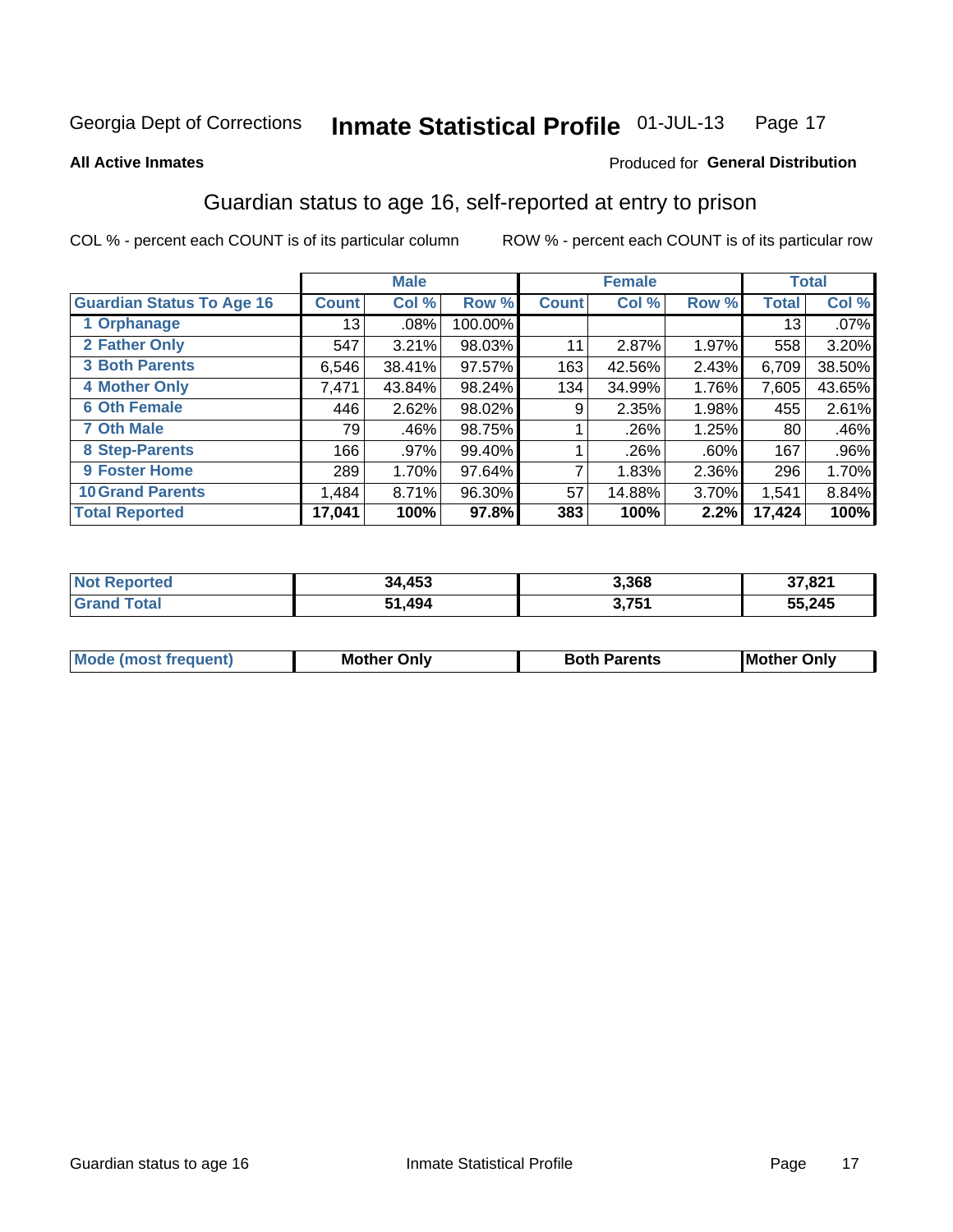#### Inmate Statistical Profile 01-JUL-13 Page 18

### **All Active Inmates**

### Produced for General Distribution

### Employment status before prison, self-reported at entry to prison

COL % - percent each COUNT is of its particular column

|                                  |         | <b>Male</b> |        |              | <b>Female</b> |        |        | <b>Total</b> |
|----------------------------------|---------|-------------|--------|--------------|---------------|--------|--------|--------------|
| <b>Employment Status</b>         | Count l | Col %       | Row %  | <b>Count</b> | Col %         | Row %  | Total  | Col %        |
| <b>Full Time</b>                 | 20,228  | 47.99%      | 96.84% | 660          | 20.62%        | 3.16%  | 20,888 | 46.06%       |
| <b>Part Time</b><br>$\mathbf{2}$ | 4,153   | 9.85%       | 96.11% | 168          | 5.25%         | 3.89%  | 4,321  | 9.53%        |
| Unempl $<$ 6m<br>3               | 3,091   | $7.33\%$    | 97.20% | 89           | 2.78%         | 2.80%  | 3,180  | 7.01%        |
| Unempl > 6m<br>4                 | 7,382   | 17.51%      | 81.33% | 1,695        | 52.95%        | 18.67% | 9,077  | 20.02%       |
| <b>Never Workd</b><br>5          | 4,361   | 10.35%      | 96.65% | 151          | 4.72%         | 3.35%  | 4,512  | 9.95%        |
| <b>Student</b><br>6              | 1,042   | 2.47%       | 93.37% | 74           | 2.31%         | 6.63%  | 1,116  | 2.46%        |
| <b>Incapable</b>                 | 1,890   | 4.48%       | 83.85% | 364          | 11.37%        | 16.15% | 2,254  | 4.97%        |
| <b>Total Reported</b>            | 42,147  | 100%        | 92.94% | 3,201        | 100%          | 7.06%  | 45,348 | 100%         |

| тес.<br>NG | 9.347 | 550   | .897   |
|------------|-------|-------|--------|
| $\sim$     | .494  | つ フロイ | 55,245 |

| <b>Moo.</b><br><b>THOST</b> | the contract of the contract of the contract of the contract of the contract of the contract of the contract of | 6m | ıme |
|-----------------------------|-----------------------------------------------------------------------------------------------------------------|----|-----|
|                             |                                                                                                                 |    |     |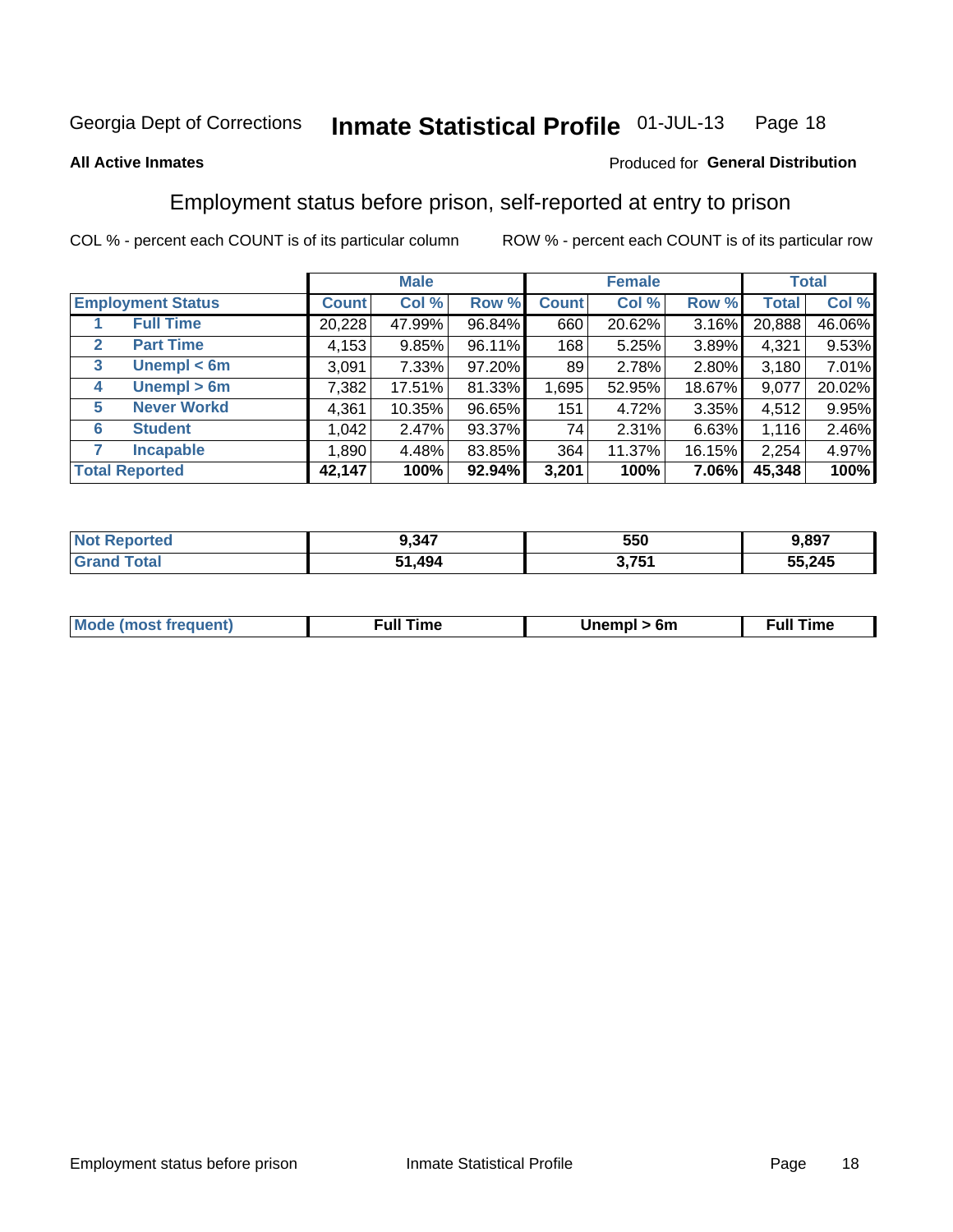### **All Active Inmates**

Produced for General Distribution

### Age at admission

COL % - percent each COUNT is of its particular column

|                         |              | <b>Male</b> |        |              | <b>Female</b> |       |              | <b>Total</b> |
|-------------------------|--------------|-------------|--------|--------------|---------------|-------|--------------|--------------|
| <b>Age At Admission</b> | <b>Count</b> | Col %       | Row %  | <b>Count</b> | Col %         | Row % | <b>Total</b> | Col %        |
| 14                      | 19           | 0.04%       | 95.00% | 1            | 0.03%         | 5.00% | 20           | 0.04%        |
| 15                      | 60           | 0.12%       | 98.36% | 1            | 0.03%         | 1.64% | 61           | 0.11%        |
| 16                      | 184          | 0.36%       | 95.83% | 8            | 0.21%         | 4.17% | 192          | 0.35%        |
| $\overline{17}$         | 721          | 1.40%       | 97.43% | 19           | 0.51%         | 2.57% | 740          | 1.34%        |
| $\overline{18}$         | 1,492        | 2.90%       | 97.20% | 43           | 1.15%         | 2.80% | 1,535        | 2.78%        |
| 19                      | 2,151        | 4.18%       | 96.85% | 70           | 1.87%         | 3.15% | 2,221        | 4.02%        |
| 20                      | 2,362        | 4.59%       | 95.67% | 107          | 2.85%         | 4.33% | 2,469        | 4.47%        |
| $\overline{21}$         | 2,324        | 4.51%       | 95.01% | 122          | 3.25%         | 4.99% | 2,446        | 4.43%        |
| $\overline{22}$         | 2,352        | 4.57%       | 95.07% | 122          | 3.25%         | 4.93% | 2,474        | 4.48%        |
| 23                      | 2,133        | 4.14%       | 93.63% | 145          | 3.87%         | 6.37% | 2,278        | 4.12%        |
| 24                      | 2,068        | 4.02%       | 94.04% | 131          | 3.49%         | 5.96% | 2,199        | 3.98%        |
| $\overline{25}$         | 1,954        | 3.79%       | 93.94% | 126          | 3.36%         | 6.06% | 2,080        | 3.77%        |
| $\overline{26}$         | 1,837        | 3.57%       | 93.92% | 119          | 3.17%         | 6.08% | 1,956        | 3.54%        |
| $\overline{27}$         | 1,862        | 3.62%       | 92.54% | 150          | 4.00%         | 7.46% | 2,012        | 3.64%        |
| 28                      | 1,798        | 3.49%       | 93.26% | 130          | 3.47%         | 6.74% | 1,928        | 3.49%        |
| 29                      | 1,696        | 3.29%       | 92.48% | 138          | 3.68%         | 7.52% | 1,834        | 3.32%        |
| 30                      | 1,668        | 3.24%       | 93.66% | 113          | 3.01%         | 6.34% | 1,781        | 3.22%        |
| 31                      | 1,624        | 3.15%       | 92.85% | 125          | 3.33%         | 7.15% | 1,749        | 3.17%        |
| 32                      | 1,528        | 2.97%       | 91.88% | 135          | 3.60%         | 8.12% | 1,663        | 3.01%        |
| 33                      | 1,447        | 2.81%       | 91.93% | 127          | 3.39%         | 8.07% | 1,574        | 2.85%        |
| 34                      | 1,381        | 2.68%       | 90.74% | 141          | 3.76%         | 9.26% | 1,522        | 2.76%        |
| 35                      | 1,308        | 2.54%       | 92.05% | 113          | 3.01%         | 7.95% | 1,421        | 2.57%        |
| 36                      | 1,252        | 2.43%       | 91.72% | 113          | 3.01%         | 8.28% | 1,365        | 2.47%        |
| $\overline{37}$         | 1,161        | 2.25%       | 92.73% | 91           | 2.43%         | 7.27% | 1,252        | 2.27%        |
| 38                      | 1,150        | 2.23%       | 92.67% | 91           | 2.43%         | 7.33% | 1,241        | 2.25%        |
| 39                      | 1,064        | 2.07%       | 91.49% | 99           | 2.64%         | 8.51% | 1,163        | 2.11%        |
| 40                      | 1,066        | 2.07%       | 90.72% | 109          | 2.91%         | 9.28% | 1,175        | 2.13%        |
| 41                      | 1,007        | 1.96%       | 91.88% | 89           | 2.37%         | 8.12% | 1,096        | 1.98%        |
| 42                      | 960          | 1.86%       | 91.00% | 95           | 2.53%         | 9.00% | 1,055        | 1.91%        |
| 43                      | 908          | 1.76%       | 90.53% | 95           | 2.53%         | 9.47% | 1,003        | 1.82%        |
| 44                      | 871          | 1.69%       | 91.30% | 83           | 2.21%         | 8.70% | 954          | 1.73%        |
| 45                      | 825          | 1.60%       | 90.56% | 86           | 2.29%         | 9.44% | 911          | 1.65%        |
| 46                      | 812          | 1.58%       | 91.44% | 76           | 2.03%         | 8.56% | 888          | 1.61%        |
| 47                      | 748          | 1.45%       | 90.56% | 78           | 2.08%         | 9.44% | 826          | 1.50%        |
| 48                      | 722          | 1.40%       | 90.82% | 73           | 1.95%         | 9.18% | 795          | 1.44%        |
| 49                      | 651          | 1.26%       | 91.69% | 59           | 1.57%         | 8.31% | 710          | 1.29%        |
| 50                      | 592          | 1.15%       | 92.07% | 51           | 1.36%         | 7.93% | 643          | 1.16%        |
| 51                      | 530          | 1.03%       | 92.33% | 44           | 1.17%         | 7.67% | 574          | 1.04%        |
| 52                      | 503          | 0.98%       | 90.31% | 54           | 1.44%         | 9.69% | 557          | 1.01%        |
| 53                      | 426          | 0.83%       | 91.22% | 41           | 1.09%         | 8.78% | 467          | 0.85%        |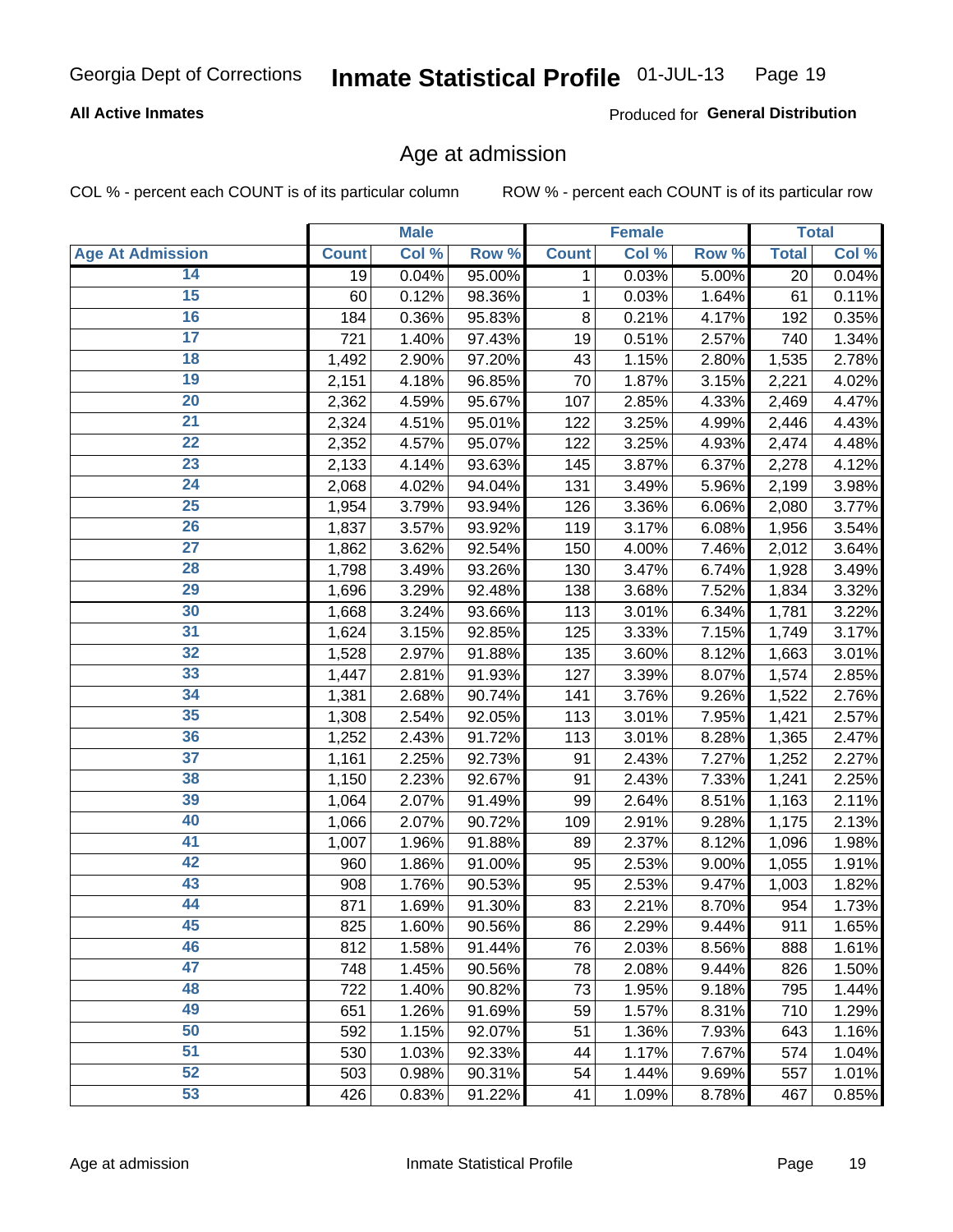### **All Active Inmates**

Produced for General Distribution

### Age at admission

COL % - percent each COUNT is of its particular column

|                         | <b>Male</b>             |       | <b>Female</b> |                |       | <b>Total</b> |                |       |
|-------------------------|-------------------------|-------|---------------|----------------|-------|--------------|----------------|-------|
| <b>Age At Admission</b> | <b>Count</b>            | Col % | Row %         | <b>Count</b>   | Col % | Row %        | <b>Total</b>   | Col % |
| 54                      | 348                     | 0.68% | 92.55%        | 28             | 0.75% | 7.45%        | 376            | 0.68% |
| 55                      | 311                     | 0.60% | 93.11%        | 23             | 0.61% | 6.89%        | 334            | 0.60% |
| 56                      | 272                     | 0.53% | 94.44%        | 16             | 0.43% | 5.56%        | 288            | 0.52% |
| 57                      | 230                     | 0.45% | 97.05%        | 7              | 0.19% | 2.95%        | 237            | 0.43% |
| 58                      | 190                     | 0.37% | 94.53%        | 11             | 0.29% | 5.47%        | 201            | 0.36% |
| 59                      | 161                     | 0.31% | 94.15%        | 10             | 0.27% | 5.85%        | 171            | 0.31% |
| 60                      | 120                     | 0.23% | 95.24%        | 6              | 0.16% | 4.76%        | 126            | 0.23% |
| 61                      | 122                     | 0.24% | 93.13%        | 9              | 0.24% | 6.87%        | 131            | 0.24% |
| 62                      | 95                      | 0.18% | 95.00%        | 5              | 0.13% | 5.00%        | 100            | 0.18% |
| 63                      | 78                      | 0.15% | 96.30%        | 3              | 0.08% | 3.70%        | 81             | 0.15% |
| 64                      | 72                      | 0.14% | 92.31%        | 6              | 0.16% | 7.69%        | 78             | 0.14% |
| 65                      | 46                      | 0.09% | 93.88%        | 3              | 0.08% | 6.12%        | 49             | 0.09% |
| 66                      | 39                      | 0.08% | 95.12%        | $\overline{2}$ | 0.05% | 4.88%        | 41             | 0.07% |
| 67                      | 36                      | 0.07% | 97.30%        | 1              | 0.03% | 2.70%        | 37             | 0.07% |
| 68                      | 26                      | 0.05% | 92.86%        | $\overline{2}$ | 0.05% | 7.14%        | 28             | 0.05% |
| 69                      | 32                      | 0.06% | 100.00%       |                |       |              | 32             | 0.06% |
| 70                      | 23                      | 0.04% | 88.46%        | 3              | 0.08% | 11.54%       | 26             | 0.05% |
| $\overline{71}$         | 13                      | 0.03% | 100.00%       |                |       |              | 13             | 0.02% |
| $\overline{72}$         | 17                      | 0.03% | 94.44%        | 1              | 0.03% | 5.56%        | 18             | 0.03% |
| $\overline{73}$         | 9                       | 0.02% | 100.00%       |                |       |              | 9              | 0.02% |
| 74                      | 9                       | 0.02% | 100.00%       |                |       |              | $\overline{9}$ | 0.02% |
| 75                      | 6                       | 0.01% | 100.00%       |                |       |              | 6              | 0.01% |
| 76                      | $\overline{7}$          | 0.01% | 100.00%       |                |       |              | 7              | 0.01% |
| $\overline{77}$         | 5                       | 0.01% | 100.00%       |                |       |              | 5              | 0.01% |
| 78                      | $\overline{\mathbf{4}}$ | 0.01% | 100.00%       |                |       |              | 4              | 0.01% |
| 79                      | $\overline{2}$          | 0.01% | 66.67%        | 1              | 0.03% | 33.33%       | $\overline{3}$ | 0.01% |
| 82                      | $\overline{2}$          | 0.01% | 100.00%       |                |       |              | $\overline{2}$ | 0.01% |
| 84                      | 1                       | 0.01% | 100.00%       |                |       |              | 1              | 0.01% |
| <b>Total Reported</b>   | 51,493                  | 100%  | 93.21%        | 3,750          | 100%  | 6.79%        | 55,243         | 100%  |

| ∖rte∩<br>'N ( |             |      |        |
|---------------|-------------|------|--------|
| <b>otal</b>   | .494<br>C 4 | 2754 | 55,245 |

| <b>Mean</b><br>(average) | 32.18 | 34.29   | 32.32     |
|--------------------------|-------|---------|-----------|
| Median (middle)          | 30    | ົ<br>აა | 30        |
| Mode<br>(most frequent)  | 20    |         | ne.<br>LL |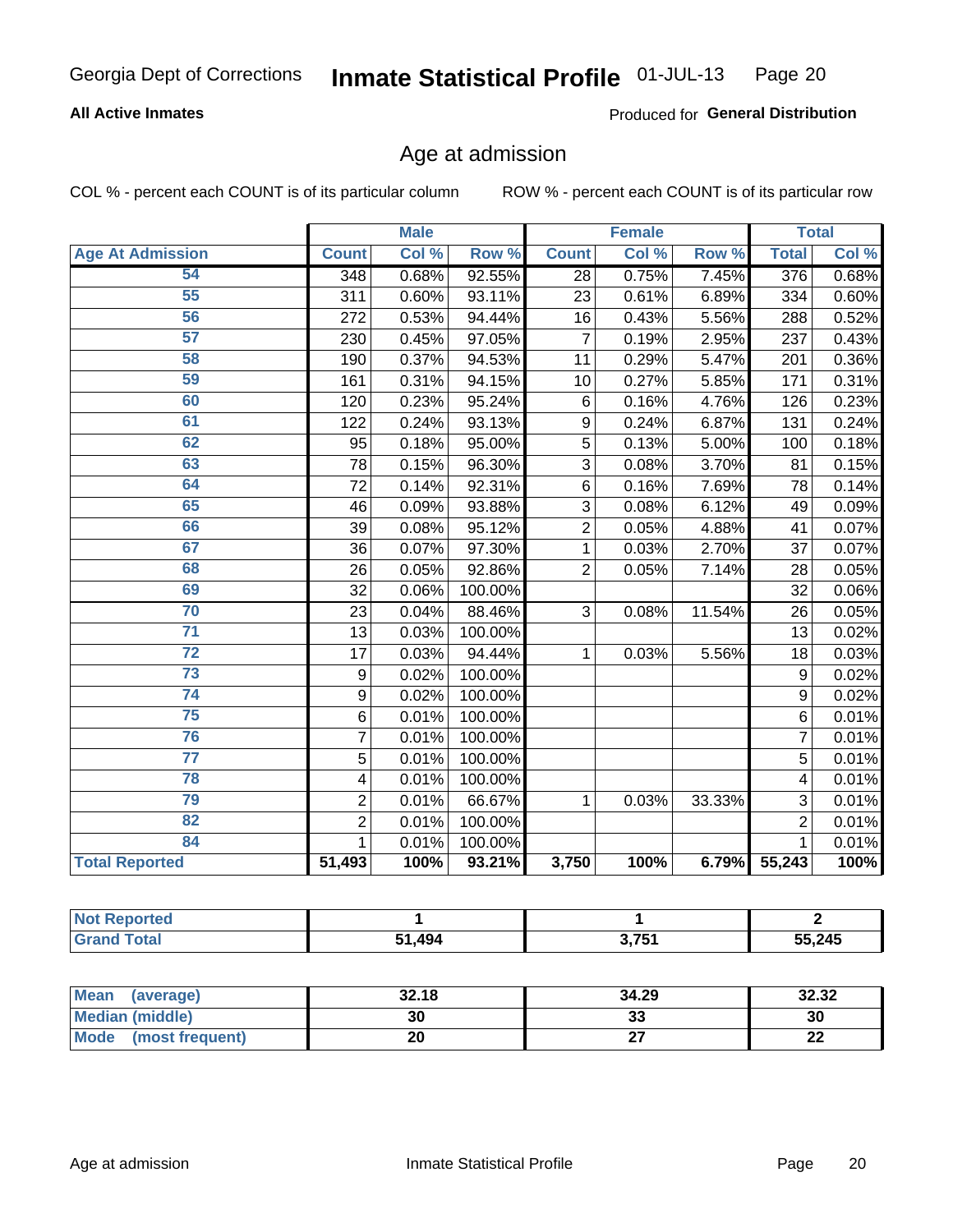### **All Active Inmates**

### Produced for General Distribution

### Height, measured at entry to prison

COL % - percent each COUNT is of its particular column

|                       |                         | <b>Male</b>               |         |                  | <b>Female</b> |        | <b>Total</b>   |        |
|-----------------------|-------------------------|---------------------------|---------|------------------|---------------|--------|----------------|--------|
| <b>Height</b>         | <b>Count</b>            | $\overline{\text{Col}}$ % | Row %   | <b>Count</b>     | Col %         | Row %  | <b>Total</b>   | Col %  |
| 4'10''                | 3                       | 0.02%                     | 14.29%  | 18               | 8.45%         | 85.71% | 21             | 0.17%  |
| 4'11''                | 10                      | 0.08%                     | 11.90%  | 74               | 34.74%        | 88.10% | 84             | 0.69%  |
| 5'02''                | 2                       | 0.02%                     | 66.67%  | 1                | 0.47%         | 33.33% | 3              | 0.02%  |
| 5'03"                 | 1                       | 0.01%                     | 100.00% |                  |               |        | 1              | 0.01%  |
| 5'05''                | 6                       | 0.05%                     | 100.00% |                  |               |        | 6              | 0.05%  |
| 5'06''                | 9                       | 0.07%                     | 100.00% |                  |               |        | 9              | 0.07%  |
| 5'07''                | 11                      | 0.09%                     | 100.00% |                  |               |        | 11             | 0.09%  |
| 5'08''                | 10                      | 0.08%                     | 100.00% |                  |               |        | 10             | 0.08%  |
| 5'09''                | 14                      | 0.12%                     | 100.00% |                  |               |        | 14             | 0.11%  |
| 5'10''                | 5,798                   | 48.27%                    | 98.82%  | 69               | 32.39%        | 1.18%  | 5,867          | 48.00% |
| 5'11''                | 6,100                   | 50.79%                    | 99.17%  | 51               | 23.94%        | 0.83%  | 6,151          | 50.32% |
| 6'00''                | 13                      | 0.11%                     | 100.00% |                  |               |        | 13             | 0.11%  |
| 6'01''                | 7                       | 0.06%                     | 100.00% |                  |               |        |                | 0.06%  |
| 6'02"                 | 6                       | 0.05%                     | 100.00% |                  |               |        | 6              | 0.05%  |
| 6'03''                | 1                       | 0.01%                     | 100.00% |                  |               |        | 1              | 0.01%  |
| 6'04''                | $\overline{\mathbf{c}}$ | 0.02%                     | 100.00% |                  |               |        | 2              | 0.02%  |
| 6'05''                | $\overline{2}$          | 0.02%                     | 100.00% |                  |               |        | $\overline{2}$ | 0.02%  |
| 6'10''                | 5                       | 0.04%                     | 100.00% |                  |               |        | 5              | 0.04%  |
| 6'11''                | 11                      | 0.09%                     | 100.00% |                  |               |        | 11             | 0.09%  |
| <b>Total Reported</b> | 12,011                  | 100%                      | 98.26%  | $\overline{213}$ | 100%          | 1.74%  | 12,224         | 100%   |

| <b>Not Reported</b> | 39,483   | 3,538     | 13,021 |
|---------------------|----------|-----------|--------|
| ™otar               | (1, 494) | ⊿ת כ<br>. | 55,245 |

| Mean<br>(average)              | 544"<br>. J. I. I | 5'05" | 5'10"        |
|--------------------------------|-------------------|-------|--------------|
| <b>Median (middle)</b>         | 5'11"             | 5'10" | 5'11"        |
| <b>Mode</b><br>(most frequent) | 544"              | 4'11" | <b>5'44"</b> |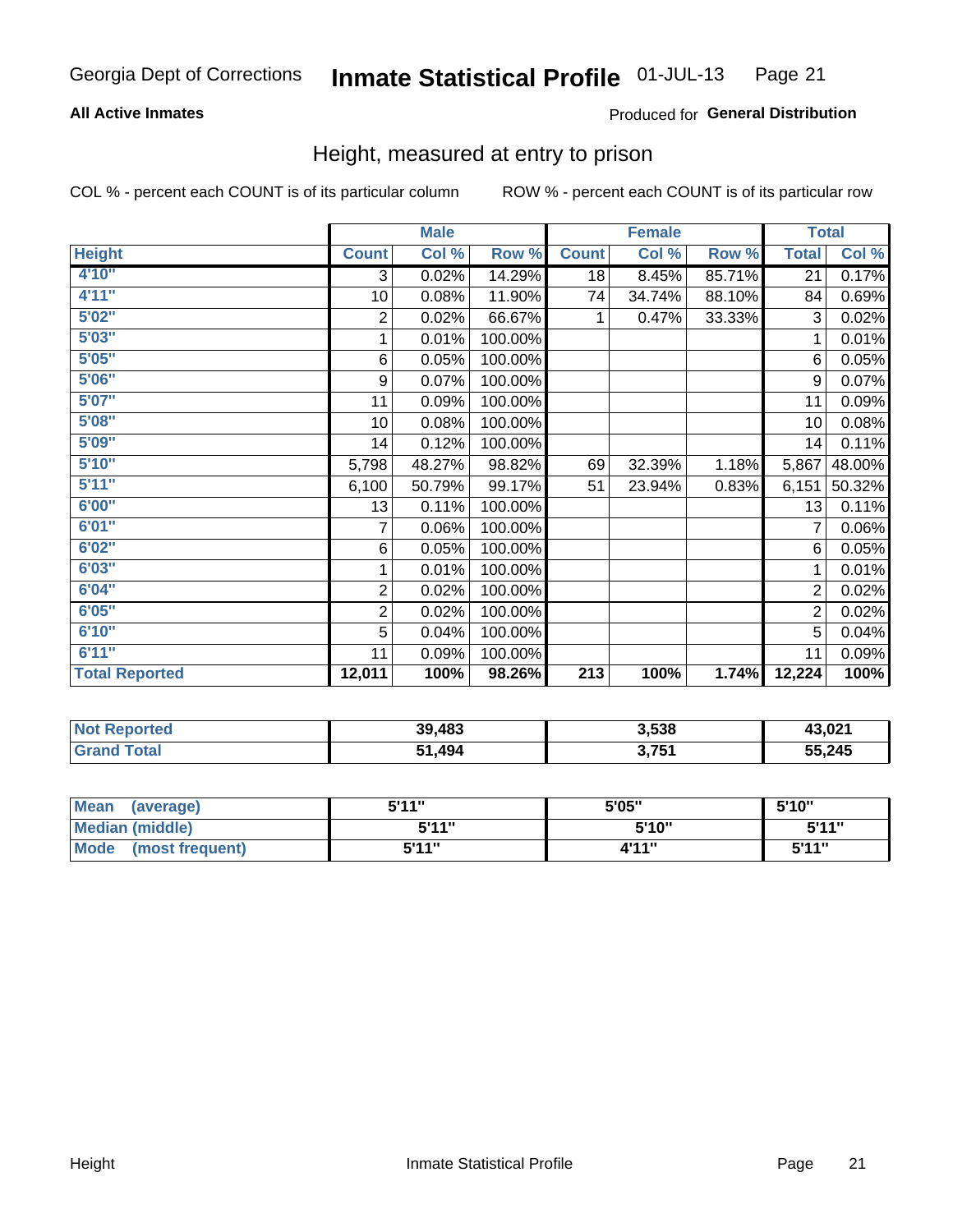### **All Active Inmates**

### Produced for General Distribution

### Weight, measured at entry to prison

COL % - percent each COUNT is of its particular column

|                        |                 | <b>Male</b> |                  |                          | <b>Female</b> |        | <b>Total</b>    |        |
|------------------------|-----------------|-------------|------------------|--------------------------|---------------|--------|-----------------|--------|
| <b>Weight</b>          | <b>Count</b>    | Col %       | Row <sup>%</sup> | <b>Count</b>             | Col %         | Row %  | <b>Total</b>    | Col %  |
| <b>Under 80 pounds</b> | $\overline{13}$ | 0.03%       | 92.86%           | $\mathbf{1}$             | 0.03%         | 7.14%  | 14              | 0.03%  |
| 80 - 89 pounds         | 3               | 0.01%       | 100.00%          |                          |               |        | 3               | 0.01%  |
| 90 - 99 pounds         | $\overline{2}$  | 0.01%       | 20.00%           | 8                        | 0.21%         | 80.00% | 10              | 0.02%  |
| 100 - 109 pounds       | 21              | 0.04%       | 41.18%           | 30                       | 0.80%         | 58.82% | 51              | 0.09%  |
| 110 - 119 pounds       | 89              | 0.17%       | 47.34%           | 99                       | 2.65%         | 52.66% | 188             | 0.34%  |
| 120 - 129 pounds       | 415             | 0.82%       | 66.19%           | 212                      | 5.67%         | 33.81% | 627             | 1.15%  |
| 130 - 139 pounds       | 1,386           | 2.72%       | 79.70%           | 353                      | 9.45%         | 20.30% | 1,739           | 3.18%  |
| 140 - 149 pounds       | 3,111           | 6.11%       | 88.41%           | 408                      | 10.92%        | 11.59% | 3,519           | 6.44%  |
| 150 - 159 pounds       | 4,998           | 9.82%       | 92.30%           | 417                      | 11.16%        | 7.70%  | 5,415           | 9.91%  |
| 160 - 169 pounds       | 6,731           | 13.23%      | 93.66%           | 456                      | 12.20%        | 6.34%  | 7,187           | 13.16% |
| 170 - 179 pounds       | 6,550           | 12.87%      | 94.79%           | 360                      | 9.63%         | 5.21%  | 6,910           | 12.65% |
| 180 - 189 pounds       | 6,778           | 13.32%      | 95.12%           | 348                      | 9.31%         | 4.88%  | 7,126           | 13.05% |
| 190 - 199 pounds       | 4,807           | 9.45%       | 95.21%           | 242                      | 6.48%         | 4.79%  | 5,049           | 9.24%  |
| 200 - 209 pounds       | 4,116           | 8.09%       | 95.70%           | 185                      | 4.95%         | 4.30%  | 4,301           | 7.87%  |
| 210 - 219 pounds       | 3,165           | 6.22%       | 96.00%           | 132                      | 3.53%         | 4.00%  | 3,297           | 6.04%  |
| 220 - 229 pounds       | 2,587           | 5.08%       | 95.60%           | 119                      | 3.18%         | 4.40%  | 2,706           | 4.95%  |
| 230 - 239 pounds       | 1,747           | 3.43%       | 94.84%           | 95                       | 2.54%         | 5.16%  | 1,842           | 3.37%  |
| 240 - 249 pounds       | 1,327           | 2.61%       | 93.45%           | 93                       | 2.49%         | 6.55%  | 1,420           | 2.60%  |
| 250 - 259 pounds       | 903             | 1.77%       | 94.75%           | 50                       | 1.34%         | 5.25%  | 953             | 1.74%  |
| 260 - 269 pounds       | 661             | 1.30%       | 95.11%           | 34                       | 0.91%         | 4.89%  | 695             | 1.27%  |
| 270 - 279 pounds       | 437             | 0.86%       | 95.00%           | 23                       | 0.62%         | 5.00%  | 460             | 0.84%  |
| 280 - 289 pounds       | 336             | 0.66%       | 94.92%           | 18                       | 0.48%         | 5.08%  | 354             | 0.65%  |
| 290 - 299 pounds       | 173             | 0.34%       | 93.01%           | 13                       | 0.35%         | 6.99%  | 186             | 0.34%  |
| 300 - 309 pounds       | 176             | 0.35%       | 89.80%           | 20                       | 0.54%         | 10.20% | 196             | 0.36%  |
| 310 - 319 pounds       | 91              | 0.18%       | 96.81%           | 3                        | 0.08%         | 3.19%  | 94              | 0.17%  |
| 320 - 329 pounds       | 91              | 0.18%       | 94.79%           | $\overline{5}$           | 0.13%         | 5.21%  | 96              | 0.18%  |
| 330 - 339 pounds       | 46              | 0.09%       | 95.83%           | $\overline{2}$           | 0.05%         | 4.17%  | 48              | 0.09%  |
| 340 - 349 pounds       | 34              | 0.07%       | 94.44%           | $\overline{2}$           | 0.05%         | 5.56%  | 36              | 0.07%  |
| 350 - 359 pounds       | 31              | 0.06%       | 96.88%           | 1                        | 0.03%         | 3.13%  | 32              | 0.06%  |
| 360 - 369 pounds       | 16              | 0.03%       | 80.00%           | $\overline{\mathbf{4}}$  | 0.11%         | 20.00% | 20              | 0.04%  |
| 370 - 379 pounds       | 11              | 0.02%       | 100.00%          |                          |               |        | 11              | 0.02%  |
| 380 - 389 pounds       | 6               | 0.01%       | 100.00%          |                          |               |        | $6\phantom{1}6$ | 0.01%  |
| 390 - 399 pounds       | 6               | 0.01%       | 100.00%          |                          |               |        | $\,6$           | 0.01%  |
| 400 pounds and over    | 25              | 0.05%       | 86.21%           | $\overline{\mathcal{A}}$ | 0.11%         | 13.79% | 29              | 0.05%  |
| <b>Total Reported</b>  | 50,889          | 100%        | 93.16%           | 3,737                    | 100%          | 6.84%  | 54,626          | 100%   |

| <b>rted</b><br>NO1 | 605   |               | 619    |
|--------------------|-------|---------------|--------|
|                    | .494. | ? 751<br>J.IJ | 55,245 |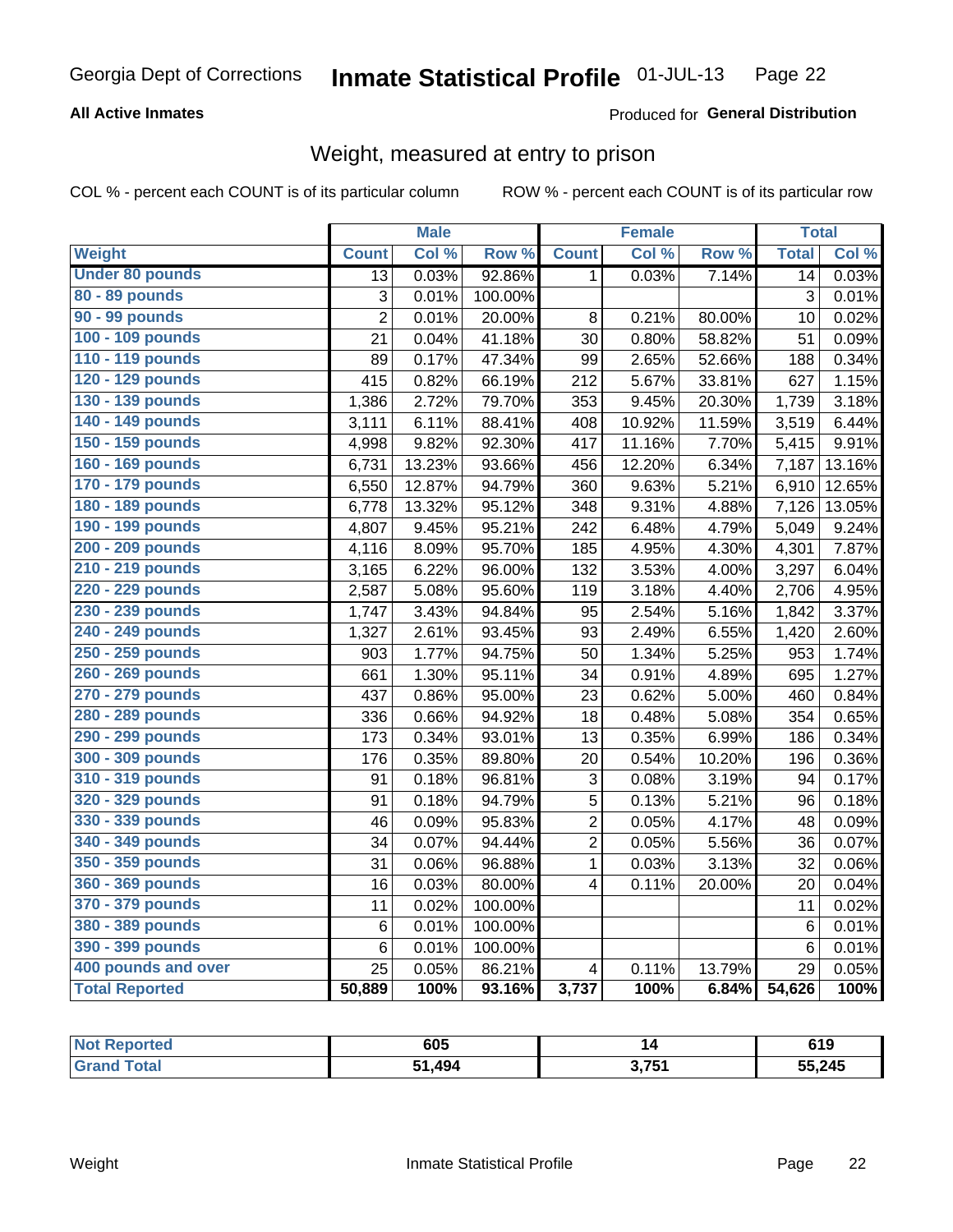### **All Active Inmates**

### Produced for General Distribution

### Weight, measured at entry to prison

COL % - percent each COUNT is of its particular column

|                          | <b>Male</b> | <b>Female</b> | Total |
|--------------------------|-------------|---------------|-------|
| <b>Mean</b><br>(average) | 187         | 172           | 186   |
| <b>Median (middle)</b>   | 180         | 165           | 180   |
| Mode<br>(most frequent)  | 180         | 150           | 180   |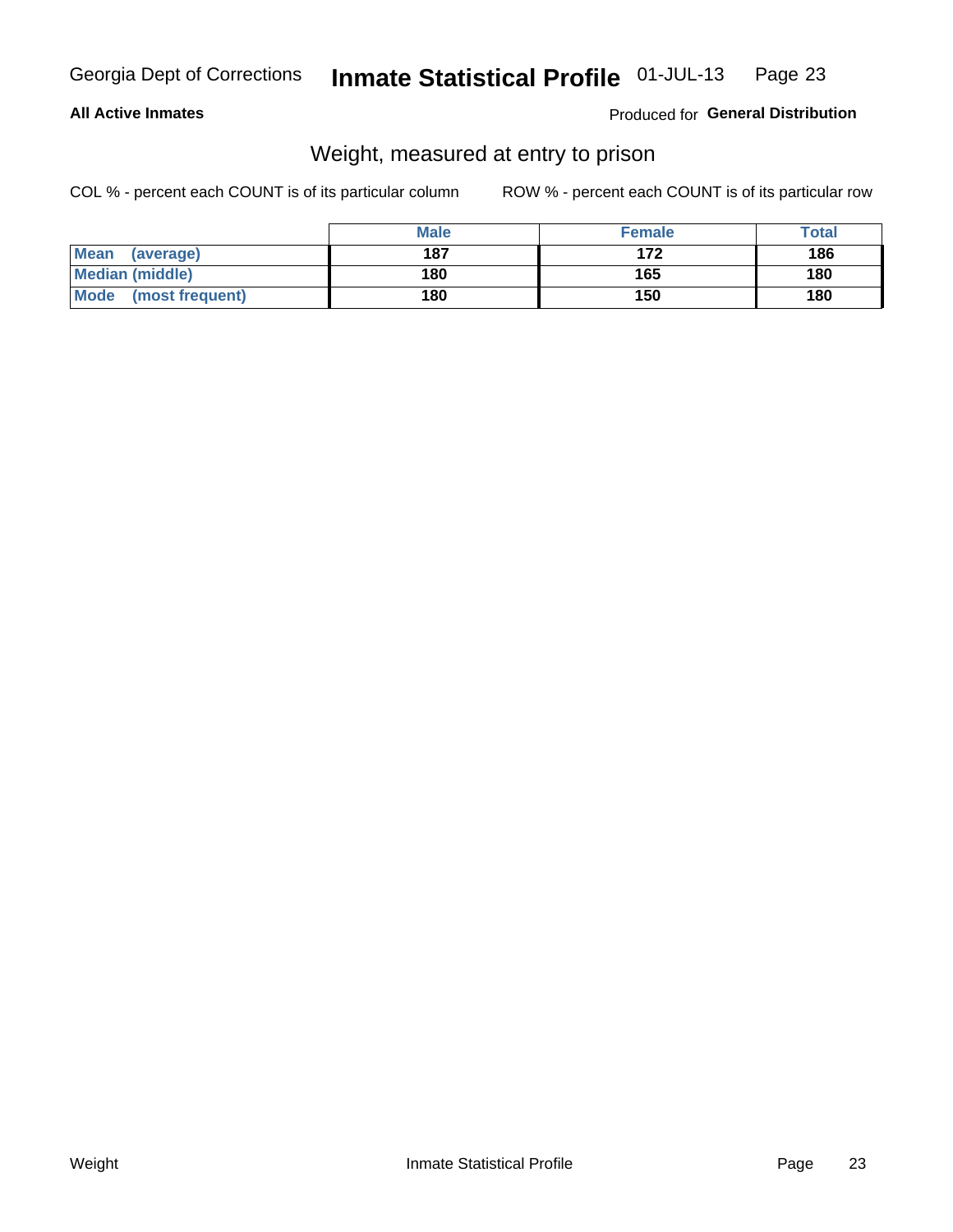#### Inmate Statistical Profile 01-JUL-13 Page 24

**All Active Inmates** 

**Produced for General Distribution** 

### Military service

COL % - percent each COUNT is of its particular column

|                               | <b>Male</b>  |        |                    |    | <b>Female</b> |       |              | <b>Total</b> |  |
|-------------------------------|--------------|--------|--------------------|----|---------------|-------|--------------|--------------|--|
| <b>Military service</b>       | <b>Count</b> | Col %  | <b>Row % Count</b> |    | Col %         | Row % | <b>Total</b> | Col %        |  |
| <b>Air Force</b>              | .563         | 59.59% | 98.06%             | 31 | 75.61%        | 1.94% | .594         | 59.83%       |  |
| $\mathbf{2}^-$<br><b>Army</b> | 205          | 7.82%  | 98.56%             | 3  | 7.32%         | 1.44% | 208          | 7.81%        |  |
| <b>Navy</b><br>3              | 484          | 18.45% | 98.78%             | 6  | 14.63%        | 1.22% | 490          | 18.39%       |  |
| <b>Marines</b><br>4           | 24           | .91%   | 100.00%            |    |               |       | 24           | $.90\%$      |  |
| <b>Coast Guard</b><br>5.      | 347          | 13.23% | 99.71%             |    | 2.44%         | .29%  | 348          | 13.06%       |  |
| <b>Total Reported</b>         | 2,623        | 100%   | 98.46%             | 41 | 100%          | 1.54% | 2,664        | 100%         |  |

| <b>Not Reported</b> | 48,871 | 3,710<br>v. | 52,581 |
|---------------------|--------|-------------|--------|
| $\mathsf{total}$    | ,494   | 3.751       | 55,245 |

| Mo | <br>ъc | . |
|----|--------|---|
|    |        |   |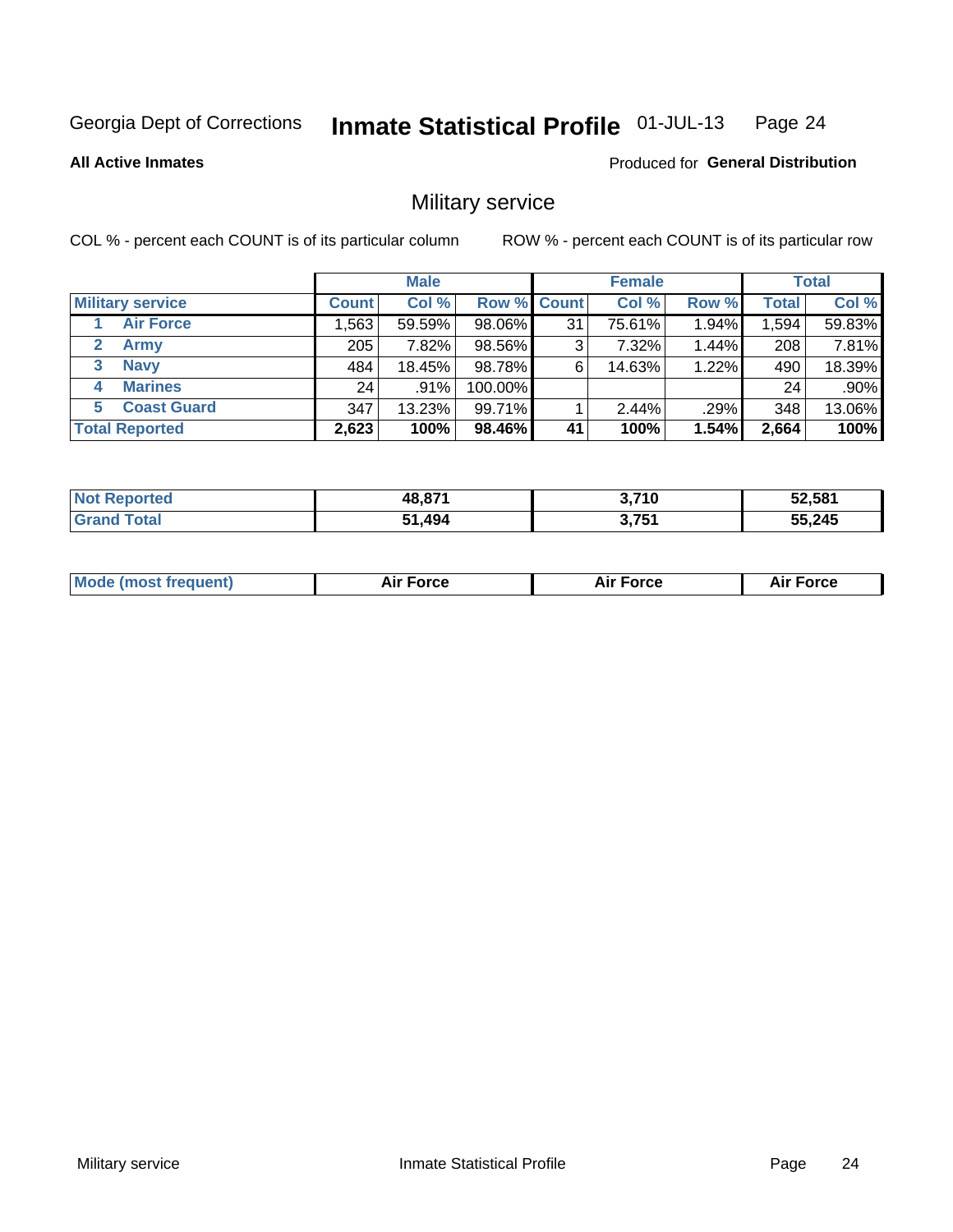#### Inmate Statistical Profile 01-JUL-13 Page 25

**All Active Inmates** 

### Produced for General Distribution

### Type of admission to prison

COL % - percent each COUNT is of its particular column

|    |                                | <b>Male</b>     |        |                    |       | <b>Female</b> |        | <b>Total</b>   |        |
|----|--------------------------------|-----------------|--------|--------------------|-------|---------------|--------|----------------|--------|
|    | <b>Type of Admission</b>       | <b>Count</b>    | Col %  | <b>Row % Count</b> |       | Col%          | Row %  | <b>Total</b>   | Col %  |
| 52 | <b>New Sentence</b>            | 41,979          | 81.58% | 93.49%             | 2,921 | 77.93%        | 6.51%  | 44,900         | 81.33% |
| 53 | <b>Probation Rev Partial</b>   | 2,130           | 4.14%  | 88.38%             | 280   | 7.47%         | 11.62% | 2,410          | 4.37%  |
| 54 | <b>Probation Rev Remainder</b> | 3,029           | 5.89%  | 89.09%             | 371   | 9.90%         | 10.91% | 3,400          | 6.16%  |
| 55 | <b>Parole Rev New Sentence</b> | 2,896           | 5.63%  | 96.12%             | 117   | 3.12%         | 3.88%  | 3,013          | 5.46%  |
| 56 | <b>Parole Rev No New</b>       | 1,343           | 2.61%  | 95.86%             | 58    | 1.55%         | 4.14%  | 1,401          | 2.54%  |
|    | <b>Sentence</b>                |                 |        |                    |       |               |        |                |        |
| 57 | <b>Released In Error</b>       | 13              | .03%   | 92.86%             |       | .03%          | 7.14%  | 14             | .03%   |
| 65 | <b>Return Appeal/Bond</b>      | 2               | .01%   | 100.00%            |       |               |        | 2              | .01%   |
| 66 | <b>Prob Viol/Total Rev</b>     |                 | .01%   | 100.00%            |       |               |        |                | .01%   |
| 67 | <b>Admit Fm Other Cust</b>     | 7               | .01%   | 100.00%            |       |               |        | ⇁              | .01%   |
| 69 | <b>New Sent/Par Rev Pnd</b>    | 7               | .01%   | 100.00%            |       |               |        |                | .01%   |
| 70 | <b>Life W/O Parole</b>         | 15 <sub>1</sub> | .03%   | 100.00%            |       |               |        | 15             | .03%   |
| 72 | <b>Par Rev/Rsn Unknown</b>     | 31              | .06%   | 100.00%            |       |               |        | 31             | .06%   |
| 74 | <b>Pb Parole Rescinded</b>     | $\overline{c}$  | .01%   | 100.00%            |       |               |        | $\overline{2}$ | .01%   |
| 76 | <b>Par Rev/Revoc Center</b>    | 2               | .01%   | 100.00%            |       |               |        | $\overline{2}$ | .01%   |
|    | <b>Total Reported</b>          | 51,457          | 100%   | 93.21% 3,748       |       | 100%          | 6.79%  | 55,205         | 100%   |

| morted and<br><b>NOT</b> | ~-           |      | 40     |
|--------------------------|--------------|------|--------|
| <b>Cotal</b>             | 1.494<br>54. | 2751 | 55,245 |

| <b>Mode (most frequent)</b> | <b>New Sentence</b> | <b>New Sentence</b> | <b>New Sentence</b> |
|-----------------------------|---------------------|---------------------|---------------------|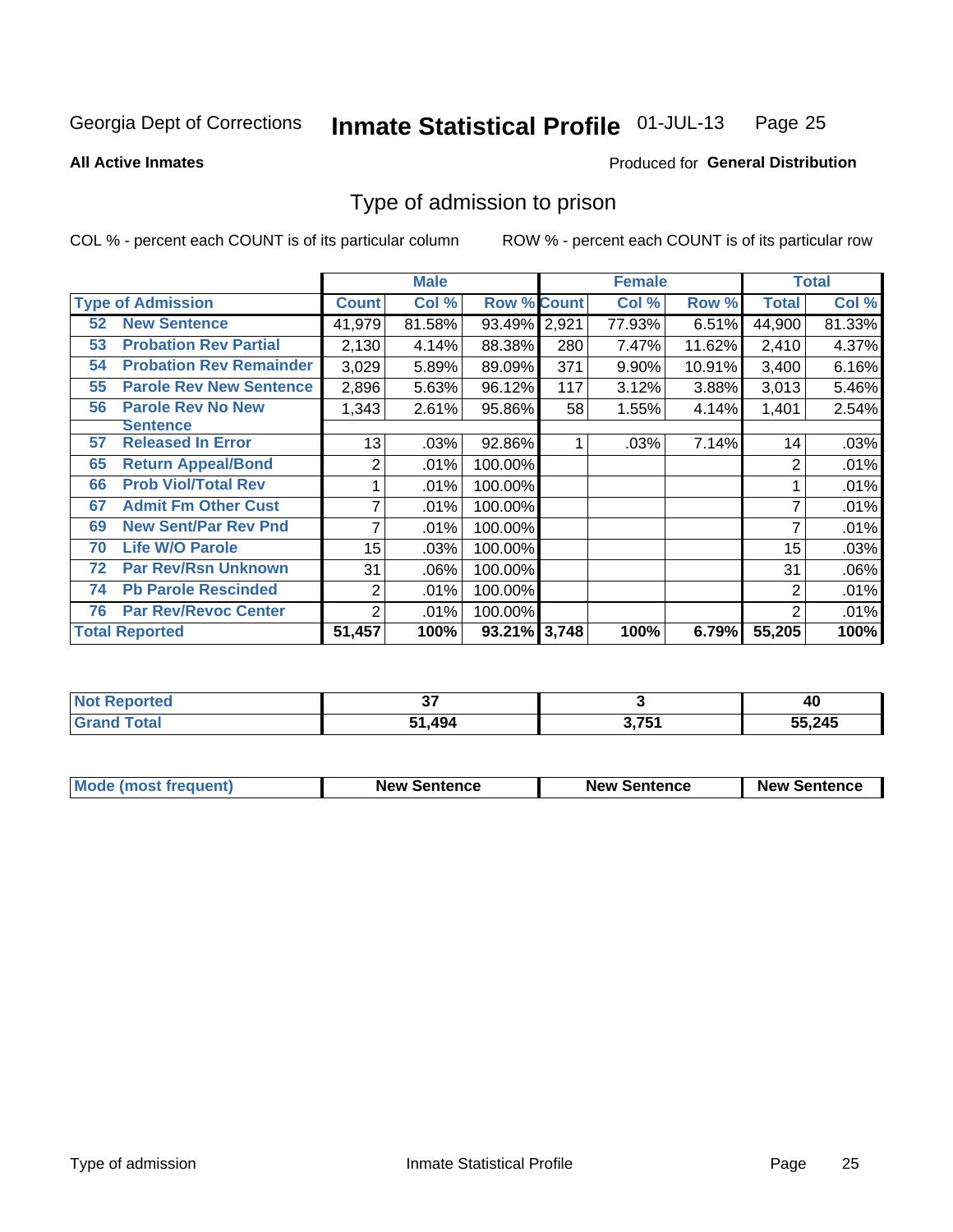#### Inmate Statistical Profile 01-JUL-13 Page 26

**All Active Inmates** 

### **Produced for General Distribution**

### Current / last security status

COL % - percent each COUNT is of its particular column

|                        |                | <b>Male</b> |             |       | <b>Female</b> |        |              | <b>Total</b> |
|------------------------|----------------|-------------|-------------|-------|---------------|--------|--------------|--------------|
| <b>Security Status</b> | <b>Count</b>   | Col %       | Row % Count |       | Col %         | Row %  | <b>Total</b> | Col %        |
| 1 Wrk Releas           | $\overline{2}$ | $.01\%$     | 66.67%      |       | $.03\%$       | 33.33% | 3            | .01%         |
| 2 Trusty               |                | $.01\%$     | 100.00%     |       | $.00\%$       |        |              | .01%         |
| 3 Minimum              | 9,826          | 19.87%      | 85.29%      | ,695  | 47.76%        | 14.71% | 11,521       | 21.74%       |
| 4 Medium               | 30,722         | 62.12%      | 94.87%      | ,661  | 46.80%        | 5.13%  | 32,383       | 61.10%       |
| 5 Close                | 8,815          | 17.82%      | 97.87%      | 192   | 5.41%         | 2.13%  | 9,007        | 16.99%       |
| <b>6 Maximum</b>       | 85             | $.17\%$     | 100.00%     |       | $.00\%$       |        | 85           | .16%         |
| <b>Total Reported</b>  | 49,454         | 100%        | 93.3%       | 3,549 | 100%          | 6.7%   | 53,003       | 100%         |

| <b>Still being diagnosed</b> |        |       |        |
|------------------------------|--------|-------|--------|
| <b>Not Reported</b>          | 2,040  | 202   | 2,242  |
| <b>Grand Total</b>           | 51,494 | 3,751 | 55,245 |

| M | NЛ<br><br>dilim<br>_____ | ---<br>-- | . .<br>Medium<br>Me |
|---|--------------------------|-----------|---------------------|
|   |                          |           |                     |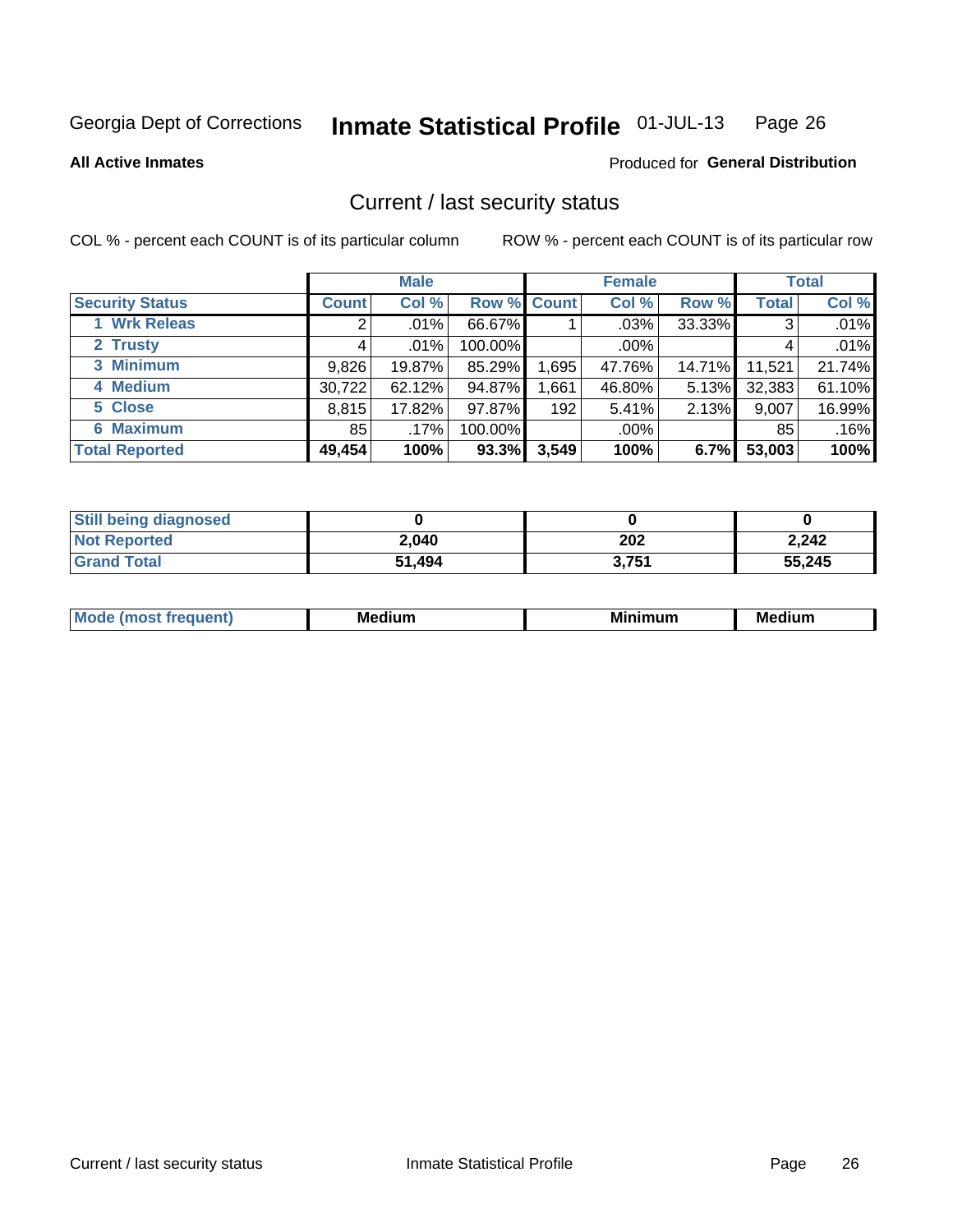#### Inmate Statistical Profile 01-JUL-13 Page 27

**All Active Inmates** 

### Produced for General Distribution

### Current / last type of institution

COL % - percent each COUNT is of its particular column

|                                   |                | <b>Male</b> |             |       | <b>Female</b> |        |              | <b>Total</b> |
|-----------------------------------|----------------|-------------|-------------|-------|---------------|--------|--------------|--------------|
| <b>Type of Institution</b>        | <b>Count</b>   | Col %       | Row % Count |       | Col %         | Row %  | <b>Total</b> | Col %        |
| <b>County Ci</b>                  | 4,979          | 9.71%       | 99.98%      |       | .03%          | .02%   | 4,980        | 9.05%        |
| <b>Probation Detention Center</b> | 3 <sub>1</sub> | $.01\%$     | 100.00%     |       |               |        | 3            | .01%         |
| <b>State Prison</b>               | 36,253         | 70.67%      | 91.19%      | 3,503 | 93.39%        | 8.81%  | 39,756       | 72.22%       |
| <b>Transitional Center</b>        | 2,017          | 3.93%       | $90.25\%$   | 218   | 5.81%         | 9.75%  | 2,235        | 4.06%        |
| <b>Private Prison</b>             | 8,015          | 15.62%      | 100.00%     |       |               |        | 8,015        | 14.56%       |
| <b>County Jail</b>                | 25             | .05%        | 92.59%      | 2     | $.05\%$       | 7.41%  | 27           | .05%         |
| <b>Rsat - Center</b>              | 5              | .01%        | 16.13%      | 26    | .69%          | 83.87% | 31           | .06%         |
| <b>State Hospital</b>             | 3 <sup>1</sup> | $.01\%$     | 75.00%      |       | .03%          | 25.00% | 4            | .01%         |
| <b>Total Reported</b>             | 51,300         | 100%        | 93.19%      | 3,751 | 100%          | 6.81%  | 55,051       | 100%         |

| dorted<br><b>NOT</b> |        |              |        |
|----------------------|--------|--------------|--------|
| <b>cotal</b>         | 51,300 | 2751<br>וטוט | 55,051 |

| Mode (most frequent) | <b>State Prison</b> | <b>State Prison</b> | <b>State Prison</b> |
|----------------------|---------------------|---------------------|---------------------|
|                      |                     |                     |                     |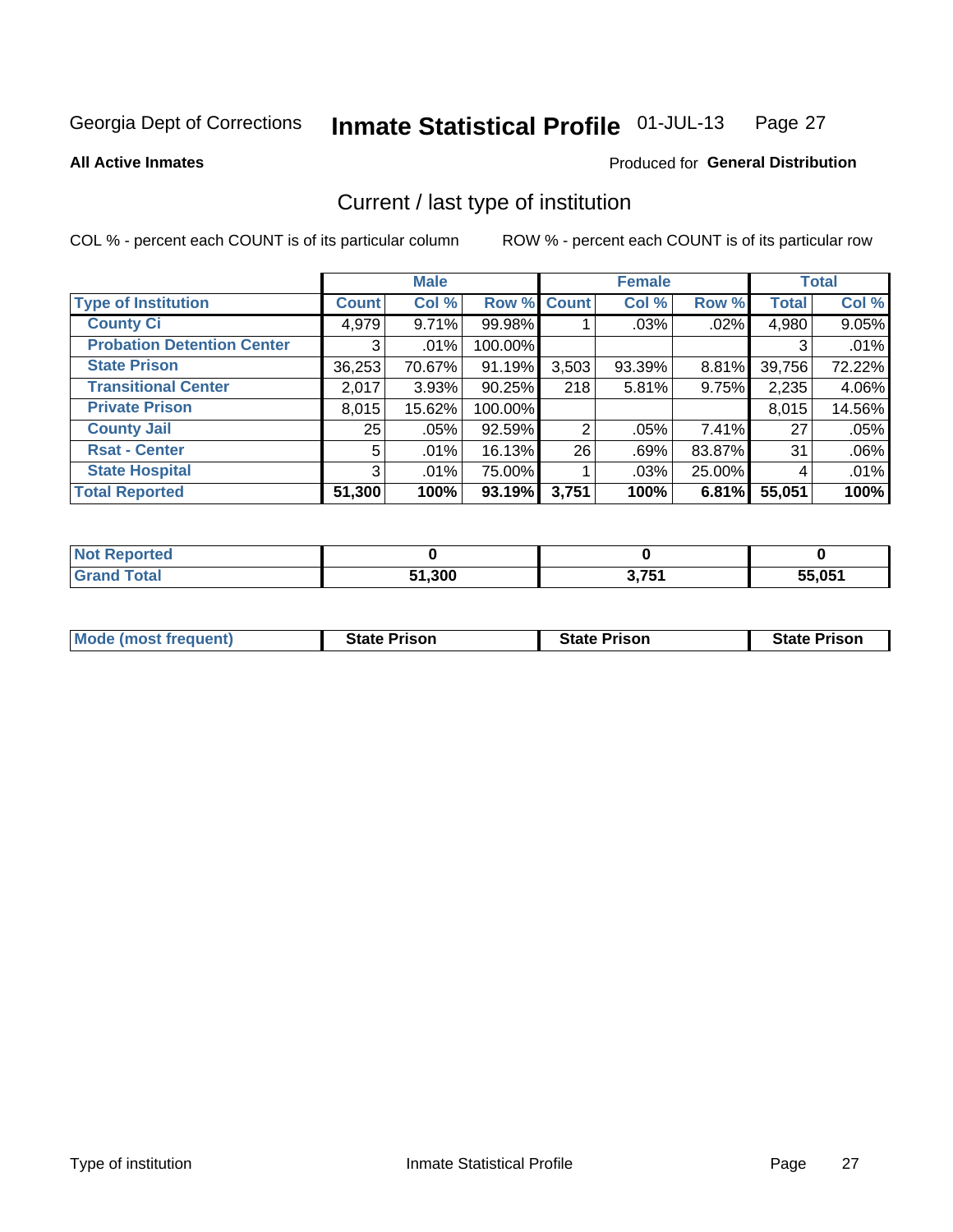#### Inmate Statistical Profile 01-JUL-13 Page 28

**All Active Inmates** 

### Produced for General Distribution

### Institution type - transitional centers

COL % - percent each COUNT is of its particular column

|                                          |              | <b>Male</b> |         |              | <b>Female</b> |         |              | <b>Total</b> |
|------------------------------------------|--------------|-------------|---------|--------------|---------------|---------|--------------|--------------|
| <b>Institution Type - Trans. Centers</b> | <b>Count</b> | Col %       | Row %   | <b>Count</b> | Col %         | Row %   | <b>Total</b> | Col %        |
| <b>Albany Transitional Ct</b>            | 152          | 6.58%       | 100.00% |              |               |         | 152          | 5.78%        |
| <b>Arrendale State Prison</b>            |              |             |         | 103          | 32.09%        | 100.00% | 103          | 3.92%        |
| <b>Arrendale T.C</b>                     |              |             |         |              | .31%          | 100.00% |              | .04%         |
| <b>Atl. Transitional Ctr (M)</b>         | 249          | 10.78%      | 100.00% |              |               |         | 249          | 9.47%        |
| <b>Augusta Tc</b>                        | 203          | 8.79%       | 100.00% |              |               |         | 203          | 7.72%        |
| <b>Clayton Tc</b>                        | 348          | 15.07%      | 100.00% |              |               |         | 348          | 13.23%       |
| <b>Coastal Tc</b>                        | 257          | 11.13%      | 100.00% |              |               |         | 257          | 9.77%        |
| <b>Columbus Tc</b>                       | 142          | 6.15%       | 100.00% |              |               |         | 142          | 5.40%        |
| <b>Lagrange Tc</b>                       | 153          | 6.63%       | 100.00% |              |               |         | 153          | 5.82%        |
| <b>Macon Transitional Ctr (M)</b>        | 156          | 6.76%       | 100.00% |              |               |         | 156          | 5.93%        |
| <b>Macon Womens Transit Ctr</b>          |              |             |         | 3            | .93%          | 100.00% | 3            | .11%         |
| <b>Metro Transitional Ctr</b>            |              |             |         | 214          | 66.67%        | 100.00% | 214          | 8.14%        |
| <b>Phillips State Prison</b>             | 292          | 12.65%      | 100.00% |              |               |         | 292          | 11.10%       |
| Smith T.C                                | 208          | 9.01%       | 100.00% |              |               |         | 208          | 7.91%        |
| <b>Valdosta Tc</b>                       | 149          | 6.45%       | 100.00% |              |               |         | 149          | 5.67%        |
| <b>Total Reported</b>                    | 2,309        | 100%        | 87.79%  | 321          | 100%          | 12.21%  | 2,630        | 100%         |

| <b>eported</b><br>. |       |                   |      |
|---------------------|-------|-------------------|------|
|                     | 2,309 | <b>00.</b><br>JZI | ,630 |

| Mode (most frequent) | <b>Phillips State Prison</b> | Arrendale State Prison | <b>Phillips State</b><br><b>Prison</b> |
|----------------------|------------------------------|------------------------|----------------------------------------|
|----------------------|------------------------------|------------------------|----------------------------------------|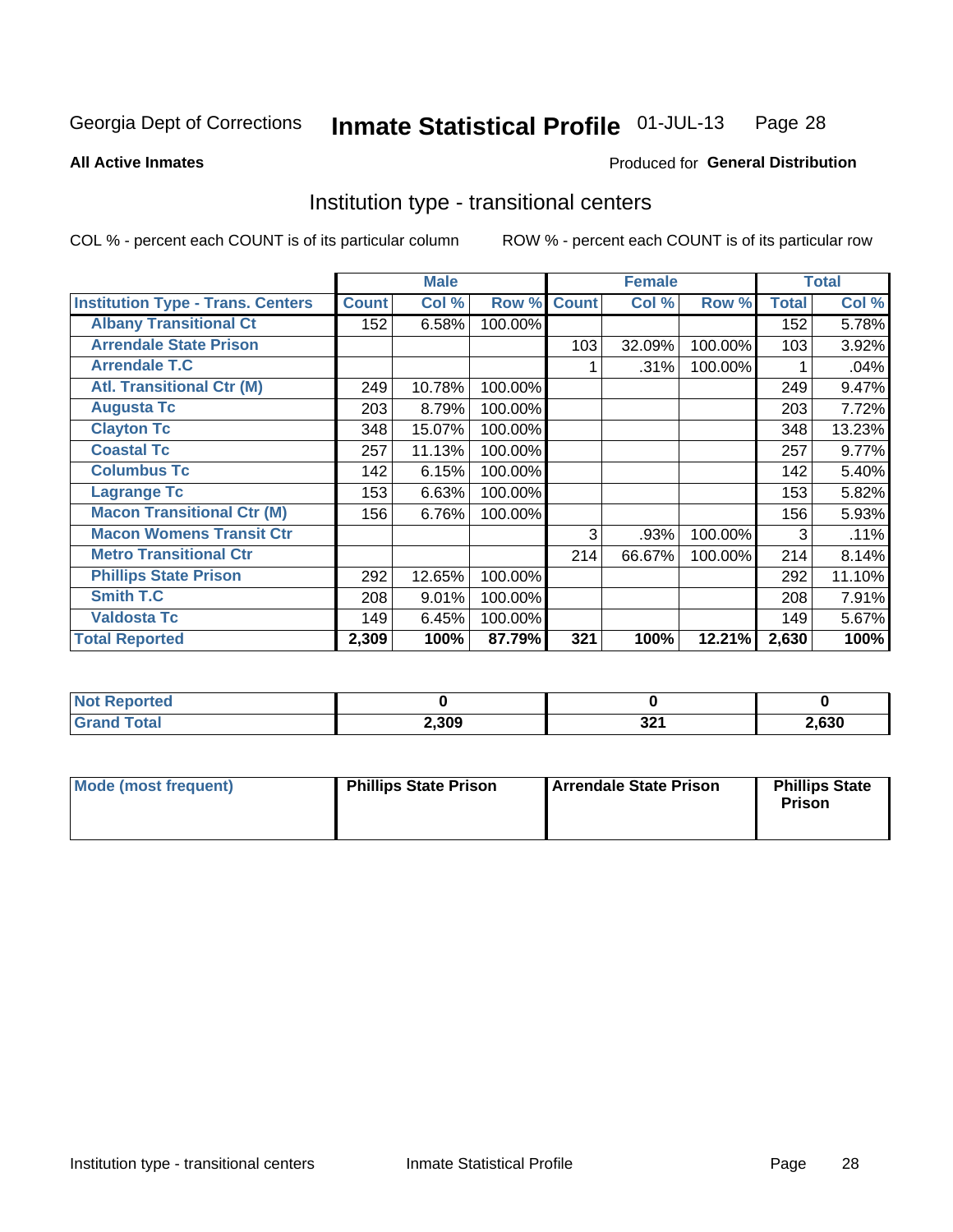#### Inmate Statistical Profile 01-JUL-13 Page 29

**All Active Inmates** 

Produced for General Distribution

### Institution type - county prisons

COL % - percent each COUNT is of its particular column

|                                          |                | <b>Male</b> |         |              | <b>Female</b> |       |                | <b>Total</b> |
|------------------------------------------|----------------|-------------|---------|--------------|---------------|-------|----------------|--------------|
| <b>Institution Type - County Prisons</b> | <b>Count</b>   | Col %       | Row %   | <b>Count</b> | Col %         | Row % | <b>Total</b>   | Col %        |
| <b>Baldwin County Ci</b>                 | $\overline{2}$ | .04%        | 100.00% |              |               |       | $\overline{2}$ | .04%         |
| <b>Bulloch County Ci</b>                 | 141            | 2.83%       | 100.00% |              |               |       | 141            | 2.83%        |
| <b>Carroll County Ci</b>                 | 232            | 4.66%       | 100.00% |              |               |       | 232            | 4.66%        |
| <b>Clarke County Ci</b>                  | 106            | 2.13%       | 100.00% |              |               |       | 106            | 2.13%        |
| <b>Clayton County Ci</b>                 | 225            | 4.52%       | 100.00% |              |               |       | 225            | 4.52%        |
| <b>Colquitt County Ci</b>                | 171            | 3.43%       | 100.00% |              |               |       | 171            | 3.43%        |
| <b>Cook County Ci</b>                    | 1              | .02%        | 100.00% |              |               |       | 1              | .02%         |
| <b>Coweta County Ci</b>                  | 191            | 3.84%       | 100.00% |              |               |       | 191            | 3.84%        |
| <b>Decatur County Ci</b>                 | 216            | 4.34%       | 100.00% |              |               |       | 216            | 4.34%        |
| <b>Dougherty County Ci</b>               | 1              | .02%        | 100.00% |              |               |       | 1              | .02%         |
| <b>Effingham County Ci</b>               | 181            | 3.64%       | 100.00% |              |               |       | 181            | 3.63%        |
| <b>Fayette County Ci</b>                 | 1              | .02%        | 100.00% |              |               |       | 1              | .02%         |
| <b>Floyd County Ci</b>                   | 419            | 8.42%       | 100.00% |              |               |       | 419            | 8.41%        |
| <b>Fulton County Ci</b>                  | 9              | .18%        | 100.00% |              |               |       | 9              | .18%         |
| <b>Gilmer County Ci</b>                  | 5              | .10%        | 100.00% |              |               |       | 5              | .10%         |
| <b>Grady County Ci</b>                   | $\overline{2}$ | .04%        | 100.00% |              |               |       | $\overline{2}$ | .04%         |
| <b>Gwinnett County Ci</b>                | 118            | 2.37%       | 100.00% |              |               |       | 118            | 2.37%        |
| <b>Hall County Ci</b>                    | 202            | 4.06%       | 100.00% |              |               |       | 202            | 4.06%        |
| <b>Hancock County Ci</b>                 | 1              | .02%        | 100.00% |              |               |       | 1              | .02%         |
| <b>Harris County Ci</b>                  | 117            | 2.35%       | 100.00% |              |               |       | 117            | 2.35%        |
| <b>Hart County Ci</b>                    | 5              | .10%        | 100.00% |              |               |       | 5              | .10%         |
| <b>Henry County Ci</b>                   | 1              | .02%        | 100.00% |              |               |       | 1              | .02%         |
| <b>Jackson County Ci</b>                 | 146            | 2.93%       | 100.00% |              |               |       | 146            | 2.93%        |
| <b>Jefferson County Ci</b>               | 185            | 3.72%       | 100.00% |              |               |       | 185            | 3.71%        |
| <b>Meriwether County Ci</b>              | 3              | .06%        | 100.00% |              |               |       | 3              | .06%         |
| <b>Miller County Ci</b>                  | $\overline{2}$ | .04%        | 100.00% |              |               |       | $\overline{2}$ | .04%         |
| <b>Mitchell County Ci</b>                | 93             | 1.87%       | 100.00% |              |               |       | 93             | 1.87%        |
| <b>Morgan County Ci</b>                  | $\mathbf{1}$   | .02%        | 100.00% |              |               |       | $\mathbf 1$    | .02%         |
| <b>Muscogee County Ci</b>                | 519            | 10.42%      | 100.00% |              |               |       | 519            | 10.42%       |
| <b>Richmond County Ci</b>                | 209            | 4.20%       | 100.00% |              |               |       | 209            | 4.20%        |
| <b>Screven County Ci</b>                 | 141            | 2.83%       | 100.00% |              |               |       | 141            | 2.83%        |
| <b>Spalding County Ci</b>                | 385            | 7.73%       | 100.00% |              |               |       | 385            | 7.73%        |
| <b>Stewart County Ci</b>                 | $\overline{2}$ | .04%        | 100.00% |              |               |       | $\overline{2}$ | .04%         |
| <b>Sumter County Ci</b>                  | 353            | 7.09%       | 100.00% |              |               |       | 353            | 7.09%        |
| <b>Terrell County Ci</b>                 | 140            | 2.81%       | 100.00% |              |               |       | 140            | 2.81%        |
| <b>Thomas County Ci</b>                  | 177            | 3.55%       | 100.00% |              |               |       | 177            | 3.55%        |
| <b>Tift County Ci</b>                    | 1.             | .02%        | 100.00% |              |               |       | 1              | .02%         |
| <b>Troup County Ci</b>                   | 264            | 5.30%       | 100.00% |              |               |       | 264            | 5.30%        |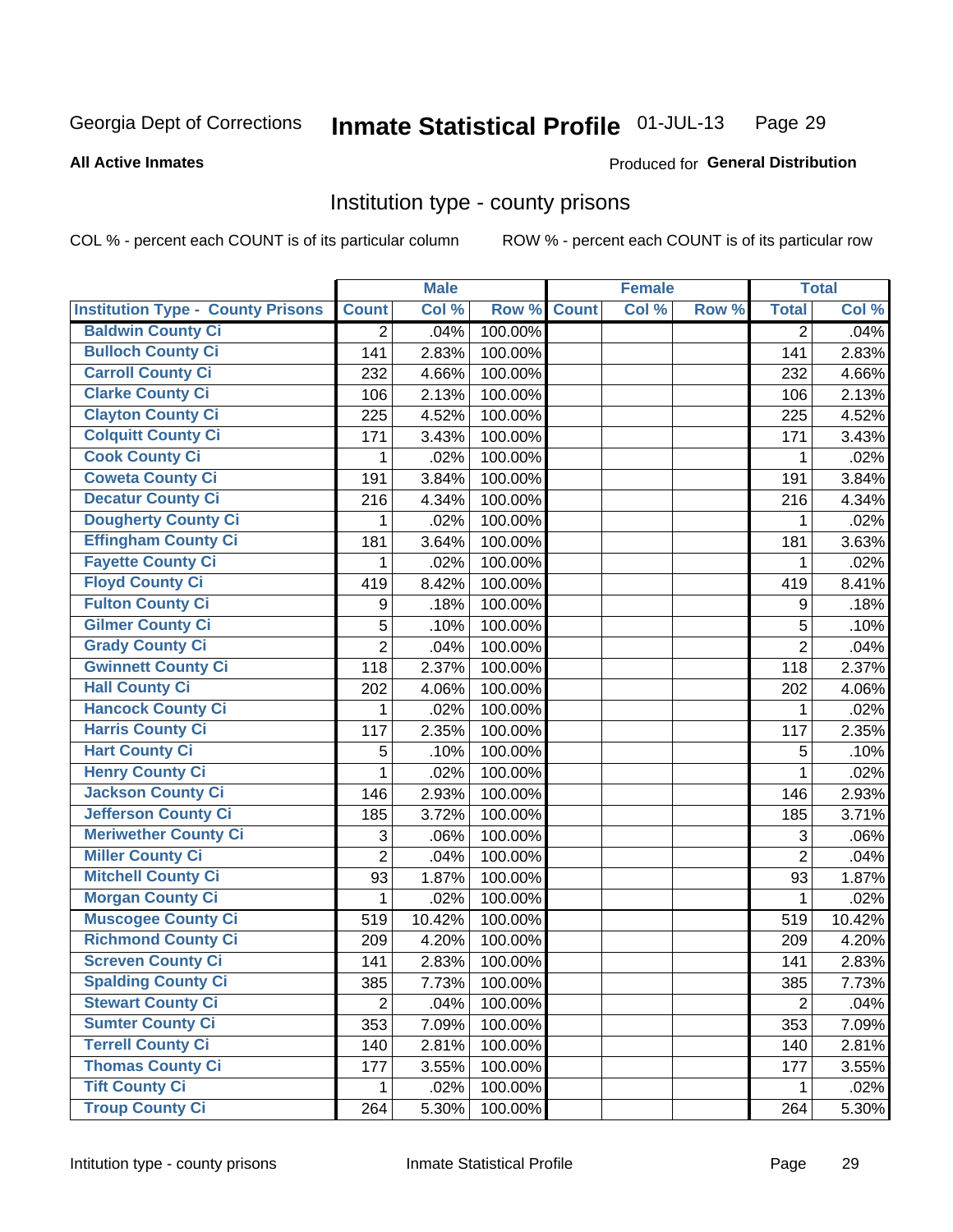#### Inmate Statistical Profile 01-JUL-13 Page 30

### **All Active Inmates**

### Produced for General Distribution

### Institution type - county prisons

COL % - percent each COUNT is of its particular column

|                                          |              | <b>Male</b> |             | <b>Female</b> |         |              | <b>Total</b> |
|------------------------------------------|--------------|-------------|-------------|---------------|---------|--------------|--------------|
| <b>Institution Type - County Prisons</b> | <b>Count</b> | Col %       | Row % Count | Col %         | Row %   | <b>Total</b> | Col %        |
| <b>Turner County Ci</b>                  |              | .02%        | 100.00%     |               |         |              | .02%         |
| <b>Upson County Ci</b>                   | 2            | .04%        | 100.00%     |               |         | 2            | .04%         |
| <b>Walker County Ci</b>                  | 3            | $.06\%$     | 100.00%     |               |         | 3            | .06%         |
| <b>Walton County Ci</b>                  | 3            | .06%        | 100.00%     |               |         | 3            | .06%         |
| <b>Wilkes County Ci</b>                  |              | $.02\%$     | 100.00%     |               |         |              | .02%         |
| <b>Womens Ci</b>                         |              |             |             | 100.00%       | 100.00% |              | .02%         |
| <b>Worth County Ci</b>                   |              | .02%        | 100.00%     |               |         |              | .02%         |
| <b>Total Reported</b>                    | 4,979        | 100%        | 99.98%      | 100%          | $.02\%$ | 4,980        | 100%         |

| enorted |              |      |
|---------|--------------|------|
| Total   | 070<br>4.979 | ,980 |

| <b>Mode (most frequent)</b> | Muscogee County Ci | <b>Womens Ci</b> | Muscogee County |
|-----------------------------|--------------------|------------------|-----------------|
|-----------------------------|--------------------|------------------|-----------------|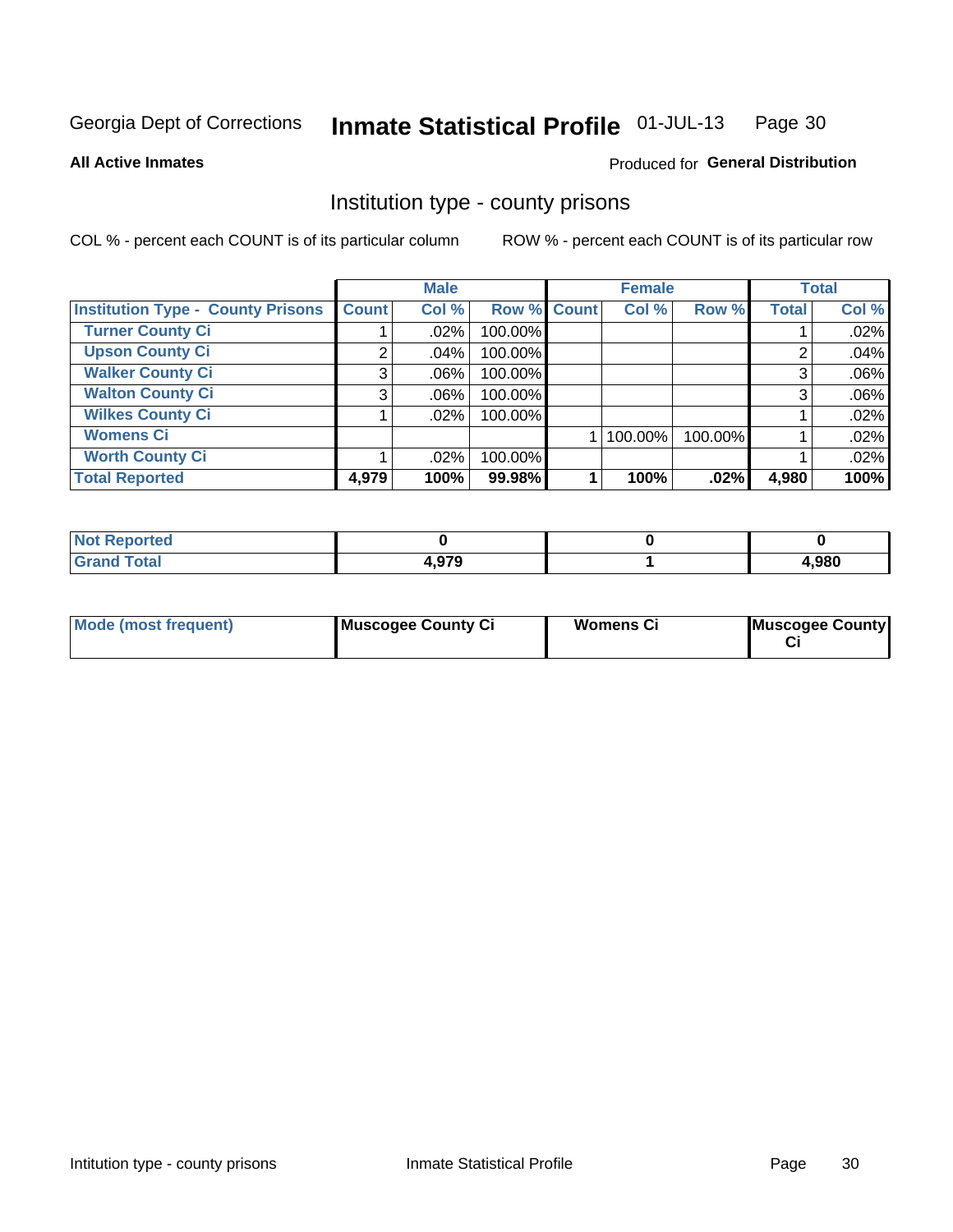#### Inmate Statistical Profile 01-JUL-13 Page 31

**All Active Inmates** 

### Produced for General Distribution

### Institution type - state prisons

COL % - percent each COUNT is of its particular column

|                                         |                 | <b>Male</b> |         |              | <b>Female</b> |         | <b>Total</b>   |       |
|-----------------------------------------|-----------------|-------------|---------|--------------|---------------|---------|----------------|-------|
| <b>Institution Type - State Prisons</b> | <b>Count</b>    | Col %       | Row %   | <b>Count</b> | Col %         | Row %   | <b>Total</b>   | Col % |
| <b>Arrendale State Prison</b>           |                 |             |         | 1,455        | 41.54%        | 100.00% | 1,455          | 3.66% |
| <b>Augusta State Med. Prison</b>        | 1,305           | 3.60%       | 99.62%  | 5            | .14%          | .38%    | 1,310          | 3.30% |
| <b>Autry State Prison</b>               | 1,691           | 4.66%       | 100.00% |              |               |         | 1,691          | 4.25% |
| <b>Baldwin State Prison</b>             | 901             | 2.49%       | 100.00% |              |               |         | 901            | 2.27% |
| <b>Burrus Corr Trn Cntr</b>             | 658             | 1.82%       | 100.00% |              |               |         | 658            | 1.66% |
| <b>Calhoun State Prison</b>             | 1,685           | 4.65%       | 100.00% |              |               |         | 1,685          | 4.24% |
| <b>Central State Prison</b>             | 1,108           | 3.06%       | 100.00% |              |               |         | 1,108          | 2.79% |
| <b>Chatham State Prison</b>             | $\overline{7}$  | .02%        | 100.00% |              |               |         | $\overline{7}$ | .02%  |
| <b>Coastal State Prison</b>             | 1,552           | 4.28%       | 100.00% |              |               |         | 1,552          | 3.90% |
| <b>Dodge State Prison</b>               | 1,232           | 3.40%       | 100.00% |              |               |         | 1,232          | 3.10% |
| <b>Dooly State Prison</b>               | 1,698           | 4.68%       | 100.00% |              |               |         | 1,698          | 4.27% |
| <b>Emanuel - Swainsboro</b>             |                 |             |         | 392          | 11.19%        | 100.00% | 392            | .99%  |
| <b>Ga Diag Class Prison</b>             | 3,145           | 8.68%       | 100.00% |              |               |         | 3,145          | 7.91% |
| <b>Ga State Prison</b>                  | 1,513           | 4.17%       | 100.00% |              |               |         | 1,513          | 3.81% |
| <b>Hancock State Prison</b>             | 1,261           | 3.48%       | 100.00% |              |               |         | 1,261          | 3.17% |
| <b>Hays State Prison</b>                | 1,476           | 4.07%       | 100.00% |              |               |         | 1,476          | 3.71% |
| <b>Helms Facility</b>                   | 20              | $.06\%$     | 52.63%  | 18           | .51%          | 47.37%  | 38             | .10%  |
| <b>Johnson State Prison</b>             | 1,571           | 4.33%       | 100.00% |              |               |         | 1,571          | 3.95% |
| <b>Lee State Prison</b>                 | 755             | 2.08%       | 100.00% |              |               |         | 755            | 1.90% |
| Long                                    | 223             | .62%        | 100.00% |              |               |         | 223            | .56%  |
| <b>Lowndes Unit</b>                     | $6\phantom{1}6$ | .02%        | 100.00% |              |               |         | 6              | .02%  |
| <b>Macon State Prison</b>               | 1,762           | 4.86%       | 100.00% |              |               |         | 1,762          | 4.43% |
| <b>Metro State Prison (W)</b>           |                 |             |         | $\mathbf{1}$ | .03%          | 100.00% | 1              | .01%  |
| <b>Montgomery State Prison</b>          | 399             | 1.10%       | 100.00% |              |               |         | 399            | 1.00% |
| <b>Phillips State Prison</b>            | 1,142           | 3.15%       | 100.00% |              |               |         | 1,142          | 2.87% |
| <b>Pulaski State Prison</b>             |                 |             |         | 1,199        | 34.23%        | 100.00% | 1,199          | 3.02% |
| <b>Putnam State Prison</b>              | 3               | .01%        | 100.00% |              |               |         | 3              | .01%  |
| <b>Rivers State Prison</b>              | 1               | .01%        | 100.00% |              |               |         | 1              | .01%  |
| <b>Rogers State Prison</b>              | 1,489           | 4.11%       | 100.00% |              |               |         | 1,489          | 3.75% |
| <b>Rutledge State Prison</b>            | 621             | 1.71%       | 100.00% |              |               |         | 621            | 1.56% |
| <b>Smith State Prison</b>               | 1,484           | 4.09%       | 100.00% |              |               |         | 1,484          | 3.73% |
| <b>Telfair State Prison</b>             | 1,235           | 3.41%       | 100.00% |              |               |         | 1,235          | 3.11% |
| <b>Valdosta Sp</b>                      | 1,277           | 3.52%       | 100.00% |              |               |         | 1,277          | 3.21% |
| <b>Walker State Prison</b>              | 410             | 1.13%       | 100.00% |              |               |         | 410            | 1.03% |
| <b>Ware State Prison</b>                | 1,424           | 3.93%       | 100.00% |              |               |         | 1,424          | 3.58% |
| <b>Washington State Prison</b>          | 1,336           | 3.69%       | 100.00% |              |               |         | 1,336          | 3.36% |
| <b>Wayne State Prison</b>               | 2               | .01%        | 100.00% |              |               |         | $\overline{2}$ | .01%  |
| <b>Whitworth Facility</b>               |                 |             |         | 433          | 12.36%        | 100.00% | 433            | 1.09% |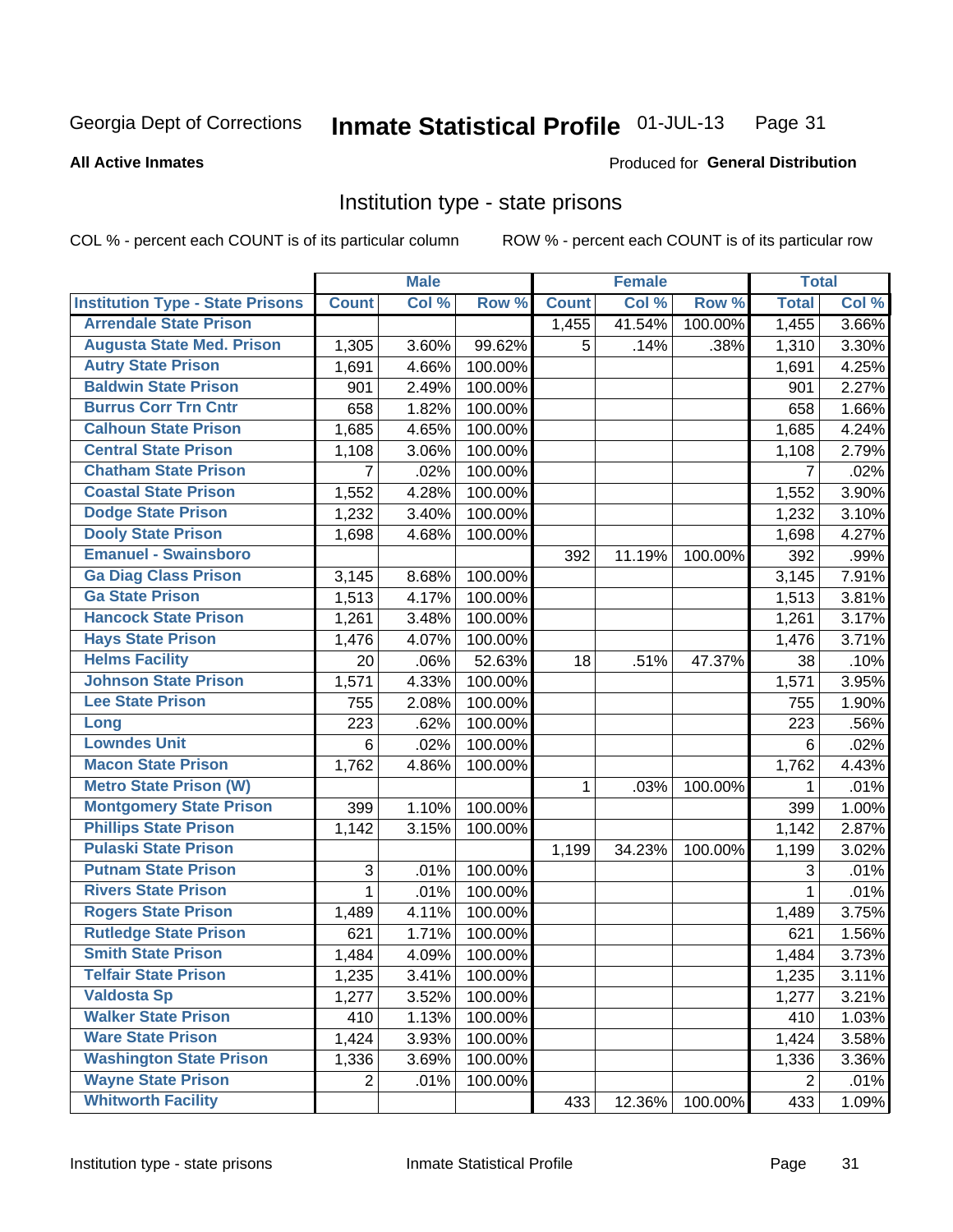#### Inmate Statistical Profile 01-JUL-13 Page 32

**All Active Inmates** 

**Produced for General Distribution** 

### Institution type - state prisons

COL % - percent each COUNT is of its particular column

|                                         |              | <b>Male</b>                 |           |              | <b>Female</b>                 |          | <b>Total</b>                          |       |
|-----------------------------------------|--------------|-----------------------------|-----------|--------------|-------------------------------|----------|---------------------------------------|-------|
| <b>Institution Type - State Prisons</b> | <b>Count</b> | Col %                       | Row %     | <b>Count</b> | Col %                         | Row %    | <b>Total</b>                          | Col % |
| <b>Wilcox State Prison</b>              | .861         | 5.13%                       | 100.00%   |              |                               |          | 1.861                                 | 4.68% |
| <b>Total Reported</b>                   | 36,253       | 100%                        | $91.19\%$ | 3,503        | 100%                          | $8.81\%$ | 39,756                                | 100%  |
| <b>Not Reported</b>                     |              | 0                           |           |              | 0                             |          |                                       |       |
| <b>Grand Total</b>                      |              | 36,253                      |           |              | 3.503                         |          | 39,756                                |       |
| <b>Mode (most frequent)</b>             |              | <b>Ga Diag Class Prison</b> |           |              | <b>Arrendale State Prison</b> |          | <b>Ga Diag Class</b><br><b>Prison</b> |       |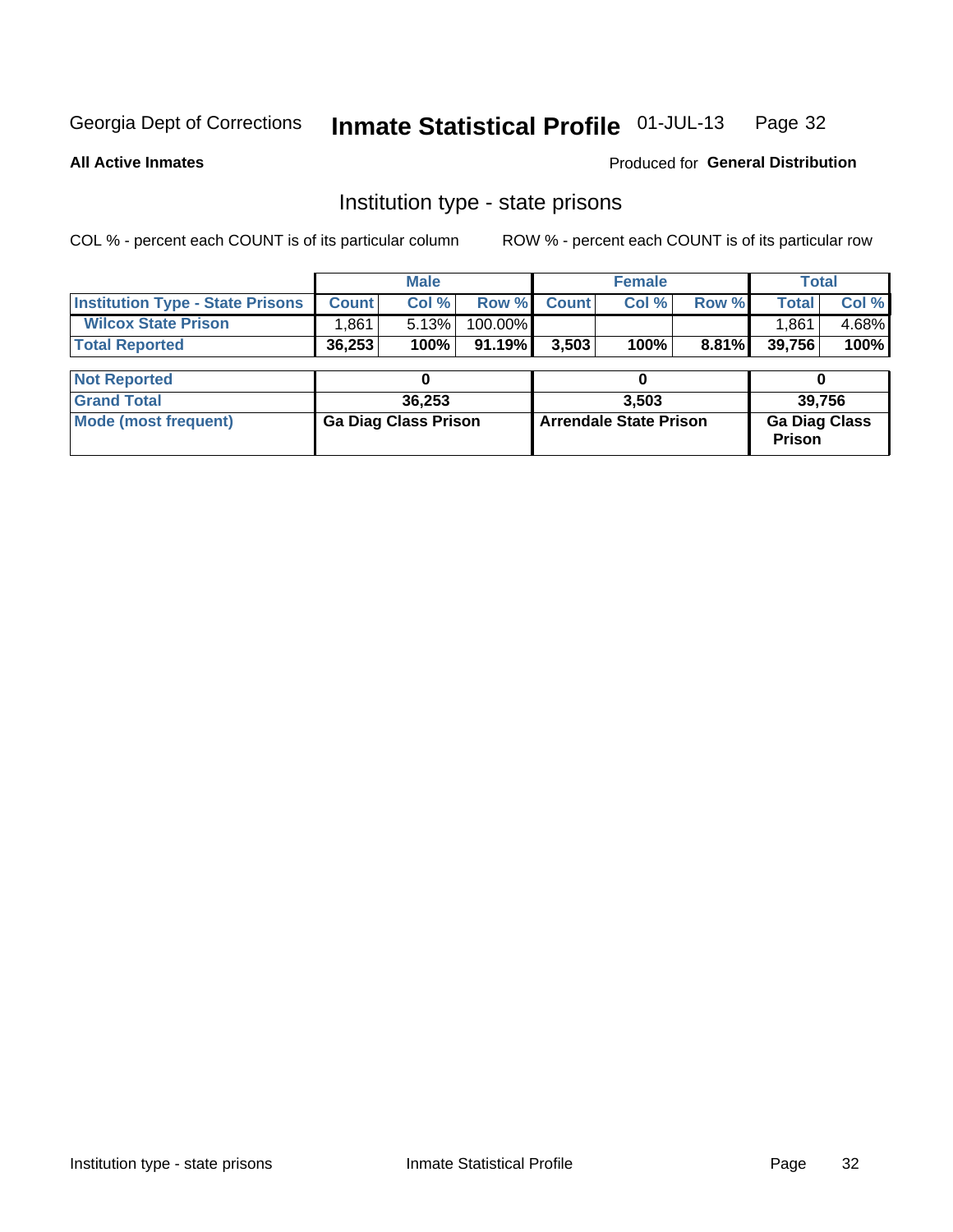#### Inmate Statistical Profile 01-JUL-13 Page 33

Produced for General Distribution

### **All Active Inmates**

# Institution type - private prisons

COL % - percent each COUNT is of its particular column

|                                           | <b>Male</b>  |        | <b>Female</b>      |  |       | <b>Total</b> |       |        |
|-------------------------------------------|--------------|--------|--------------------|--|-------|--------------|-------|--------|
| <b>Institution Type - Private Prisons</b> | <b>Count</b> | Col %  | <b>Row % Count</b> |  | Col % | Row %        | Total | Col %  |
| <b>Coffee Corr Facility</b>               | 2,645        | 33.00% | 100.00%            |  |       |              | 2,645 | 33.00% |
| <b>Jenkins Corr Facility</b>              | 1,153        | 14.39% | 100.00%            |  |       |              | 1,153 | 14.39% |
| <b>Riverbend Corr Facility</b>            | ا 502. ا     | 18.74% | 100.00%            |  |       |              | 1,502 | 18.74% |
| <b>Wheeler Corr Facility</b>              | 2,715        | 33.87% | 100.00%            |  |       |              | 2,715 | 33.87% |
| <b>Total Reported</b>                     | 8,015        | 100%   | $100\%$            |  |       | %            | 8,015 | 100%   |

| 'Not<br><b>Reported</b> |       |       |
|-------------------------|-------|-------|
| <b>Total</b>            | 8,015 | 8,015 |

| <b>Mode (most frequent)</b> | <b>Wheeler Corr Facility</b> | Null | <b>Wheeler Corr</b><br><b>Facility</b> |
|-----------------------------|------------------------------|------|----------------------------------------|
|-----------------------------|------------------------------|------|----------------------------------------|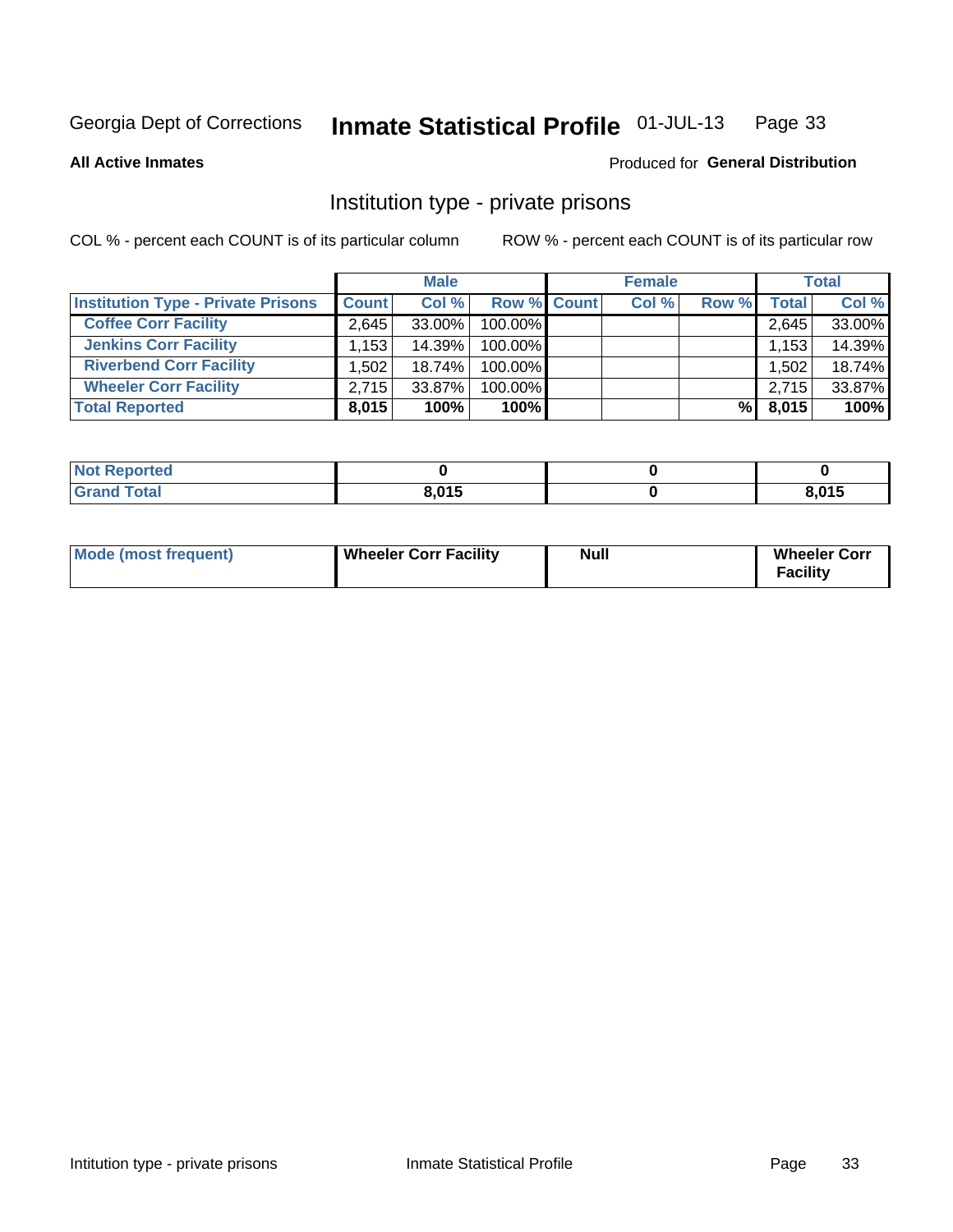#### Inmate Statistical Profile 01-JUL-13 Page 34

**All Active Inmates** 

Produced for General Distribution

## Institution type - pre-release centers

COL % - percent each COUNT is of its particular column

|                                                   | <b>Male</b> |       |  |             | <b>Female</b> |             | <b>Total</b> |       |
|---------------------------------------------------|-------------|-------|--|-------------|---------------|-------------|--------------|-------|
| <b>Institution Type - Prison Annexe   Count  </b> |             | Col % |  | Row % Count | Col %         | Row % Total |              | Col % |
| <b>Total Reported</b>                             |             |       |  |             |               |             |              |       |

| <b>Reported</b><br>I NOT |  |  |
|--------------------------|--|--|
| <b>Total</b><br>$C$ ren  |  |  |

| Mor<br><b>ruent</b> )<br>rea<br>nos | <b>Null</b> | <b>Moll</b><br>_____ | . .<br><b>Null</b> |
|-------------------------------------|-------------|----------------------|--------------------|
|                                     |             |                      |                    |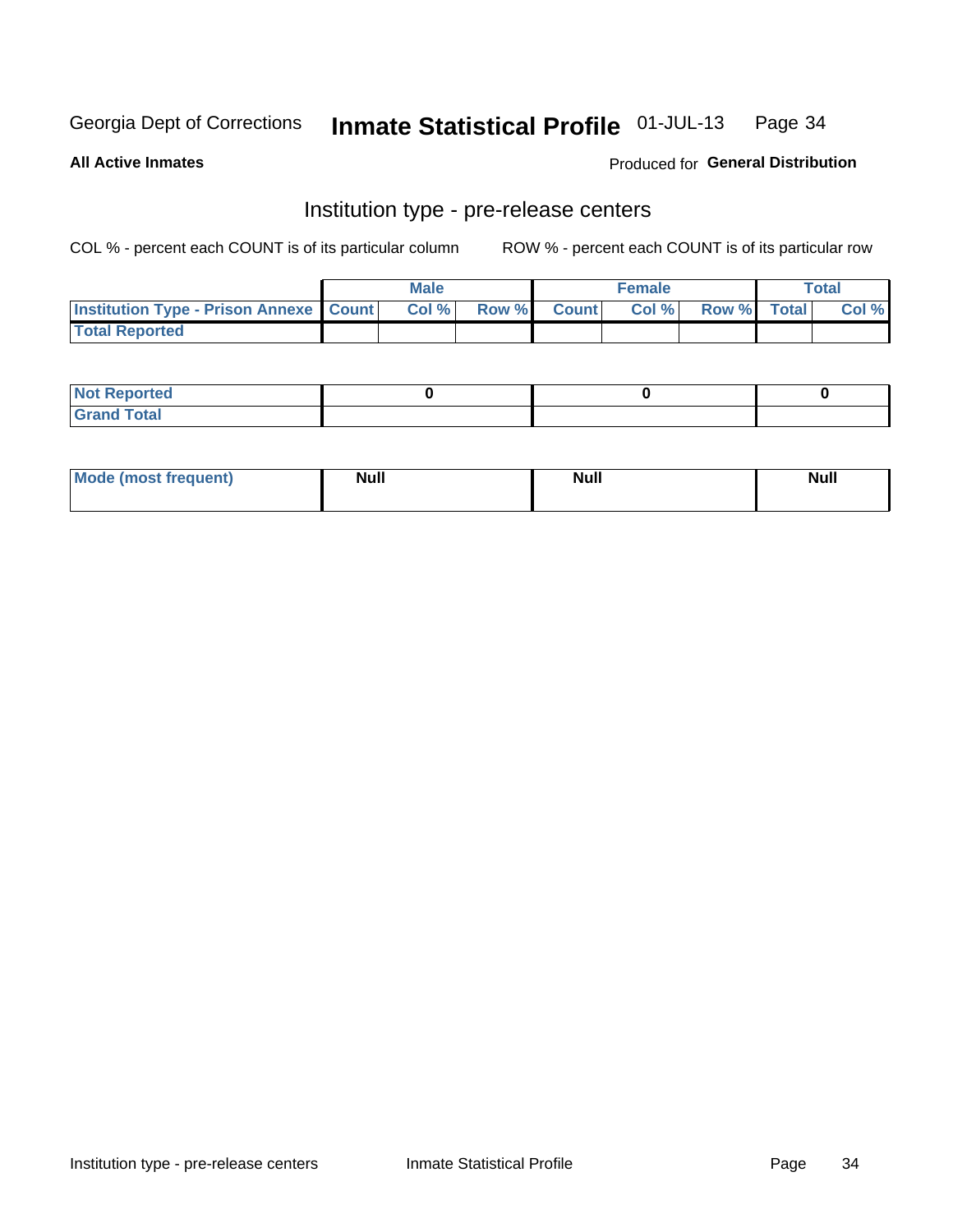#### Inmate Statistical Profile 01-JUL-13 Page 35

**All Active Inmates** 

### Produced for General Distribution

### Institution type - inmate boot camp

COL % - percent each COUNT is of its particular column

|                                      |              | <b>Male</b> |       |              | <b>Female</b> |             | <b>Total</b> |
|--------------------------------------|--------------|-------------|-------|--------------|---------------|-------------|--------------|
| <b>Institution Type - Boot Camps</b> | <b>Count</b> | Col %       | Row % | <b>Count</b> | Col %         | Row % Total | Col %        |
| <b>Total Rported</b>                 |              |             |       |              |               |             |              |

| <b>Not Reported</b> |  |  |
|---------------------|--|--|
| <b>Total</b><br>Cro |  |  |

| <b>I Mode (most frequent)</b> | <b>Null</b> | <b>Null</b> | <b>Null</b> |
|-------------------------------|-------------|-------------|-------------|
|                               |             |             |             |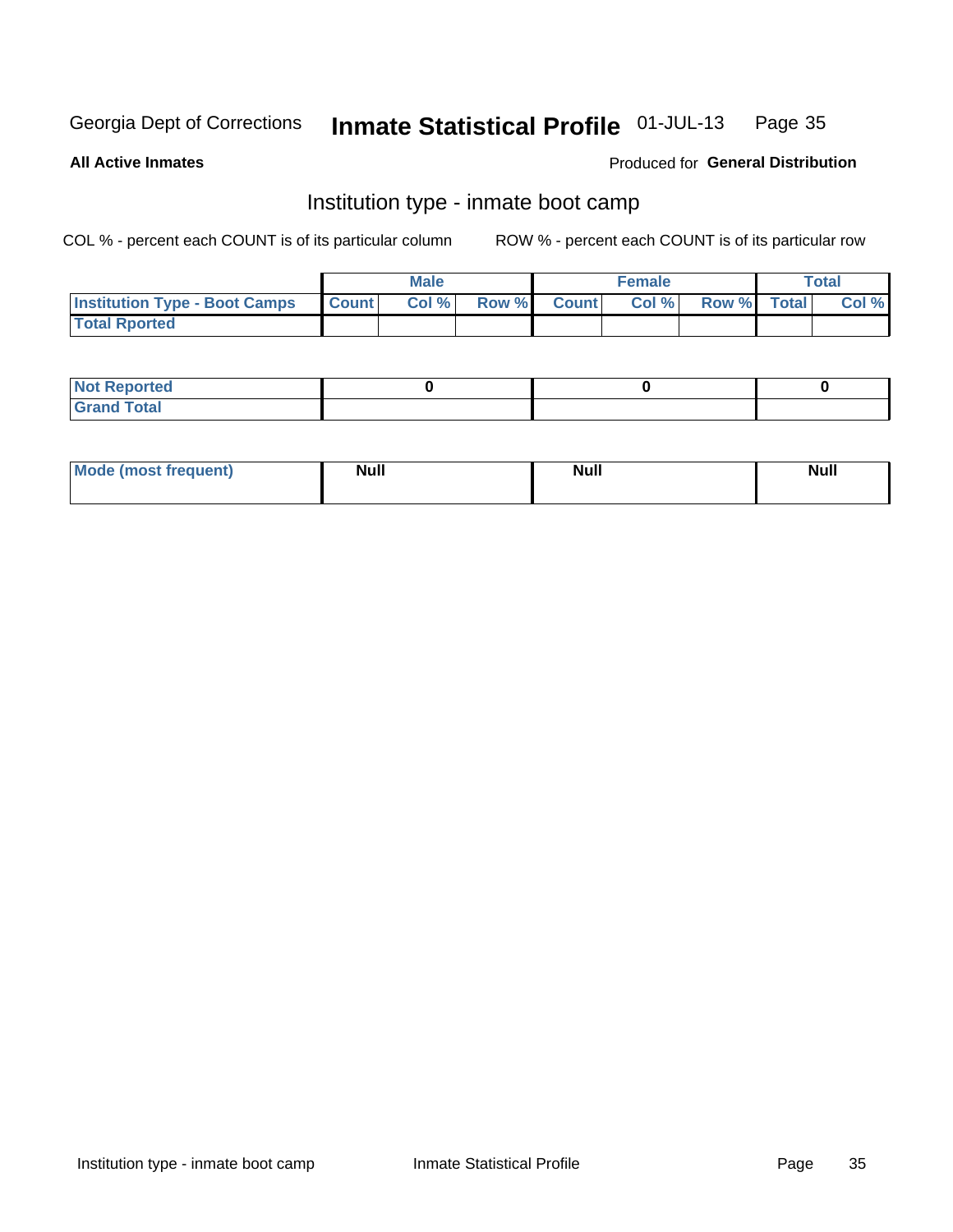#### Inmate Statistical Profile 01-JUL-13 Page 36

**All Active Inmates** 

### Produced for General Distribution

### Number of disciplinary reports

COL % - percent each COUNT is of its particular column

|                                       |              | <b>Male</b> |             |       | <b>Female</b> |          |              | <b>Total</b> |
|---------------------------------------|--------------|-------------|-------------|-------|---------------|----------|--------------|--------------|
| <b>Number of Disciplinary Reports</b> | <b>Count</b> | Col %       | Row % Count |       | Col %         | Row %    | <b>Total</b> | Col %        |
|                                       | 22,710       | 44.10%      | 91.01%      | 2,242 | 59.77%        | $8.99\%$ | 24,952       | 45.17%       |
|                                       | 6,519        | 12.66%      | 92.64%      | 518   | 13.81%        | 7.36%    | 7,037        | 12.74%       |
|                                       | 4,088        | 7.94%       | 94.54%      | 236   | 6.29%         | $5.46\%$ | 4,324        | 7.83%        |
| 3                                     | 2,621        | 5.09%       | 95.07%      | 136   | 3.63%         | 4.93%    | 2,757        | 4.99%        |
|                                       | .963         | 3.81%       | 94.88%      | 106   | 2.83%         | 5.12%    | 2,069        | 3.75%        |
| 5                                     | 602, ا       | 3.11%       | 95.47%      | 76    | 2.03%         | 4.53%    | 1,678        | 3.04%        |
| <b>More Than 5</b>                    | 11,991       | 23.29%      | 96.48%      | 437   | 11.65%        | $3.52\%$ | 12,428       | 22.50%       |
| <b>Total Reported</b>                 | 51,494       | 100%        | 93.21%      | 3,751 | 100.0%        | 6.79%    | 55,245       | 100.0%       |

| orted<br>NO. |                              |              |        |
|--------------|------------------------------|--------------|--------|
| Total        | $\Lambda$ 0 $\Lambda$<br>- 4 | ? 751<br>1 J | 55,245 |

| Mean (average)       | 5.34 | 2.70 | 5.16 |
|----------------------|------|------|------|
| Median (middle)      |      |      |      |
| Mode (most frequent) |      |      |      |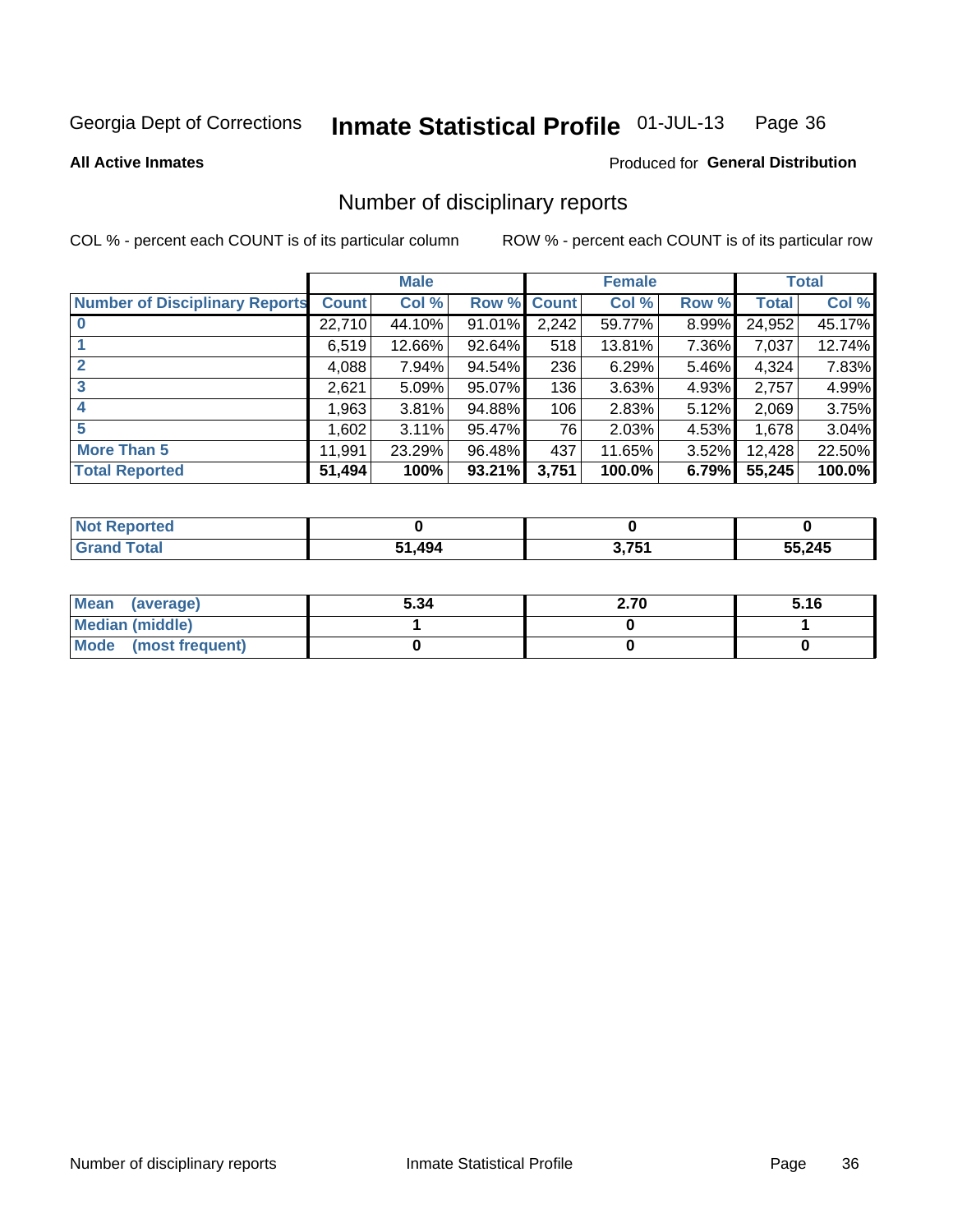#### Inmate Statistical Profile 01-JUL-13 Page 37

**All Active Inmates** 

### **Produced for General Distribution**

## Number of transfers

COL % - percent each COUNT is of its particular column

|                            |         | <b>Male</b> |             |       | <b>Female</b> |          |              | <b>Total</b> |
|----------------------------|---------|-------------|-------------|-------|---------------|----------|--------------|--------------|
| <b>Number of Transfers</b> | Count l | Col %       | Row % Count |       | Col %         | Row %    | <b>Total</b> | Col %        |
|                            | 4,173   | 8.10%       | 84.34%      | 775   | 20.66%        | 15.66%   | 4,948        | 8.96%        |
|                            | 469     | 0.91%       | 84.35%      | 87    | 2.32%         | 15.65%   | 556          | 1.01%        |
| $\mathbf{2}$               | 15,876  | 30.83%      | 91.52%      | 1,471 | 39.22%        | 8.48%    | 17,347       | 31.40%       |
| 3                          | 2,132   | 4.14%       | 91.42%      | 200   | 5.33%         | 8.58%    | 2,332        | 4.22%        |
| 4                          | 6,876   | 13.35%      | 93.77%      | 457   | 12.18%        | 6.23%    | 7,333        | 13.27%       |
| 5                          | 2,522   | 4.90%       | 94.53%      | 146   | 3.89%         | $5.47\%$ | 2,668        | 4.83%        |
| <b>More Than 5</b>         | 19,446  | 37.76%      | 96.93%      | 615   | 16.40%        | $3.07\%$ | 20,061       | 36.31%       |
| <b>Total Reported</b>      | 51,494  | 100%        | 93.21%      | 3,751 | 100%          | 6.79%    | 55,245       | 100%         |

| วrted<br>NO: |             |               |        |
|--------------|-------------|---------------|--------|
| <b>Total</b> | .494<br>- 4 | 7.751<br>J.IJ | 55,245 |

| Mean (average)       | 5.97 | 3.04 | - -- |
|----------------------|------|------|------|
| Median (middle)      |      |      |      |
| Mode (most frequent) |      |      |      |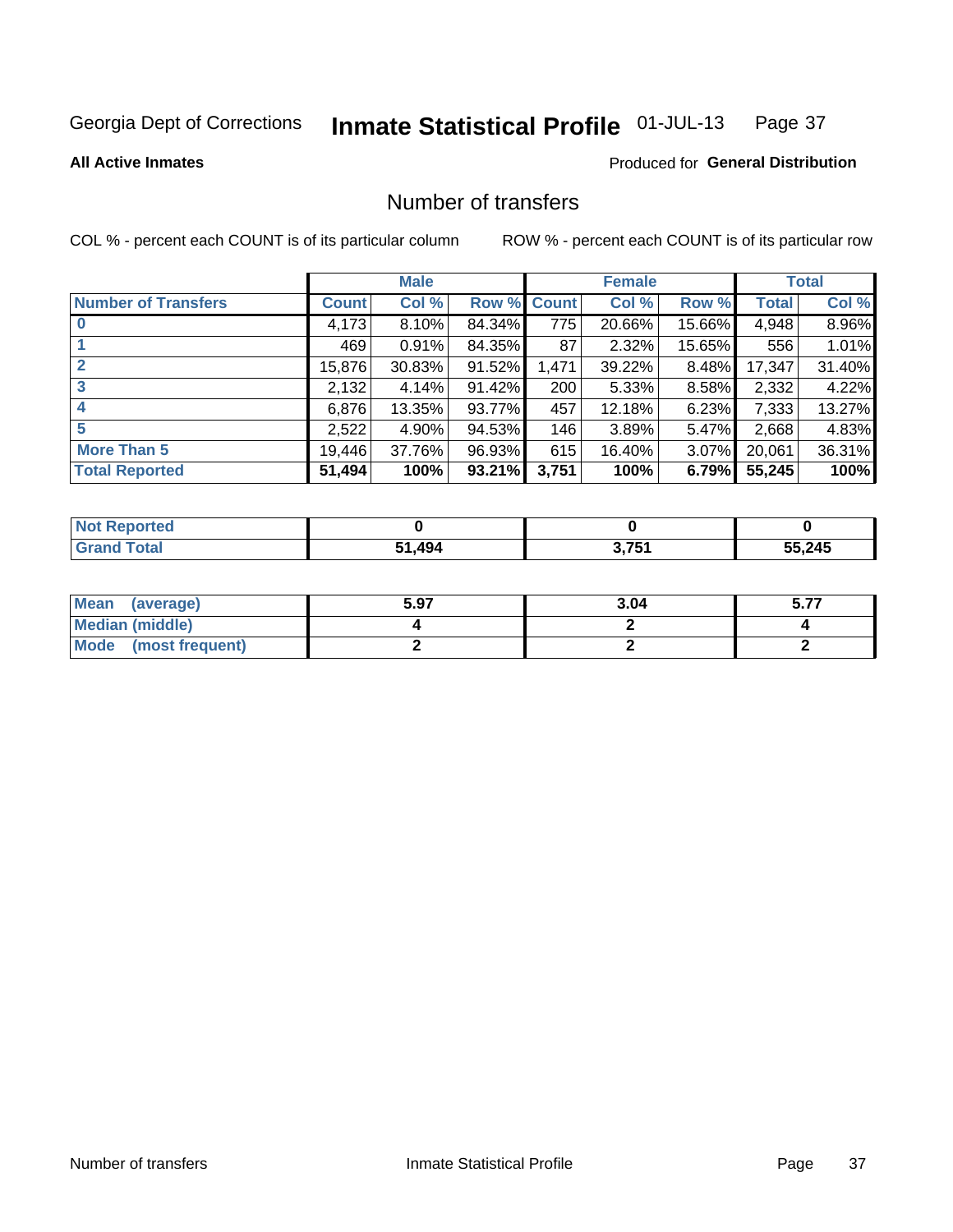#### Inmate Statistical Profile 01-JUL-13 Page 38

**All Active Inmates** 

## **Produced for General Distribution**

# Number of escapes

COL % - percent each COUNT is of its particular column

|                          |              | <b>Male</b> |                    |       | <b>Female</b> |       |        | <b>Total</b> |
|--------------------------|--------------|-------------|--------------------|-------|---------------|-------|--------|--------------|
| <b>Number of Escapes</b> | <b>Count</b> | Col %       | <b>Row % Count</b> |       | Col %         | Row % | Total  | Col %        |
|                          | 50,877       | 98.80%      | 93.16%             | 3,738 | 99.65%        | 6.84% | 54,615 | 98.86%       |
|                          | 553          | $1.07\%$    | 97.70%             | 13    | 0.35%         | 2.30% | 566    | 1.02%        |
|                          | 56           | 0.11%       | 100.00%            |       |               |       | 56     | $0.10\%$     |
|                          |              | 0.01%       | 100.00%            |       |               |       |        | 0.01%        |
|                          |              | 0.01%       | 100.00%            |       |               |       |        | 0.01%        |
| <b>Total Reported</b>    | 51,494       | 100%        | 93.21%             | 3,751 | 100%          | 6.79% | 55,245 | 100%         |

| orten        |        |                |        |
|--------------|--------|----------------|--------|
| <b>Total</b> | 51,494 | 2751<br>J.IJ 1 | 55,245 |

| Mean (average)         |  | .0 <sup>4</sup> |
|------------------------|--|-----------------|
| <b>Median (middle)</b> |  |                 |
| Mode (most frequent)   |  |                 |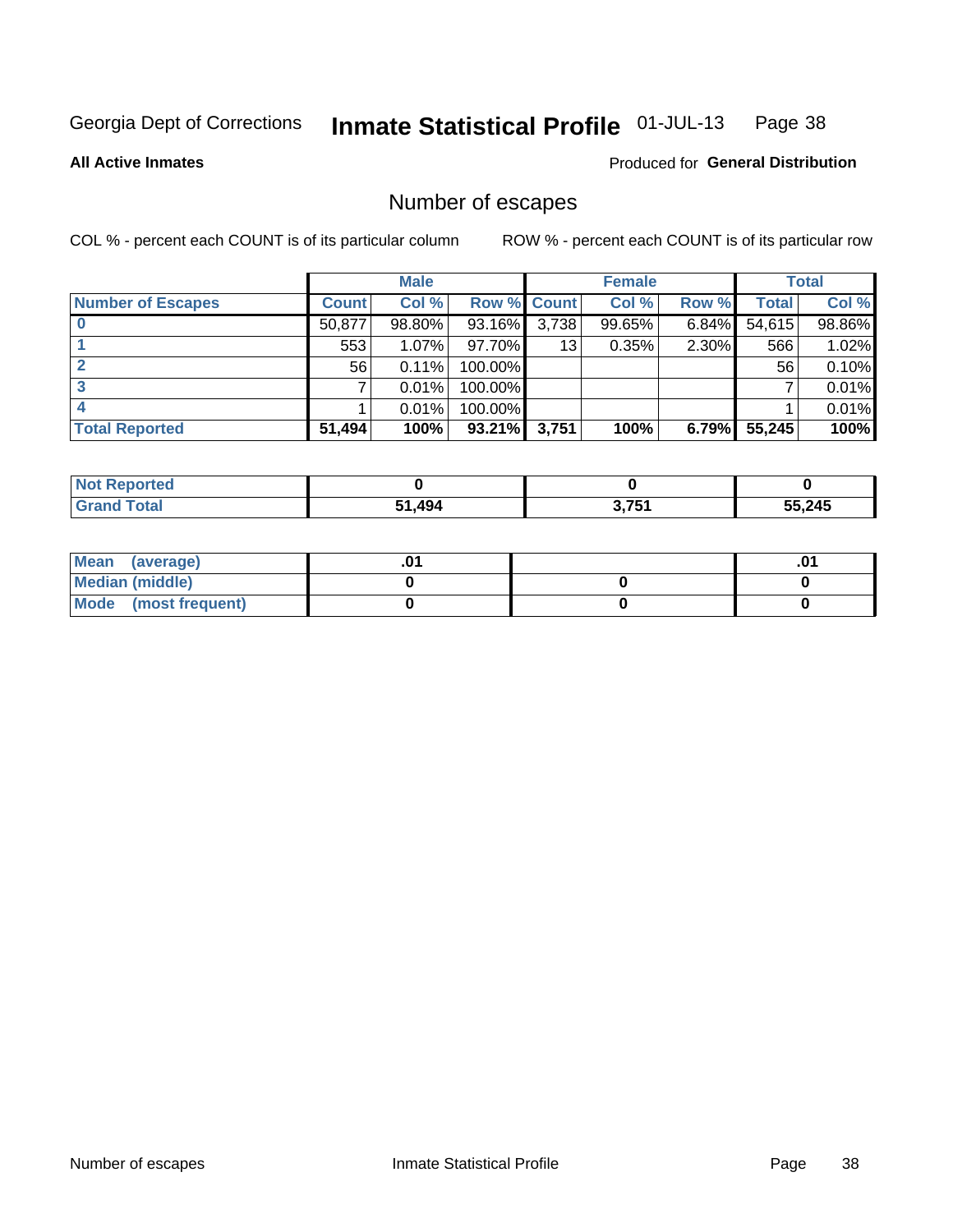#### Inmate Statistical Profile 01-JUL-13 Page 39

**All Active Inmates** 

#### Produced for General Distribution

# Split sentences - Probation to follow

COL % - percent each COUNT is of its particular column

|                            |              | <b>Male</b> |                    |     | <b>Female</b> |          |                 | <b>Total</b> |
|----------------------------|--------------|-------------|--------------------|-----|---------------|----------|-----------------|--------------|
| <b>Probation to follow</b> | <b>Count</b> | Col %       | <b>Row % Count</b> |     | Col %         | Row %    | Total           | Col %        |
| <b>Yes</b>                 | 34.058       | $66.14\%$   | $92.48\%$ 2.770    |     | 73.85%        | $7.52\%$ | 36,828          | 66.66%       |
| <b>No</b>                  | 17.436       | 33.86%      | $94.67\%$          | 981 | 26.15%        |          | $5.33\%$ 18,417 | 33.34%       |
| <b>Total Reported</b>      | 51,494       | 100%        | $93.21\%$ 3,751    |     | 100%          | $6.79\%$ | 55,245          | 100%         |

| 49/ | <i>א א</i> ל י | 55,245 |
|-----|----------------|--------|
|     |                |        |

| reauent)<br>Yes<br>v^c<br>0٥<br>.<br>. .<br>$\sim$ |  | <b>Mode</b> |  |  |  |
|----------------------------------------------------|--|-------------|--|--|--|
|----------------------------------------------------|--|-------------|--|--|--|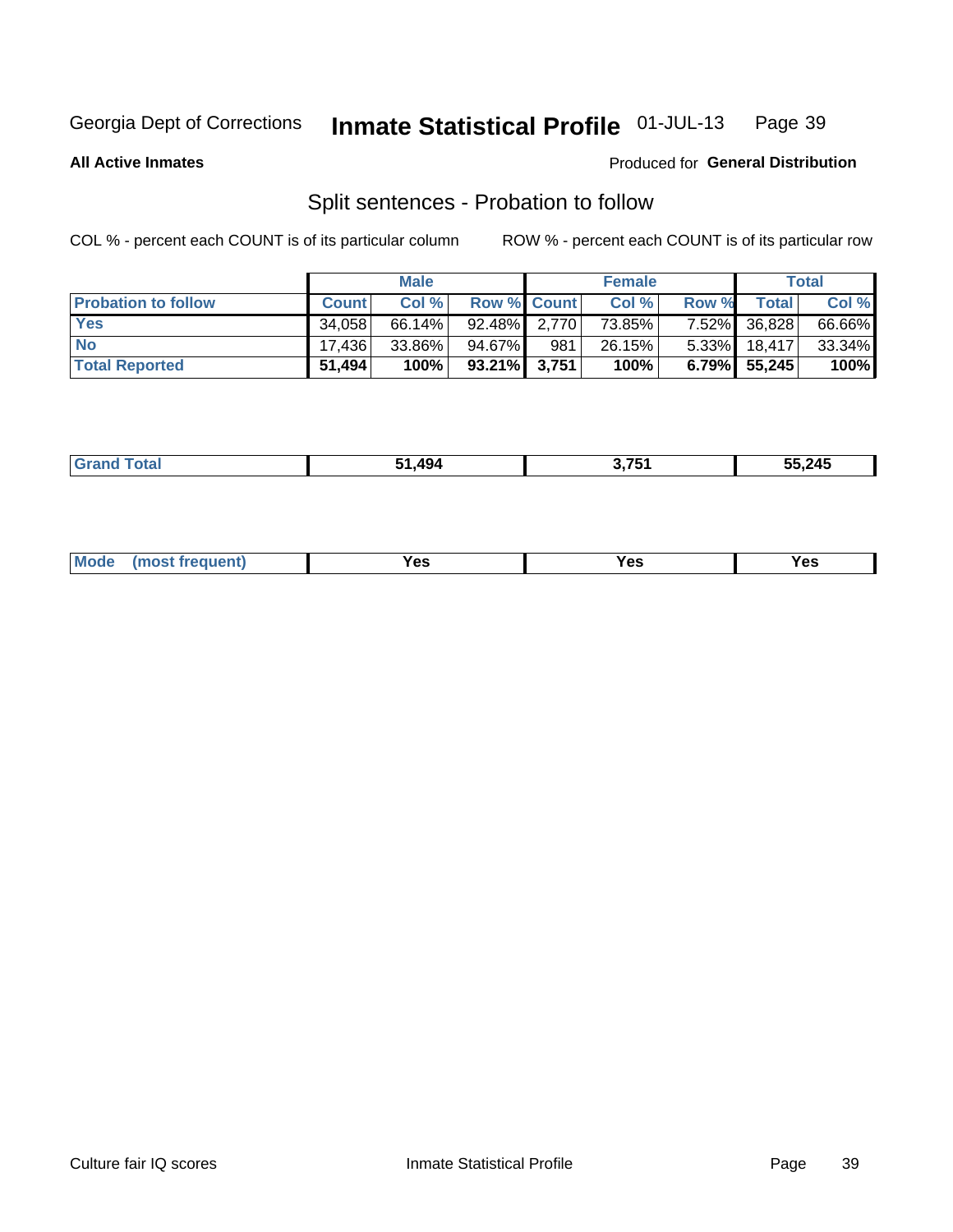#### Inmate Statistical Profile 01-JUL-13 Page 40

**All Active Inmates** 

#### Produced for General Distribution

# Probable future release type of still active inmates

COL % - percent each COUNT is of its particular column

|                                         |              | <b>Male</b> |                    |     | <b>Female</b> |          | <b>Total</b> |        |
|-----------------------------------------|--------------|-------------|--------------------|-----|---------------|----------|--------------|--------|
| <b>Probable Future Release Type</b>     | <b>Count</b> | Col %       | <b>Row % Count</b> |     | Col %         | Row %    | <b>Total</b> | Col %  |
| <b>Paroled with probation to follow</b> | 10,018       | 19.80%      | 91.51%             | 930 | 25.40%        | 8.49%    | 10,948       | 20.18% |
| Paroled w/o probation to follow         | 3,032        | 5.99%       | 93.90%             | 197 | 5.38%         | 6.10%    | 3,229        | 5.95%  |
| <b>Maxout with probation to follow</b>  | 22.521       | 44.51%      | 92.81% 1.745       |     | 47.65%        | 7.19%    | 24,266       | 44.72% |
| <b>Maxout w/o probation to follow</b>   | 7,209        | 14.25%      | 94.26%             | 439 | 11.99%        | $5.74\%$ | 7,648        | 14.10% |
| Life, LWOP or death sentence            | 7,816        | 15.45%      | 95.70%             | 351 | 9.58%         | 4.30%    | 8,167        | 15.05% |
| <b>Total Reported</b>                   | 50,596       | 100%        | $93.25\%$ 3,662    |     | 100%          | 6.75%    | 54,258       | 100%   |

| eleased     |        |       |        |
|-------------|--------|-------|--------|
| <b>otal</b> | 50,596 | 3,662 | 54,258 |

| Mode (most frequent) | Maxout with PROB follow   Maxout with PROB follow   Maxout with PROB |        |
|----------------------|----------------------------------------------------------------------|--------|
|                      |                                                                      | follow |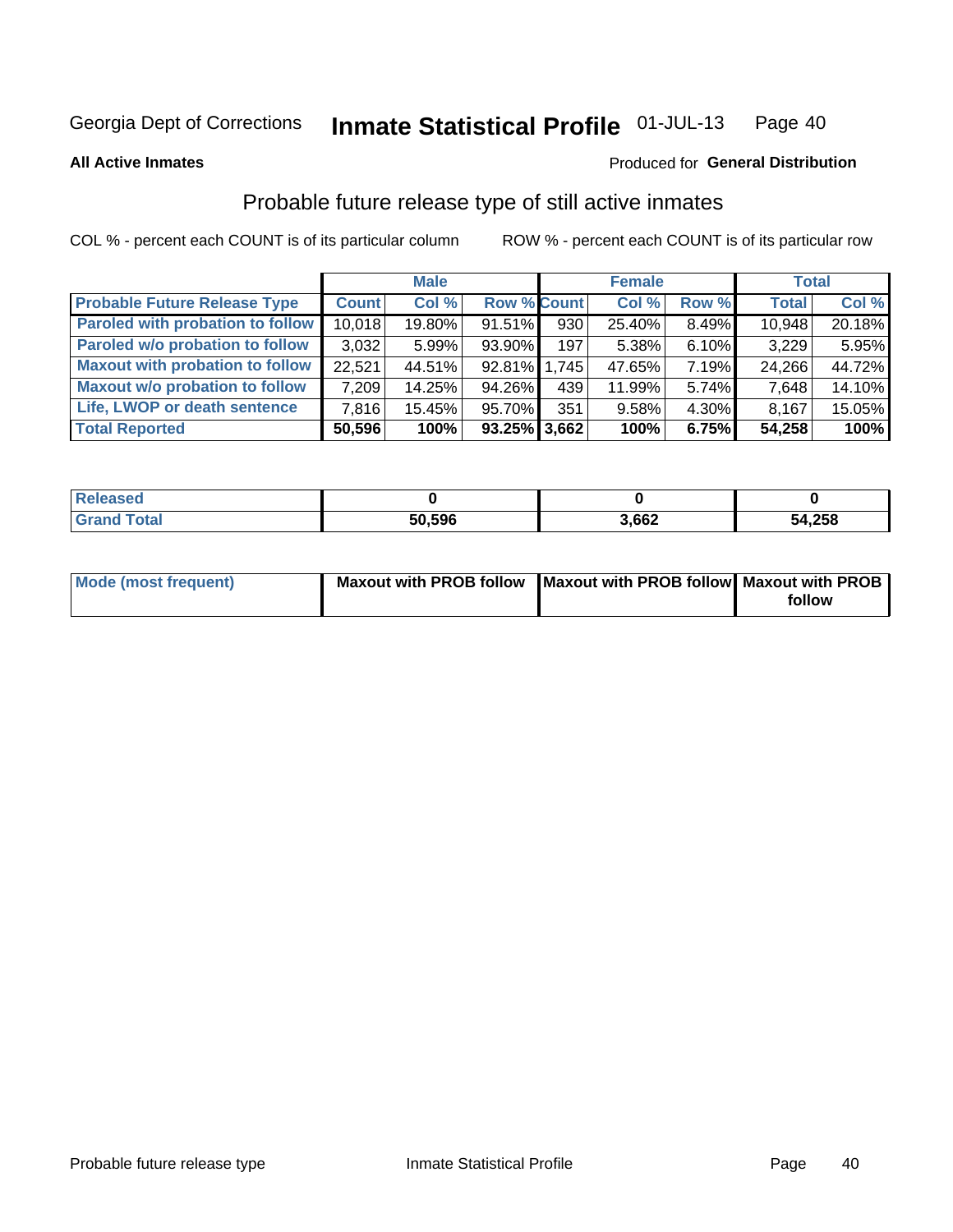### **All Active Inmates**

## Produced for General Distribution

# Time served in current (or last) institution

COL % - percent each COUNT is of its particular column

|                            | <b>Male</b>  |        |        | <b>Female</b> |        |        | <b>Total</b> |        |
|----------------------------|--------------|--------|--------|---------------|--------|--------|--------------|--------|
| <b>Time In Institution</b> | <b>Count</b> | Col %  | Row %  | <b>Count</b>  | Col %  | Row %  | <b>Total</b> | Col %  |
| 0 to 3 months              | 12,773       | 24.80% | 92.42% | 1,047         | 27.91% | 7.58%  | 13,820       | 25.02% |
| <b>3.01 to 6 months</b>    | 8,016        | 15.57% | 89.67% | 923           | 24.61% | 10.33% | 8,939        | 16.18% |
| 6.01 to 9 months           | 5,108        | 9.92%  | 94.80% | 280           | 7.46%  | 5.20%  | 5,388        | 9.75%  |
| 9.01 to 12 months          | 4,434        | 8.61%  | 94.42% | 262           | 6.98%  | 5.58%  | 4,696        | 8.50%  |
| 12.01 to 18 months         | 7,031        | 13.65% | 95.48% | 333           | 8.88%  | 4.52%  | 7,364        | 13.33% |
| <b>18.01 to 24 months</b>  | 3,882        | 7.54%  | 95.71% | 174           | 4.64%  | 4.29%  | 4,056        | 7.34%  |
| $2.01$ to 3 years          | 4,321        | 8.39%  | 91.33% | 410           | 10.93% | 8.67%  | 4,731        | 8.56%  |
| $3.01$ to 4 years          | 2,097        | 4.07%  | 95.06% | 109           | 2.91%  | 4.94%  | 2,206        | 3.99%  |
| $4.01$ to 5 years          | 1,390        | 2.70%  | 95.14% | 71            | 1.89%  | 4.86%  | 1,461        | 2.64%  |
| 5.01 to 6 years            | 640          | 1.24%  | 95.67% | 29            | 0.77%  | 4.33%  | 669          | 1.21%  |
| 6.01 to 7 years            | 385          | 0.75%  | 94.59% | 22            | 0.59%  | 5.41%  | 407          | 0.74%  |
| 7.01 to 8 years            | 309          | 0.60%  | 93.92% | 20            | 0.53%  | 6.08%  | 329          | 0.60%  |
| 8.01 to 9 years            | 182          | 0.35%  | 83.49% | 36            | 0.96%  | 16.51% | 218          | 0.39%  |
| 9.01 to 10 years           | 138          | 0.27%  | 96.50% | 5             | 0.13%  | 3.50%  | 143          | 0.26%  |
| Over 10 years              | 788          | 1.53%  | 96.33% | 30            | 0.80%  | 3.67%  | 818          | 1.48%  |
| <b>Total Reported</b>      | 51,494       | 100%   | 93.21% | 3,751         | 100%   | 6.79%  | 55,245       | 100%   |

| <b>Reported</b><br><b>Not</b> |      |       |        |
|-------------------------------|------|-------|--------|
| <b>otal</b>                   | .494 | ? 751 | 55,245 |

| <b>Mean</b><br>(average) | 21 months | 14 months | 20 months |  |
|--------------------------|-----------|-----------|-----------|--|
| Median (middle)          | 9 months  | 5 months  | 9 months  |  |
| Mode (most frequent)     | 0 months  | l months  | ∣ months  |  |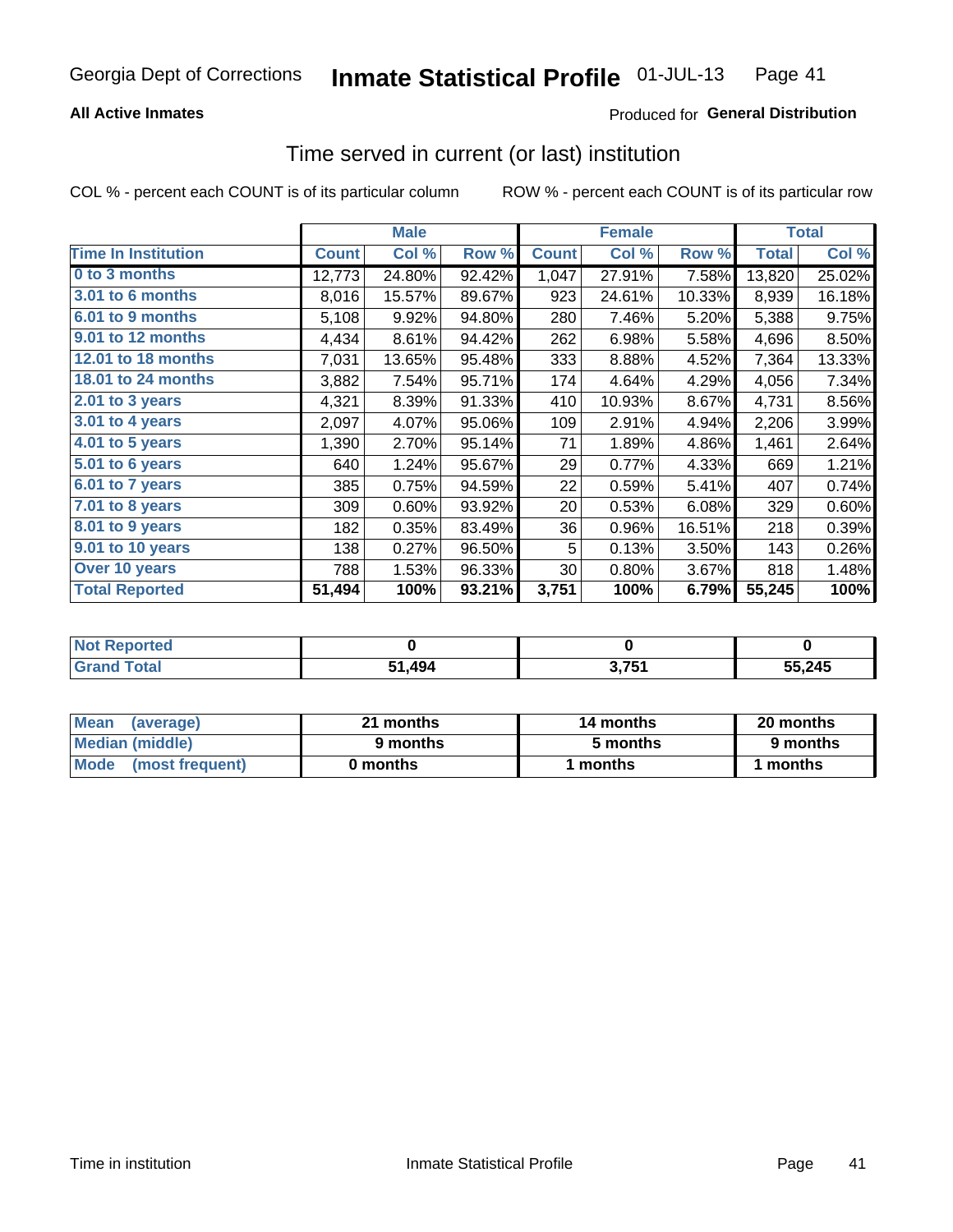#### Inmate Statistical Profile 01-JUL-13 Page 42

#### **All Active Inmates**

#### Produced for General Distribution

## Highest grade level attained

COL % - percent each COUNT is of its particular column

|                              |              | <b>Male</b> |         |                | <b>Female</b> |        |              | <b>Total</b> |
|------------------------------|--------------|-------------|---------|----------------|---------------|--------|--------------|--------------|
| <b>Grade Level</b>           | <b>Count</b> | Col %       | Row %   | <b>Count</b>   | Col %         | Row %  | <b>Total</b> | Col %        |
| No school at all             | 19           | 0.04%       | 95.00%  | 1              | 0.03%         | 5.00%  | 20           | 0.04%        |
| Grade 1                      | 36           | 0.07%       | 94.74%  | $\overline{2}$ | 0.05%         | 5.26%  | 38           | 0.07%        |
| <b>Grade 2</b>               | 81           | 0.17%       | 96.43%  | 3              | 0.08%         | 3.57%  | 84           | 0.16%        |
| Grade 3                      | 118          | 0.24%       | 93.65%  | $\bf8$         | 0.22%         | 6.35%  | 126          | 0.24%        |
| Grade 4                      | 135          | 0.28%       | 97.83%  | $\overline{3}$ | 0.08%         | 2.17%  | 138          | 0.26%        |
| Grade 5                      | 184          | 0.38%       | 94.85%  | 10             | 0.27%         | 5.15%  | 194          | 0.37%        |
| Grade 6                      | 662          | 1.35%       | 95.25%  | 33             | 0.90%         | 4.75%  | 695          | 1.32%        |
| <b>Grade 7</b>               | 872          | 1.78%       | 92.96%  | 66             | 1.80%         | 7.04%  | 938          | 1.78%        |
| Grade 8                      | 3,283        | 6.71%       | 92.14%  | 280            | 7.65%         | 7.86%  | 3,563        | 6.78%        |
| Grade 9                      | 5,960        | 12.19%      | 94.35%  | 357            | 9.75%         | 5.65%  | 6,317        | 12.02%       |
| Grade 10                     | 7,903        | 16.16%      | 95.31%  | 389            | 10.63%        | 4.69%  | 8,292        | 15.77%       |
| Grade 11                     | 8,003        | 16.36%      | 95.36%  | 389            | 10.63%        | 4.64%  | 8,392        | 15.96%       |
| <b>Grade 12 or GED</b>       | 16,411       | 33.55%      | 93.38%  | 1,163          | 31.78%        | 6.62%  | 17,574       | 33.43%       |
| Some tech school             | 284          | 0.58%       | 68.27%  | 132            | 3.61%         | 31.73% | 416          | 0.79%        |
| <b>Completed tech school</b> | 300          | 0.61%       | 65.93%  | 155            | 4.23%         | 34.07% | 455          | 0.87%        |
| College, 1 year              | 1,467        | 3.00%       | 88.37%  | 193            | 5.27%         | 11.63% | 1,660        | 3.16%        |
| College, 2 year              | 1,903        | 3.89%       | 87.45%  | 273            | 7.46%         | 12.55% | 2,176        | 4.14%        |
| College, 3 year              | 487          | 1.00%       | 87.59%  | 69             | 1.89%         | 12.41% | 556          | 1.06%        |
| <b>Bachelor's degree</b>     | 636          | 1.30%       | 85.60%  | 107            | 2.92%         | 14.40% | 743          | 1.41%        |
| <b>Master's degree</b>       | 119          | 0.24%       | 84.40%  | 22             | 0.60%         | 15.60% | 141          | 0.27%        |
| Ph.D. degree                 | 19           | 0.04%       | 100.00% |                |               |        | 19           | 0.04%        |
| Law degree                   | 19           | 0.04%       | 86.36%  | 3              | 0.08%         | 13.64% | 22           | 0.04%        |
| <b>Medical degree</b>        | 9            | 0.02%       | 81.82%  | $\overline{2}$ | 0.05%         | 18.18% | 11           | 0.02%        |
| <b>Total Reported</b>        | 48,910       | 100%        | 93.04%  | 3,660          | 100%          | 6.96%  | 52,570       | 100%         |

| rrem | 2,584 | ים             | 2675   |
|------|-------|----------------|--------|
|      | .494  | ? 751<br>J.I J | 55,245 |

| <b>Mean</b><br>(average) | 10.84           | 11.42           | 10.88             |
|--------------------------|-----------------|-----------------|-------------------|
| Median (middle)          | Grade 11        | Grade 12 or GED | Grade 11          |
| Mode<br>(most frequent)  | Grade 12 or GED | Grade 12 or GED | I Grade 12 or GED |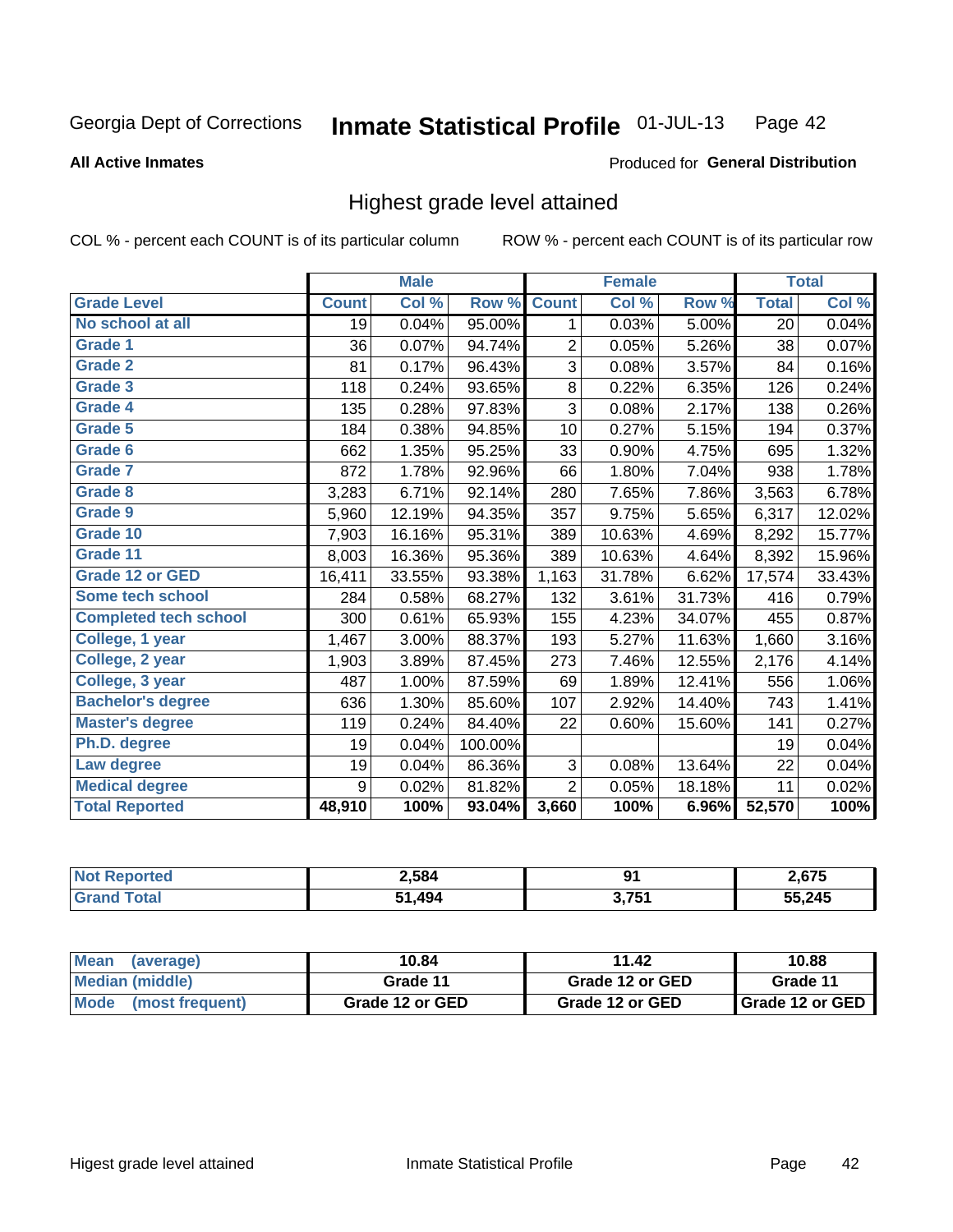#### Inmate Statistical Profile 01-JUL-13 Page 43

**All Active Inmates** 

#### Produced for General Distribution

## Culture fair IQ scores

COL % - percent each COUNT is of its particular column

|                       |              | <b>Male</b> |             |       | <b>Female</b> |        |              | <b>Total</b> |
|-----------------------|--------------|-------------|-------------|-------|---------------|--------|--------------|--------------|
| <b>IQ Scores</b>      | <b>Count</b> | Col %       | Row % Count |       | Col %         | Row %  | <b>Total</b> | Col %        |
| $60 - 69$             | 1,231        | 2.66%       | 94.91%      | 66    | 1.97%         | 5.09%  | 1,297        | 2.61%        |
| $70 - 79$             | 3,424        | 7.39%       | 92.57%      | 275   | 8.23%         | 7.43%  | 3,699        | 7.45%        |
| $80 - 89$             | 7,022        | 15.16%      | 89.03%      | 865   | 25.87%        | 10.97% | 7,887        | 15.88%       |
| $90 - 99$             | 12,944       | 27.94%      | 91.45%      | 1,210 | 36.20%        | 8.55%  | 14, 154      | 28.50%       |
| $100 - 109$           | 12,357       | 26.67%      | 96.18%      | 491   | 14.69%        | 3.82%  | 12,848       | 25.87%       |
| $110 - 119$           | 7,882        | 17.01%      | 97.08%      | 237   | 7.09%         | 2.92%  | 8,119        | 16.35%       |
| $120 - 129$           | 1,403        | 3.03%       | 91.94%      | 123   | 3.68%         | 8.06%  | 1,526        | 3.07%        |
| $130 - 139$           | 52           | 0.11%       | 49.52%      | 53    | 1.59%         | 50.48% | 105          | 0.21%        |
| 140 & Up              | 12           | 0.03%       | 34.29%      | 23    | 0.69%         | 65.71% | 35           | 0.07%        |
| <b>Total Reported</b> | 46,327       | 100%        | 93.27%      | 3,343 | 100.0%        | 6.73%  | 49,670       | 100.0%       |

| <b>Not Reported</b>         | 4,308  | 221   | 4,529  |
|-----------------------------|--------|-------|--------|
| <b>Not Valid (under 60)</b> | 859    | 187   | 1,046  |
| <b>Grand Total</b>          | 51,494 | 3,751 | 55,245 |

| <b>Mean</b><br>(average) | 98 | 95 | 98 |
|--------------------------|----|----|----|
| <b>Median (middle)</b>   | 99 | 94 | 99 |
| Mode<br>(most frequent)  | 99 | 99 | 99 |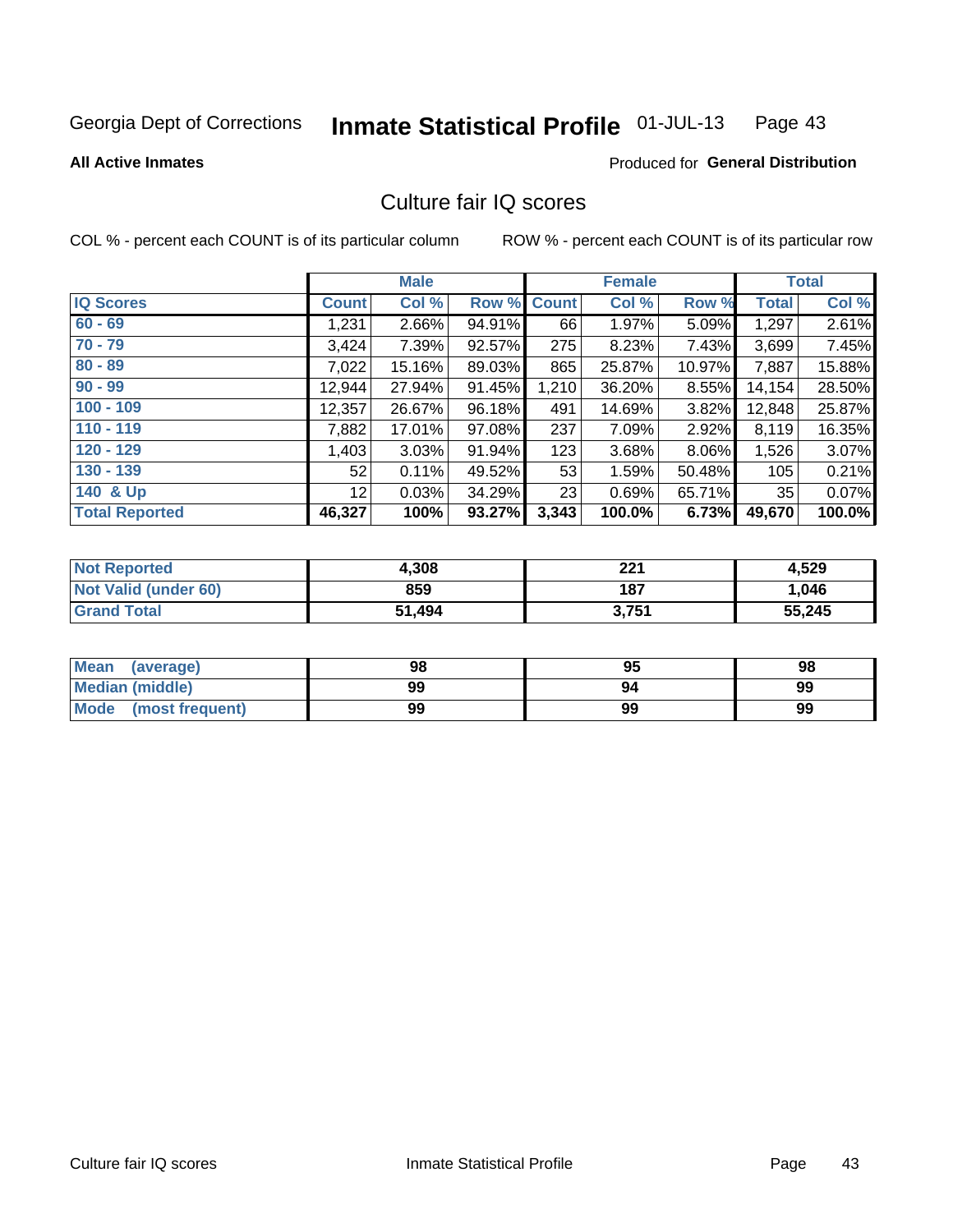#### Inmate Statistical Profile 01-JUL-13 Page 44

**All Active Inmates** 

#### Produced for General Distribution

# Wide Range Achievement Test (WRAT) reading score

COL % - percent each COUNT is of its particular column

|                           |              | <b>Male</b> |        |              | <b>Female</b> |        |              | <b>Total</b> |
|---------------------------|--------------|-------------|--------|--------------|---------------|--------|--------------|--------------|
| <b>WRAT Reading Score</b> | <b>Count</b> | Col %       | Row %  | <b>Count</b> | Col %         | Row %  | <b>Total</b> | Col %        |
| $0.1$ to $0.9$            | 493          | 2.05%       | 98.80% | 6            | 0.60%         | 1.20%  | 499          | 1.99%        |
| 1.0 to 1.9                | 571          | 2.37%       | 98.45% | 9            | 0.90%         | 1.55%  | 580          | 2.31%        |
| 2.0 to 2.9                | 1,078        | 4.48%       | 97.47% | 28           | 2.81%         | 2.53%  | 1,106        | 4.41%        |
| 3.0 to 3.9                | 2,025        | 8.41%       | 97.78% | 46           | 4.61%         | 2.22%  | 2,071        | 8.26%        |
| 4.0 to 4.9                | 2,325        | 9.65%       | 96.88% | 75           | 7.52%         | 3.13%  | 2,400        | 9.57%        |
| 5.0 to 5.9                | 2,032        | 8.44%       | 97.50% | 52           | 5.21%         | 2.50%  | 2,084        | 8.31%        |
| 6.0 to 6.9                | 2,043        | 8.48%       | 96.69% | 70           | 7.01%         | 3.31%  | 2,113        | 8.42%        |
| 7.0 to 7.9                | 1,006        | 4.18%       | 95.81% | 44           | 4.41%         | 4.19%  | 1,050        | 4.19%        |
| 8.0 to 8.9                | 1,982        | 8.23%       | 96.54% | 71           | 7.11%         | 3.46%  | 2,053        | 8.18%        |
| 9.0 to 9.9                | 1,594        | 6.62%       | 97.02% | 49           | 4.91%         | 2.98%  | 1,643        | 6.55%        |
| 10.0 to 10.9              | 1,293        | 5.37%       | 95.57% | 60           | 6.01%         | 4.43%  | 1,353        | 5.39%        |
| 11.0 to 11.9              | 1,638        | 6.80%       | 95.23% | 82           | 8.22%         | 4.77%  | 1,720        | 6.86%        |
| 12.0 to 12.9              | 4,843        | 20.11%      | 94.66% | 273          | 27.35%        | 5.34%  | 5,116        | 20.40%       |
| 13                        | 1,162        | 4.82%       | 89.73% | 133          | 13.33%        | 10.27% | 1,295        | 5.16%        |
| <b>Total Reported</b>     | 24,085       | 100%        | 96.02% | 998          | 100%          | 3.98%  | 25,083       | 100%         |

| onteo | 27,409<br>. . | 2,753            | 30.162<br>104 |
|-------|---------------|------------------|---------------|
| otal  | .494          | 2751<br>J. I J I | 55,245        |

| <b>Mean</b><br>(average)       | 8.04         | 9.50 | 8.09 |
|--------------------------------|--------------|------|------|
| Median (middle)                | י ה<br>O.A   | 10.8 | o.z  |
| <b>Mode</b><br>(most frequent) | 19 Q<br>14.O | 12.9 | 12.8 |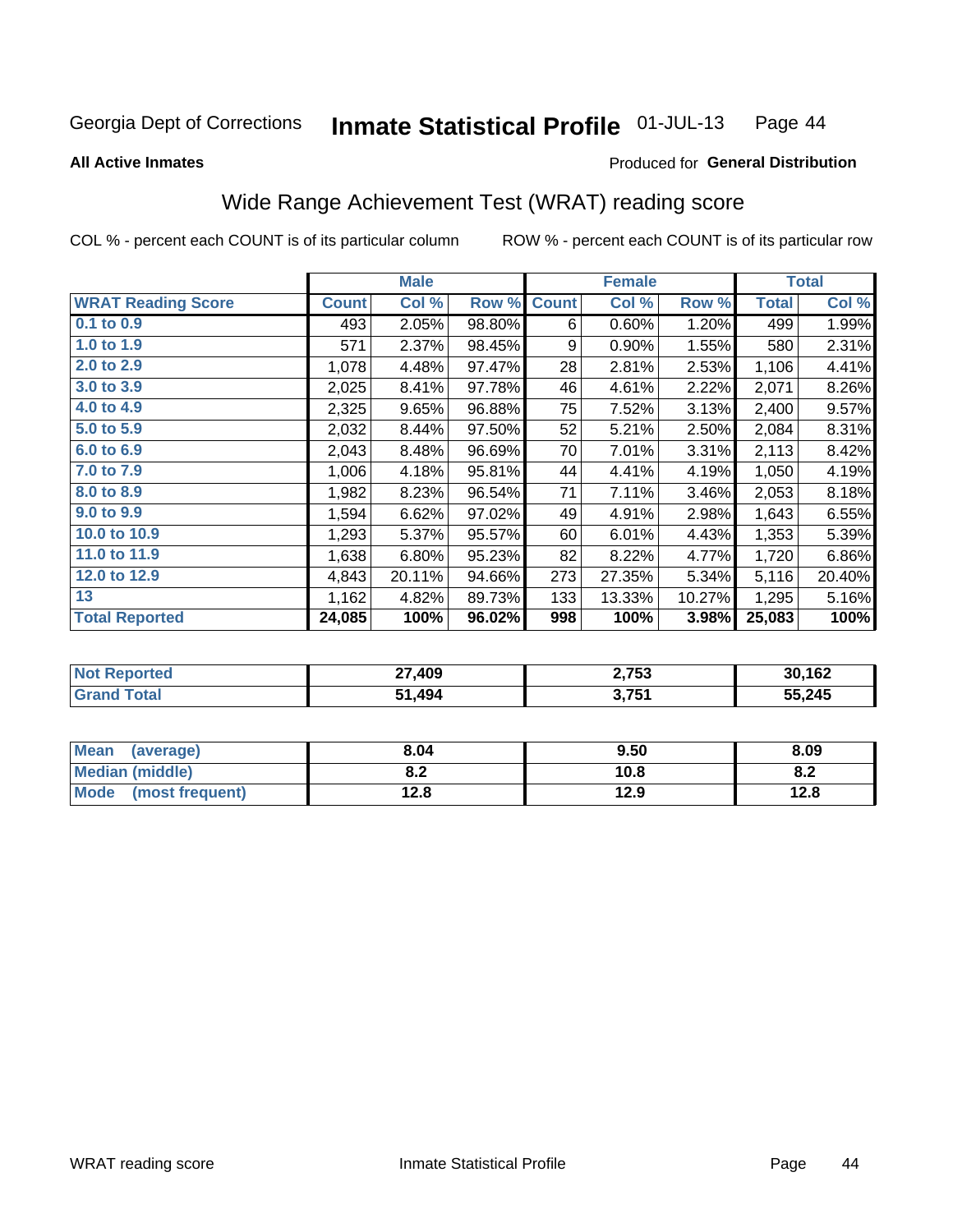#### Inmate Statistical Profile 01-JUL-13 Page 45

#### **All Active Inmates**

# Produced for General Distribution

# Wide Range Achievement Test (WRAT) math score

COL % - percent each COUNT is of its particular column

|                              |              | <b>Male</b> |        |              | <b>Female</b> |        |              | <b>Total</b> |
|------------------------------|--------------|-------------|--------|--------------|---------------|--------|--------------|--------------|
| <b>WRAT Mathematic Score</b> | <b>Count</b> | Col %       | Row %  | <b>Count</b> | Col %         | Row %  | <b>Total</b> | Col %        |
| $0.1$ to $0.9$               | 74           | 0.31%       | 98.67% | 1            | 0.10%         | 1.33%  | 75           | 0.30%        |
| 1.0 to 1.9                   | 163          | 0.68%       | 98.19% | 3            | 0.30%         | 1.81%  | 166          | 0.66%        |
| 2.0 to 2.9                   | 583          | 2.43%       | 97.00% | 18           | 1.81%         | 3.00%  | 601          | 2.40%        |
| 3.0 to 3.9                   | 1,448        | 6.02%       | 97.31% | 40           | 4.01%         | 2.69%  | 1,488        | 5.94%        |
| 4.0 to 4.9                   | 2,832        | 11.78%      | 97.22% | 81           | 8.12%         | 2.78%  | 2,913        | 11.64%       |
| 5.0 to 5.9                   | 3,486        | 14.50%      | 96.89% | 112          | 11.23%        | 3.11%  | 3,598        | 14.37%       |
| 6.0 to 6.9                   | 5,457        | 22.70%      | 96.55% | 195          | 19.56%        | 3.45%  | 5,652        | 22.58%       |
| 7.0 to 7.9                   | 2,811        | 11.69%      | 96.23% | 110          | 11.03%        | 3.77%  | 2,921        | 11.67%       |
| 8.0 to 8.9                   | 2,004        | 8.34%       | 95.02% | 105          | 10.53%        | 4.98%  | 2,109        | 8.42%        |
| 9.0 to 9.9                   | 1,652        | 6.87%       | 95.77% | 73           | 7.32%         | 4.23%  | 1,725        | 6.89%        |
| 10.0 to 10.9                 | 811          | 3.37%       | 96.66% | 28           | 2.81%         | 3.34%  | 839          | 3.35%        |
| 11.0 to 11.9                 | 855          | $3.56\%$    | 93.54% | 59           | 5.92%         | 6.46%  | 914          | 3.65%        |
| 12.0 to 12.9                 | 1,717        | 7.14%       | 92.16% | 146          | 14.64%        | 7.84%  | 1,863        | 7.44%        |
| 13                           | 144          | $0.60\%$    | 84.71% | 26           | 2.61%         | 15.29% | 170          | 0.68%        |
| <b>Total Reported</b>        | 24,037       | 100%        | 96.02% | 997          | 100%          | 3.98%  | 25,034       | 100%         |
|                              |              |             |        |              |               |        |              |              |

| <b>Not Reported</b> | 27,457 | 2,754 | 30,211 |
|---------------------|--------|-------|--------|
| <b>Grand Total</b>  | 51,494 | 3,751 | 55,245 |

| <b>Mean</b><br>(average)       | 7.07 | 8.03 | 744 |
|--------------------------------|------|------|-----|
| <b>Median (middle)</b>         | כ.ס  |      | o.o |
| <b>Mode</b><br>(most frequent) | D.J  | 12.9 | ს.ე |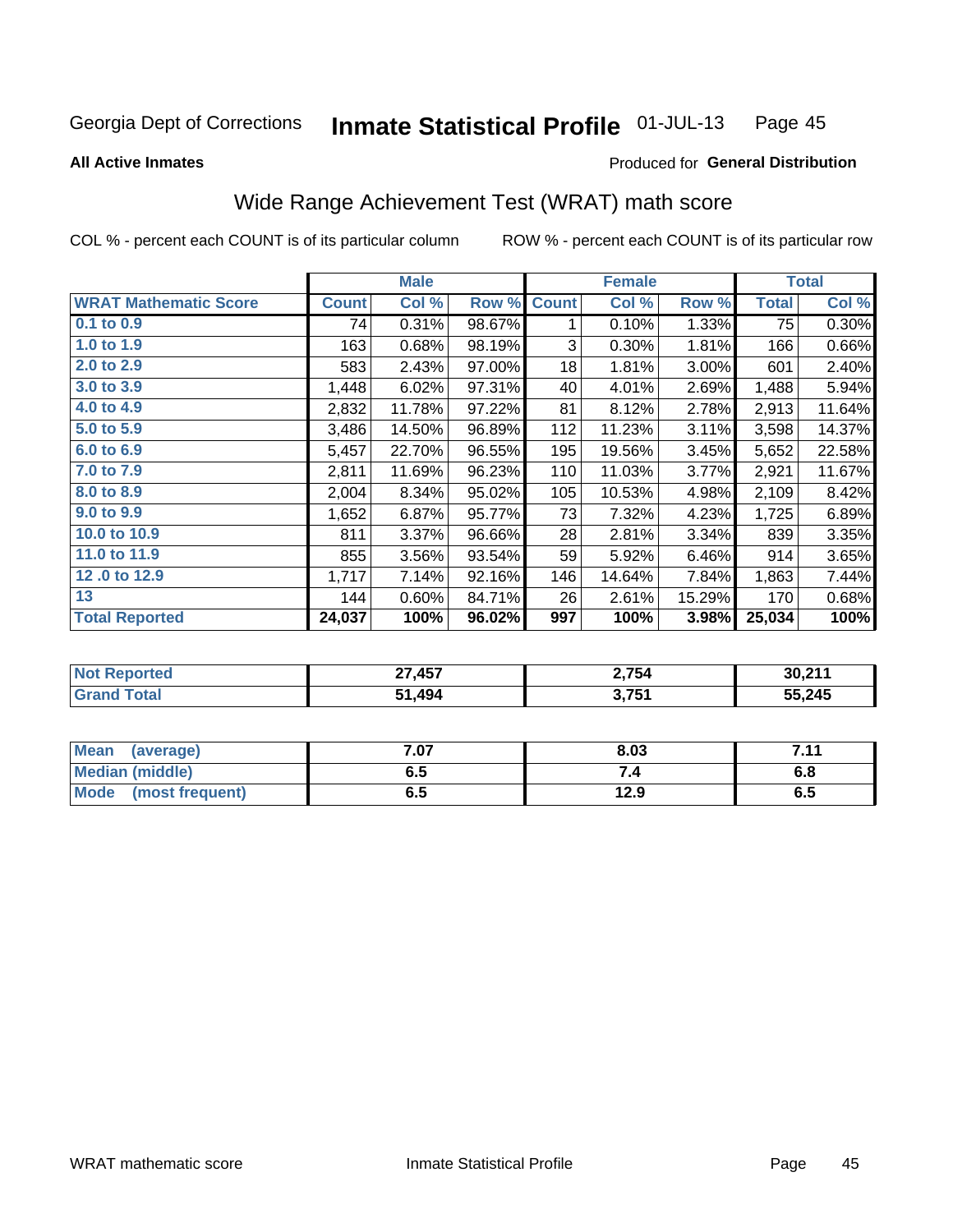#### Inmate Statistical Profile 01-JUL-13 Page 46

#### **All Active Inmates**

### Produced for General Distribution

## Wide Range Achievement Test (WRAT) spelling score

COL % - percent each COUNT is of its particular column

|                            |              | <b>Male</b> |        |              | <b>Female</b> |        |              | <b>Total</b> |
|----------------------------|--------------|-------------|--------|--------------|---------------|--------|--------------|--------------|
| <b>WRAT Spelling Score</b> | <b>Count</b> | Col %       | Row %  | <b>Count</b> | Col %         | Row %  | <b>Total</b> | Col %        |
| $0.1$ to $0.9$             | 517          | 2.14%       | 99.42% | 3            | 0.30%         | 0.58%  | 520          | 2.07%        |
| 1.0 to 1.9                 | 910          | 3.77%       | 98.81% | 11           | 1.09%         | 1.19%  | 921          | 3.66%        |
| 2.0 to 2.9                 | 1,560        | 6.47%       | 98.48% | 24           | 2.38%         | 1.52%  | 1,584        | 6.30%        |
| 3.0 to 3.9                 | 2,019        | 8.37%       | 98.49% | 31           | 3.08%         | 1.51%  | 2,050        | 8.16%        |
| 4.0 to 4.9                 | 2,054        | 8.51%       | 97.62% | 50           | 4.96%         | 2.38%  | 2,104        | 8.37%        |
| 5.0 to 5.9                 | 2,853        | 11.83%      | 97.24% | 81           | 8.04%         | 2.76%  | 2,934        | 11.67%       |
| 6.0 to 6.9                 | 2,588        | 10.73%      | 96.97% | 81           | 8.04%         | 3.03%  | 2,669        | 10.62%       |
| 7.0 to 7.9                 | 2,021        | 8.38%       | 95.78% | 89           | 8.83%         | 4.22%  | 2,110        | 8.40%        |
| 8.0 to 8.9                 | 1,884        | 7.81%       | 95.68% | 85           | 8.43%         | 4.32%  | 1,969        | 7.83%        |
| 9.0 to 9.9                 | 1,512        | 6.27%       | 95.76% | 67           | 6.65%         | 4.24%  | 1,579        | 6.28%        |
| 10.0 to 10.9               | 1,369        | 5.67%       | 95.47% | 65           | 6.45%         | 4.53%  | 1,434        | 5.71%        |
| 11.0 to 11.9               | 1,265        | 5.24%       | 94.61% | 72           | 7.14%         | 5.39%  | 1,337        | 5.32%        |
| 12.0 to 12.9               | 3,041        | 12.60%      | 91.68% | 276          | 27.38%        | 8.32%  | 3,317        | 13.20%       |
| 13                         | 533          | 2.21%       | 87.95% | 73           | 7.24%         | 12.05% | 606          | 2.41%        |
| <b>Total Reported</b>      | 24,126       | 100%        | 95.99% | 1,008        | 100.0%        | 4.01%  | 25,134       | 100%         |

| <b>Not Reported</b> | 27,368 | 2,743             | 30,11' |
|---------------------|--------|-------------------|--------|
| Total<br>' Grand    | ,494   | 3 751<br>J. I J . | 55,245 |

| <b>Mean</b><br>(average)       | 7.20 | 9.29 | 7.29                |
|--------------------------------|------|------|---------------------|
| <b>Median (middle)</b>         | ν.,  | 9.6  | c 7<br>$\mathbf{v}$ |
| <b>Mode</b><br>(most frequent) | l2.9 | 12.9 | 12.9                |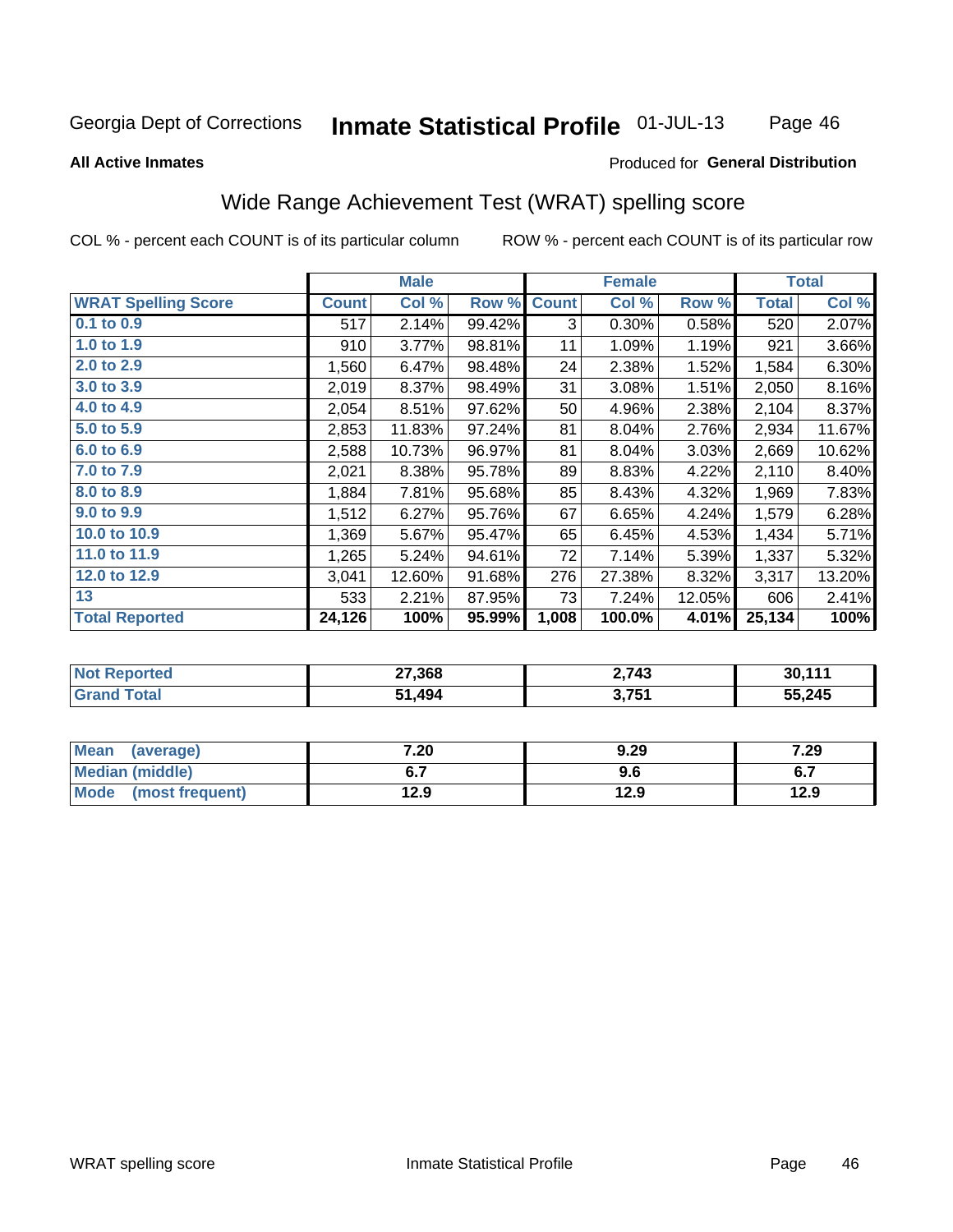### **All Active Inmates**

### Produced for General Distribution

# Scope of substance abuse - summary

COL % - percent each COUNT is of its particular column

|                        |              | <b>Male</b> |           |              | <b>Female</b> |          |              | <b>Total</b> |
|------------------------|--------------|-------------|-----------|--------------|---------------|----------|--------------|--------------|
| <b>Substance Abuse</b> | <b>Count</b> | Col %       | Row %     | <b>Count</b> | Col %         | Row %    | <b>Total</b> | Col %        |
| <b>None</b>            | 38.970       | 75.68%      | 92.16%    | 3,313        | 88.32%        | 7.84%    | 42,283       | 76.54%       |
| <b>Drugs only</b>      | 6,722        | 13.05%      | 95.46%    | 320          | 8.53%         | 4.54%    | 7.042        | 12.75%       |
| <b>Alcohol only</b>    | .458         | 2.83%       | 97.92%    | 31           | 0.83%         | 2.08%    | 1,489        | 2.70%        |
| Drugs and alcohol      | 4,344        | 8.44%       | 98.04%    | 87           | $2.32\%$      | $1.96\%$ | 4,431        | 8.02%        |
| <b>Total Reported</b>  | 51,494       | 100%        | $93.21\%$ | 3,751        | 100%          | 6.79%    | 55,245       | 100.0%       |

| <b>Not Reported</b> |      |       |        |
|---------------------|------|-------|--------|
| <b>Grand Total</b>  | .494 | 3,751 | 55,245 |

| nuem | <b>Mo</b> | None | <b>None</b> | None |
|------|-----------|------|-------------|------|
|------|-----------|------|-------------|------|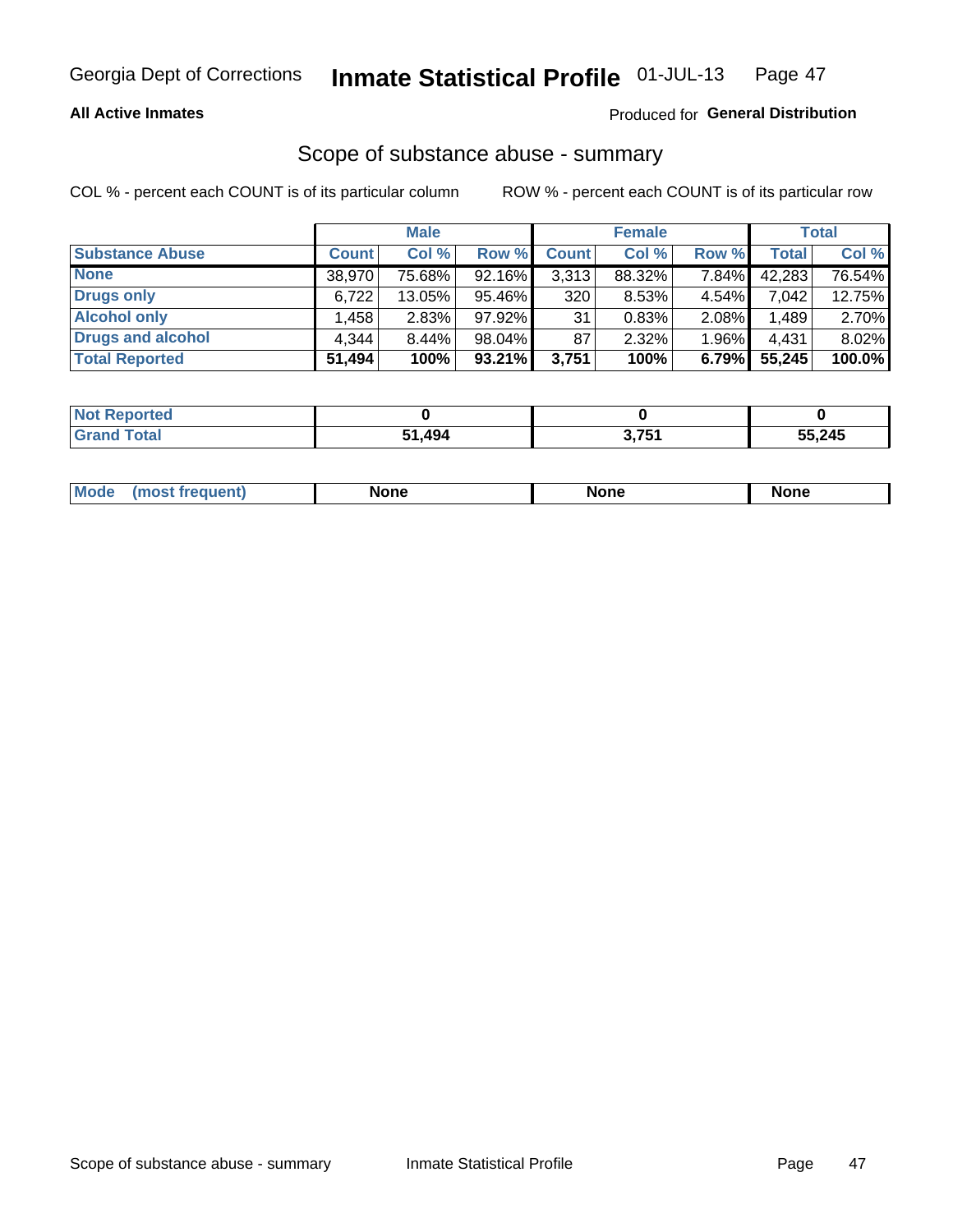### **All Active Inmates**

### Produced for General Distribution

## Scope of substance abuse - detail

COL % - percent each COUNT is of its particular column

|                                      |              | <b>Male</b> |         |              | <b>Female</b> |       |              | <b>Total</b> |
|--------------------------------------|--------------|-------------|---------|--------------|---------------|-------|--------------|--------------|
| <b>Substance Abuse</b>               | <b>Count</b> | Col %       | Row %   | <b>Count</b> | Col %         | Row % | <b>Total</b> | Col %        |
| No drug or alcohol problems          | 38,970       | 75.68%      | 92.16%  | 3,313        | 88.32%        | 7.84% | 42,283       | 76.54%       |
| Drug addiction but no alcohol        | 124          | 0.24%       | 92.54%  | 10           | 0.27%         | 7.46% | 134          | 0.24%        |
| <b>Drug addiction and alcohol</b>    | 66           | 0.13%       | 98.51%  |              | 0.03%         | 1.49% | 67           | 0.12%        |
| abuse                                |              |             |         |              |               |       |              |              |
| <b>Drug addiction and alcoholism</b> | 46           | 0.09%       | 100.00% |              |               |       | 46           | 0.08%        |
| No drug problem but alcohol          | 1,206        | 2.34%       | 99.01%  | 12           | 0.32%         | 0.99% | 1,218        | 2.20%        |
| <b>labuse</b>                        |              |             |         |              |               |       |              |              |
| No drug problem but alcoholism       | 252          | 0.49%       | 92.99%  | 19           | 0.51%         | 7.01% | 271          | 0.49%        |
| Drug experiment but no alcohol       | 3,469        | 6.74%       | 97.55%  | 87           | 2.32%         | 2.45% | 3,556        | 6.44%        |
| <b>Drug experiment &amp; alcohol</b> | 688          | 1.34%       | 98.71%  | 9            | 0.24%         | 1.29% | 697          | 1.26%        |
| <b>labuse</b>                        |              |             |         |              |               |       |              |              |
| Drug experiment & alcoholism         | 229          | 0.44%       | 95.82%  | 10           | 0.27%         | 4.18% | 239          | 0.43%        |
| Drug abuse but no alcohol            | 3,129        | 6.08%       | 93.35%  | 223          | 5.95%         | 6.65% | 3,352        | 6.07%        |
| Drug abuse and alcohol abuse         | 2,792        | 5.42%       | 98.87%  | 32           | 0.85%         | 1.13% | 2,824        | 5.11%        |
| <b>Drug abuse and alcoholism</b>     | 523          | 1.02%       | 93.73%  | 35           | 0.93%         | 6.27% | 558          | 1.01%        |
| <b>Total Reported</b>                | 51,494       | 100%        | 93.21%  | 3,751        | 100%          | 6.79% | 55,245       | 100%         |

| oorted<br><b>NOT</b> |             |       |        |
|----------------------|-------------|-------|--------|
| <b>otal</b>          | .494<br>E4. | 3,751 | 55,245 |

| Mode (most frequent) | No drug or alcohol problems No drug or alcohol problems No drug or alcohol |          |
|----------------------|----------------------------------------------------------------------------|----------|
|                      |                                                                            | problems |
|                      |                                                                            |          |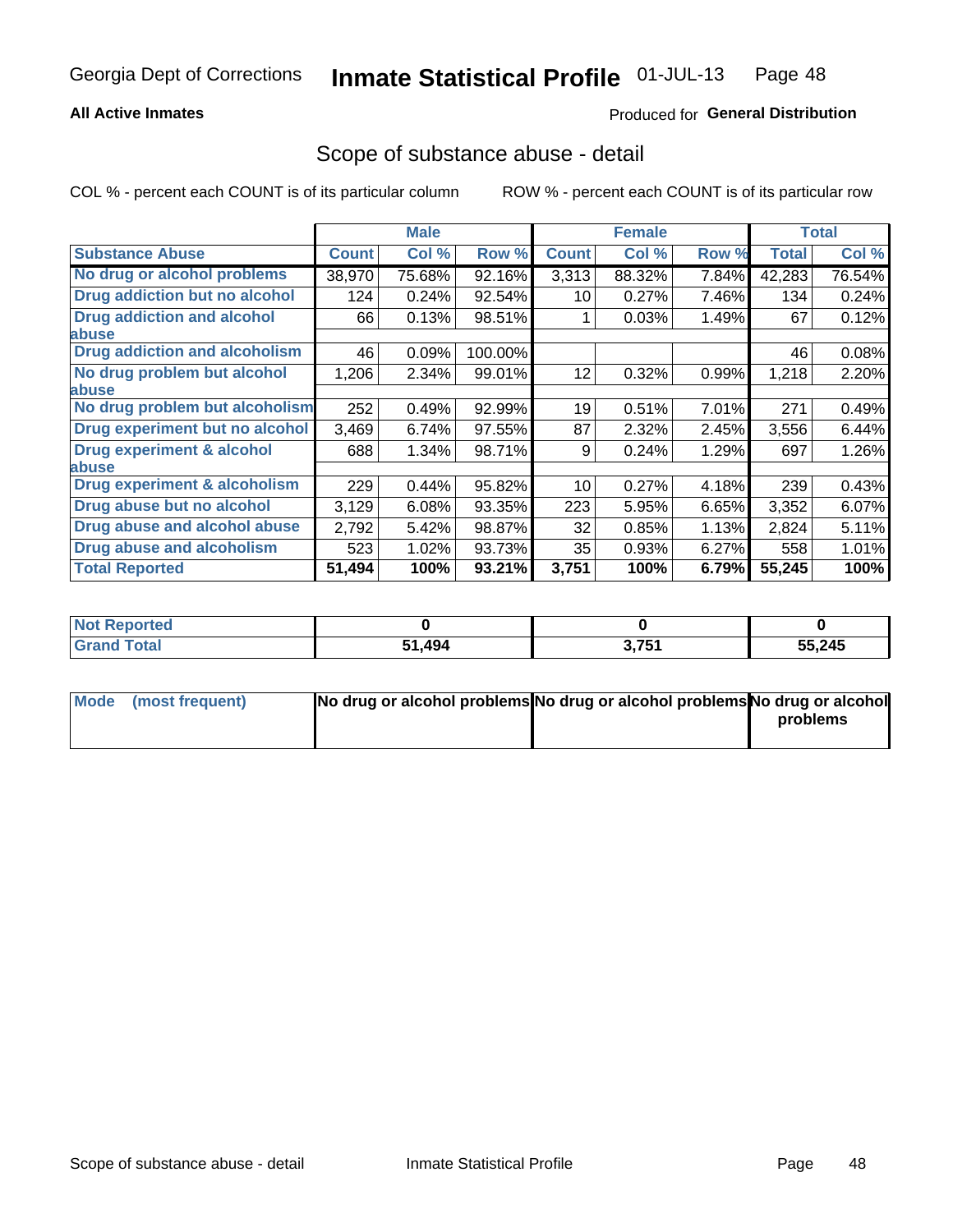#### Inmate Statistical Profile 01-JUL-13 Page 49

**All Active Inmates** 

### **Produced for General Distribution**

# Current / last mental health treatment level

COL % - percent each COUNT is of its particular column

|                                    |              | <b>Male</b> |         |              | <b>Female</b> |        |              | <b>Total</b> |
|------------------------------------|--------------|-------------|---------|--------------|---------------|--------|--------------|--------------|
| <b>Mental Health Treatment Lev</b> | <b>Count</b> | Col %       | Row %   | <b>Count</b> | Col %         | Row %  | <b>Total</b> | Col %        |
| 1 No problem at current time       | 7,809        | 51.22%      | 91.43%  | 732          | 29.29%        | 8.57%  | 8,541        | 48.13%       |
| 2 Receiving outpatient             | 5,395        | 35.39%      | 75.83%  | 1,720        | 68.83%        | 24.17% | 7,115        | 40.10%       |
| <b>Treatment</b>                   |              |             |         |              |               |        |              |              |
| 3 Inpatient, moderate              | 1,653        | 10.84%      | 98.04%  | 33           | 1.32%         | 1.96%  | 1,686        | 9.50%        |
| <b>Treatment</b>                   |              |             |         |              |               |        |              |              |
| 4 Inpatient, intensive             | 367          | 2.41%       | 96.33%  | 14           | 0.56%         | 3.67%  | 381          | 2.15%        |
| <b>Treatment</b>                   |              |             |         |              |               |        |              |              |
| <b>5 Undergoing crisis</b>         | 16           | 0.10%       | 100.00% |              |               |        | 16           | 0.09%        |
| <b>stabilization</b>               |              |             |         |              |               |        |              |              |
| <b>6 Hospital for criminally</b>   | 6            | 0.04%       | 100.00% |              |               |        | 6            | 0.03%        |
| <b>Tinsane</b>                     |              |             |         |              |               |        |              |              |
| <b>Total Evaluated</b>             | 15,246       | 100%        | 85.92%  | 2,499        | 100%          | 14.08% | 17,745       | 100%         |

| Never had MH evaluation | 36,248 | .252  | 37,500 |
|-------------------------|--------|-------|--------|
| Гоtal<br>Gra            | 51,494 | 3,751 | 55,245 |

| Median (middle) | No problem at current time | <b>Receiving outpatient</b><br>treatment | <b>Receiving</b><br>outpatient<br>treatment |
|-----------------|----------------------------|------------------------------------------|---------------------------------------------|
| <b>Mode</b>     | No problem at current time | <b>Receiving outpatient</b>              | No problem at                               |
| (most frequent) |                            | treatment                                | current time                                |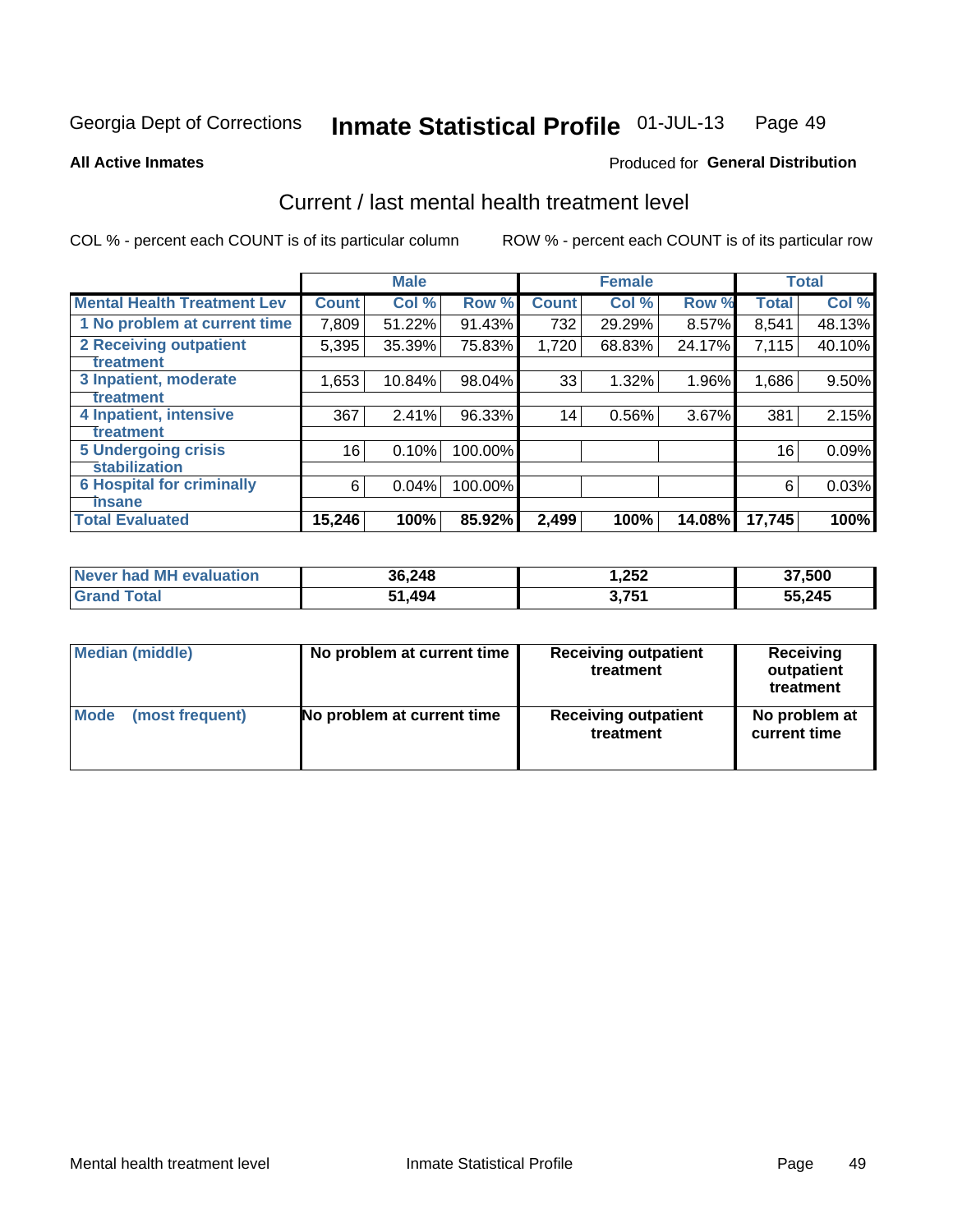## **All Active Inmates**

## Produced for General Distribution

# PULHESDWIT medical scale - 'P' overall condition ('P'hysical)

COL % - percent each COUNT is of its particular column

|                                  |              | <b>Male</b> |         |              | <b>Female</b> |         |                 | <b>Total</b> |
|----------------------------------|--------------|-------------|---------|--------------|---------------|---------|-----------------|--------------|
| 'P' Overall Condition            | <b>Count</b> | Col %       | Row %   | <b>Count</b> | Col %         | Row %   | <b>Total</b>    | Col %        |
| 1 No medical illness             | 34,489       | 73.71%      | 94.03%  | 2,190        | 62.06%        | 5.97%   | 36,679          | 72.89%       |
| 2 Well-controlled chronic        | 11,093       | 23.71%      | 90.02%  | 1,230        | 34.85%        | 9.98%   | 12,323          | 24.49%       |
| <b>illness</b>                   |              |             |         |              |               |         |                 |              |
| 3 Poorly-controlled chronic      | 1,112        | $2.38\%$    | 95.45%  | 53           | 1.50%         | 4.55%   | 1,165           | 2.32%        |
| <b>illness</b>                   |              |             |         |              |               |         |                 |              |
| 4 Significant problems requiring | 79           | 0.17%       | 87.78%  | 11           | 0.31%         | 12.22%  | 90 <sup>°</sup> | 0.18%        |
| special housing                  |              |             |         |              |               |         |                 |              |
| 5 Terminal illness, < 6 months   | 17           | 0.04%       | 100.00% |              |               |         | 17              | 0.03%        |
| to live                          |              |             |         |              |               |         |                 |              |
| 6 Inmate is pregnant             |              |             |         | 45           | 1.28%         | 100.00% | 45              | 0.09%        |
| <b>Total Reported</b>            | 46,790       | 100%        | 92.99%  | 3,529        | 100%          | 7.01%   | 50,319          | 100%         |

| тео | .704        | ົາລາ<br>11 J J | 00C<br>ס∡ט,י |
|-----|-------------|----------------|--------------|
|     | 10 A<br>. . | フロイ            | 55,245       |

| Mode | (most frequent) | 1 No medical illness | 1 No medical illness | 1 No medical<br>illness |
|------|-----------------|----------------------|----------------------|-------------------------|
|------|-----------------|----------------------|----------------------|-------------------------|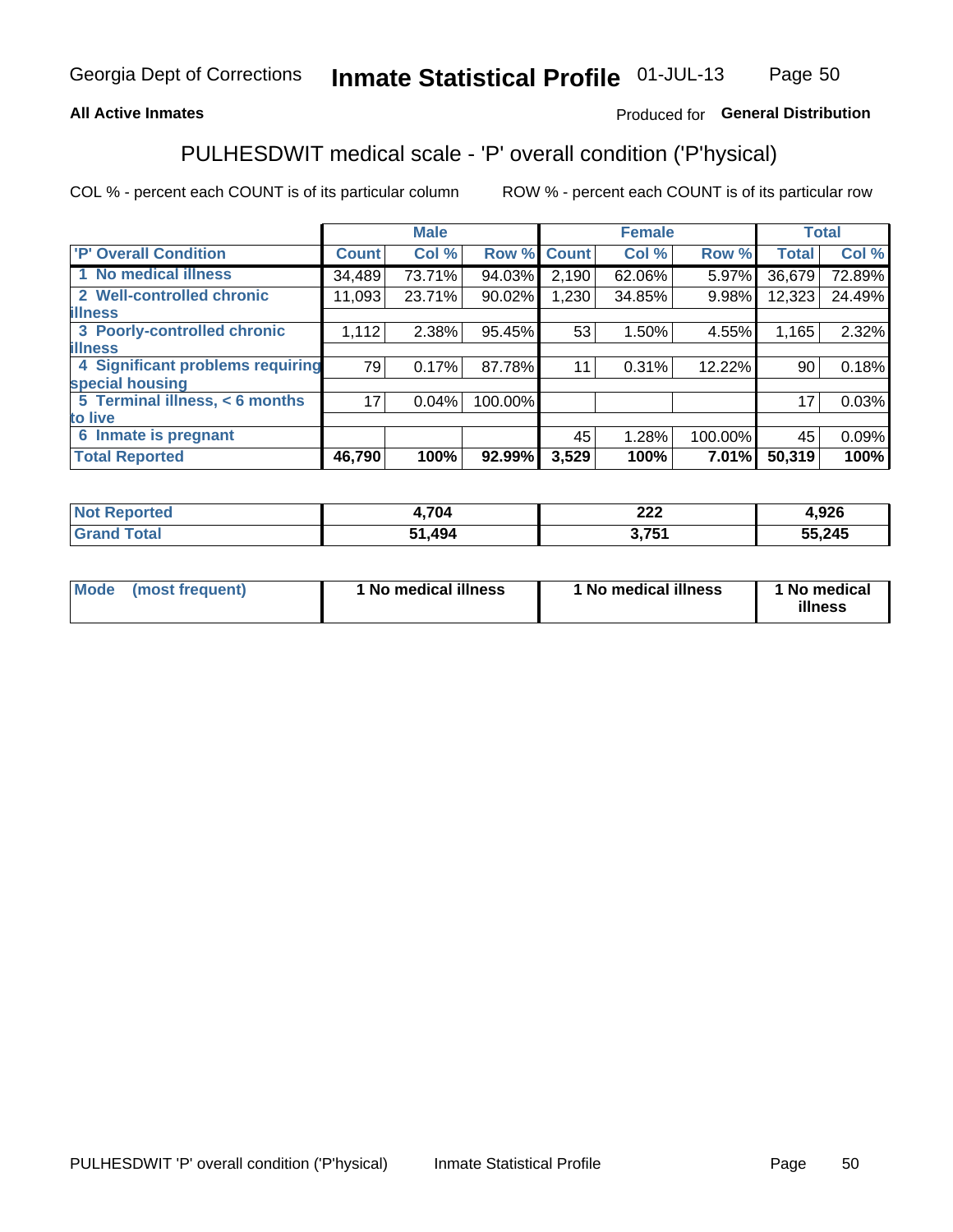### **All Active Inmates**

## Produced for General Distribution

# PULHESDWIT medical scale - 'U' upper body

COL % - percent each COUNT is of its particular column

|                              |              | <b>Male</b> |         |              | <b>Female</b> |       |              | <b>Total</b> |
|------------------------------|--------------|-------------|---------|--------------|---------------|-------|--------------|--------------|
| <b>U' Upper Body</b>         | <b>Count</b> | Col %       | Row %   | <b>Count</b> | Col %         | Row % | <b>Total</b> | Col %        |
| 1 Upper bones, joints,       | 44,541       | 95.35%      | 93.00%  | 3,354        | 95.04%        | 7.00% | 47,895       | 95.32%       |
| muscles all OK               |              |             |         |              |               |       |              |              |
| 2 One or both arms minimally | 1,844        | 3.95%       | 92.11%  | 158          | 4.48%         | 7.89% | 2,002        | 3.98%        |
| limited                      |              |             |         |              |               |       |              |              |
| 3 One or both arms           | 284          | 0.61%       | 94.98%  | 15           | 0.43%         | 5.02% | 299          | 0.60%        |
| <b>moderately limited</b>    |              |             |         |              |               |       |              |              |
| 4 One arm disabled,          | 41           | 0.09%       | 95.35%  | 2            | 0.06%         | 4.65% | 43           | 0.09%        |
| paralyzed, or amputated      |              |             |         |              |               |       |              |              |
| 5 Both arms disabled,        | 5            | 0.01%       | 100.00% |              |               |       | 5            | 0.01%        |
| paralyzed, or amputated      |              |             |         |              |               |       |              |              |
| <b>Total Reported</b>        | 46,715       | 100%        | 92.98%  | 3,529        | 100%          | 7.02% | 50,244       | 100%         |

| <b>Not Reported</b> | 4,779  | 222             | 5,001  |
|---------------------|--------|-----------------|--------|
| <b>Grand Total</b>  | 51,494 | 751<br>J. I J I | 55,245 |

| Mode (most frequent) | 1 Upper bones, joints,<br>muscles all OK | 1 Upper bones, joints,<br>muscles all OK | 1 Upper bones,<br>joints, muscles all<br>ΟK |
|----------------------|------------------------------------------|------------------------------------------|---------------------------------------------|
|----------------------|------------------------------------------|------------------------------------------|---------------------------------------------|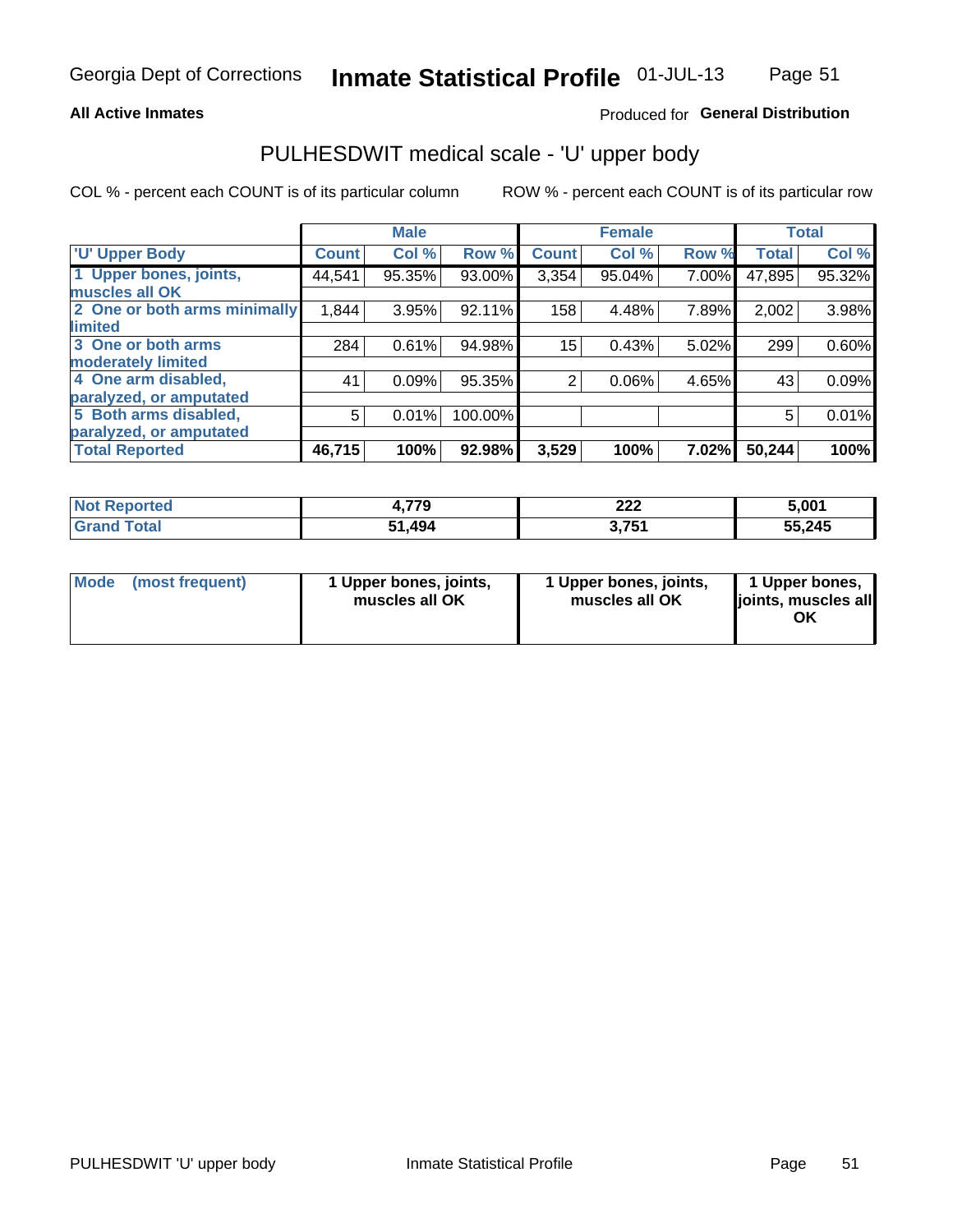### **All Active Inmates**

## Produced for General Distribution

## PULHESDWIT medical scale - 'L' lower body

COL % - percent each COUNT is of its particular column

|                                |              | <b>Male</b> |         |              | <b>Female</b> |       |              | <b>Total</b> |
|--------------------------------|--------------|-------------|---------|--------------|---------------|-------|--------------|--------------|
| 'L' Lower Body                 | <b>Count</b> | Col %       | Row %   | <b>Count</b> | Col %         | Row % | <b>Total</b> | Col %        |
| 1 Lower bones, joints,         | 41,251       | 88.30%      | 93.00%  | 3,103        | 87.95%        | 7.00% | 44,354       | 88.27%       |
| muscles all OK                 |              |             |         |              |               |       |              |              |
| 2 One or both legs minimally   | 4,657        | 9.97%       | 92.11%  | 399          | 11.31%        | 7.89% | 5,056        | 10.06%       |
| limited                        |              |             |         |              |               |       |              |              |
| 3 One or both legs             | 690          | 1.48%       | 97.05%  | 21           | 0.60%         | 2.95% | 711          | 1.42%        |
| moderately limited             |              |             |         |              |               |       |              |              |
| 4 One leg disabled, paralyzed, | 117          | 0.25%       | 95.90%  | 5            | 0.14%         | 4.10% | 122          | 0.24%        |
| or amputated                   |              |             |         |              |               |       |              |              |
| 5 Both legs disabled,          | 4            | 0.01%       | 100.00% |              |               |       | 4            | 0.01%        |
| paralyzed, or amputated        |              |             |         |              |               |       |              |              |
| <b>Total Reported</b>          | 46,719       | 100%        | 92.98%  | 3,528        | 100%          | 7.02% | 50,247       | 100%         |

| <b>Not Reported</b>          | フフト<br>4.773 | າາາ<br>223      | 4,998  |
|------------------------------|--------------|-----------------|--------|
| <b>Total</b><br><b>Grand</b> | 51,494       | 751<br>J. I J I | 55,245 |

| Mode | (most frequent) | 1 Lower bones, joints,<br>muscles all OK | 1 Lower bones, joints,<br>muscles all OK | 1 Lower bones,<br>joints, muscles all<br>ΟK |
|------|-----------------|------------------------------------------|------------------------------------------|---------------------------------------------|
|------|-----------------|------------------------------------------|------------------------------------------|---------------------------------------------|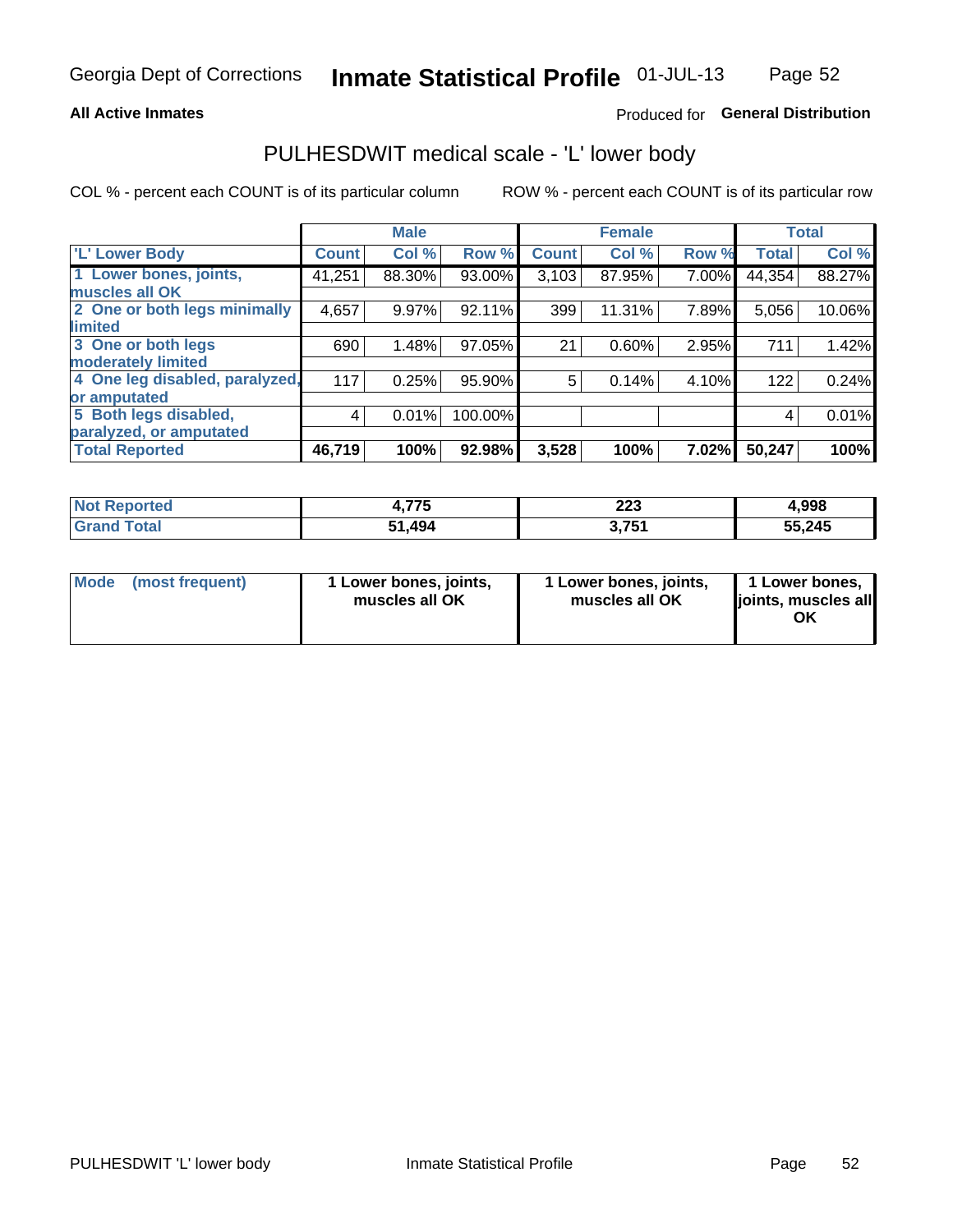### **All Active Inmates**

## Produced for General Distribution

## PULHESDWIT medical scale - 'H' hearing

COL % - percent each COUNT is of its particular column

|                                |              | <b>Male</b> |             |       | <b>Female</b> |       | <b>Total</b> |        |
|--------------------------------|--------------|-------------|-------------|-------|---------------|-------|--------------|--------|
| <b>'H' Hearing</b>             | <b>Count</b> | Col %       | Row % Count |       | Col %         | Row % | <b>Total</b> | Col %  |
| 1 Normal hearing both ears     | 46,104       | 98.73%      | 92.97%      | 3,488 | 98.95%        | 7.03% | 49,592       | 98.74% |
| 2 Some loss in one ear with    | 450          | 0.96%       | 93.17%      | 33    | 0.94%         | 6.83% | 483          | 0.96%  |
| other OK, or mild loss in both |              |             |             |       |               |       |              |        |
| 3 Total loss in one ear with   | 107          | 0.23%       | 97.27%      | 3     | 0.09%         | 2.73% | 110          | 0.22%  |
| mild loss in other             |              |             |             |       |               |       |              |        |
| 4 Severe loss in both ears     | 27           | 0.06%       | 100.00%     |       |               |       | 27           | 0.05%  |
| 5 Total loss in both ears,     | 11           | 0.02%       | 91.67%      |       | 0.03%         | 8.33% | 12           | 0.02%  |
| requiring special housing      |              |             |             |       |               |       |              |        |
| <b>Total Reported</b>          | 46,699       | 100%        | 92.98%      | 3,525 | 100%          | 7.02% | 50,224       | 100%   |

| <b>Not Reported</b> | 4,795         | ንጋሮ<br>ZZU | 5,021  |
|---------------------|---------------|------------|--------|
| Total               | 494. 1ز<br>E4 | 3,751      | 55,245 |

| Mode (most frequent) | 1 Normal hearing both ears 1 Normal hearing both ears 1 Normal hearing | both ears |
|----------------------|------------------------------------------------------------------------|-----------|
|                      |                                                                        |           |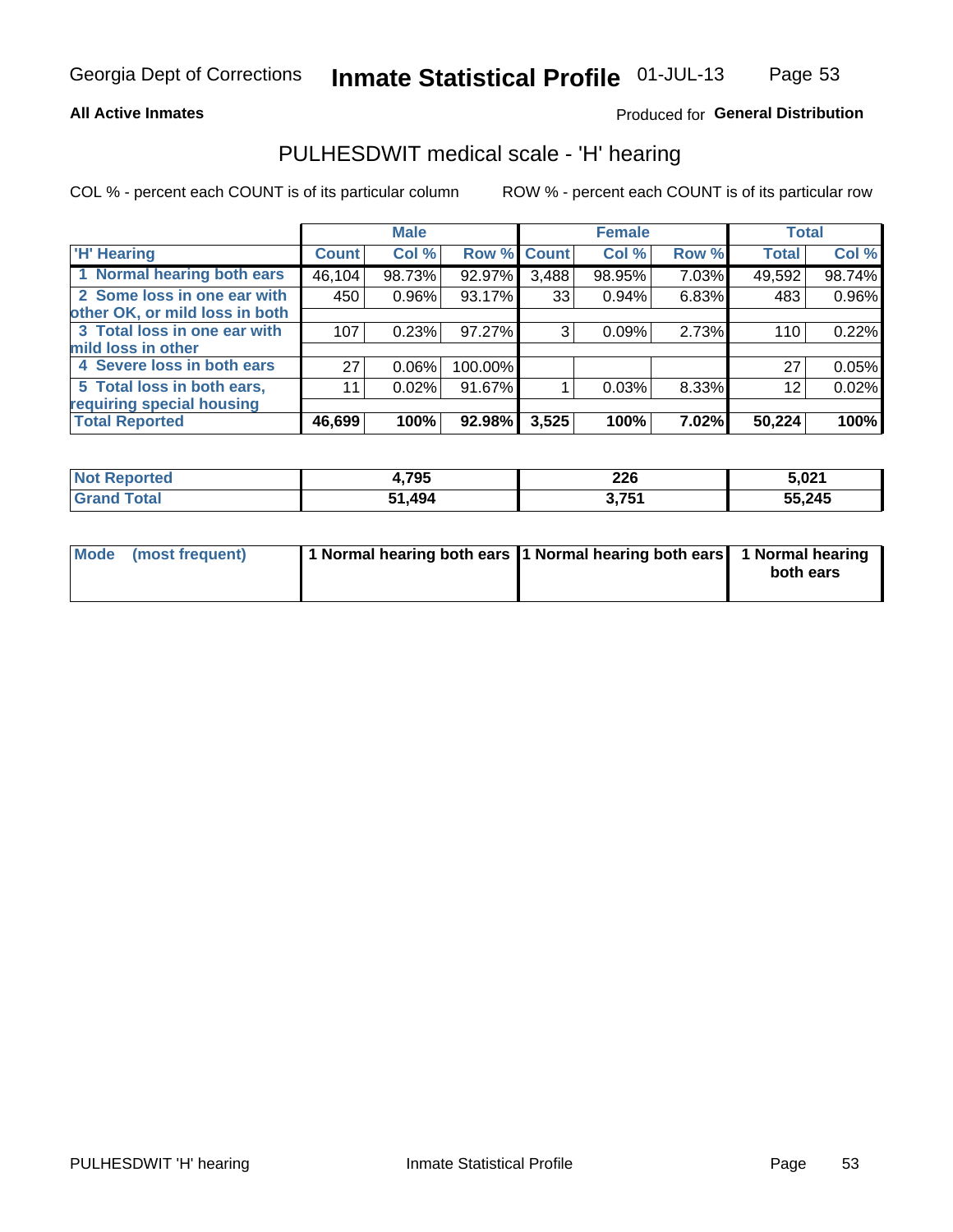### **All Active Inmates**

### Produced for General Distribution

## PULHESDWIT medical scale - 'E' vision

COL % - percent each COUNT is of its particular column

|                                 |              | <b>Male</b> |        |              | <b>Female</b> |        |              | <b>Total</b> |
|---------------------------------|--------------|-------------|--------|--------------|---------------|--------|--------------|--------------|
| 'E' Vision                      | <b>Count</b> | Col %       | Row %  | <b>Count</b> | Col %         | Row %  | <b>Total</b> | Col %        |
| 1 Correctable to 20/40 in both  | 36,277       | 79.09%      | 95.64% | .652         | 47.04%        | 4.36%  | 37,929       | 76.81%       |
| eyes                            |              |             |        |              |               |        |              |              |
| 2 Correctable to 20/70 in one   | 8,660        | 18.88%      | 84.29% | 1,614        | 45.96%        | 15.71% | 10,274       | 20.81%       |
| eye, may be blind in other      |              |             |        |              |               |        |              |              |
| 3 Correctable to 20/200 in one  | 800          | 1.74%       | 80.40% | 195          | 5.55%         | 19.60% | 995          | 2.02%        |
| eye, may be blind in other      |              |             |        |              |               |        |              |              |
| 4 One eye not correctable to    | 117          | 0.26%       | 70.91% | 48           | 1.37%         | 29.09% | 165          | 0.33%        |
| 20/200, other may be blind      |              |             |        |              |               |        |              |              |
| 5 Blind in both eyes, requiring | 13           | 0.03%       | 81.25% | 3            | 0.09%         | 18.75% | 16           | 0.03%        |
| special housing                 |              |             |        |              |               |        |              |              |
| <b>Total Reported</b>           | 45,867       | 100%        | 92.89% | 3,512        | 100%          | 7.11%  | 49,379       | 100%         |

| <b>Not Reported</b> | 5,627  | 239              | 5,866  |
|---------------------|--------|------------------|--------|
| <b>Total</b>        | 51,494 | 2754<br>J. I J I | 55,245 |

| Mode (most frequent) | 1 Correctable to 20/40 in both<br>eves | 1 Correctable to 20/40 in   1 Correctable to  <br>both eves | 20/40 in both eyes |
|----------------------|----------------------------------------|-------------------------------------------------------------|--------------------|
|                      |                                        |                                                             |                    |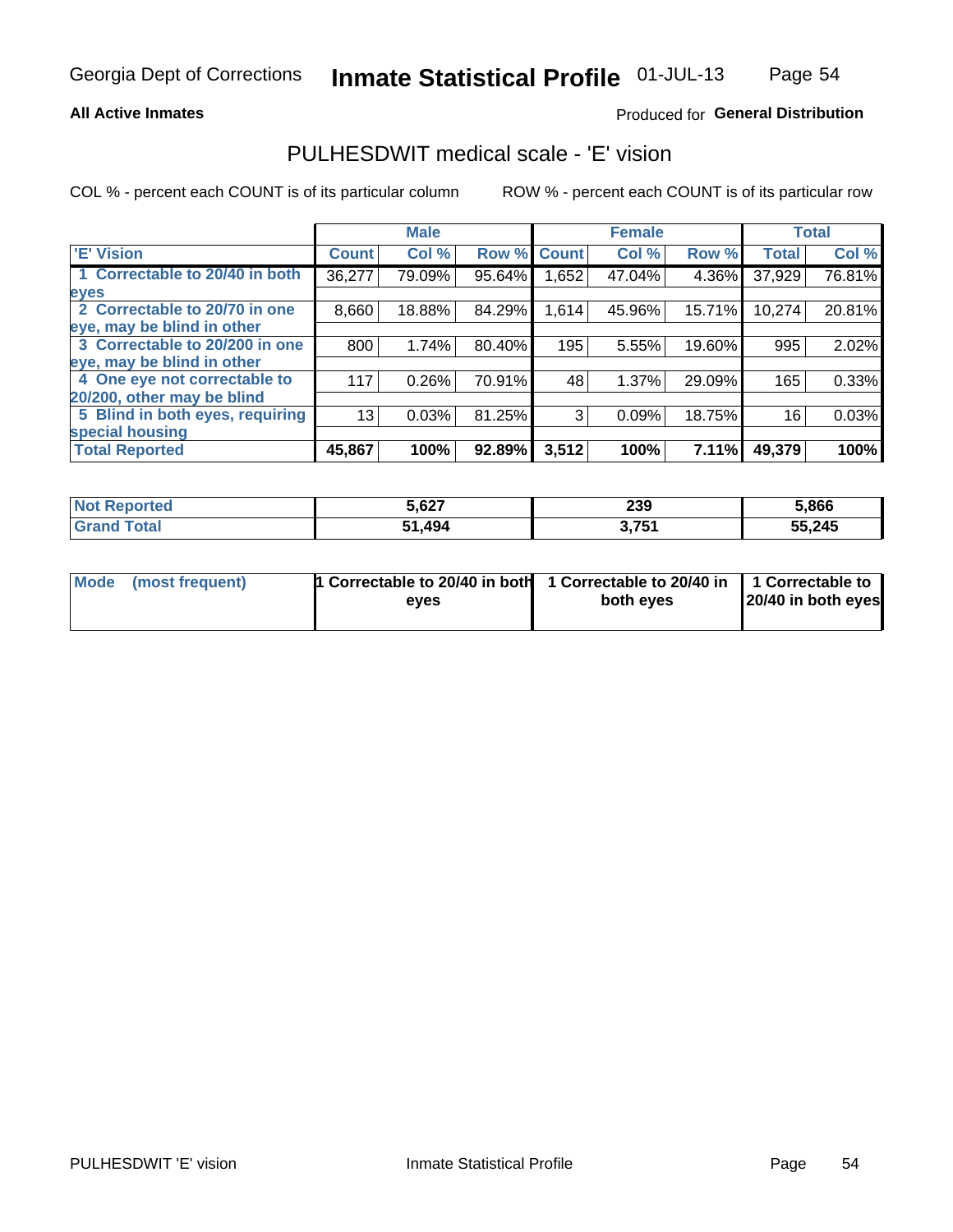### **All Active Inmates**

## Produced for General Distribution

# PULHESDWIT medical scale - 'S' pSychiatric

COL % - percent each COUNT is of its particular column

|                                        |              | <b>Male</b> |        |              | <b>Female</b> |        |              | <b>Total</b> |
|----------------------------------------|--------------|-------------|--------|--------------|---------------|--------|--------------|--------------|
| 'S' pSychiatric                        | <b>Count</b> | Col %       | Row %  | <b>Count</b> | Col %         | Row %  | <b>Total</b> | Col %        |
| 1 No impairment or disorders           | 39,309       | 86.23%      | 95.50% | .852         | 55.20%        | 4.50%  | 41,161       | 84.11%       |
| 2 Stable, or in remission, or          | 4,936        | 10.83%      | 76.90% | 1,483        | 44.20%        | 23.10% | 6,419        | 13.12%       |
| mild impairment or retardation         |              |             |        |              |               |        |              |              |
| 3 Requires moderate inpatient          | 1,130        | 2.48%       | 98.78% | 14           | 0.42%         | 1.22%  | 1,144        | 2.34%        |
| treatment                              |              |             |        |              |               |        |              |              |
| 4 Requires intensive inpatient         | 188          | 0.41%       | 97.41% | 5            | 0.15%         | 2.59%  | 193          | 0.39%        |
| treatment                              |              |             |        |              |               |        |              |              |
| <b>5 Requires Crisis Stabilization</b> | 22           | 0.05%       | 95.65% |              | 0.03%         | 4.35%  | 23           | 0.05%        |
| Unit (CSU) inpatient care              |              |             |        |              |               |        |              |              |
| <b>Total Reported</b>                  | 45,585       | 100%        | 93.14% | 3,355        | 100%          | 6.86%  | 48,940       | 100.0%       |

| <b>Not Reported</b>   | 5,909  | 396   | 6,305  |
|-----------------------|--------|-------|--------|
| Total<br><b>Grand</b> | 51,494 | 3,751 | 55,245 |

| Mode            | <b>1 No impairment or disorders</b> | 1 No impairment or | 1 No impairment or |
|-----------------|-------------------------------------|--------------------|--------------------|
| (most frequent) |                                     | disorders          | disorders          |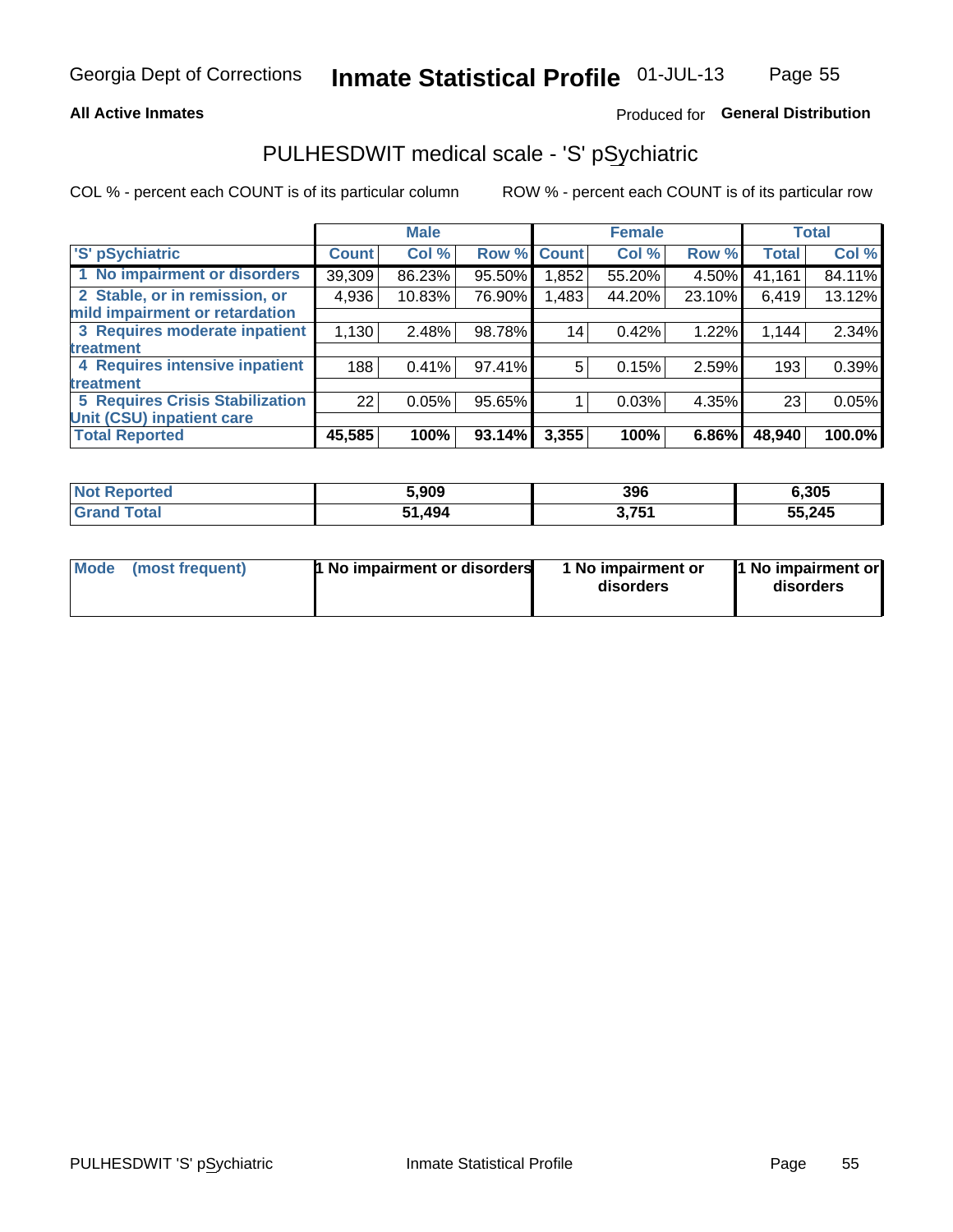### **All Active Inmates**

## Produced for General Distribution

# PULHESDWIT medical scale - 'D' dental

COL % - percent each COUNT is of its particular column

|                                 |              | <b>Male</b> |         |              | <b>Female</b> |       |              | <b>Total</b> |
|---------------------------------|--------------|-------------|---------|--------------|---------------|-------|--------------|--------------|
| 'D' Dental                      | <b>Count</b> | Col %       | Row %   | <b>Count</b> | Col %         | Row % | <b>Total</b> | Col %        |
| 1 Minimal routine dental health | 24,210       | 55.60%      | 92.12%  | 2,071        | 61.00%        | 7.88% | 26,281       | 55.99%       |
| <b>needs</b>                    |              |             |         |              |               |       |              |              |
| 2 Moderate cavities and/or gum  | 15,078       | 34.63%      | 93.26%  | 1,089        | 32.08%        | 6.74% | 16,167       | 34.44%       |
| disease                         |              |             |         |              |               |       |              |              |
| 3 Extensive gum disease         | 4,236        | 9.73%       | 94.77%  | 234          | 6.89%         | 5.23% | 4,470        | 9.52%        |
| and/or widespread decay         |              |             |         |              |               |       |              |              |
| 4 Urgent need for dental        | 17           | 0.04%       | 94.44%  |              | 0.03%         | 5.56% | 18           | 0.04%        |
| <b>Services</b>                 |              |             |         |              |               |       |              |              |
| 5 Life-threatening disease or   |              | 0.01%       | 100.00% |              |               |       |              | 0.01%        |
| extreme pain or infection       |              |             |         |              |               |       |              |              |
| <b>Total Reported</b>           | 43,542       | 100%        | 92.77%  | 3,395        | 100%          | 7.23% | 46,937       | 100%         |

| <b>Not Reported</b> | 7,952  | 356              | 8,308  |
|---------------------|--------|------------------|--------|
| <b>Total</b>        | 51,494 | 2754<br>J. I J I | 55,245 |

| 1 Minimal routine dental<br>Mode<br>(most frequent)<br>health needs | 1 Minimal routine dental 1 Minimal routine<br>health needs | dental health<br>needs |
|---------------------------------------------------------------------|------------------------------------------------------------|------------------------|
|---------------------------------------------------------------------|------------------------------------------------------------|------------------------|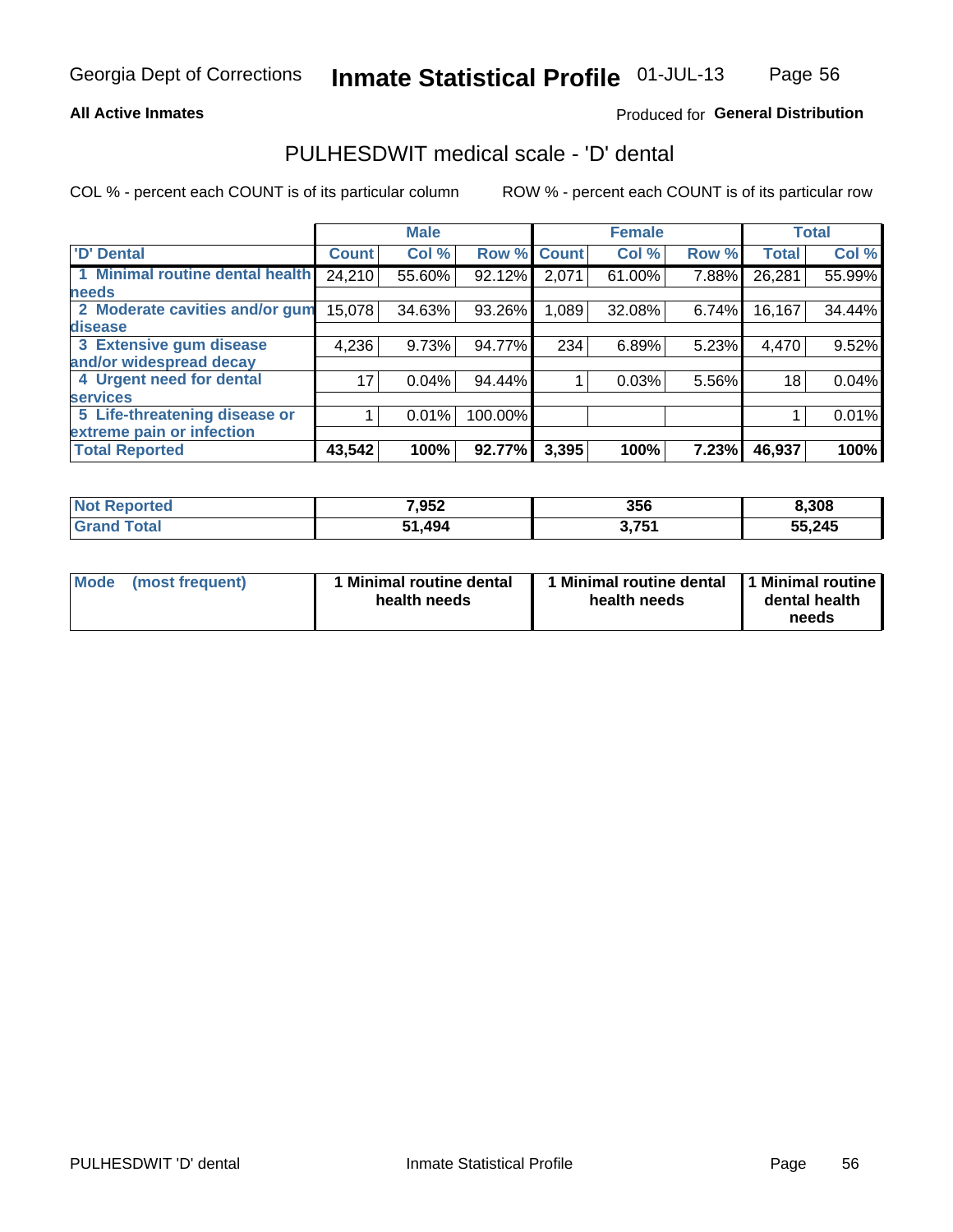### **All Active Inmates**

## Produced for General Distribution

## PULHESDWIT medical scale - 'W' work ability

COL % - percent each COUNT is of its particular column

|                                 |              | <b>Male</b> |        |              | <b>Female</b> |        |              | <b>Total</b> |
|---------------------------------|--------------|-------------|--------|--------------|---------------|--------|--------------|--------------|
| <b>W'</b> work ability          | <b>Count</b> | Col %       | Row %  | <b>Count</b> | Col %         | Row %  | <b>Total</b> | Col %        |
| 1 Unrestricted work or activity | 38,821       | 83.10%      | 92.73% | 3,043        | 86.25%        | 7.27%  | 41,864       | 83.32%       |
| 2 Minor restrictions on type of | 6,246        | 13.37%      | 94.87% | 338          | 9.58%         | 5.13%  | 6,584        | 13.10%       |
| <b>work</b>                     |              |             |        |              |               |        |              |              |
| 3 Moderate restrictions on type | 1,119        | 2.40%       | 94.19% | 69           | 1.96%         | 5.81%  | 1,188        | 2.36%        |
| of work                         |              |             |        |              |               |        |              |              |
| 4 Major restrictions on type of | 387          | 0.83%       | 87.56% | 55           | 1.56%         | 12.44% | 442          | 0.88%        |
| <b>work</b>                     |              |             |        |              |               |        |              |              |
| 5 Cannot work under any         | 144          | 0.31%       | 86.23% | 23           | 0.65%         | 13.77% | 167          | 0.33%        |
| <b>circumstances</b>            |              |             |        |              |               |        |              |              |
| <b>Total Reported</b>           | 46,717       | 100%        | 92.98% | 3,528        | 100%          | 7.02%  | 50,245       | 100%         |

| <b>Not Reported</b> | ---  | ິດດາ<br>ZZJ.      | 5,000  |
|---------------------|------|-------------------|--------|
| Total<br>Grand      | ,494 | ? 751<br>J. I J I | 55,245 |

| Mode            | 1 Unrestricted work or | 1 Unrestricted work or | 1 Unrestricted   |
|-----------------|------------------------|------------------------|------------------|
| (most frequent) | activity               | activity               | work or activity |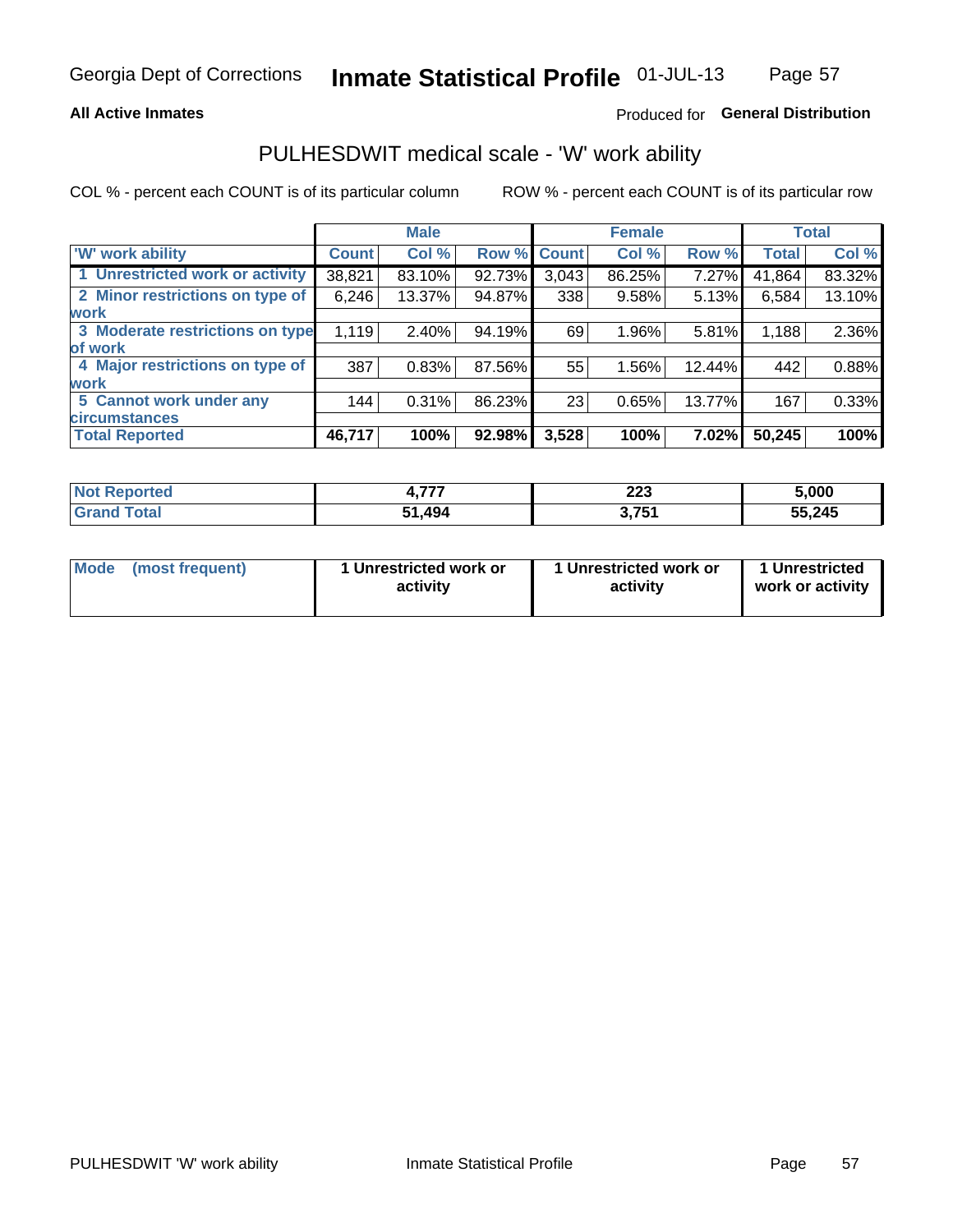### **All Active Inmates**

## Produced for General Distribution

# PULHESDWIT medical scale - 'I' impairment

COL % - percent each COUNT is of its particular column

|                                                              |              | <b>Male</b> |        |             | <b>Female</b> |        |              | <b>Total</b> |
|--------------------------------------------------------------|--------------|-------------|--------|-------------|---------------|--------|--------------|--------------|
| <b>T' Impairment</b>                                         | <b>Count</b> | Col %       |        | Row % Count | Col %         | Row %  | <b>Total</b> | Col %        |
| 1 No impairments or<br>disabilities                          | 46,379       | 99.31%      | 92.99% | 3,495       | 99.15%        | 7.01%  | 49,874       | 99.30%       |
| 2 Wheelchair-bound but<br>otherwise OK                       | 227          | 0.49%       | 90.08% | 25          | 0.71%         | 9.92%  | 252          | 0.50%        |
| <b>3 Needs low-level Assisted</b><br>Living (level I)        | 32           | 0.07%       | 94.12% | 2           | 0.06%         | 5.88%  | 34           | 0.07%        |
| 4 Needs moderate Assisted<br>Living (level II)               | 9            | 0.02%       | 90.00% |             | 0.03%         | 10.00% | 10           | 0.02%        |
| <b>5 Needs maximal Assisted</b><br><b>Living (level III)</b> | 54           | 0.12%       | 96.43% | 2           | 0.06%         | 3.57%  | 56           | 0.11%        |
| <b>Total Reported</b>                                        | 46,701       | 100%        | 92.98% | 3,525       | 100%          | 7.02%  | 50,226       | 100%         |

| <b>Not</b><br><b>Reported</b> | 4,793  | 226<br>__           | 5,019  |
|-------------------------------|--------|---------------------|--------|
| `otal<br>Gr2                  | 51.494 | 751<br><b>J.IJ.</b> | 55,245 |

| Mode | (most frequent) | 1 No impairments or<br>disabilities | 1 No impairments or<br>disabilities | 1 No impairments<br>or disabilities |
|------|-----------------|-------------------------------------|-------------------------------------|-------------------------------------|
|------|-----------------|-------------------------------------|-------------------------------------|-------------------------------------|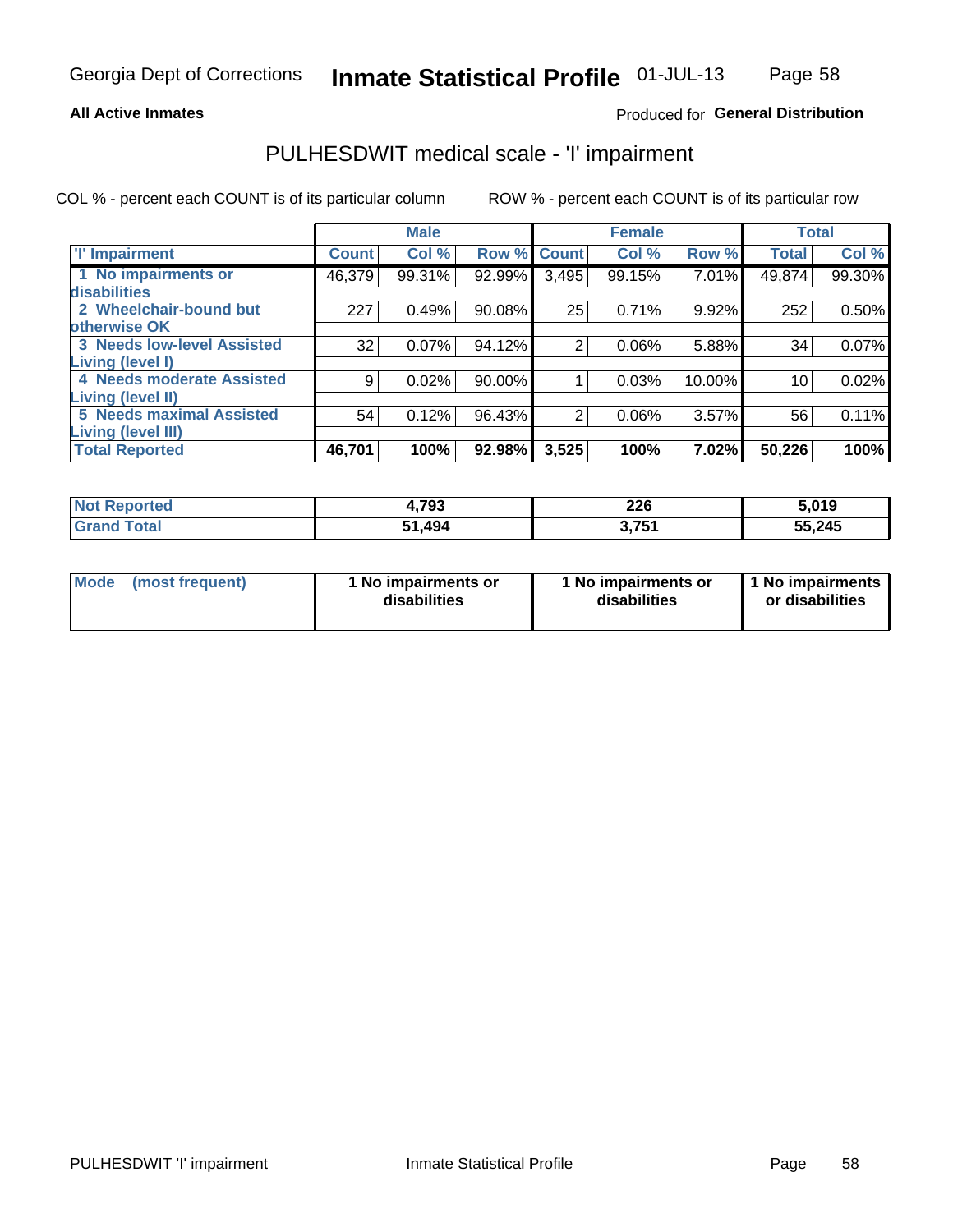### **All Active Inmates**

## Produced fo General Distribution

## PULHESDWIT medical scale - 'T' transportability

COL % - percent each COUNT is of its particular column

|                              |              | <b>Male</b> |         |                | <b>Female</b> |       |              | <b>Total</b> |
|------------------------------|--------------|-------------|---------|----------------|---------------|-------|--------------|--------------|
| <b>T' Transportability</b>   | <b>Count</b> | Col %       | Row %   | <b>Count</b>   | Col %         | Row % | <b>Total</b> | Col %        |
| 1 Can be transported in any  | 46,472       | 99.47%      | 93.00%  | 3,500          | 99.57%        | 7.00% | 49,972       | 99.48%       |
| ordinary approved vehicle    |              |             |         |                |               |       |              |              |
| 2 Wheelchair-bound, not      | 78           | 0.17%       | 90.70%  | 8              | 0.23%         | 9.30% | 86           | 0.17%        |
| needing special vehicle      |              |             |         |                |               |       |              |              |
| 3 Wheelchair-bound, requires | 15           | 0.03%       | 100.00% |                |               |       | 15           | 0.03%        |
| special vehicle              |              |             |         |                |               |       |              |              |
| 4 Needs specially-equipped   | 6            | 0.01%       | 100.00% |                |               |       | 6            | 0.01%        |
| medical vehicle              |              |             |         |                |               |       |              |              |
| <b>5 Requires ambulance</b>  | 147          | 0.31%       | 95.45%  | $\overline{7}$ | 0.20%         | 4.55% | 154          | 0.31%        |
| transport                    |              |             |         |                |               |       |              |              |
| <b>Total Reported</b>        | 46,718       | 100%        | 93.00%  | 3,515          | 100%          | 7.00% | 50,233       | 100%         |

| orted       | 77c<br>1 C | 236             | <b>E 040</b> |
|-------------|------------|-----------------|--------------|
| <b>otal</b> | .494       | 754<br>ו ט ו, ט | 55,245       |

|  | Mode (most frequent) | 1 Can be transported in any 1 Can be transported in any<br>ordinary approved vehicle   ordinary approved vehicle   transported in any |  | 1 Can be<br>  ordinary approved  <br>vehicle |
|--|----------------------|---------------------------------------------------------------------------------------------------------------------------------------|--|----------------------------------------------|
|--|----------------------|---------------------------------------------------------------------------------------------------------------------------------------|--|----------------------------------------------|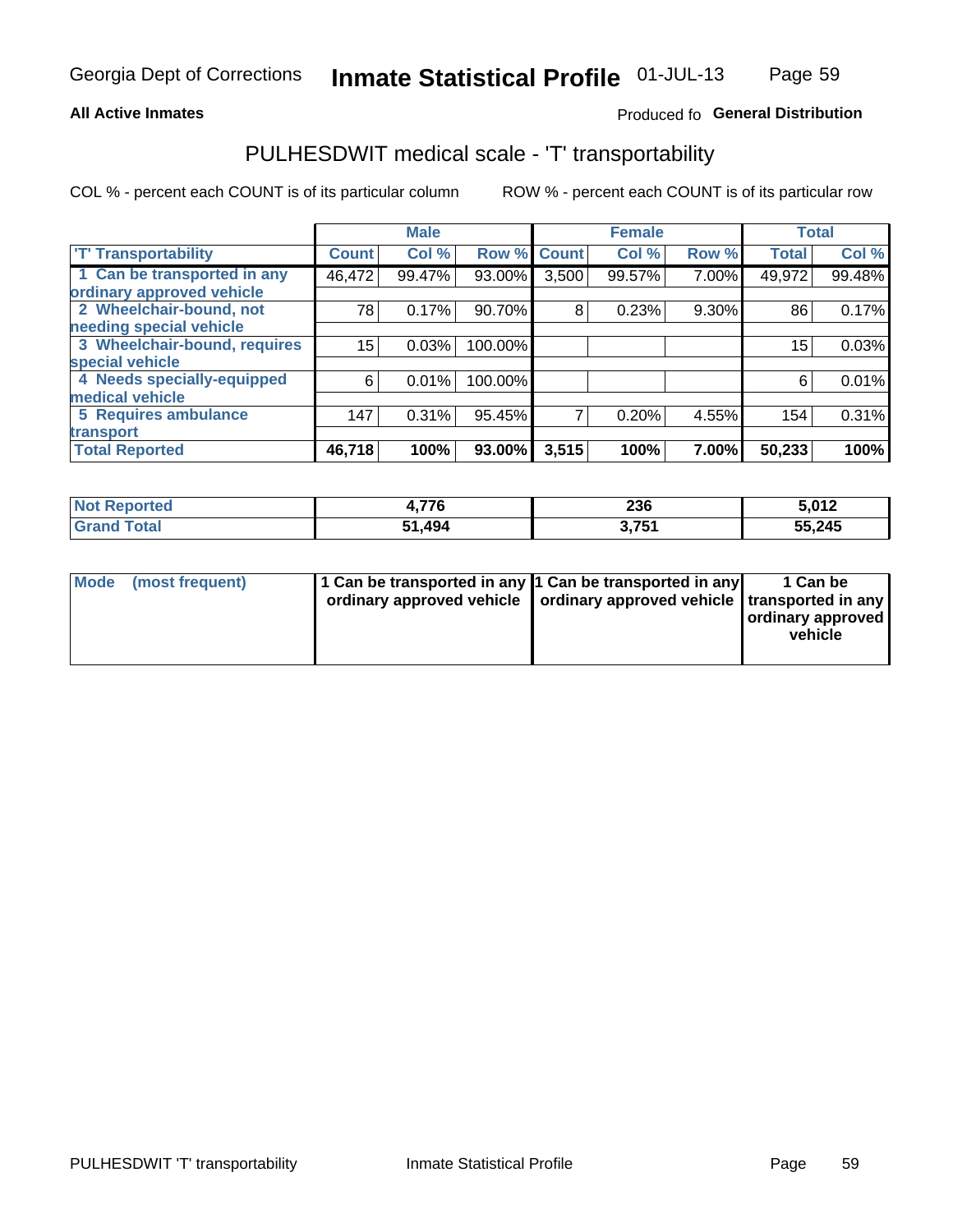### **All Active Inmates**

### Produced for General Distribution

## Criminality in family, self-reported

COL % - percent each COUNT is of its particular column

|                              |              | <b>Male</b> |           |              | <b>Female</b> |          |                 | Total  |
|------------------------------|--------------|-------------|-----------|--------------|---------------|----------|-----------------|--------|
| <b>Criminality In Family</b> | <b>Count</b> | Col %       | Row %     | <b>Count</b> | Col %         | Row %    | <b>Total</b>    | Col %  |
| Yes, criminality in family   | 4.740        | 23.62%      | $94.22\%$ | 291          | 38.49%        | $5.78\%$ | 5,031           | 24.16% |
| No criminality in family     | 15.328       | 76.38%      | 97.06%    | 465          | 61.51%        | $2.94\%$ | 15,793          | 75.84% |
| <b>Total Reported</b>        | 20,068       | 100%        | 96.37%    | 756          | 100%          |          | $3.63\%$ 20,824 | 100%   |

| <b>Not Reported</b> | 31,426 | 2,995 | 34,421 |
|---------------------|--------|-------|--------|
| <b>Grand Total</b>  | 51,494 | 3,751 | 55,245 |

|  | Mode (most frequent) | No criminality in family | No criminality in family | No criminality in<br>family |
|--|----------------------|--------------------------|--------------------------|-----------------------------|
|--|----------------------|--------------------------|--------------------------|-----------------------------|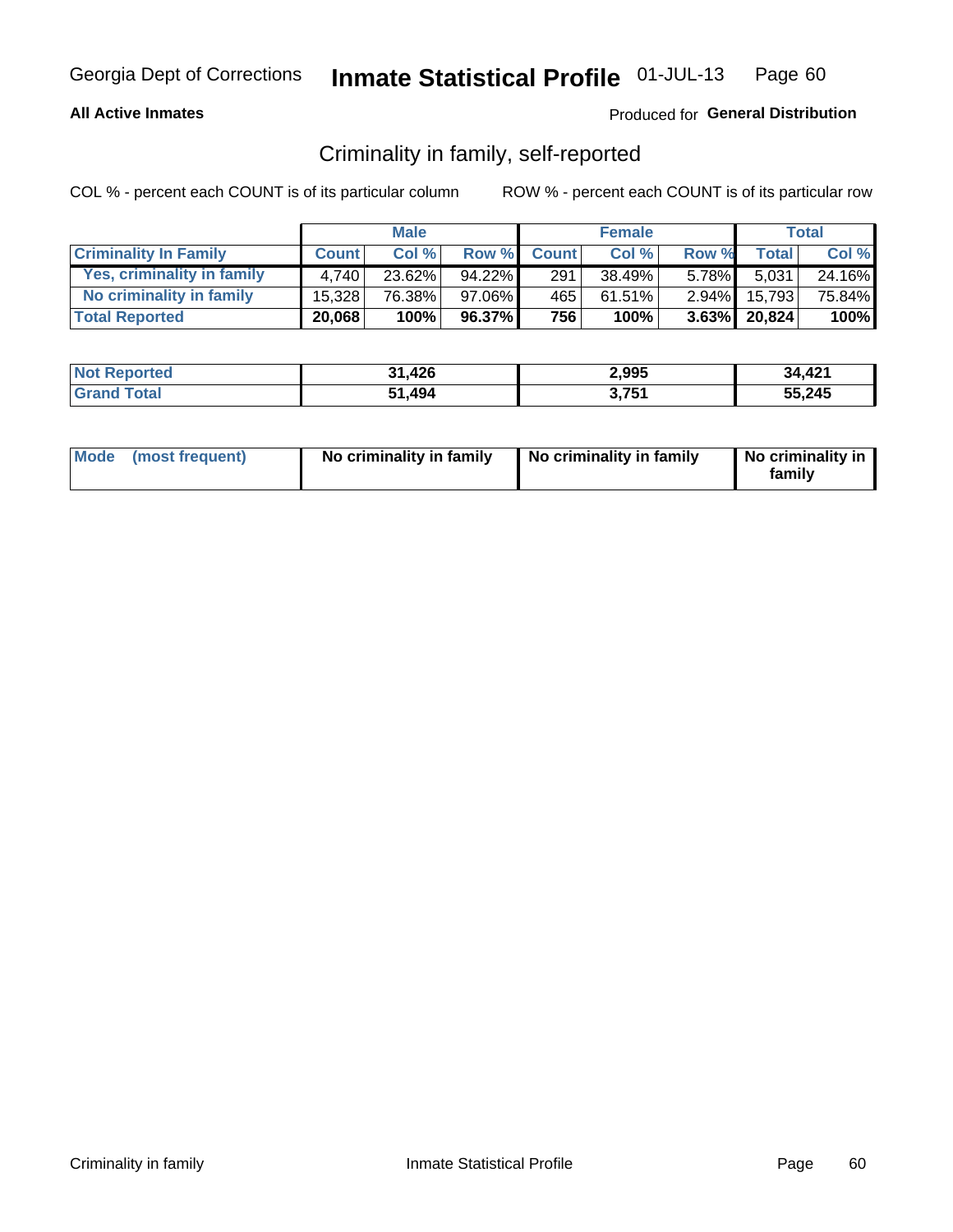### **All Active Inmates**

## Produced for General Distribution

## Alcoholism in family, self-reported

COL % - percent each COUNT is of its particular column

|                             |              | <b>Male</b> |        |              | <b>Female</b> |          |                   | Total  |
|-----------------------------|--------------|-------------|--------|--------------|---------------|----------|-------------------|--------|
| <b>Alcoholism In Family</b> | <b>Count</b> | Col %       | Row %  | <b>Count</b> | Col %         | Row %    | <b>Total</b>      | Col %  |
| Yes, alcoholism in family   | 2.966        | 14.78%      | 93.95% | 191          | 25.26%        | $6.05\%$ | 3.157             | 15.16% |
| No alcoholism in family     | 17.102       | $85.22\%$   | 96.80% | 565          | 74.74%        | $3.20\%$ | 17,667            | 84.84% |
| <b>Total Reported</b>       | 20,068       | 100%        | 96.37% | 756          | 100%          |          | $3.63\%$   20,824 | 100%   |

| <b>Not Reported</b> | 31,426<br>21 | 2,995 | 34,421 |
|---------------------|--------------|-------|--------|
| d Total             | .494         | 751   | 55,245 |
| Grand               | -51          | 1 J   |        |

|  | Mode (most frequent) | No alcoholism in family | No alcoholism in family | No alcoholism in<br>family |
|--|----------------------|-------------------------|-------------------------|----------------------------|
|--|----------------------|-------------------------|-------------------------|----------------------------|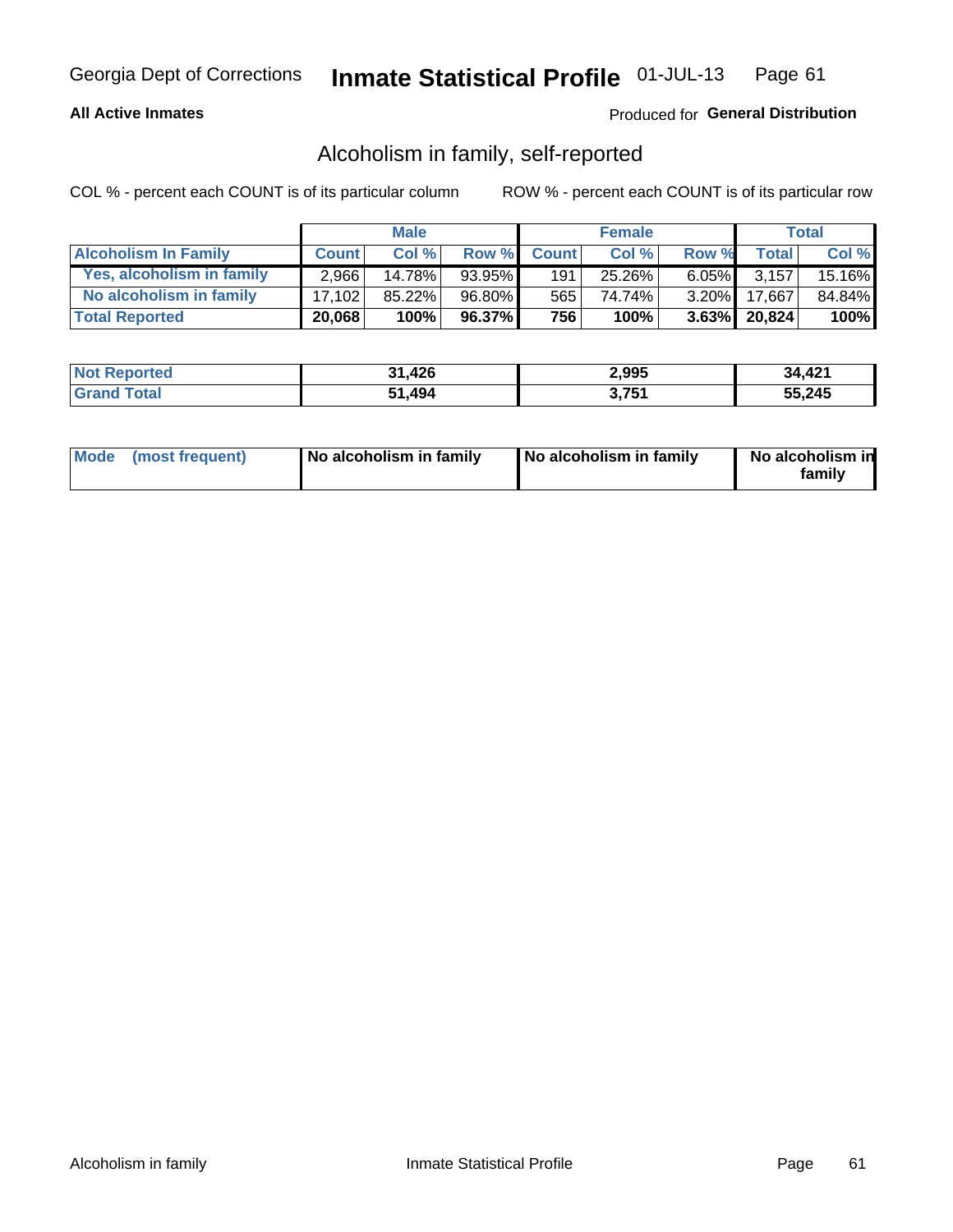### **All Active Inmates**

### Produced for General Distribution

## Drug abuse in family, self-reported

COL % - percent each COUNT is of its particular column

|                           |              | <b>Male</b> |           |                  | <b>Female</b> |          |                 | <b>Total</b> |
|---------------------------|--------------|-------------|-----------|------------------|---------------|----------|-----------------|--------------|
| Drug Abuse In Family      | <b>Count</b> | Col%        | Row %     | <b>Count</b>     | Col %         | Row %    | Total           | Col %        |
| Yes, drug abuse in family | ٔ 664.،      | 8.29%       | $91.28\%$ | 159 <sup>1</sup> | 21.03%        | $8.72\%$ | 1,823           | $8.75\%$     |
| No drug abuse in family   | 18.404       | 91.71%      | 96.86%    | 597              | 78.97%        | $3.14\%$ | 19.001          | $91.25\%$    |
| <b>Total Reported</b>     | 20,068       | 100%        | 96.37%    | 7561             | 100%          |          | $3.63\%$ 20,824 | $100\%$      |

| <b>Not Reported</b> | 31,426 | 2,995 | 34,421 |
|---------------------|--------|-------|--------|
| <b>Grand Total</b>  | 51,494 | 3,751 | 55,245 |

|  | Mode (most frequent) | No drug abuse in family | No drug abuse in family | No drug abuse in<br>familv |
|--|----------------------|-------------------------|-------------------------|----------------------------|
|--|----------------------|-------------------------|-------------------------|----------------------------|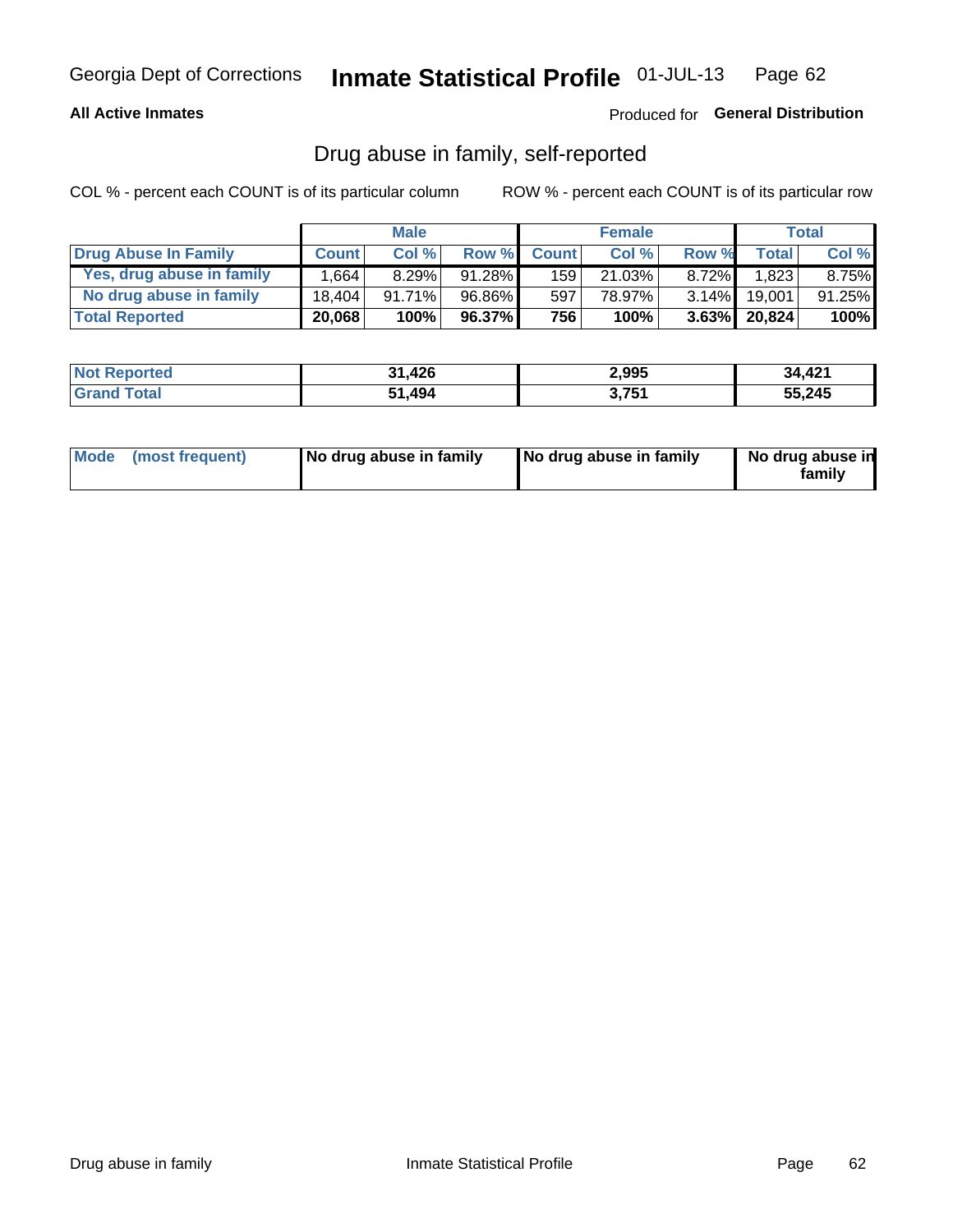### **All Active Inmates**

## Produced for General Distribution

## Subjected to frequent beatings, self-reported

COL % - percent each COUNT is of its particular column

|                            |              | <b>Male</b> |        |              | <b>Female</b> |           |        | Total  |
|----------------------------|--------------|-------------|--------|--------------|---------------|-----------|--------|--------|
| <b>Frequent beatings</b>   | <b>Count</b> | Col %       | Row %  | <b>Count</b> | Col %         | Row %     | Total  | Col%   |
| Yes, subjected to frequent | 958          | 4.77%       | 87.89% | 132          | 17.46%        | $12.11\%$ | 1,090  | 5.23%  |
| beatings                   |              |             |        |              |               |           |        |        |
| Not subjected to frequent  | 19.110       | 95.23%      | 96.84% | 624          | $82.54\%$     | $3.16\%$  | 19,734 | 94.77% |
| beatings                   |              |             |        |              |               |           |        |        |
| <b>Total Reported</b>      | 20,068       | 100%        | 96.37% | 756          | 100%          | 3.63%     | 20,824 | 100%   |

| <b>Not Reported</b> | 31,426 | 2,995 | 34,421 |
|---------------------|--------|-------|--------|
| <b>Grand Total</b>  | 51,494 | 3,751 | 55,245 |

| Mode (most frequent) | Not subjected to frequent<br>beatings | Not subjected to frequent<br>beatings | Not subjected to<br><b>frequent beatings</b> |
|----------------------|---------------------------------------|---------------------------------------|----------------------------------------------|
|                      |                                       |                                       |                                              |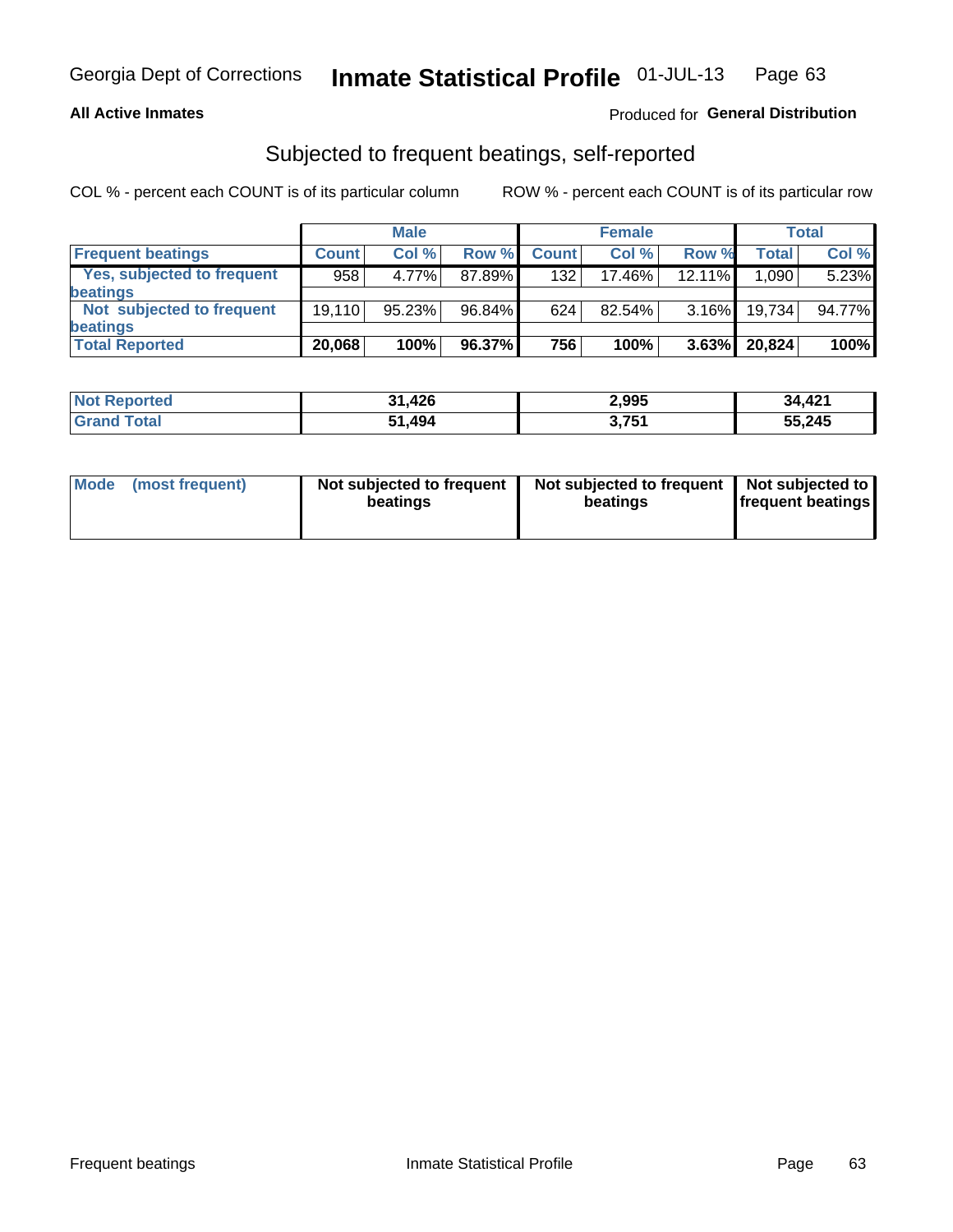### **All Active Inmates**

## Produced for General Distribution

## Father absent during inmate's childhood

COL % - percent each COUNT is of its particular column

|                           |              | <b>Male</b> |              |                  | <b>Female</b> |          |              | <b>Total</b> |
|---------------------------|--------------|-------------|--------------|------------------|---------------|----------|--------------|--------------|
| <b>Father Absent</b>      | <b>Count</b> | Col%        | <b>Row %</b> | <b>Count</b>     | Col %         | Row %    | <b>Total</b> | Col %        |
| Yes, father was absent    | 9.766        | 48.66%      | $97.19\%$    | 282 <sub>1</sub> | 37.30%        | $2.81\%$ | 10.048       | 48.25%       |
| No, father was not absent | 10.302       | $51.34\%$   | 95.60%       | 4741             | 62.70%        | $4.40\%$ | 10.776       | 51.75%       |
| <b>Total Reported</b>     | 20,068       | 100%        | $96.37\%$    | 756              | 100%          |          | 3.63% 20,824 | 100%         |

| <b>Not Reported</b> | 31,426 | 2,995 | 34,421 |
|---------------------|--------|-------|--------|
| <b>Grand Total</b>  | 51,494 | 3.751 | 55,245 |

| Mode (most frequent) |  | No, father was not absent No, father was not absent No, father was not | absent |
|----------------------|--|------------------------------------------------------------------------|--------|
|----------------------|--|------------------------------------------------------------------------|--------|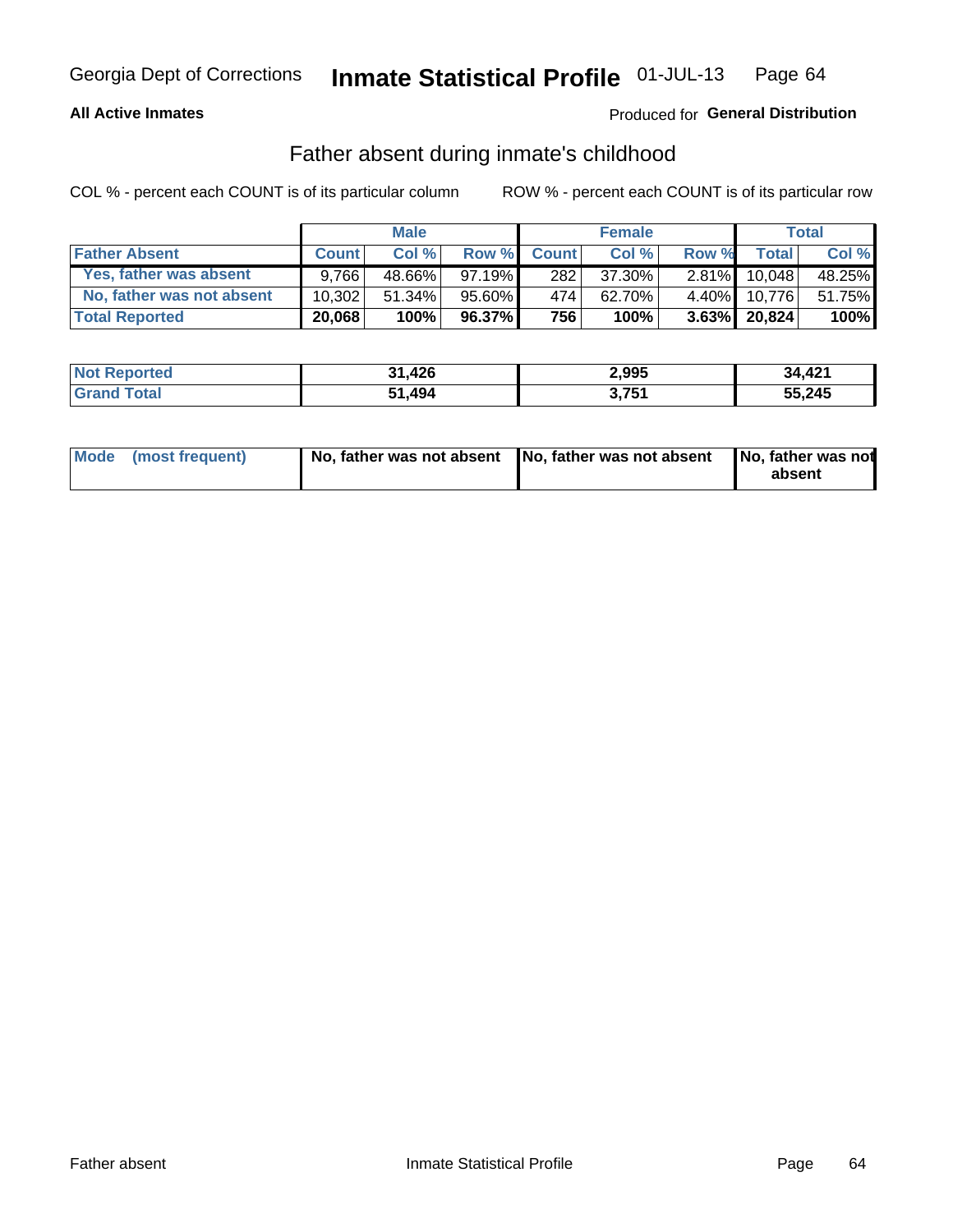### **All Active Inmates**

## Produced for General Distribution

## Mother absent during inmate's childhood

COL % - percent each COUNT is of its particular column

|                           | <b>Male</b>  |           |           | <b>Female</b>   |        |          | <b>Total</b> |        |
|---------------------------|--------------|-----------|-----------|-----------------|--------|----------|--------------|--------|
| <b>Mother Absent</b>      | <b>Count</b> | Col%      | Row %     | <b>Count</b>    | Col%   | Row %    | Total        | Col %  |
| Yes, mother was absent    | 2.568        | $12.80\%$ | 96.40%    | 96 <sub>1</sub> | 12.70% | $3.60\%$ | 2,664        | 12.79% |
| No, mother was not absent | 17.500       | 87.20%    | 96.37%    | 660             | 87.30% | $3.63\%$ | 18.160       | 87.21% |
| <b>Total Reported</b>     | 20,068       | 100%      | $96.37\%$ | 756             | 100%   | $3.63\%$ | 20,824       | 100%   |

| <b>Not Reported</b> | 31,426<br>21 | 2,995 | 34,421 |
|---------------------|--------------|-------|--------|
| d Total             | .494         | 751   | 55,245 |
| Grand               | -51          | 1 J   |        |

| Mode (most frequent) | No, mother was not absent   No, mother was not absent   No, mother was | not absent |
|----------------------|------------------------------------------------------------------------|------------|
|                      |                                                                        |            |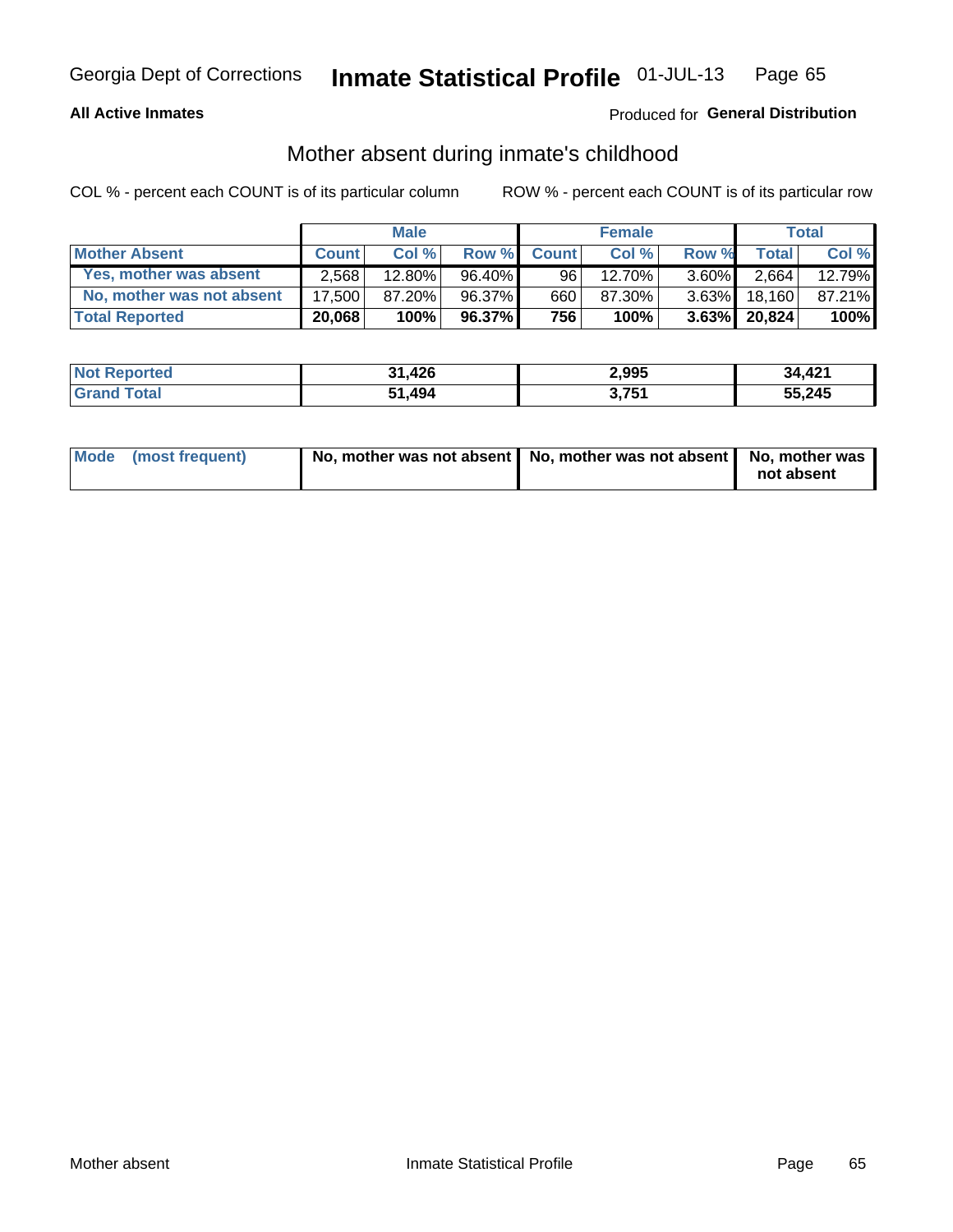### **All Active Inmates**

## Produced for General Distribution

## Inmate diagnosed as manipulative

COL % - percent each COUNT is of its particular column

|                       | <b>Male</b>  |           |           | <b>Female</b>   |        |          | Total        |        |
|-----------------------|--------------|-----------|-----------|-----------------|--------|----------|--------------|--------|
| <b>Manipulative</b>   | <b>Count</b> | Col %     | Row %     | <b>Count</b>    | Col%   | Row %    | <b>Total</b> | Col %  |
| Yes, manipulative     | 3.966        | $20.57\%$ | $99.62\%$ | 15 <sup>1</sup> | 1.99%  | $0.38\%$ | 3.981        | 19.87% |
| No, not manipulative  | 15.312       | 79.43%    | 95.39%    | 740             | 98.01% | $4.61\%$ | 16.052       | 80.13% |
| <b>Total Reported</b> | 19,278       | 100%      | 96.23%    | 755             | 100%   | $3.77\%$ | 20,033       | 100%   |

| <b>Not Reported</b> | 32,216 | 2,996 | 35,212 |
|---------------------|--------|-------|--------|
| <b>Grand Total</b>  | . 494  | 3,751 | 55,245 |

|  | Mode (most frequent) | No, not manipulative | No, not manipulative | No. not<br><b>I</b> manipulative |
|--|----------------------|----------------------|----------------------|----------------------------------|
|--|----------------------|----------------------|----------------------|----------------------------------|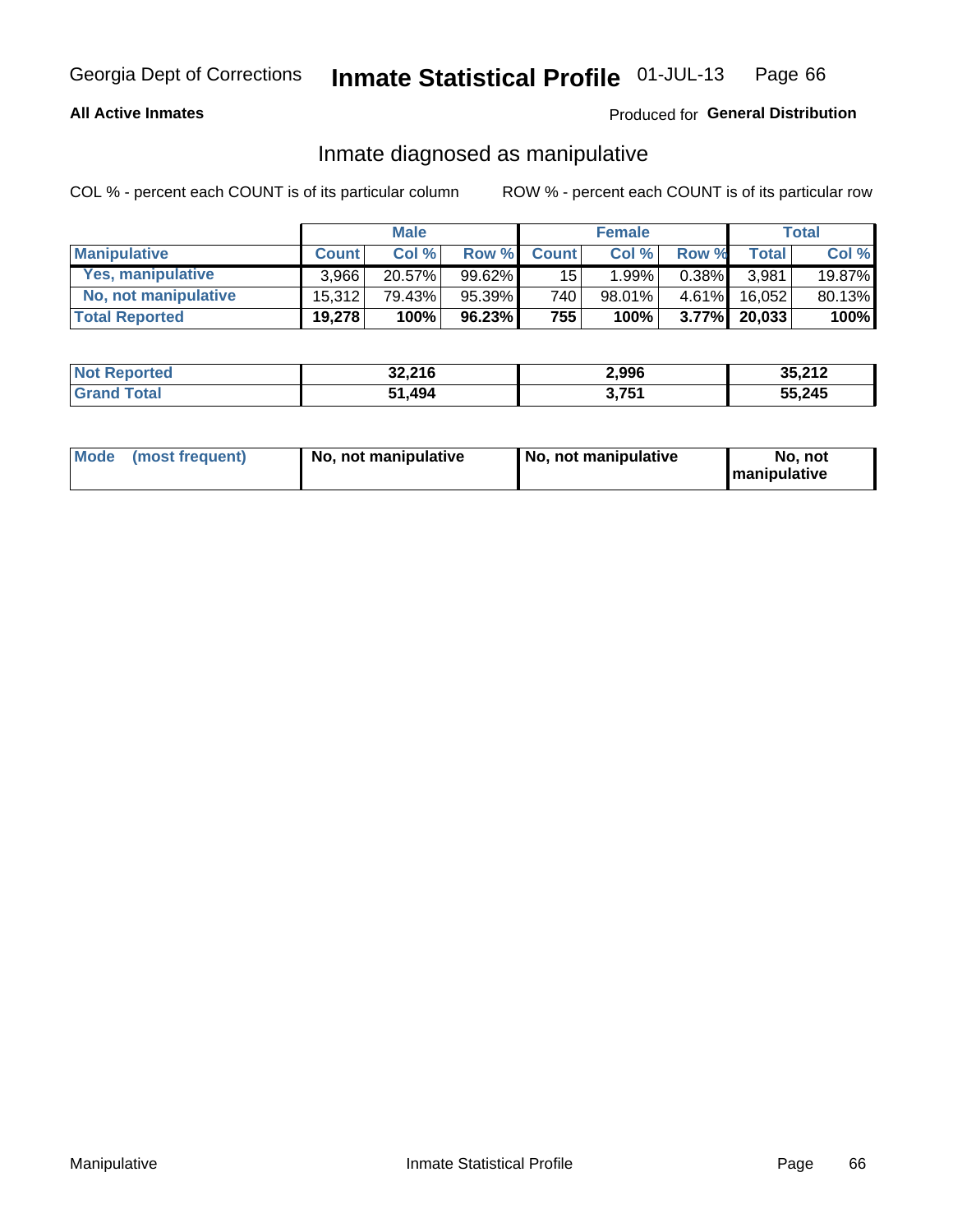### **All Active Inmates**

### Produced for General Distribution

## Inmate diagnosed as assaultive

COL % - percent each COUNT is of its particular column

|                       | <b>Male</b>  |        |        | <b>Female</b> |        |          | Total  |        |
|-----------------------|--------------|--------|--------|---------------|--------|----------|--------|--------|
| <b>Assaultive</b>     | <b>Count</b> | Col %  | Row %  | <b>Count</b>  | Col %  | Row %    | Totall | Col %  |
| Yes, assaultive       | 11.229       | 58.25% | 95.95% | 474           | 62.78% | $4.05\%$ | 11,703 | 58.42% |
| No, not assaultive    | 8.049        | 41.75% | 96.63% | 281           | 37.22% | $3.37\%$ | 8,330  | 41.58% |
| <b>Total Reported</b> | 19,278       | 100%   | 96.23% | 755           | 100%   | $3.77\%$ | 20,033 | 100%   |

| <b>Not Reported</b> | 32,216 | 2,996 | 35,212 |
|---------------------|--------|-------|--------|
| <b>Grand Total</b>  | 51,494 | 3,751 | 55,245 |

| Mode<br>(most frequent) | Yes, assaultive | Yes, assaultive | <b>Yes, assaultive</b> |
|-------------------------|-----------------|-----------------|------------------------|
|-------------------------|-----------------|-----------------|------------------------|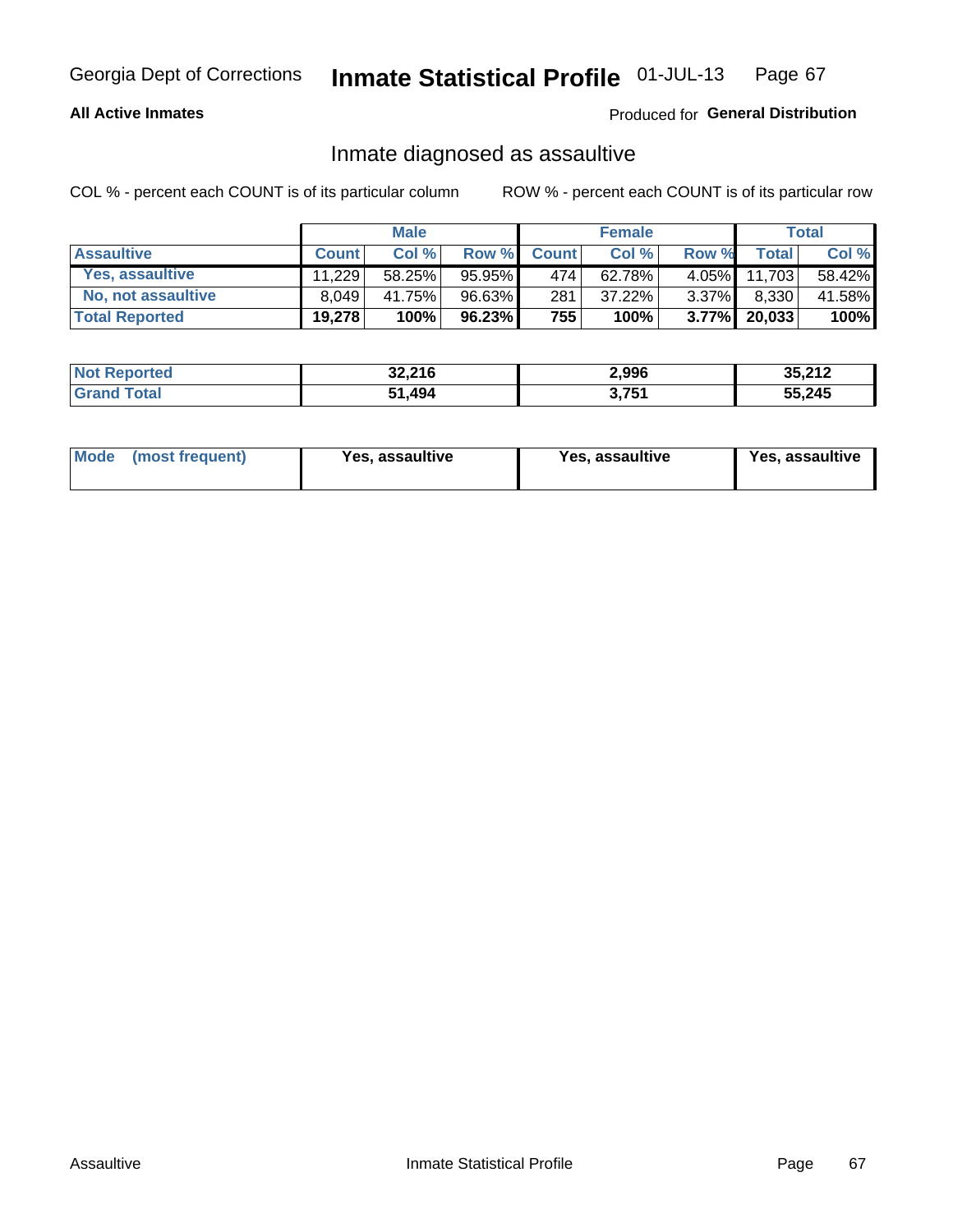#### Inmate Statistical Profile 01-JUL-13 Page 68

**All Active Inmates** 

### **Produced for General Distribution**

## Number of prior Georgia incarcerations

COL % - percent each COUNT is of its particular column

|                                       |              | <b>Male</b> |                    |       | <b>Female</b> |       |        | <b>Total</b> |
|---------------------------------------|--------------|-------------|--------------------|-------|---------------|-------|--------|--------------|
| <b>Num of Prior GA Incarcerations</b> | <b>Count</b> | Col %       | <b>Row % Count</b> |       | Col %         | Row % | Total  | Col %        |
| $\bf{0}$                              | 29,787       | 57.85%      | 91.63%             | 2,721 | 72.54%        | 8.37% | 32,508 | 58.84%       |
|                                       | 9,193        | 17.85%      | 95.22%             | 461   | 12.29%        | 4.78% | 9,654  | 17.47%       |
| $\mathbf{2}$                          | 5,129        | 9.96%       | 95.49%             | 242   | 6.45%         | 4.51% | 5,371  | 9.72%        |
| 3                                     | 2,932        | 5.69%       | 94.70%             | 164   | 4.37%         | 5.30% | 3,096  | 5.60%        |
| 4                                     | 1,797        | 3.49%       | 96.56%             | 64    | 1.71%         | 3.44% | 1,861  | 3.37%        |
| 5                                     | 1,096        | 2.13%       | 96.82%             | 36    | 0.96%         | 3.18% | 1,132  | 2.05%        |
| <b>More Than 5</b>                    | 1,560        | 3.03%       | 96.12%             | 63    | 1.68%         | 3.88% | 1,623  | 2.94%        |
| <b>Total Reported</b>                 | 51,494       | 100%        | 93.21%             | 3,751 | 100%          | 6.79% | 55,245 | 100%         |

| <b>Not</b><br>Reported |        |                          |        |
|------------------------|--------|--------------------------|--------|
| $\tau$ otar<br>Gra     | 494. ا | ? 751<br>$J_{1}$ $J_{1}$ | 55,245 |

| Mean (average)         | 1.01 | ٥۷. | .98 |
|------------------------|------|-----|-----|
| <b>Median (middle)</b> |      |     |     |
| Mode (most frequent)   |      |     |     |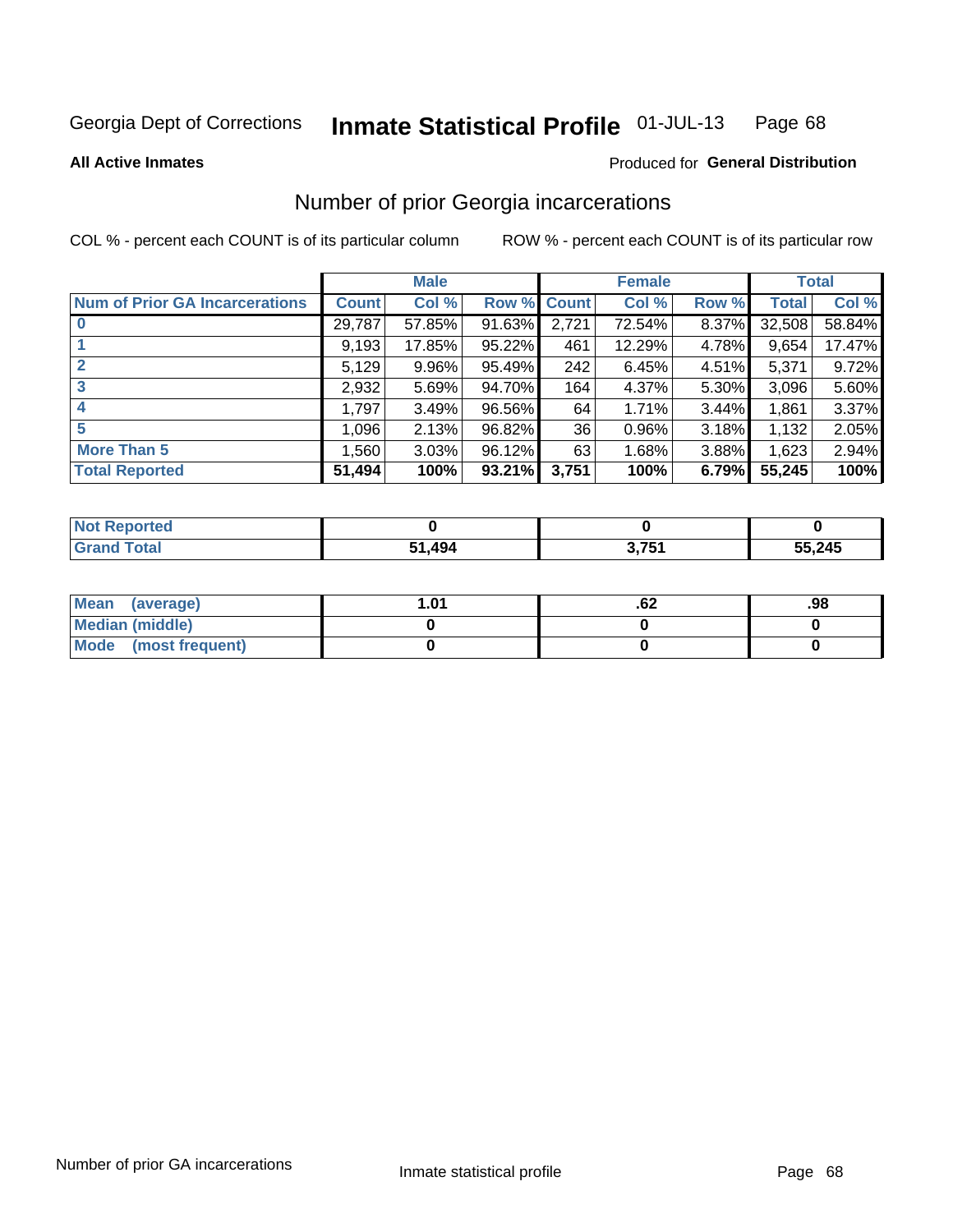#### Inmate Statistical Profile 01-JUL-13 Page 69

**All Active Inmates** 

#### Produced for General Distribution

## Prison sentence in years

COL % - percent each COUNT is of its particular column

ROW % - percent each COUNT is of its particular row

|                                 | <b>Male</b>    |        |         |              | <b>Female</b> | <b>Total</b> |              |        |
|---------------------------------|----------------|--------|---------|--------------|---------------|--------------|--------------|--------|
| <b>Prison Sentence In Years</b> | <b>Count</b>   | Col %  | Row %   | <b>Count</b> | Col %         | Row %        | <b>Total</b> | Col %  |
| $0 - 1$                         | 1,439          | 2.79%  | 90.28%  | 155          | 4.13%         | 9.72%        | 1,594        | 2.89%  |
| $1.1 - 2$                       | 3,022          | 5.87%  | 89.43%  | 357          | 9.52%         | 10.57%       | 3,379        | 6.12%  |
| $2.1 - 3$                       | 3,695          | 7.18%  | 89.64%  | 427          | 11.38%        | 10.36%       | 4,122        | 7.46%  |
| $3.1 - 4$                       | 3,022          | 5.87%  | 91.08%  | 296          | 7.89%         | 8.92%        | 3,318        | 6.01%  |
| $4.1 - 5$                       | 4,842          | 9.40%  | 91.24%  | 465          | 12.40%        | 8.76%        | 5,307        | 9.61%  |
| $5.1 - 6$                       | 2,248          | 4.37%  | 90.03%  | 249          | 6.64%         | 9.97%        | 2,497        | 4.52%  |
| $6.1 - 7$                       | 2,178          | 4.23%  | 92.41%  | 179          | 4.77%         | 7.59%        | 2,357        | 4.27%  |
| $7.1 - 8$                       | 2,009          | 3.90%  | 92.75%  | 157          | 4.19%         | 7.25%        | 2,166        | 3.92%  |
| $8.1 - 9$                       | 1,496          | 2.91%  | 92.80%  | 116          | 3.09%         | 7.20%        | 1,612        | 2.92%  |
| $9.1 - 10$                      | 5,576          | 10.83% | 93.53%  | 386          | 10.29%        | 6.47%        | 5,962        | 10.79% |
| $10.1 - 12$                     | 2,730          | 5.30%  | 94.50%  | 159          | 4.24%         | 5.50%        | 2,889        | 5.23%  |
| $12.1 - 15$                     | 3,967          | 7.70%  | 95.50%  | 187          | 4.99%         | 4.50%        | 4,154        | 7.52%  |
| $15.1 - 20$                     | 3,974          | 7.72%  | 95.97%  | 167          | 4.45%         | 4.03%        | 4,141        | 7.50%  |
| 20.1 - Over                     | 3,449          | 6.70%  | 97.24%  | 98           | 2.61%         | 2.76%        | 3,547        | 6.42%  |
| <b>Life</b>                     | 6,928          | 13.45% | 95.47%  | 329          | 8.77%         | 4.53%        | 7,257        | 13.14% |
| <b>Life Without Parole</b>      | 827            | 1.61%  | 97.29%  | 23           | 0.61%         | 2.71%        | 850          | 1.54%  |
| <b>Death</b>                    | 90             | 0.17%  | 98.90%  | 1            | 0.03%         | 1.10%        | 91           | 0.16%  |
| <b>Youthful Offenders</b>       | $\overline{2}$ | 0.01%  | 100.00% |              |               |              | 2            | 0.01%  |
| <b>Total Reported</b>           | 51,494         | 100%   | 93.21%  | 3,751        | 100%          | 6.79%        | 55,245       | 100.0% |

| ported<br>I NOT |      |      |        |  |
|-----------------|------|------|--------|--|
|                 | .494 | 2751 | 55,245 |  |

#### **Determinate (numeric) sentences only**

| <b>Mean</b> | 15.35 | נכ.כו | 15.28 |
|-------------|-------|-------|-------|
|             |       |       |       |

All sentences (including determinate), with life, life without parole, and death sentences figured at 45 years

| $M\Omega$ . | $\sim$<br>___ | . .<br>ЭΔ.<br><b>. .</b> | 24.86<br>___ |
|-------------|---------------|--------------------------|--------------|
|             |               |                          |              |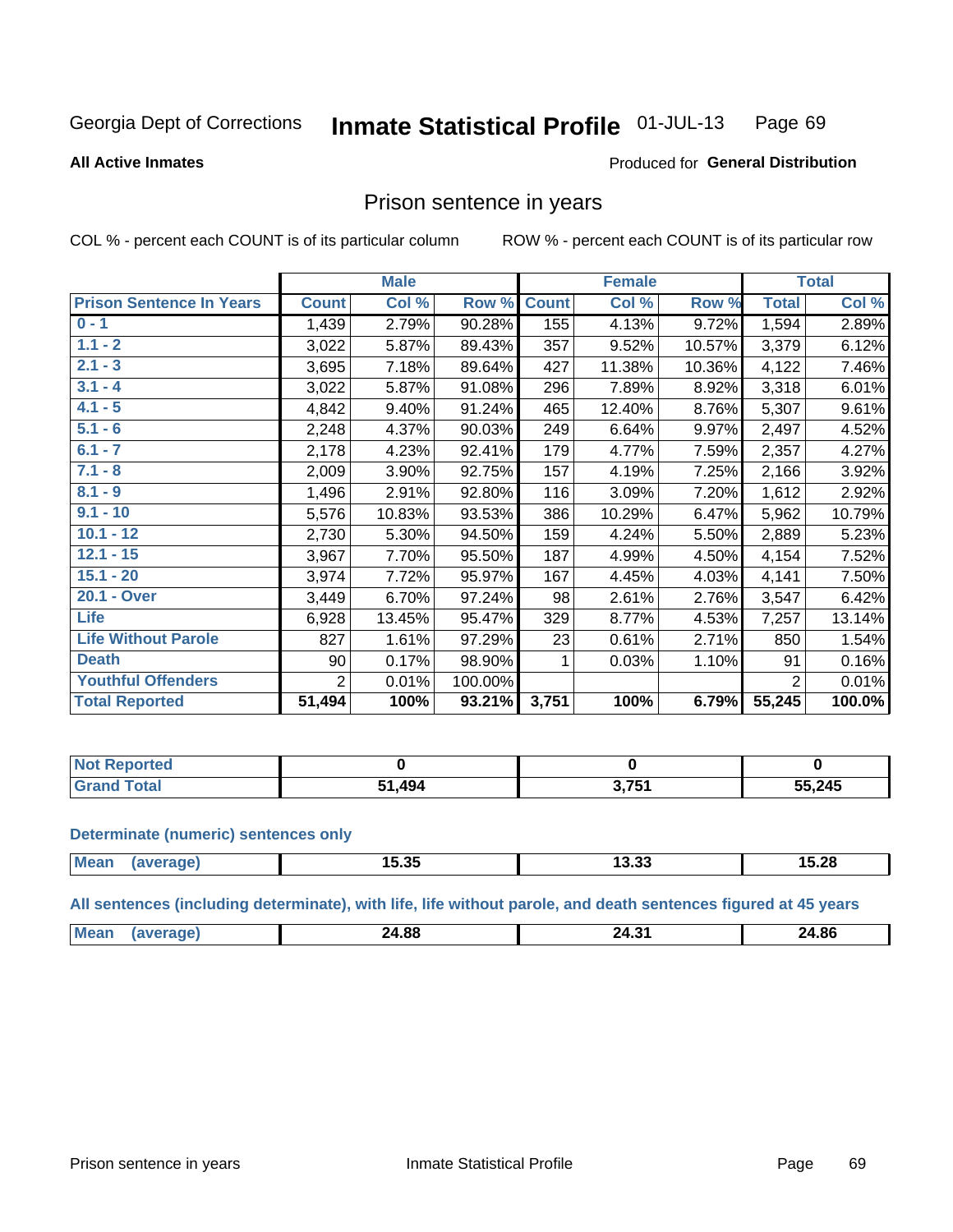#### Inmate Statistical Profile 01-JUL-13 Page 70

### **All Active Inmates**

### Produced for General Distribution

## Primary offense, broken out into felonies vs misdemeanors

COL % - percent each COUNT is of its particular column

|                                  | <b>Male</b>  |        |                    | <b>Female</b>  |        |       | Total  |         |
|----------------------------------|--------------|--------|--------------------|----------------|--------|-------|--------|---------|
| <b>Felonies and Misdemeanors</b> | <b>Count</b> | Col%   | <b>Row % Count</b> |                | Col%   | Row % | Total  | Col %   |
| <b>Felonies</b>                  | 51,305       | 99.78% | 93.20%             | 3.744          | 99.84% | 6.80% | 55.049 | 99.79%  |
| <b>Misdemeanors</b>              | 111          | 22%    | 94.87%             | 6              | ا 16%. | 5.13% | 117    | $.21\%$ |
| <b>Total Reported</b>            | 51,416       | 100%   |                    | $93.2\%$ 3,750 | 100%   | 6.8%  | 55,166 | 100%    |

| <b>Not</b><br>Reported | $\sim$ |                  | 70<br>- - |  |
|------------------------|--------|------------------|-----------|--|
| Total<br><b>Grand</b>  | ,494   | $\overline{117}$ | 55,245    |  |

| M      | .    | nes | onies |
|--------|------|-----|-------|
| nuenti | ____ | .   | .     |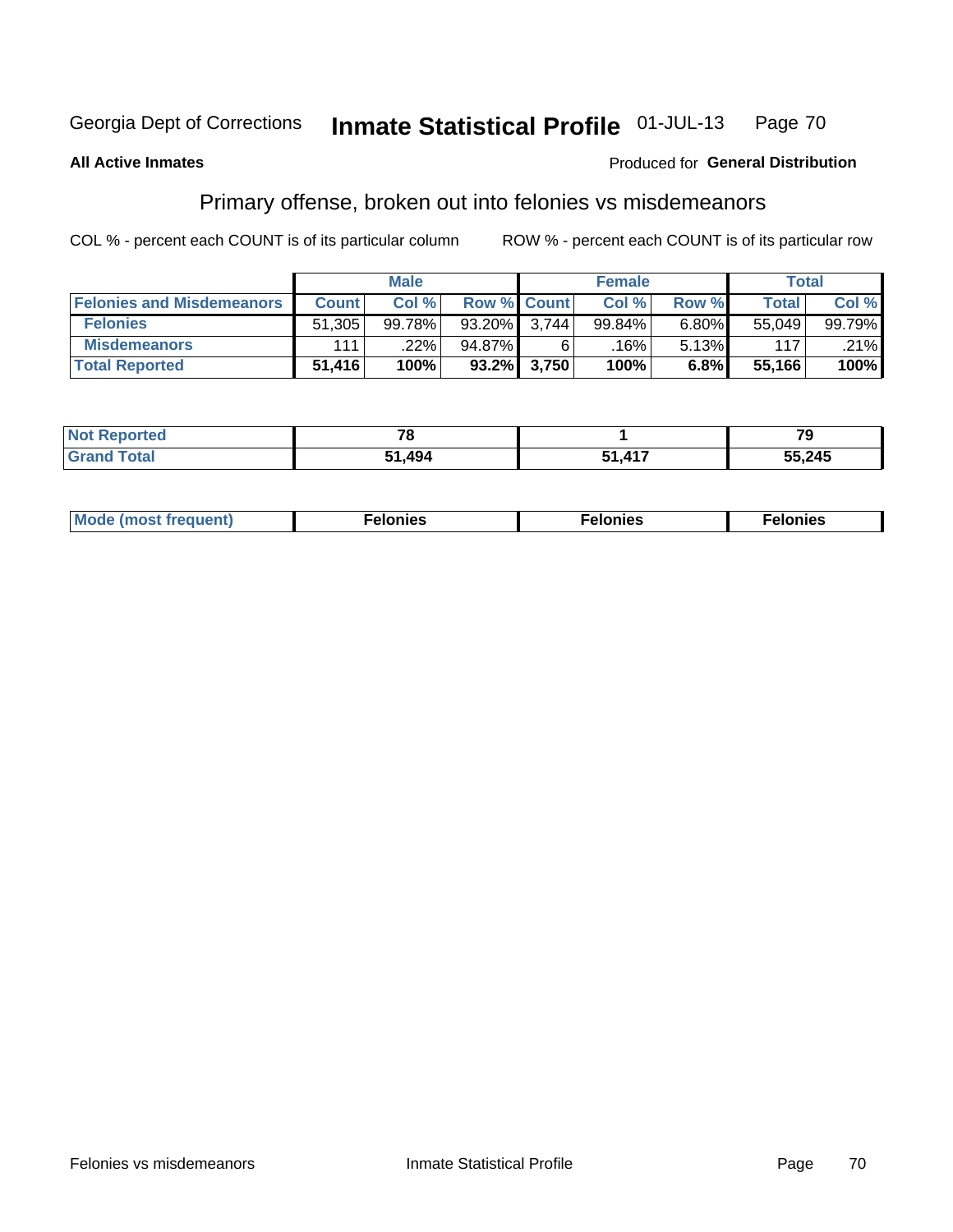# Georgia Dept of Corrections **Inmate Statistical Profile** 01-JUL-13 Page 71

#### **All Active Inmates**

### Produced for **General Distribution**

## Primary offense, broken out into six broad crime categories

COL % - percent each COUNT is of its particular column ROW % - percent each COUNT is of its particular row

|                                 |              | <b>Male</b> |        |                 | <b>Female</b> |        |              | <b>Total</b> |  |
|---------------------------------|--------------|-------------|--------|-----------------|---------------|--------|--------------|--------------|--|
| <b>Crime Categories</b>         | <b>Count</b> | Col %       |        | Row % Count     | Col %         | Row %  | <b>Total</b> | Col %        |  |
| <b>Violent</b>                  | 24,821       | 48.47%      | 94.24% | 1,518           | 40.69%        | 5.76%  | 26,339       | 47.94%       |  |
| <b>Sex Crime</b><br>2           | 8,196        | 16.00%      | 98.55% | 121             | 3.24%         | 1.45%  | 8,317        | 15.14%       |  |
| $\mathbf{3}$<br><b>Property</b> | 9,999        | 19.53%      | 89.32% | 1,195           | 32.03%        | 10.68% | 11,194       | 20.37%       |  |
| <b>Drug</b><br>4                | 6,103        | 11.92%      | 89.17% | 741             | 19.86%        | 10.83% | 6,844        | 12.46%       |  |
| <b>Habit/DUI</b><br>5           | 93           | .18%        | 82.30% | 20 <sub>1</sub> | .54%          | 17.70% | 113          | .21%         |  |
| <b>Other</b><br>6               | 1,999        | 3.90%       | 93.63% | 136             | 3.65%         | 6.37%  | 2,135        | 3.89%        |  |
| <b>Total Reported</b>           | 51,211       | 100%        | 93.21% | 3,731           | 100%          | 6.79%  | 54,942       | 100%         |  |

| neo<br>NO | 283       | ົ<br>ZV         | 303    |  |  |
|-----------|-----------|-----------------|--------|--|--|
|           | 494<br>c, | , 764<br>ו שווי | 55,245 |  |  |

| <b>Mode (most frequent)</b> | .<br>ïolent | 'iolent | ---<br>Violent |
|-----------------------------|-------------|---------|----------------|
|                             |             |         |                |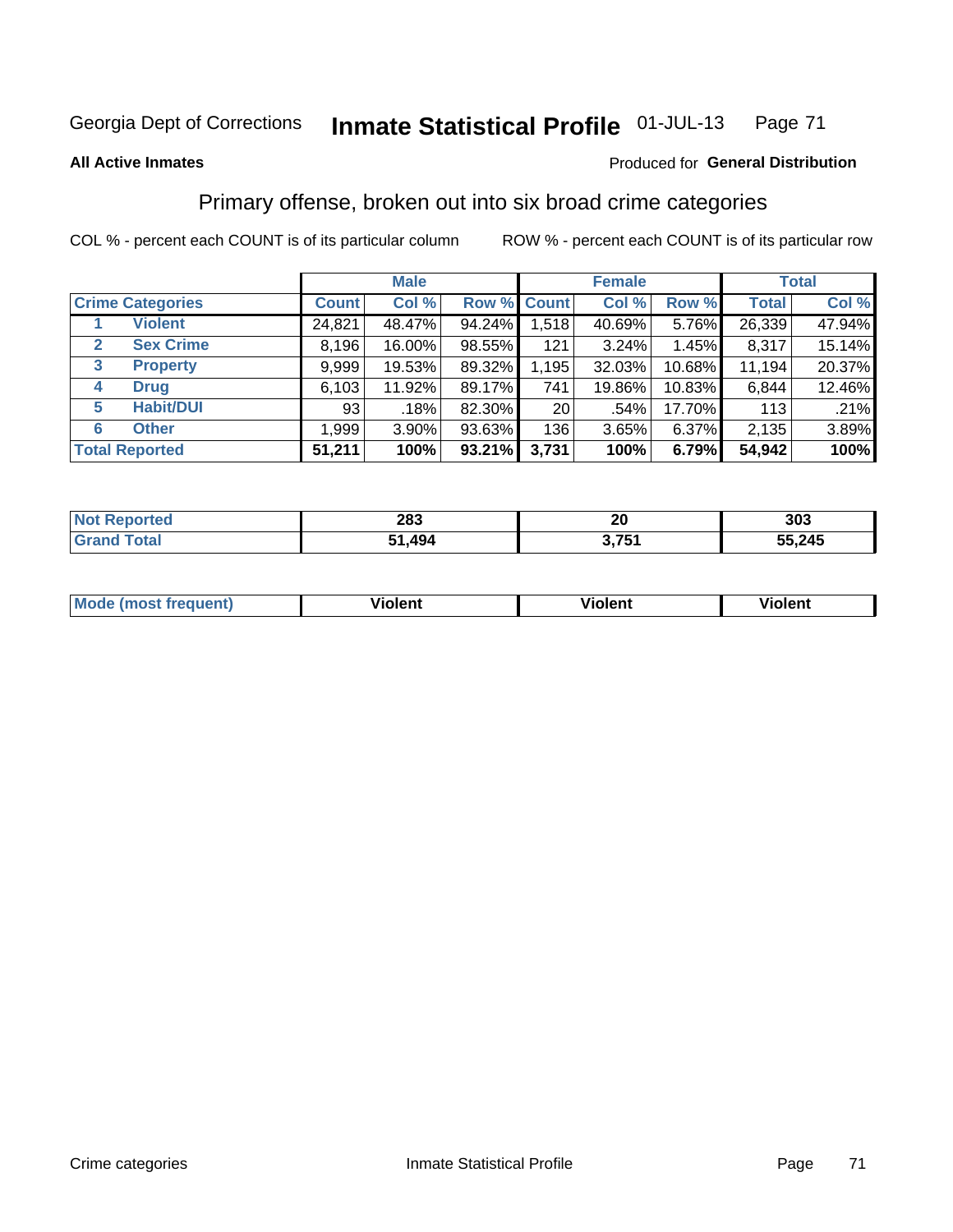# Georgia Dept of Corrections **Inmate Statistical Profile** 01-JUL-13 Page 72

#### **All Active Inmates**

## Produced for **General Distribution**

# Primary offense, detailed offense code

COL % - percent each COUNT is of its particular column ROW % - percent each COUNT is of its particular row

|   |                                            | <b>Male</b>    |        |         | <b>Female</b>  | <b>Total</b> |        |                |        |
|---|--------------------------------------------|----------------|--------|---------|----------------|--------------|--------|----------------|--------|
|   | <b>Primary Offense</b>                     | <b>Count</b>   | Col %  | Row %   | <b>Count</b>   | Col %        | Row %  | <b>Total</b>   | Col %  |
| F | <b>Abandonment Of Child</b>                | $\overline{2}$ | .01%   | 100.00% |                |              |        | 2              | .01%   |
| F | <b>Agg Aslt W Intnt To Rape</b>            | 56             | .11%   | 100.00% |                |              |        | 56             | .10%   |
| F | <b>Agg Sex Battery Atmpt</b>               | 1              | .01%   | 100.00% |                |              |        |                | .01%   |
| F | <b>Aggrav Assault</b>                      | 4,978          | 9.68%  | 94.98%  | 263            | 7.01%        | 5.02%  | 5,241          | 9.50%  |
| F | <b>Aggrav Assault Peace</b><br><b>Ofcr</b> | 292            | .57%   | 96.05%  | 12             | .32%         | 3.95%  | 304            | .55%   |
| F | <b>Aggrav Battery</b>                      | 1,120          | 2.18%  | 93.96%  | 72             | 1.92%        | 6.04%  | 1,192          | 2.16%  |
| F | <b>Aggrav Battery Peace</b><br><b>Ofcr</b> | 22             | .04%   | 95.65%  | 1              | .03%         | 4.35%  | 23             | .04%   |
| F | <b>Aggrav Ch Molest, Atmpt</b>             | 4              | .01%   | 100.00% |                |              |        | 4              | .01%   |
| F | <b>Aggrav Child Molestation</b>            | 1,255          | 2.44%  | 98.35%  | 21             | .56%         | 1.65%  | 1,276          | 2.31%  |
| F | <b>Aggrav Cruelty To</b><br><b>Animals</b> | 7              | .01%   | 87.50%  | 1              | .03%         | 12.50% | 8              | .01%   |
| F | <b>Aggrav Sexual Battery</b>               | 183            | .36%   | 99.46%  | 1              | .03%         | .54%   | 184            | .33%   |
| F | <b>Aggrav Sodomy</b>                       | 209            | .41%   | 99.05%  | $\overline{2}$ | .05%         | .95%   | 211            | .38%   |
| F | <b>Aggrav Stalking</b>                     | 265            | .52%   | 97.43%  | $\overline{7}$ | .19%         | 2.57%  | 272            | .49%   |
| F | <b>Aggravated Assault On</b><br>$65+$      | 5              | .01%   | 100.00% |                |              |        | 5              | .01%   |
| F | <b>Aiding Escape</b>                       | $\overline{2}$ | .01%   | 100.00% |                |              |        | 2              | .01%   |
| F | <b>Aircraft Hijacking</b>                  | 3              | .01%   | 100.00% |                |              |        | 3              | .01%   |
| F | <b>Alter Id</b>                            | $\overline{2}$ | .01%   | 100.00% |                |              |        | $\overline{2}$ | .01%   |
| F | <b>Armed Robbery</b>                       | 5,549          | 10.79% | 96.74%  | 187            | 4.99%        | 3.26%  | 5,736          | 10.40% |
| F | <b>Arson 1st Degree</b>                    | 74             | .14%   | 83.15%  | 15             | .40%         | 16.85% | 89             | .16%   |
| F | <b>Arson 2nd Degree</b>                    | 5              | .01%   | 62.50%  | 3              | .08%         | 37.50% | 8              | .01%   |
| F | <b>Arson 3rd Degree</b>                    | 1              | .01%   | 50.00%  | 1              | .03%         | 50.00% | $\overline{2}$ | .01%   |
| F | <b>Arson Misc</b>                          | $\overline{2}$ | .01%   | 100.00% |                |              |        | $\overline{2}$ | .01%   |
| F | <b>Atmpt Aggrav Assault</b>                | 8              | .02%   | 100.00% |                |              |        | 8              | .01%   |
| F | <b>Atmpt Aggrav Sodomy</b>                 | 4              | .01%   | 100.00% |                |              |        | 4              | .01%   |
| F | <b>Atmpt Armed Robbery</b>                 | 106            | .21%   | 98.15%  | $\overline{2}$ | .05%         | 1.85%  | 108            | .20%   |
| F | <b>Atmpt Burglary</b>                      | 33             | .06%   | 97.06%  | 1              | .03%         | 2.94%  | 34             | .06%   |
| F | <b>Atmpt Child Molestation</b>             | 23             | .04%   | 100.00% |                |              |        | 23             | .04%   |
| F | <b>Atmpt Kidnap</b>                        | $\,6$          | .01%   | 100.00% |                |              |        | 6              | .01%   |
| F | <b>Atmpt Murder</b>                        | 44             | .09%   | 91.67%  | 4              | .11%         | 8.33%  | 48             | .09%   |
| F | <b>Atmpt Rape</b>                          | 41             | .08%   | 97.62%  | 1              | .03%         | 2.38%  | 42             | .08%   |
| F | <b>Atmpt Robbery</b>                       | 58             | .11%   | 93.55%  | 4              | .11%         | 6.45%  | 62             | .11%   |
| F | <b>Atmpt Sodomy</b>                        | 1              | .01%   | 100.00% |                |              |        | 1              | .01%   |
| F | <b>Atmpt Theft By Taking</b>               | $\overline{2}$ | .01%   | 100.00% |                |              |        | $\overline{2}$ | .01%   |
| F | <b>Atmpt Viol Substance</b><br><b>Act</b>  | 20             | .04%   | 83.33%  | $\overline{4}$ | .11%         | 16.67% | 24             | .04%   |
| F | <b>Att/Consprcy Commt</b>                  | 54             | .11%   | 90.00%  | 6              | .16%         | 10.00% | 60             | .11%   |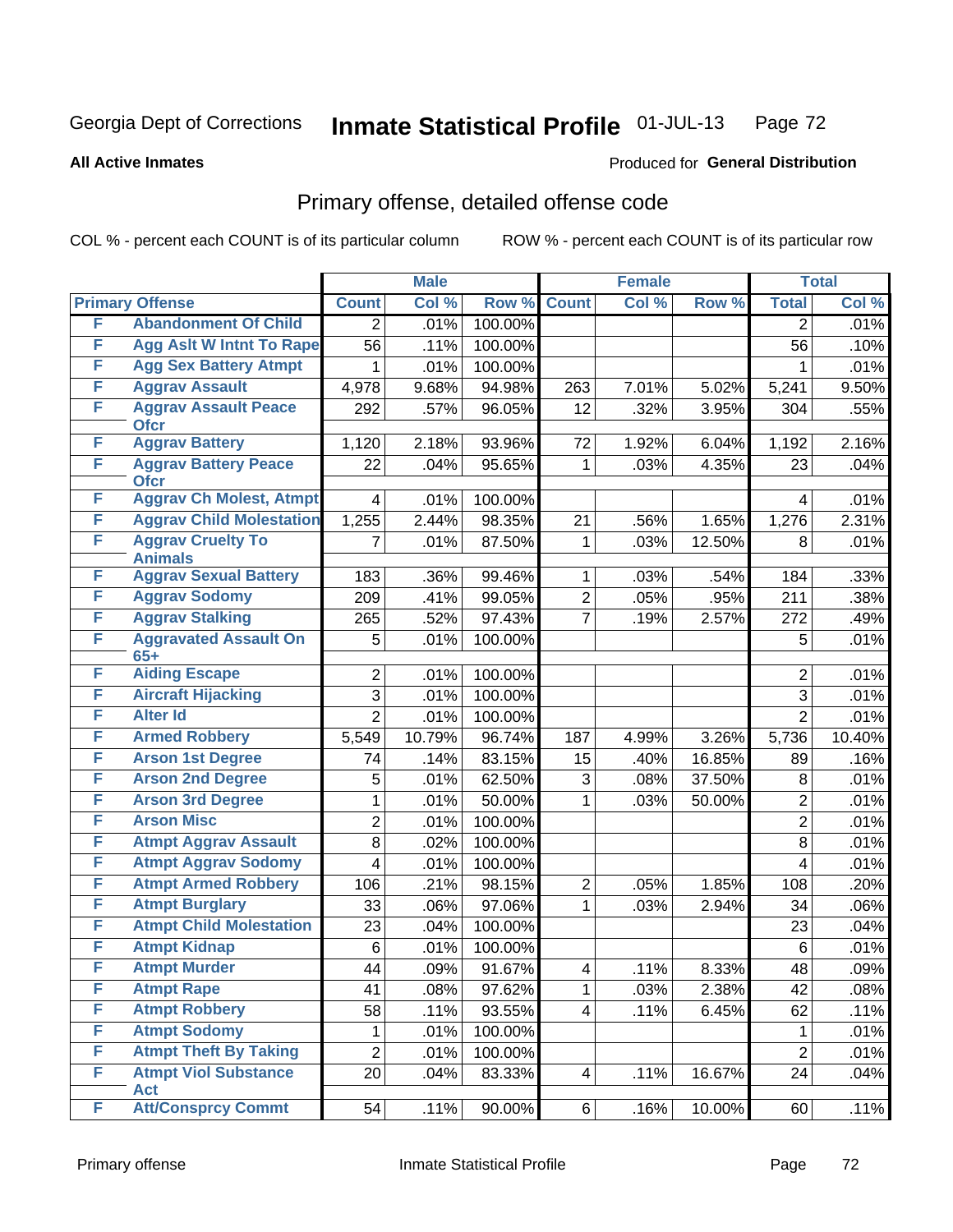#### **All Active Inmates**

#### Produced for **General Distribution**

## Primary offense, detailed offense code

|   |                                              | <b>Male</b>             |        |                   |                | <b>Female</b> |         |                         | <b>Total</b> |
|---|----------------------------------------------|-------------------------|--------|-------------------|----------------|---------------|---------|-------------------------|--------------|
|   | <b>Primary Offense</b>                       | <b>Count</b>            | Col %  | Row %             | <b>Count</b>   | Col %         | Row %   | <b>Total</b>            | Col %        |
|   | C/S/Of                                       |                         |        |                   |                |               |         |                         |              |
| F | <b>Bad Checks</b>                            | 5                       | .01%   | 62.50%            | 3              | .08%          | 37.50%  | 8                       | .01%         |
| F | <b>Bail Jumping</b>                          | 4                       | .01%   | 100.00%           |                |               |         | 4                       | .01%         |
| F | <b>Barratry</b>                              | 1                       | .01%   | 100.00%           |                |               |         | 1                       | .01%         |
| F | <b>Bestiality</b>                            | 1                       | .01%   | 50.00%            | $\mathbf 1$    | .03%          | 50.00%  | $\overline{2}$          | .01%         |
| F | <b>Bribery Govt Officer</b>                  | 3                       | .01%   | 100.00%           |                |               |         | 3                       | .01%         |
| F | <b>Bribery Of Contestant</b>                 | 1                       | .01%   | 100.00%           |                |               |         | $\mathbf{1}$            | .01%         |
| F | <b>Burg 1st Aft 6/30/12</b>                  | 28                      | .05%   | 100.00%           |                |               |         | 28                      | .05%         |
| F | <b>Burg 2nd Aft 6/30/12</b>                  | 9                       | .02%   | 90.00%            | $\mathbf 1$    | .03%          | 10.00%  | 10                      | .02%         |
| F | <b>Burg Bef 7/1/12</b>                       | 6,130                   | 11.92% | 96.11%            | 248            | 6.61%         | 3.89%   | 6,378                   | 11.56%       |
| F | <b>Carry Concealed Weapon</b>                | 4                       | .01%   | 100.00%           |                |               |         | 4                       | .01%         |
| F | <b>Carry Weapon At School</b>                | 8                       | .02%   | 100.00%           |                |               |         | $\,8\,$                 | .01%         |
| F | <b>Child Molestation</b>                     | 2,636                   | 5.13%  | 97.92%            | 56             | 1.49%         | 2.08%   | 2,692                   | 4.88%        |
| F | <b>Chop Shop Violation</b>                   | 1.                      | .01%   | 100.00%           |                |               |         | 1                       | .01%         |
| F | <b>Cnspire Traffic Cntrl Sub</b>             | 12                      | .02%   | 92.31%            | 1              | .03%          | 7.69%   | 13                      | .02%         |
| F | <b>Cntrbtng Delingency</b>                   |                         |        |                   | 1              | .03%          | 100.00% | 1                       | .01%         |
| F | <b>Minor</b><br><b>Computer Pornography</b>  |                         |        |                   |                |               |         |                         |              |
| F | <b>Computer Theft</b>                        | 68                      | .13%   | 100.00%           |                |               |         | 68                      | .12%         |
| F | <b>Conceal Contraband</b>                    | $\boldsymbol{9}$<br>1   | .02%   | 50.00%<br>100.00% | 9              | .24%          | 50.00%  | 18                      | .03%<br>.01% |
| F | <b>Conceal Death Of</b>                      | 12                      | .01%   |                   | $\overline{2}$ |               |         | 1<br>14                 |              |
|   | <b>Another</b>                               |                         | .02%   | 85.71%            |                | .05%          | 14.29%  |                         | .03%         |
| F | <b>Conspiracy</b>                            | 38                      | .07%   | 86.36%            | 6              | .16%          | 13.64%  | 44                      | .08%         |
| F | <b>Crmnl Damage 1st</b>                      | $\overline{25}$         | .05%   | 92.59%            | $\overline{2}$ | .05%          | 7.41%   | 27                      | .05%         |
|   | <b>Degree</b>                                |                         |        |                   |                |               |         |                         |              |
| F | <b>Crmnl Damage 2nd</b>                      | 89                      | .17%   | 94.68%            | 5              | .13%          | 5.32%   | 94                      | .17%         |
| F | <b>Degree</b><br><b>Crmnl Interfere Govt</b> | 22                      | .04%   | 88.00%            | 3 <sup>1</sup> | .08%          | 12.00%  | 25                      | .05%         |
|   | <b>Prop</b>                                  |                         |        |                   |                |               |         |                         |              |
| F | <b>Crmnl Poss Explosives</b>                 | 1                       | .01%   | 100.00%           |                |               |         | 1                       | .01%         |
| F | <b>Crmnl Solicitation</b>                    |                         |        |                   | 1              | .03%          | 100.00% | $\mathbf{1}$            | .01%         |
| F | <b>Crmnl Trespassing</b>                     | 1                       | .01%   | 100.00%           |                |               |         | 1                       | .01%         |
| F | <b>Cruelty To Animals</b>                    | $\overline{\mathbf{4}}$ | .01%   | 100.00%           |                |               |         | 4                       | .01%         |
| F | <b>Cruelty To Children</b>                   | 294                     | .57%   | 77.37%            | 86             | 2.29%         | 22.63%  | 380                     | .69%         |
| F | <b>Cruelty To Elder Person</b>               | 16                      | .03%   | 69.57%            | $\overline{7}$ | .19%          | 30.43%  | 23                      | .04%         |
| F | <b>Defrauding State</b>                      | $\overline{2}$          | .01%   | 100.00%           |                |               |         | $\overline{2}$          | .01%         |
| F | <b>Distributing Obscene Mat</b>              | 1                       | .01%   | 100.00%           |                |               |         | $\mathbf{1}$            | .01%         |
| F | <b>Dogfighting</b>                           | 1                       | .01%   | 100.00%           |                |               |         | $\mathbf{1}$            | .01%         |
| F | <b>Drvng Habtl Violator</b>                  | 7                       | .01%   | 70.00%            | 3              | .08%          | 30.00%  | 10                      | .02%         |
| F | Eavesdrop &                                  | $\overline{4}$          | .01%   | 100.00%           |                |               |         | $\overline{\mathbf{4}}$ | .01%         |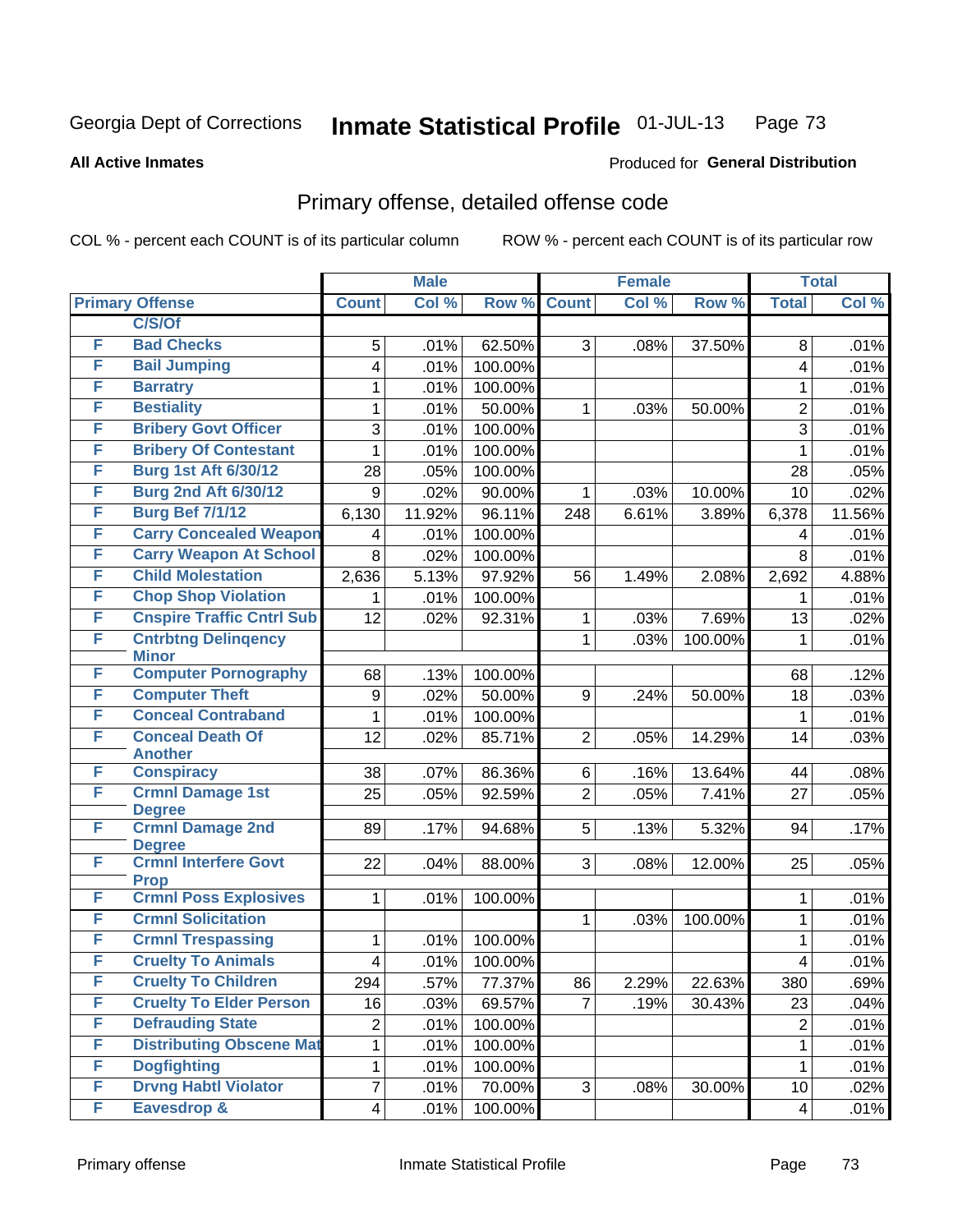#### **All Active Inmates**

#### Produced for **General Distribution**

### Primary offense, detailed offense code

|   |                                                          | <b>Male</b>             |       |         | <b>Female</b>           |        |        | <b>Total</b>        |              |
|---|----------------------------------------------------------|-------------------------|-------|---------|-------------------------|--------|--------|---------------------|--------------|
|   | <b>Primary Offense</b>                                   | <b>Count</b>            | Col % | Row %   | <b>Count</b>            | Col %  | Row %  | <b>Total</b>        | Col %        |
|   | <b>Surveillance</b>                                      |                         |       |         |                         |        |        |                     |              |
| F | <b>Entering Vehicle</b>                                  | 100                     | .19%  | 97.09%  | 3                       | .08%   | 2.91%  | 103                 | .19%         |
| F | <b>Entice Child, Attempted</b>                           | 8                       | .02%  | 100.00% |                         |        |        | 8                   | .01%         |
| F | <b>Enticing Child-Indec</b>                              | 75                      | .15%  | 94.94%  | $\overline{\mathbf{4}}$ | .11%   | 5.06%  | 79                  | .14%         |
|   | <b>Purp</b>                                              |                         |       |         |                         |        |        |                     |              |
| F | <b>Escape</b>                                            | 23                      | .04%  | 79.31%  | 6                       | .16%   | 20.69% | 29                  | .05%         |
| F | <b>False Imprisonment</b>                                | 177                     | .34%  | 95.68%  | 8                       | .21%   | 4.32%  | 185                 | .34%         |
| F | <b>False Public Alarm</b>                                | $\overline{2}$          | .01%  | 100.00% |                         |        |        | $\overline{2}$      | .01%         |
| F | <b>False Statements Govt</b>                             | 28                      | .05%  | 84.85%  | 5                       | .13%   | 15.15% | 33                  | .06%         |
| F | <b>False Swearing</b>                                    | 3                       | .01%  | 50.00%  | $\overline{3}$          | .08%   | 50.00% | $\,6$               | .01%         |
| F | <b>False Swearng Writtn</b><br><b>Stmt</b>               | 4                       | .01%  | 80.00%  | $\mathbf 1$             | .03%   | 20.00% | 5                   | .01%         |
| F | <b>Family Violence Battery</b>                           | 119                     | .23%  | 99.17%  | 1                       | .03%   | .83%   | 120                 | .22%         |
| F | <b>Feticide</b>                                          | 1                       | .01%  | 50.00%  | 1                       | .03%   | 50.00% | 2                   | .01%         |
| F | <b>Feticide By Vehicle</b>                               | 1                       | .01%  | 20.00%  | 4                       | .11%   | 80.00% | 5                   | .01%         |
| F | <b>Financial Identity Fraud</b>                          | 40                      | .08%  | 57.97%  | 29                      | .77%   | 42.03% | 69                  | .13%         |
| F | <b>Fleeing/Eluding Police</b>                            | 213                     | .41%  | 95.52%  | 10                      | .27%   | 4.48%  | 223                 | .40%         |
| F | Forg 1st Aft 6/30/12                                     | $\overline{2}$          | .01%  | 100.00% |                         |        |        | $\overline{2}$      | .01%         |
| F | <b>Forg 1st Bef 7/1/12</b>                               | 966                     | 1.88% | 70.87%  | 397                     | 10.59% | 29.13% | 1,363               | 2.47%        |
| F | <b>Forg 2nd Bef 7/1/12</b>                               | 23                      | .04%  | 79.31%  | 6                       | .16%   | 20.69% | 29                  | .05%         |
| F | <b>Fraudulent Access</b>                                 | $\overline{2}$          | .01%  | 100.00% |                         |        |        | 2                   | .01%         |
|   | <b>Compute</b>                                           |                         |       |         |                         |        |        |                     |              |
| F | <b>Fraudulent Checks</b>                                 | $\overline{2}$          | .01%  | 100.00% |                         |        |        | $\overline{2}$      | .01%         |
| F | <b>Fraudulent Credit Card</b>                            | 64                      | .12%  | 71.91%  | 25                      | .67%   | 28.09% | 89                  | .16%         |
| F | <b>Gang Participation</b>                                | 30                      | .06%  | 100.00% |                         |        |        | 30                  | .05%         |
| F | <b>Guard Line</b>                                        | 11                      | .02%  | 68.75%  | 5                       | .13%   | 31.25% | 16                  | .03%         |
| F | <b>W/Weapon/Drugs</b><br><b>Habit Traf Viol/Impaired</b> | 19                      | .04%  | 82.61%  | 4                       | .11%   | 17.39% | 23                  | .04%         |
| F | <b>Habit Traf Viol/Other</b>                             | 20                      | .04%  | 95.24%  | 1                       | .03%   | 4.76%  | 21                  | $.04\%$      |
| F | <b>Hijacking Motor Vehicle</b>                           | 39                      | .08%  | 100.00% |                         |        |        | 39                  | .07%         |
| F | <b>Hindering Appreh Or Pun</b>                           | 3                       | .01%  | 60.00%  | $\overline{2}$          | .05%   | 40.00% | $\overline{5}$      | .01%         |
| F | <b>Hit-Run W/Injury/Fatality</b>                         | 11                      | .02%  | 84.62%  | $\overline{2}$          | .05%   | 15.38% | 13                  | .02%         |
| F | <b>Homicide By Vessel</b>                                | $\overline{23}$         | .04%  | 88.46%  | $\overline{3}$          | .08%   | 11.54% | 26                  | .05%         |
| F | <b>Illegal Attm To Obt Drugs</b>                         | 5                       | .01%  | 71.43%  | $\overline{2}$          | .05%   |        | $\overline{7}$      | .01%         |
| F | <b>Impersonating Officer</b>                             | $\overline{\mathbf{4}}$ | .01%  | 100.00% |                         |        | 28.57% |                     | .01%         |
| F | <b>Impersonation</b>                                     | 3                       | .01%  | 100.00% |                         |        |        | 4<br>$\mathfrak{S}$ |              |
| F | <b>Incest</b>                                            | 192                     | .37%  | 98.46%  | 3 <sup>1</sup>          | .08%   | 1.54%  | 195                 | .01%<br>.35% |
| F | <b>Incest, Atmpt</b>                                     | $\overline{2}$          | .01%  | 100.00% |                         |        |        | $\overline{2}$      | .01%         |
| F | <b>Influencing Witness</b>                               |                         |       |         |                         |        |        |                     |              |
|   |                                                          | $\overline{2}$          | .01%  | 100.00% |                         |        |        | $\overline{2}$      | .01%         |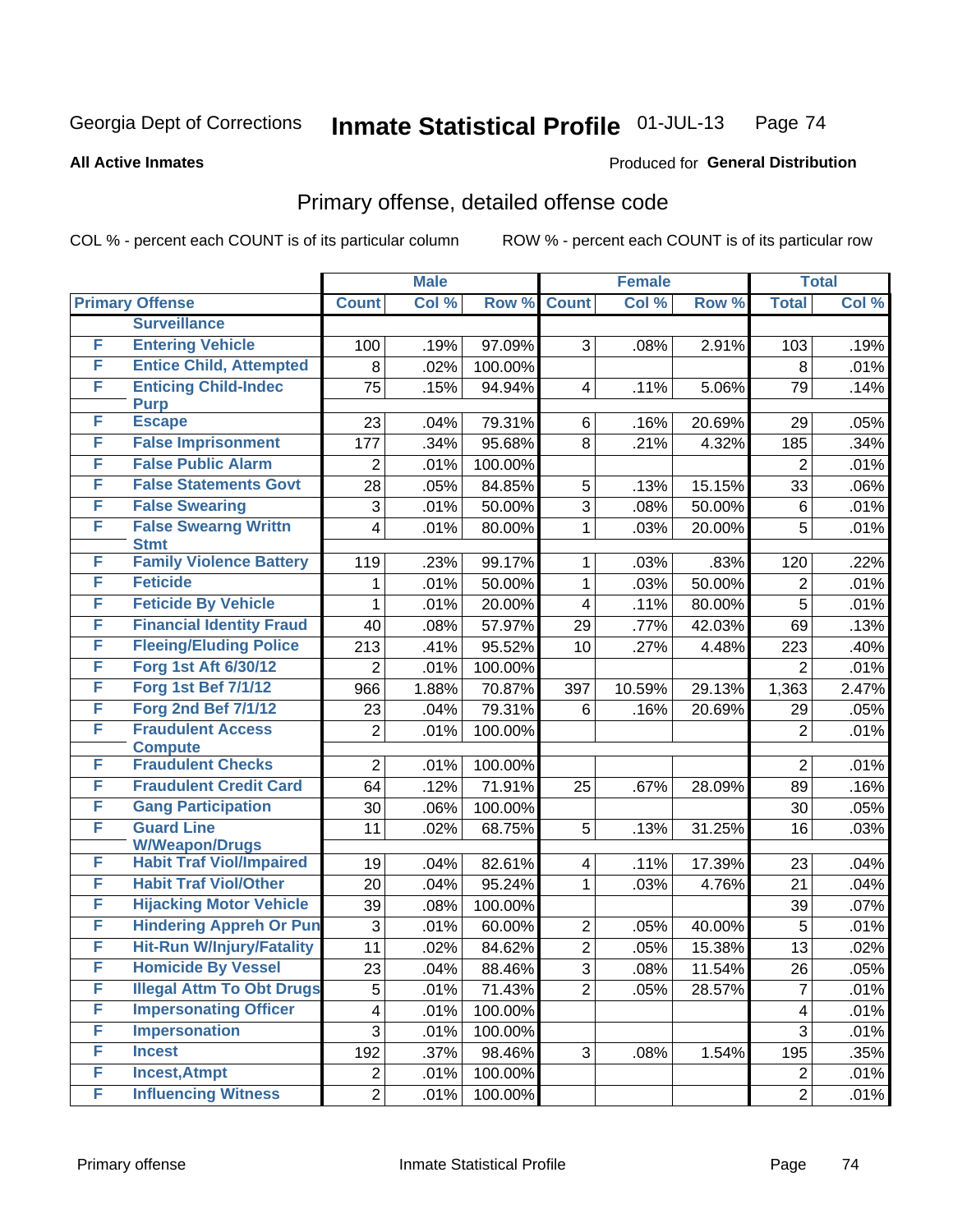**All Active Inmates**

#### Produced for **General Distribution**

### Primary offense, detailed offense code

|   |                                             | <b>Male</b>     |        |         | <b>Female</b>   |       |         | <b>Total</b>   |        |
|---|---------------------------------------------|-----------------|--------|---------|-----------------|-------|---------|----------------|--------|
|   | <b>Primary Offense</b>                      | <b>Count</b>    | Col %  | Row %   | <b>Count</b>    | Col % | Row %   | <b>Total</b>   | Col %  |
| F | <b>Injury By Vehicle</b>                    | $\overline{90}$ | .18%   | 84.11%  | $\overline{17}$ | .45%  | 15.89%  | 107            | .19%   |
| F | <b>Interference With</b>                    | 14              | .03%   | 100.00% |                 |       |         | 14             | .03%   |
|   | <b>Custody</b>                              |                 |        |         |                 |       |         |                |        |
| F | <b>Involuntary Manslaughter</b>             | 137             | .27%   | 84.05%  | 26              | .69%  | 15.95%  | 163            | .30%   |
| F | <b>Kidnapping</b>                           | 1,531           | 2.98%  | 96.84%  | 50              | 1.33% | 3.16%   | 1,581          | 2.87%  |
| F | <b>Livestock Theft</b>                      | 3               | .01%   | 100.00% |                 |       |         | 3              | .01%   |
| F | <b>Machine Gun Activities</b>               | $\mathbf{1}$    | .01%   | 100.00% |                 |       |         | $\mathbf{1}$   | .01%   |
| F | <b>Malicious Conf Sane</b>                  |                 |        |         | $\mathbf{1}$    | .03%  | 100.00% | 1              | .01%   |
| F | <b>Pers</b><br>Manf Methamph 200-399        | $\overline{4}$  |        | 57.14%  | 3               |       | 42.86%  | $\overline{7}$ |        |
|   | Gm                                          |                 | .01%   |         |                 | .08%  |         |                | .01%   |
| F | <b>Manf Methamph 28-199</b>                 | 19              | .04%   | 90.48%  | 2 <sup>1</sup>  | .05%  | 9.52%   | 21             | .04%   |
|   | Gm                                          |                 |        |         |                 |       |         |                |        |
| F | Manf Methamph 400+ Gm                       | 1               | .01%   | 100.00% |                 |       |         | $\mathbf 1$    | .01%   |
| F | <b>Manf Methamph Unspec</b>                 | 205             | .40%   | 87.61%  | 29              | .77%  | 12.39%  | 234            | .42%   |
|   | Amt                                         |                 |        |         |                 |       |         |                |        |
| F | <b>Manufact Meth Near</b>                   | 16              | .03%   | 80.00%  | $\overline{4}$  | .11%  | 20.00%  | 20             | .04%   |
| F | <b>Child</b><br><b>Misc Assault/Battery</b> | 10              | .02%   | 100.00% |                 |       |         | 10             | .02%   |
| F | <b>Misc CorrectionI Inst Off</b>            | 3               | .01%   | 75.00%  | $\mathbf 1$     | .03%  | 25.00%  | 4              | .01%   |
| F | <b>Misc Drugs Trafficking</b>               | 16              | .03%   | 100.00% |                 |       |         | 16             | .03%   |
| F | <b>Misc Forgery</b>                         | $\overline{2}$  | .01%   | 100.00% |                 |       |         | $\overline{2}$ | .01%   |
| F | <b>Misc Fraud</b>                           | 8               | .02%   | 53.33%  | $\overline{7}$  | .19%  | 46.67%  | 15             | .03%   |
| F | <b>Misc Homicide Offense</b>                |                 |        |         |                 |       |         |                |        |
|   |                                             | $\overline{7}$  | .01%   | 87.50%  | $\mathbf{1}$    | .03%  | 12.50%  | 8              | .01%   |
| F | <b>Misc Invasion Of Privacy</b>             | $\overline{2}$  | .01%   | 100.00% |                 |       |         | $\overline{2}$ | .01%   |
| F | <b>Misc Mrals/Pblic H/Safty</b>             | $\overline{2}$  | .01%   | 100.00% |                 |       |         | $\overline{2}$ | .01%   |
| F | <b>Misc Obscenity</b>                       | $\overline{2}$  | .01%   | 100.00% |                 |       |         | $\overline{2}$ | .01%   |
| F | <b>Misc Public Order</b>                    | 1               | .01%   | 100.00% |                 |       |         | 1              | .01%   |
| F | <b>Misc Sexual Offense</b>                  | 20              | .04%   | 100.00% |                 |       |         | 20             | .04%   |
| F | <b>Misc Weapon/Explosive</b><br><b>Off</b>  | 1               | .01%   | 100.00% |                 |       |         | $\mathbf{1}$   | .01%   |
| F | <b>Murder</b>                               | 5,359           | 10.42% | 94.28%  | 325             | 8.67% | 5.72%   | 5,684          | 10.30% |
| F | <b>Murder, Conspire To</b>                  | 8               | .02%   | 88.89%  | $\mathbf 1$     | .03%  | 11.11%  | 9              | .02%   |
|   | <b>Commit</b>                               |                 |        |         |                 |       |         |                |        |
| F | <b>Mutiny In Penal Inst</b>                 | $\mathbf{1}$    | .01%   | 100.00% |                 |       |         | $\mathbf{1}$   | .01%   |
| F | <b>Obstr Of Law Enf Officer</b>             | 483             | .94%   | 92.00%  | 42              | 1.12% | 8.00%   | 525            | .95%   |
| F | <b>Pandering By</b>                         | $\overline{2}$  | .01%   | 100.00% |                 |       |         | $\overline{2}$ | .01%   |
|   | <b>Compulsion</b>                           |                 |        |         |                 |       |         |                |        |
| F | <b>Peeping Tom</b>                          | 19              | .04%   | 100.00% |                 |       |         | 19             | .03%   |
| F | <b>Perjury</b>                              | $\overline{2}$  | .01%   | 100.00% |                 |       |         | $\overline{2}$ | .01%   |
| F | <b>Pimping A Minor Under</b>                | $\overline{7}$  | .01%   | 100.00% |                 |       |         | $\overline{7}$ | .01%   |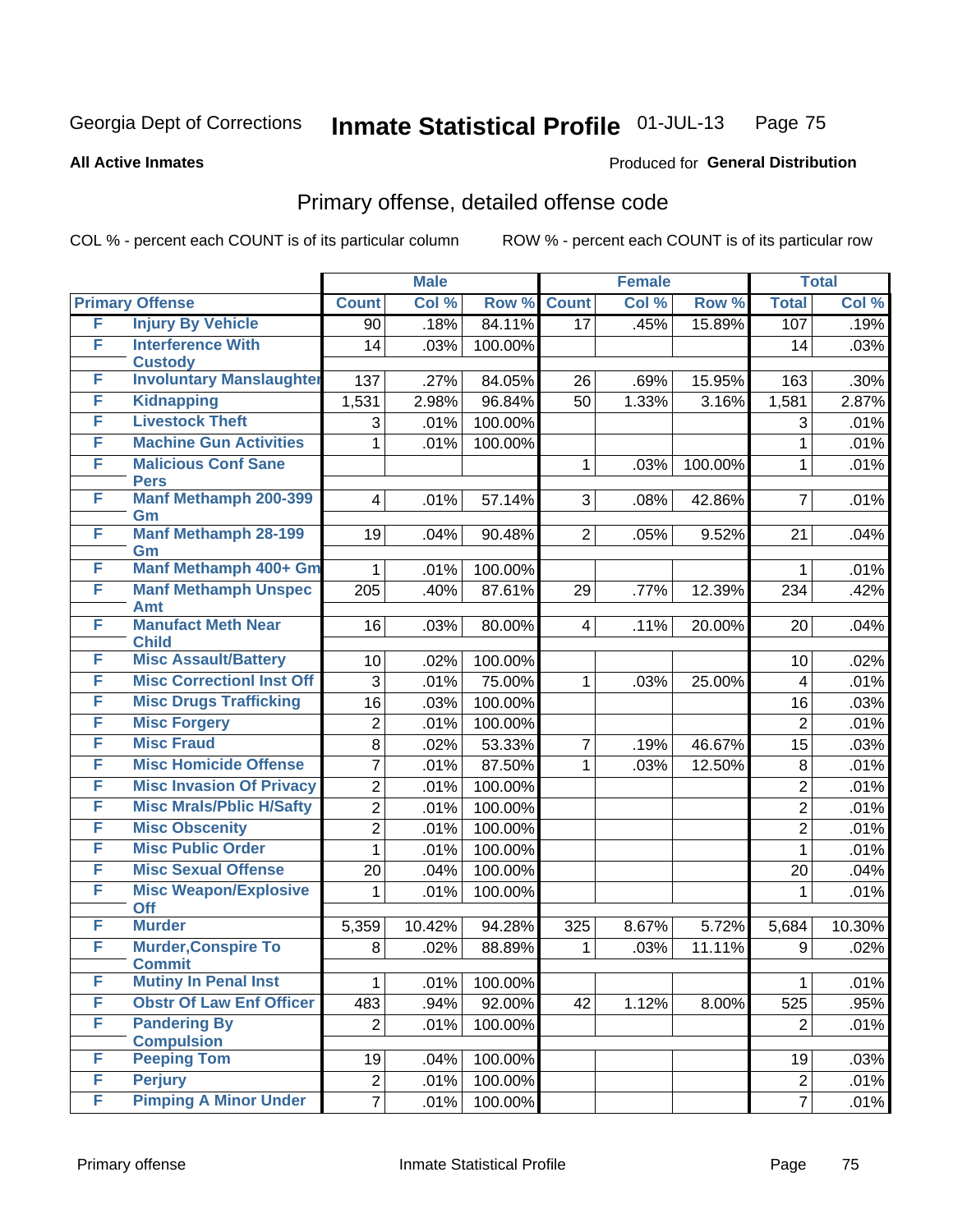Produced for **General Distribution**

#### **All Active Inmates**

# Primary offense, detailed offense code

|   |                                               | <b>Male</b>    |       |         | <b>Female</b>  |       |         | <b>Total</b>   |       |  |
|---|-----------------------------------------------|----------------|-------|---------|----------------|-------|---------|----------------|-------|--|
|   | <b>Primary Offense</b>                        | <b>Count</b>   | Col % | Row %   | <b>Count</b>   | Col%  | Row %   | <b>Total</b>   | Col % |  |
|   | 18                                            |                |       |         |                |       |         |                |       |  |
| F | <b>Poss Contraband</b><br><b>Articles</b>     | 3              | .01%  | 100.00% |                |       |         | 3              | .01%  |  |
| F | <b>Poss Dep Stim Cntrf</b><br><b>Drugs</b>    | 84             | .16%  | 78.50%  | 23             | .61%  | 21.50%  | 107            | .19%  |  |
| F | <b>Poss Drug Related Matri</b>                | 10             | .02%  | 71.43%  | $\overline{4}$ | .11%  | 28.57%  | 14             | .03%  |  |
| F | <b>Poss Ephedrine</b>                         | $\overline{7}$ | .01%  | 58.33%  | 5              | .13%  | 41.67%  | 12             | .02%  |  |
| F | <b>Poss Firearm 1st</b><br><b>Offender</b>    | 69             | .13%  | 95.83%  | 3              | .08%  | 4.17%   | 72             | .13%  |  |
| F | <b>Poss Firearm Convct</b><br><b>Felon</b>    | 862            | 1.68% | 96.53%  | 31             | .83%  | 3.47%   | 893            | 1.62% |  |
| F | <b>Poss Knife During Crime</b>                | 4              | .01%  | 80.00%  | $\mathbf{1}$   | .03%  | 20.00%  | 5              | .01%  |  |
| F | <b>Poss Mda/Extsy</b>                         | 12             | .02%  | 85.71%  | $\overline{2}$ | .05%  | 14.29%  | 14             | .03%  |  |
| F | <b>Poss Methamphetamine</b>                   | 351            | .68%  | 76.81%  | 106            | 2.83% | 23.19%  | 457            | .83%  |  |
| F | <b>Poss Narcotics Opiates</b>                 | 53             | .10%  | 81.54%  | 12             | .32%  | 18.46%  | 65             | .12%  |  |
| F | <b>Poss Of Certain</b><br><b>Weapons</b>      | 23             | .04%  | 88.46%  | 3              | .08%  | 11.54%  | 26             | .05%  |  |
| F | <b>Poss Of Cocaine</b>                        | 670            | 1.30% | 85.68%  | 112            | 2.99% | 14.32%  | 782            | 1.42% |  |
| F | <b>Poss Of Firearm Dur</b><br><b>Crime</b>    | 432            | .84%  | 95.79%  | 19             | .51%  | 4.21%   | 451            | .82%  |  |
| F | <b>Poss Of Marijuana</b>                      | 84             | .16%  | 95.45%  | $\overline{4}$ | .11%  | 4.55%   | 88             | .16%  |  |
| F | <b>Poss Tools Commit</b>                      | 26             | .05%  | 100.00% |                |       |         | 26             | .05%  |  |
|   | <b>Crime</b>                                  |                |       |         |                |       |         |                |       |  |
| F | <b>Poss W Int Dis Other</b>                   | 85             | .17%  | 82.52%  | 18             | .48%  | 17.48%  | 103            | .19%  |  |
| F | <b>Drug</b><br><b>Poss W Int Dist Cocaine</b> | 440            | .86%  | 95.03%  | 23             | .61%  | 4.97%   | 463            | .84%  |  |
| F | <b>Poss W Int Dist</b>                        | 759            | 1.48% | 95.71%  | 34             | .91%  | 4.29%   | 793            | 1.44% |  |
|   | <b>Marijuana</b>                              |                |       |         |                |       |         |                |       |  |
| F | <b>Poss W Int Dist Meth</b>                   | 228            | .44%  | 79.44%  | 59             | 1.57% | 20.56%  | 287            | .52%  |  |
| F | Poss Wpn, Drugs By                            | 36             | .07%  | 92.31%  | 3              | .08%  | 7.69%   | 39             | .07%  |  |
|   | <b>Prisnr</b>                                 |                |       |         |                |       |         |                |       |  |
| F | <b>Racketeering</b>                           | 59             | .11%  | 72.84%  | 22             | .59%  | 27.16%  | 81             | .15%  |  |
| F | Rape                                          | 1,769          | 3.44% | 99.66%  | 6              | .16%  | .34%    | 1,775          | 3.22% |  |
| F | <b>Reck Cond Infected</b><br><b>Person</b>    | 8              | .02%  | 80.00%  | $\overline{2}$ | .05%  | 20.00%  | 10             | .02%  |  |
| F | <b>Reckless Abandonment</b>                   | $\overline{2}$ | .01%  | 100.00% |                |       |         | $\overline{2}$ | .01%  |  |
| F | <b>Recv Gds, Srvs Fraud</b>                   |                |       |         | $\mathbf 1$    | .03%  | 100.00% | 1.             | .01%  |  |
|   | <b>Obtnd</b>                                  |                |       |         |                |       |         |                |       |  |
| F | Removal Baggage, Cargo                        | $\mathbf{1}$   | .01%  | 100.00% |                |       |         | $\mathbf{1}$   | .01%  |  |
| F | <b>Etc</b><br><b>Robbery</b>                  | 1,637          | 3.18% | 92.59%  | 131            | 3.49% | 7.41%   | 1,768          | 3.20% |  |
| F | <b>Robbery By Force</b>                       | 291            | .57%  | 91.51%  | 27             | .72%  | 8.49%   | 318            | .58%  |  |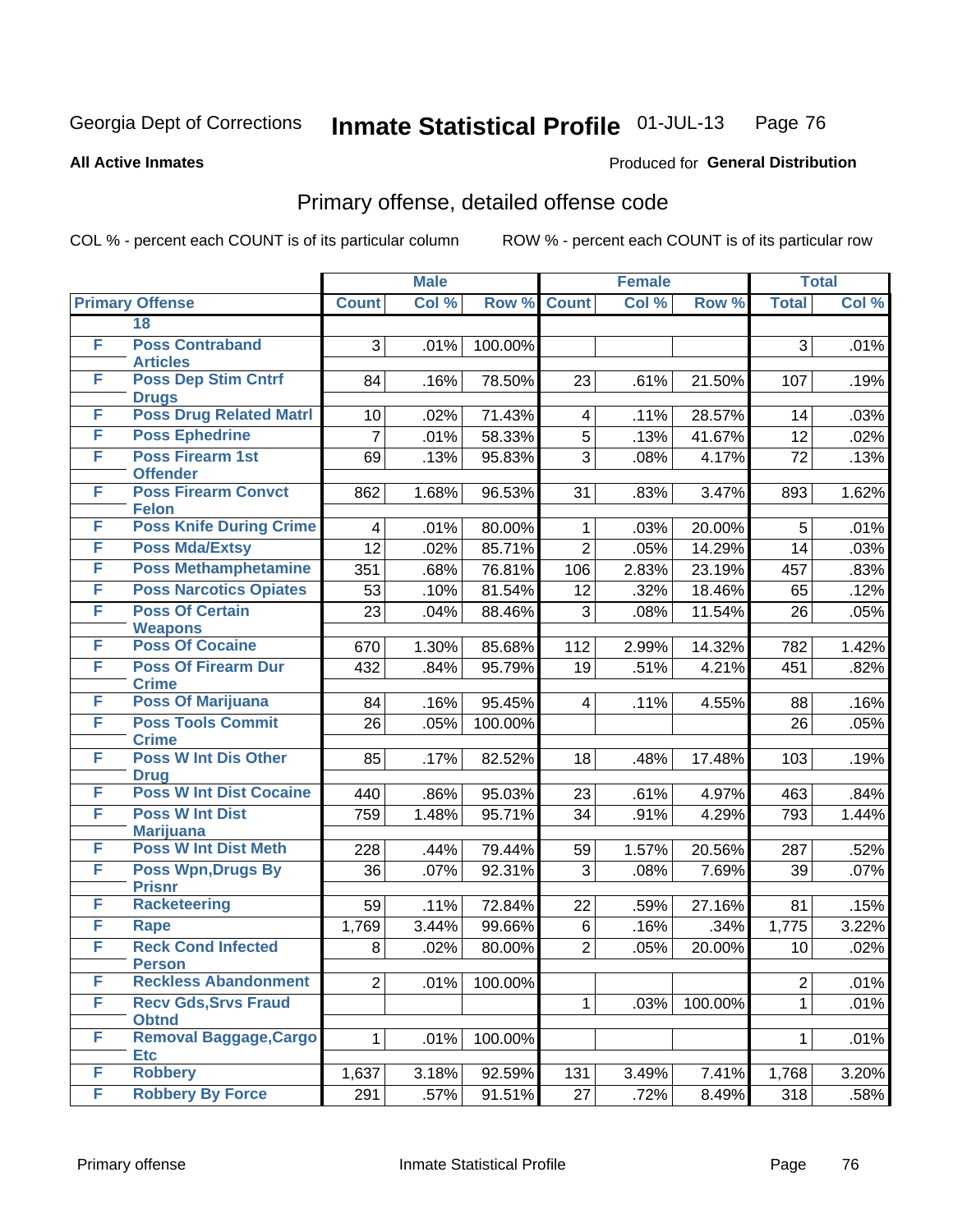**All Active Inmates**

#### Produced for **General Distribution**

### Primary offense, detailed offense code

|   |                                            | <b>Male</b>             |         |         |                 | <b>Female</b> |        |                | <b>Total</b> |
|---|--------------------------------------------|-------------------------|---------|---------|-----------------|---------------|--------|----------------|--------------|
|   | <b>Primary Offense</b>                     | <b>Count</b>            | Col %   | Row %   | <b>Count</b>    | Col %         | Row %  | <b>Total</b>   | Col %        |
| F | <b>Robbery By Intimidation</b>             | 289                     | .56%    | 91.75%  | 26              | .69%          | 8.25%  | 315            | .57%         |
| F | <b>Robbery By Sudden</b><br><b>Snatch</b>  | 130                     | .25%    | 92.86%  | 10 <sup>°</sup> | .27%          | 7.14%  | 140            | .25%         |
| F | <b>S/D Of Alcoholic Intox</b>              | 1                       | .01%    | 100.00% |                 |               |        | 1              | .01%         |
| F | <b>S/D Cocaine</b>                         | 780                     | 1.52%   | 94.32%  | 47              | 1.25%         | 5.68%  | 827            | 1.50%        |
| F | <b>S/D Cont Sub Public</b>                 | 44                      | .09%    | 97.78%  | 1               | .03%          | 2.22%  | 45             | .08%         |
| F | <b>S/D Cont Sub School</b>                 | 37                      | .07%    | 100.00% |                 |               |        | 37             | .07%         |
| F | <b>S/D Dep Stim Cntrf Drugs</b>            | 72                      | .14%    | 66.67%  | 36              | .96%          | 33.33% | 108            | .20%         |
| F | <b>S/D Narcotics Opiates</b>               | 31                      | .06%    | 81.58%  | $\overline{7}$  | .19%          | 18.42% | 38             | .07%         |
| F | <b>S/D Of Lsd</b>                          | $\overline{2}$          | .01%    | 100.00% |                 |               |        | $\overline{2}$ | .01%         |
| F | <b>S/D Of Marijuana</b>                    | 366                     | .71%    | 96.06%  | 15              | .40%          | 3.94%  | 381            | .69%         |
| F | <b>Sale Mda/Extsy</b>                      | $\overline{\mathbf{4}}$ | .01%    | 100.00% |                 |               |        | $\overline{4}$ | .01%         |
| F | <b>Sale Methamphetamine</b>                | 118                     | .23%    | 79.19%  | 31              | .83%          | 20.81% | 149            | .27%         |
| F | <b>Sex Exploitation Child</b>              | 174                     | .34%    | 98.86%  | $\overline{2}$  | .05%          | 1.14%  | 176            | .32%         |
| F | <b>Sex Offender Fail Registr</b>           | 414                     | .81%    | 99.76%  | $\mathbf{1}$    | .03%          | .24%   | 415            | .75%         |
| F | <b>Sex Offender Fail To</b><br><b>Move</b> | 14                      | .03%    | 100.00% |                 |               |        | 14             | .03%         |
| F | Sexl/Asslt/Agn/Pers/Cstd                   | 10                      | .02%    | 100.00% |                 |               |        | 10             | .02%         |
| F | <b>Sexual Battery</b>                      | 214                     | .42%    | 99.07%  | $\overline{2}$  | .05%          | .93%   | 216            | .39%         |
| F | <b>Simple Battery</b>                      | 15                      | .03%    | 88.24%  | $\overline{2}$  | .05%          | 11.76% | 17             | .03%         |
| F | <b>Sodomy</b>                              | 19                      | .04%    | 100.00% |                 |               |        | 19             | .03%         |
| F | <b>Solicit Sodomy From</b>                 | $\overline{\mathbf{4}}$ | .01%    | 100.00% |                 |               |        | 4              | .01%         |
|   | <b>Minor</b>                               |                         |         |         |                 |               |        |                |              |
| F | <b>Stalking</b>                            | 3                       | .01%    | 100.00% |                 |               |        | 3              | .01%         |
| F | <b>Statutory Rape</b>                      | 815                     | 1.59%   | 97.49%  | 21              | .56%          | 2.51%  | 836            | 1.52%        |
| F | <b>Statutory Rape, Atmpt</b>               | 1                       | .01%    | 100.00% |                 |               |        | 1              | .01%         |
| F | <b>Subornation Of Perjury</b>              | 1                       | .01%    | 100.00% |                 |               |        | 1              | .01%         |
| F | <b>Tampering With</b><br><b>Evidence</b>   | 12                      | .02%    | 75.00%  | $\overline{4}$  | .11%          | 25.00% | 16             | .03%         |
| F | <b>Telecommunications</b>                  | $\mathbf{1}$            | .01%    | 100.00% |                 |               |        | $\mathbf{1}$   | .01%         |
|   | <b>Fraud</b>                               |                         |         |         |                 |               |        |                |              |
| F | <b>Terrorist Threats &amp; Acts</b>        | 385                     | .75%    | 96.01%  | 16              | .43%          | 3.99%  | 401            | .73%         |
| F | <b>Theft Bring Prop In State</b>           | 9                       | $.02\%$ | 100.00% |                 |               |        | 9              | .02%         |
| F | <b>Theft By Conversion</b>                 | 21                      | .04%    | 80.77%  | 5               | .13%          | 19.23% | 26             | .05%         |
| F | <b>Theft By Deception</b>                  | 44                      | .09%    | 83.02%  | 9               | .24%          | 16.98% | 53             | .10%         |
| F | <b>Theft By Extortion</b>                  | $\overline{2}$          | .01%    | 100.00% |                 |               |        | $\overline{2}$ | .01%         |
| F | <b>Theft By Rec Stolen Prop</b>            | 796                     | 1.55%   | 93.54%  | 55              | 1.47%         | 6.46%  | 851            | 1.54%        |
| F | <b>Theft By Shoplifting</b>                | 375                     | .73%    | 68.18%  | 175             | 4.67%         | 31.82% | 550            | 1.00%        |
| F | <b>Theft By Taking</b>                     | 957                     | 1.86%   | 84.39%  | 177             | 4.72%         | 15.61% | 1,134          | 2.06%        |
| F | <b>Theft Credit Card</b>                   | 20                      | .04%    | 95.24%  | $\mathbf{1}$    | .03%          | 4.76%  | 21             | .04%         |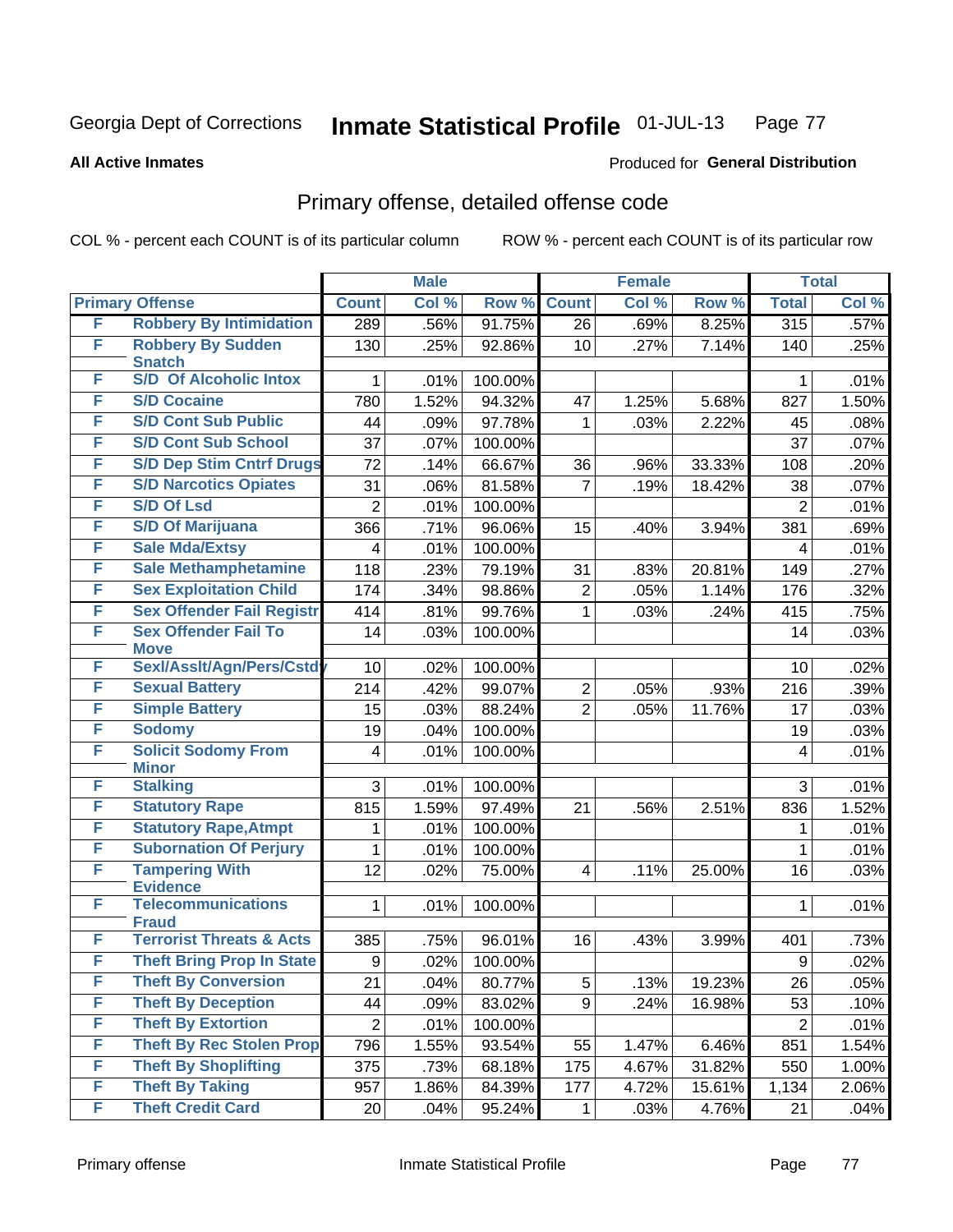#### **All Active Inmates**

#### Produced for **General Distribution**

### Primary offense, detailed offense code

|   |                                            | <b>Male</b>             |       |         | <b>Female</b>           |       |        | <b>Total</b>            |       |
|---|--------------------------------------------|-------------------------|-------|---------|-------------------------|-------|--------|-------------------------|-------|
|   | <b>Primary Offense</b>                     | <b>Count</b>            | Col % | Row %   | <b>Count</b>            | Col % | Row %  | <b>Total</b>            | Col % |
| F | <b>Theft Motorveh Or Part</b>              | 68                      | .13%  | 95.77%  | $\overline{3}$          | .08%  | 4.23%  | $\overline{71}$         | .13%  |
| F | <b>Theft Of Lost Property</b>              | 4                       | .01%  | 100.00% |                         |       |        | 4                       | .01%  |
| F | <b>Theft Of Services</b>                   | $\overline{\mathbf{4}}$ | .01%  | 100.00% |                         |       |        | 4                       | .01%  |
| F | <b>Theft Recv Prop Out</b>                 | 1                       | .01%  | 100.00% |                         |       |        | 1                       | .01%  |
|   | <b>State</b>                               |                         |       |         |                         |       |        |                         |       |
| F | <b>Traf Amphtmine 28-199</b><br>Gm         | $\overline{\mathbf{4}}$ | .01%  | 100.00% |                         |       |        | 4                       | .01%  |
| F | Traf Amphtmine 400+ Gm                     | 3                       | .01%  | 100.00% |                         |       |        | 3                       | .01%  |
| F | <b>Traf Cocaine 201-400</b>                | 187                     | .36%  | 95.41%  | 9                       | .24%  | 4.59%  | 196                     | .36%  |
|   | Gm                                         |                         |       |         |                         |       |        |                         |       |
| F | <b>Traf Cocaine 401+ Gm</b>                | 139                     | .27%  | 93.92%  | 9                       | .24%  | 6.08%  | 148                     | .27%  |
| F | <b>Traf Cocaine Less 200</b><br>Gm         | 365                     | .71%  | 95.30%  | 18                      | .48%  | 4.70%  | 383                     | .69%  |
| F | Traf Marijna 10-2000 Lb                    | 114                     | .22%  | 94.21%  | $\overline{7}$          | .19%  | 5.79%  | 121                     | .22%  |
| F | Traf Marijna 10001+ Lb                     | 3                       | .01%  | 100.00% |                         |       |        | 3                       | .01%  |
| F | Traf Marijna 2001-10k Lb                   | $\overline{2}$          | .01%  | 100.00% |                         |       |        | $\overline{2}$          | .01%  |
| F | <b>Traf Mda/Extsy 200-</b>                 | 6                       | .01%  | 85.71%  | $\mathbf{1}$            | .03%  | 14.29% | $\overline{7}$          | .01%  |
| F | 399gm<br><b>Traf Mda/Extsy 28-199gm</b>    | 21                      | .04%  | 87.50%  | 3                       | .08%  | 12.50% | 24                      | .04%  |
| F | Traf Mda/Extsy 400+Gm                      | $\overline{\mathbf{4}}$ | .01%  | 100.00% |                         |       |        | $\overline{\mathbf{4}}$ | .01%  |
| F | <b>Traf Methamph 200-399</b>               | 62                      |       | 88.57%  | 8                       |       | 11.43% | 70                      | .13%  |
|   | Gm                                         |                         | .12%  |         |                         | .21%  |        |                         |       |
| F | <b>Traf Methamph 28-199</b>                | 208                     | .40%  | 85.60%  | 35                      | .93%  | 14.40% | 243                     | .44%  |
| F | Gm<br>Traf Methamph 400+ Gm                | 46                      | .09%  | 95.83%  | $\overline{2}$          | .05%  | 4.17%  | 48                      | .09%  |
| F | <b>Traf Methamph Unspec</b>                | 79                      | .15%  | 94.05%  | $\overline{5}$          | .13%  | 5.95%  | 84                      | .15%  |
|   | <b>Amt</b>                                 |                         |       |         |                         |       |        |                         |       |
| F | <b>Traf Narcotic 15-28 Gm</b>              | 10                      | .02%  | 100.00% |                         |       |        | 10                      | .02%  |
| F | <b>Traf Narcotic 29+ Gm</b>                | 6                       | .01%  | 100.00% |                         |       |        | 6                       | .01%  |
| F | <b>Traf Narcotic Less 14 Gm</b>            | 10                      | .02%  | 90.91%  | 1                       | .03%  | 9.09%  | 11                      | .02%  |
| F | <b>Unauth Dist Recrd</b>                   | 1                       | .01%  | 100.00% |                         |       |        | 1                       | .01%  |
|   | <b>Devices</b>                             |                         |       |         |                         |       |        |                         |       |
| F | <b>Unknown Offense</b>                     | 27                      | .05%  | 87.10%  | $\overline{\mathbf{4}}$ | .11%  | 12.90% | 31                      | .06%  |
| F | <b>Uniwfl Mfg/Del/Dist N-C S</b>           | 19                      | .04%  | 95.00%  | 1                       | .03%  | 5.00%  | 20                      | .04%  |
| F | <b>Use Comm Facity Vio C</b><br><b>Sub</b> | 5                       | .01%  | 71.43%  | 2 <sup>1</sup>          | .05%  | 28.57% | $\overline{7}$          | .01%  |
| F | <b>Vehicular Homicide</b>                  | 294                     | .57%  | 82.82%  | 61                      | 1.63% | 17.18% | 355                     | .64%  |
| F | <b>Viol Dngrous Drgs Act</b>               | 149                     | .29%  | 80.98%  | 35                      | .93%  | 19.02% | 184                     | .33%  |
| F | <b>Viol Ga Cntrl Sbst Act</b>              | 86                      | .17%  | 82.69%  | 18                      | .48%  | 17.31% | 104                     | .19%  |
| F | <b>Viol Ga Securities Act</b>              | 1                       | .01%  | 100.00% |                         |       |        | 1                       | .01%  |
| F | <b>Viol Motor Vehicle Laws</b>             | 25                      | .05%  | 73.53%  | 9 <sup>1</sup>          | .24%  | 26.47% | 34                      | .06%  |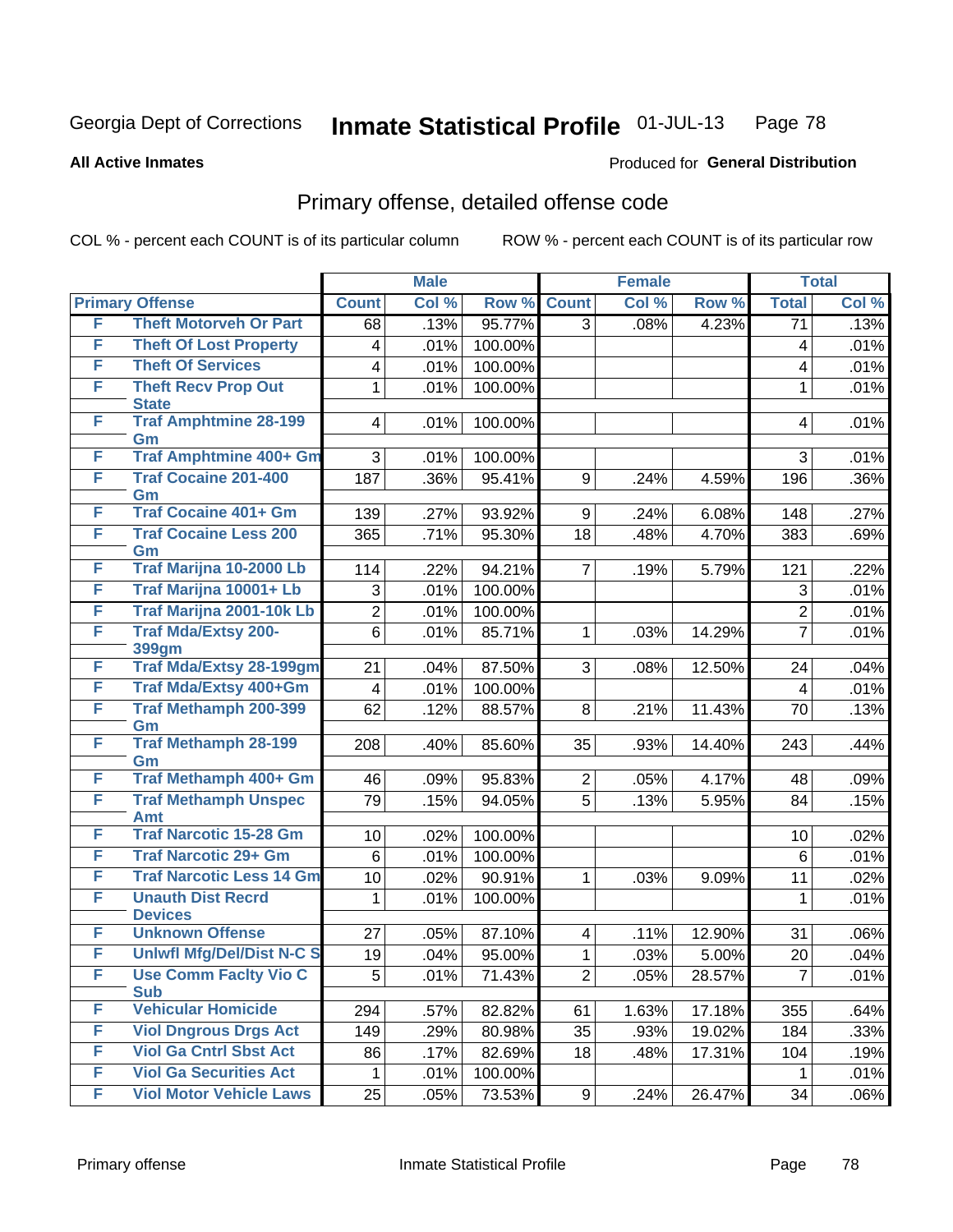#### **All Active Inmates**

# Produced for **General Distribution**

### Primary offense, detailed offense code

| <b>Primary Offense</b><br><b>Count</b><br>Col %<br>Row %<br><b>Count</b><br>Col %<br>Row %<br><b>Total</b><br>F<br><b>Viol Oath Public Offcr</b><br>100.00%<br>.01%<br>1<br>1<br>F<br><b>Violatn Othr States Law</b><br>87.50%<br>7<br>.01%<br>12.50%<br>8<br>$\mathbf{1}$<br>.03%<br>F<br><b>Vol Manslaughter Of</b><br>3<br>100.00%<br>3<br>.01%<br><b>Fetus</b><br><b>Voluntary Manslaughter</b><br>F<br>1,088<br>2.12%<br>88.53%<br>141<br>3.76%<br>11.47%<br>1,229<br><b>Abandonment Of Dep</b><br>Μ<br>5<br>100.00%<br>5<br>.01%<br><b>Child</b><br><b>Abusive Language</b><br>M<br>100.00%<br>.01%<br>1<br>1<br><b>Agg Assault With Knife</b><br>M<br>100.00%<br>1<br>.01%<br>$\mathbf{1}$<br><b>Assault &amp; Battery</b><br>Μ<br>6<br>100.00%<br>.01%<br>6<br><b>Bad Checks</b><br>M<br>$\overline{2}$<br>.01%<br>66.67%<br>3<br>$\mathbf{1}$<br>.03%<br>33.33%<br>M<br><b>Burglary</b><br>8<br>100.00%<br>.02%<br>8<br><b>Cheating &amp; Swindling</b><br>M<br>100.00%<br>1<br>.01%<br>1<br><b>Cpwl &amp; Concealed</b><br>M<br>100.00%<br>4<br>.01%<br>4<br><b>Weapon</b><br><b>Crmnl Attempt</b><br>M<br>100.00%<br>.01%<br>1<br>1 |  | <b>Male</b> |  | <b>Female</b> |  | <b>Total</b> |       |
|------------------------------------------------------------------------------------------------------------------------------------------------------------------------------------------------------------------------------------------------------------------------------------------------------------------------------------------------------------------------------------------------------------------------------------------------------------------------------------------------------------------------------------------------------------------------------------------------------------------------------------------------------------------------------------------------------------------------------------------------------------------------------------------------------------------------------------------------------------------------------------------------------------------------------------------------------------------------------------------------------------------------------------------------------------------------------------------------------------------------------------------------|--|-------------|--|---------------|--|--------------|-------|
|                                                                                                                                                                                                                                                                                                                                                                                                                                                                                                                                                                                                                                                                                                                                                                                                                                                                                                                                                                                                                                                                                                                                                |  |             |  |               |  |              | Col % |
|                                                                                                                                                                                                                                                                                                                                                                                                                                                                                                                                                                                                                                                                                                                                                                                                                                                                                                                                                                                                                                                                                                                                                |  |             |  |               |  |              | .01%  |
|                                                                                                                                                                                                                                                                                                                                                                                                                                                                                                                                                                                                                                                                                                                                                                                                                                                                                                                                                                                                                                                                                                                                                |  |             |  |               |  |              | .01%  |
|                                                                                                                                                                                                                                                                                                                                                                                                                                                                                                                                                                                                                                                                                                                                                                                                                                                                                                                                                                                                                                                                                                                                                |  |             |  |               |  |              | .01%  |
|                                                                                                                                                                                                                                                                                                                                                                                                                                                                                                                                                                                                                                                                                                                                                                                                                                                                                                                                                                                                                                                                                                                                                |  |             |  |               |  |              |       |
|                                                                                                                                                                                                                                                                                                                                                                                                                                                                                                                                                                                                                                                                                                                                                                                                                                                                                                                                                                                                                                                                                                                                                |  |             |  |               |  |              | 2.23% |
|                                                                                                                                                                                                                                                                                                                                                                                                                                                                                                                                                                                                                                                                                                                                                                                                                                                                                                                                                                                                                                                                                                                                                |  |             |  |               |  |              | .01%  |
|                                                                                                                                                                                                                                                                                                                                                                                                                                                                                                                                                                                                                                                                                                                                                                                                                                                                                                                                                                                                                                                                                                                                                |  |             |  |               |  |              | .01%  |
|                                                                                                                                                                                                                                                                                                                                                                                                                                                                                                                                                                                                                                                                                                                                                                                                                                                                                                                                                                                                                                                                                                                                                |  |             |  |               |  |              | .01%  |
|                                                                                                                                                                                                                                                                                                                                                                                                                                                                                                                                                                                                                                                                                                                                                                                                                                                                                                                                                                                                                                                                                                                                                |  |             |  |               |  |              | .01%  |
|                                                                                                                                                                                                                                                                                                                                                                                                                                                                                                                                                                                                                                                                                                                                                                                                                                                                                                                                                                                                                                                                                                                                                |  |             |  |               |  |              | .01%  |
|                                                                                                                                                                                                                                                                                                                                                                                                                                                                                                                                                                                                                                                                                                                                                                                                                                                                                                                                                                                                                                                                                                                                                |  |             |  |               |  |              | .01%  |
|                                                                                                                                                                                                                                                                                                                                                                                                                                                                                                                                                                                                                                                                                                                                                                                                                                                                                                                                                                                                                                                                                                                                                |  |             |  |               |  |              | .01%  |
|                                                                                                                                                                                                                                                                                                                                                                                                                                                                                                                                                                                                                                                                                                                                                                                                                                                                                                                                                                                                                                                                                                                                                |  |             |  |               |  |              | .01%  |
|                                                                                                                                                                                                                                                                                                                                                                                                                                                                                                                                                                                                                                                                                                                                                                                                                                                                                                                                                                                                                                                                                                                                                |  |             |  |               |  |              | .01%  |
| <b>Crmnl Intfer Govt Prop</b><br>Μ<br>.01%<br>100.00%<br>1<br>1                                                                                                                                                                                                                                                                                                                                                                                                                                                                                                                                                                                                                                                                                                                                                                                                                                                                                                                                                                                                                                                                                |  |             |  |               |  |              | .01%  |
| <b>Crmnl Trespassing</b><br>M<br>100.00%<br>4<br>.01%<br>4                                                                                                                                                                                                                                                                                                                                                                                                                                                                                                                                                                                                                                                                                                                                                                                                                                                                                                                                                                                                                                                                                     |  |             |  |               |  |              | .01%  |
| <b>Cruelty To Children</b><br>M<br>100.00%<br>$\mathbf 1$<br>.03%<br>1                                                                                                                                                                                                                                                                                                                                                                                                                                                                                                                                                                                                                                                                                                                                                                                                                                                                                                                                                                                                                                                                         |  |             |  |               |  |              | .01%  |
| M<br><b>Dui</b><br>90.91%<br>.02%<br>$\mathbf 1$<br>11<br>10<br>.03%<br>9.09%                                                                                                                                                                                                                                                                                                                                                                                                                                                                                                                                                                                                                                                                                                                                                                                                                                                                                                                                                                                                                                                                  |  |             |  |               |  |              | .02%  |
| Μ<br><b>Escape</b><br>100.00%<br>.01%<br>4<br>4                                                                                                                                                                                                                                                                                                                                                                                                                                                                                                                                                                                                                                                                                                                                                                                                                                                                                                                                                                                                                                                                                                |  |             |  |               |  |              | .01%  |
| M<br><b>Forgery</b><br>3<br>.01%<br>100.00%<br>3                                                                                                                                                                                                                                                                                                                                                                                                                                                                                                                                                                                                                                                                                                                                                                                                                                                                                                                                                                                                                                                                                               |  |             |  |               |  |              | .01%  |
| <b>Fraudulent Checks</b><br>M<br>.01%<br>100.00%<br>1<br>1                                                                                                                                                                                                                                                                                                                                                                                                                                                                                                                                                                                                                                                                                                                                                                                                                                                                                                                                                                                                                                                                                     |  |             |  |               |  |              | .01%  |
| <b>Loitering Or Prowling</b><br>M<br>.01%<br>100.00%<br>1<br>1                                                                                                                                                                                                                                                                                                                                                                                                                                                                                                                                                                                                                                                                                                                                                                                                                                                                                                                                                                                                                                                                                 |  |             |  |               |  |              | .01%  |
| <b>Misc Misdemeanor</b><br>M<br>$\overline{2}$<br>.01%<br>100.00%<br>$\overline{2}$                                                                                                                                                                                                                                                                                                                                                                                                                                                                                                                                                                                                                                                                                                                                                                                                                                                                                                                                                                                                                                                            |  |             |  |               |  |              | .01%  |
| <b>Obstr Of Law Enf Officer</b><br>$\overline{2}$<br>Μ<br>.01%<br>100.00%<br>$\overline{2}$                                                                                                                                                                                                                                                                                                                                                                                                                                                                                                                                                                                                                                                                                                                                                                                                                                                                                                                                                                                                                                                    |  |             |  |               |  |              | .01%  |
| <b>Other Misdemeanor</b><br>100.00%<br>M<br>8<br>.02%<br>8                                                                                                                                                                                                                                                                                                                                                                                                                                                                                                                                                                                                                                                                                                                                                                                                                                                                                                                                                                                                                                                                                     |  |             |  |               |  |              | .01%  |
| <b>Pointing Gun At Another</b><br>M<br>100.00%<br>.01%<br>1<br>1                                                                                                                                                                                                                                                                                                                                                                                                                                                                                                                                                                                                                                                                                                                                                                                                                                                                                                                                                                                                                                                                               |  |             |  |               |  |              | .01%  |
| <b>Prostitution</b><br>M<br>$\mathbf{1}$<br>1<br>.03%<br>100.00%                                                                                                                                                                                                                                                                                                                                                                                                                                                                                                                                                                                                                                                                                                                                                                                                                                                                                                                                                                                                                                                                               |  |             |  |               |  |              | .01%  |
| <b>Public Drunkenness</b><br>M<br>3<br>100.00%<br>3<br>.01%                                                                                                                                                                                                                                                                                                                                                                                                                                                                                                                                                                                                                                                                                                                                                                                                                                                                                                                                                                                                                                                                                    |  |             |  |               |  |              | .01%  |
| <b>Public Indecency</b><br>M<br>5<br>.01%<br>100.00%<br>5                                                                                                                                                                                                                                                                                                                                                                                                                                                                                                                                                                                                                                                                                                                                                                                                                                                                                                                                                                                                                                                                                      |  |             |  |               |  |              | .01%  |
| <b>Reckless Driving</b><br>M<br>100.00%<br>1<br>.01%<br>1                                                                                                                                                                                                                                                                                                                                                                                                                                                                                                                                                                                                                                                                                                                                                                                                                                                                                                                                                                                                                                                                                      |  |             |  |               |  |              | .01%  |
| M<br><b>Robbery</b><br>1<br>.01%<br>100.00%<br>1                                                                                                                                                                                                                                                                                                                                                                                                                                                                                                                                                                                                                                                                                                                                                                                                                                                                                                                                                                                                                                                                                               |  |             |  |               |  |              | .01%  |
| M<br><b>Simple Battery</b><br>$\mathbf 1$<br>$\overline{2}$<br>.01%<br>50.00%<br>$\mathbf{1}$<br>.03%<br>50.00%                                                                                                                                                                                                                                                                                                                                                                                                                                                                                                                                                                                                                                                                                                                                                                                                                                                                                                                                                                                                                                |  |             |  |               |  |              | .01%  |
| <b>Theft By Deception &lt;</b><br>M<br>$\overline{2}$<br>$\overline{2}$<br>100.00%<br>.01%                                                                                                                                                                                                                                                                                                                                                                                                                                                                                                                                                                                                                                                                                                                                                                                                                                                                                                                                                                                                                                                     |  |             |  |               |  |              | .01%  |
| \$500                                                                                                                                                                                                                                                                                                                                                                                                                                                                                                                                                                                                                                                                                                                                                                                                                                                                                                                                                                                                                                                                                                                                          |  |             |  |               |  |              |       |
| <b>Theft By Taking</b><br>M<br>$\mathbf{1}$<br>.01%<br>100.00%<br>1                                                                                                                                                                                                                                                                                                                                                                                                                                                                                                                                                                                                                                                                                                                                                                                                                                                                                                                                                                                                                                                                            |  |             |  |               |  |              | .01%  |
| M<br><b>Theft By Taking -</b><br>22<br>100.00%<br>22<br>.04%<br>Larceny                                                                                                                                                                                                                                                                                                                                                                                                                                                                                                                                                                                                                                                                                                                                                                                                                                                                                                                                                                                                                                                                        |  |             |  |               |  |              | .04%  |
| <b>Theft Motor Vehicle, Parts</b><br>M<br>$\mathbf{1}$<br>.01%<br>100.00%<br>$\mathbf{1}$                                                                                                                                                                                                                                                                                                                                                                                                                                                                                                                                                                                                                                                                                                                                                                                                                                                                                                                                                                                                                                                      |  |             |  |               |  |              | .01%  |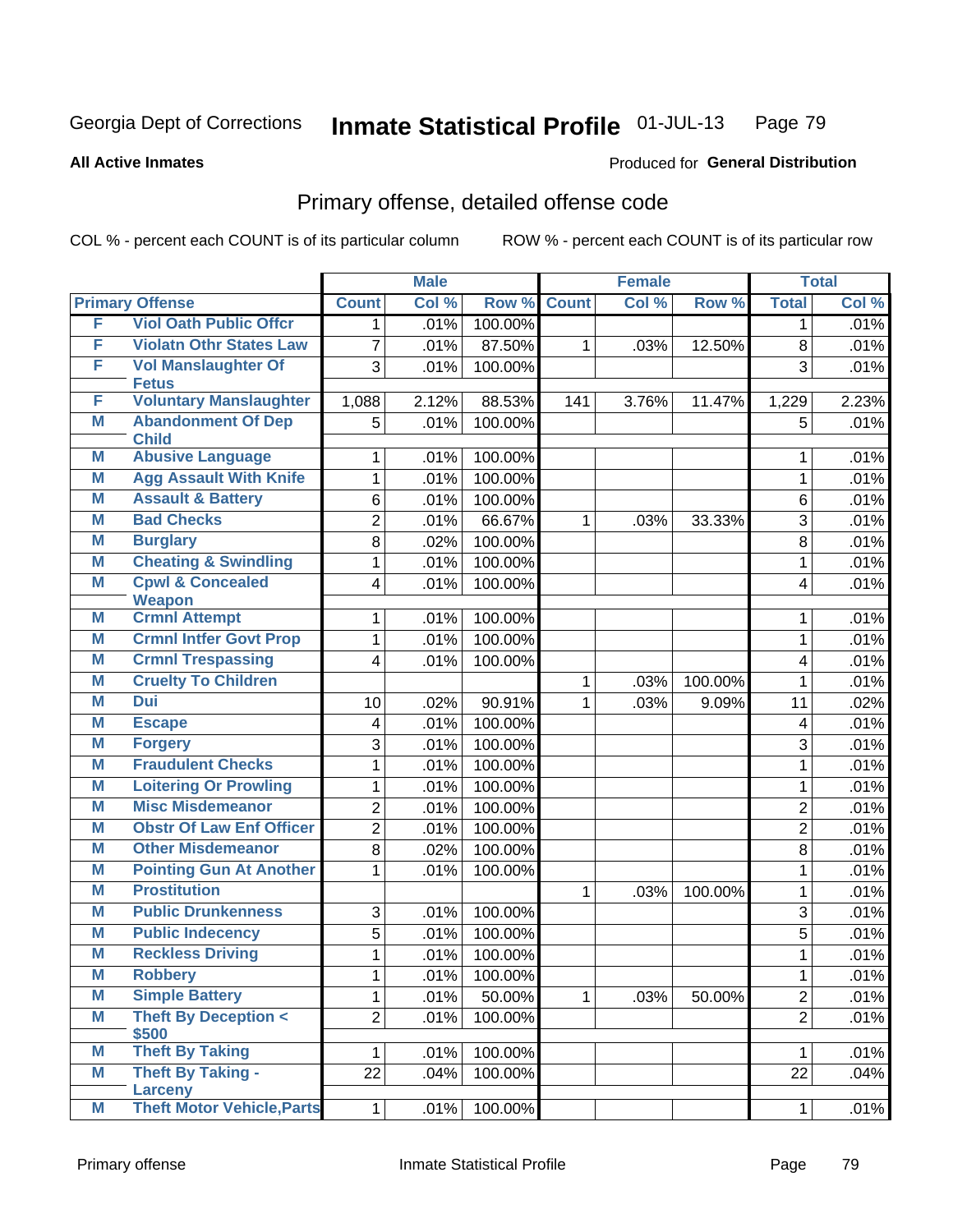**All Active Inmates**

#### Produced for **General Distribution**

# Primary offense, detailed offense code

|                        |                           |              | <b>Male</b> |                    |       | <b>Female</b> |        |        | <b>Total</b> |
|------------------------|---------------------------|--------------|-------------|--------------------|-------|---------------|--------|--------|--------------|
| <b>Primary Offense</b> |                           | <b>Count</b> | Col %       | <b>Row % Count</b> |       | Col %         | Row %  | Total  | Col %        |
| М                      | <b>Vagrancy</b>           |              | .01%        | 100.00%            |       |               |        |        | $.01\%$      |
| M                      | <b>Viol Motor Veh Law</b> |              | ا %01.      | 66.67%             |       | .03%          | 33.33% | ົ      | .01%         |
| М                      | <b>Wife Beating</b>       |              | .01%        | 100.00%            |       |               |        |        | .01%         |
| М                      | <b>Worthless Checks</b>   |              | ا %01.      | 100.00%            |       |               |        |        | .01%         |
| <b>Total Rported</b>   |                           | 51,416       | 101%        | $93.2\%$           | 3,750 | 100%          | 6.8%   | 55,166 | 101%         |

| orted<br>. | $\mathbf{z}$ |                 | 79     |
|------------|--------------|-----------------|--------|
|            | 494          | 2.754<br>.<br>. | 55,245 |

| Mode (most frequent) | 1601 Burg Bef 7/1/12 | 1701 Forg 1st Bef 7/1/12 | 1601 Burg Bef<br>7/1/12 |
|----------------------|----------------------|--------------------------|-------------------------|
|----------------------|----------------------|--------------------------|-------------------------|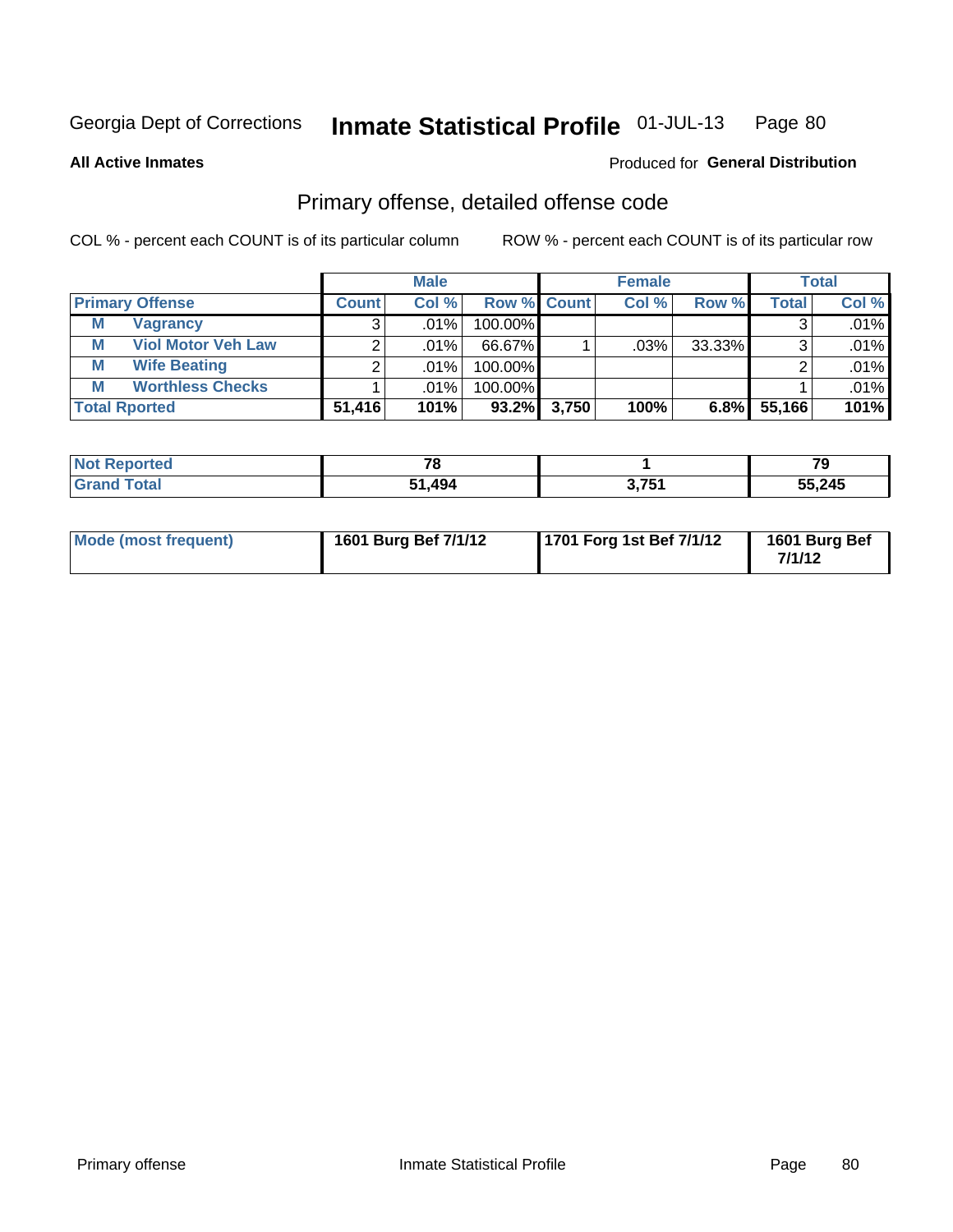Produced for **General Distribution**

#### **All Active Inmates**

# County of conviction of primary offense

|     |                             |              | <b>Male</b> |        |                         | <b>Female</b> |        |                  | <b>Total</b> |
|-----|-----------------------------|--------------|-------------|--------|-------------------------|---------------|--------|------------------|--------------|
|     | <b>County of Conviction</b> | <b>Count</b> | Col %       | Row %  | <b>Count</b>            | Col %         | Row %  | <b>Total</b>     | Col %        |
| 000 | <b>Unknown</b>              | 283          | .55%        | 93.40% | 20                      | .53%          | 6.60%  | $\overline{303}$ | .55%         |
| 001 | <b>Appling County</b>       | 103          | .20%        | 90.35% | 11                      | .29%          | 9.65%  | 114              | .21%         |
| 002 | <b>Atkinson County</b>      | 50           | .10%        | 94.34% | 3                       | .08%          | 5.66%  | 53               | .10%         |
| 003 | <b>Bacon County</b>         | 70           | .14%        | 95.89% | 3                       | .08%          | 4.11%  | 73               | .13%         |
| 004 | <b>Baker County</b>         | 15           | .03%        | 93.75% | $\mathbf{1}$            | .03%          | 6.25%  | 16               | .03%         |
| 005 | <b>Baldwin County</b>       | 339          | .66%        | 95.22% | 17                      | .45%          | 4.78%  | 356              | .64%         |
| 006 | <b>Banks County</b>         | 61           | .12%        | 93.85% | $\overline{\mathbf{4}}$ | .11%          | 6.15%  | 65               | .12%         |
| 007 | <b>Barrow County</b>        | 249          | .48%        | 89.89% | 28                      | .75%          | 10.11% | 277              | .50%         |
| 008 | <b>Bartow County</b>        | 663          | 1.29%       | 88.40% | 87                      | 2.32%         | 11.60% | 750              | 1.36%        |
| 009 | <b>Ben Hill County</b>      | 247          | .48%        | 94.27% | 15                      | .40%          | 5.73%  | 262              | .47%         |
| 010 | <b>Berrien County</b>       | 94           | .18%        | 93.07% | $\overline{7}$          | .19%          | 6.93%  | 101              | .18%         |
| 011 | <b>Bibb County</b>          | 1,085        | 2.11%       | 95.59% | 50                      | 1.33%         | 4.41%  | 1,135            | 2.05%        |
| 012 | <b>Bleckley County</b>      | 73           | .14%        | 92.41% | 6                       | .16%          | 7.59%  | 79               | .14%         |
| 013 | <b>Brantley County</b>      | 65           | .13%        | 90.28% | $\overline{7}$          | .19%          | 9.72%  | 72               | .13%         |
| 014 | <b>Brooks County</b>        | 69           | .13%        | 95.83% | 3                       | .08%          | 4.17%  | 72               | .13%         |
| 015 | <b>Bryan County</b>         | 113          | .22%        | 96.58% | 4                       | .11%          | 3.42%  | 117              | .21%         |
| 016 | <b>Bulloch County</b>       | 510          | .99%        | 91.40% | 48                      | 1.28%         | 8.60%  | 558              | 1.01%        |
| 017 | <b>Burke County</b>         | 208          | .40%        | 95.85% | $\boldsymbol{9}$        | .24%          | 4.15%  | 217              | .39%         |
| 018 | <b>Butts County</b>         | 147          | .29%        | 96.71% | 5                       | .13%          | 3.29%  | 152              | .28%         |
| 019 | <b>Calhoun County</b>       | 39           | .08%        | 86.67% | 6                       | .16%          | 13.33% | 45               | .08%         |
| 020 | <b>Camden County</b>        | 163          | .32%        | 92.61% | 13                      | .35%          | 7.39%  | 176              | .32%         |
| 021 | <b>Candler County</b>       | 125          | .24%        | 92.59% | 10                      | .27%          | 7.41%  | 135              | .24%         |
| 022 | <b>Carroll County</b>       | 581          | 1.13%       | 91.64% | 53                      | 1.41%         | 8.36%  | 634              | 1.15%        |
| 023 | <b>Catoosa County</b>       | 346          | .67%        | 89.87% | 39                      | 1.04%         | 10.13% | 385              | .70%         |
| 024 | <b>Charlton County</b>      | 61           | .12%        | 95.31% | 3                       | .08%          | 4.69%  | 64               | .12%         |
| 025 | <b>Chatham County</b>       | 2,253        | 4.38%       | 96.12% | 91                      | 2.43%         | 3.88%  | 2,344            | 4.24%        |
| 026 | <b>Chattahoochee County</b> | 34           | .07%        | 97.14% | 1                       | .03%          | 2.86%  | 35               | .06%         |
| 027 | <b>Chattooga County</b>     | 234          | .45%        | 86.67% | 36                      | .96%          | 13.33% | 270              | .49%         |
| 028 | <b>Cherokee County</b>      | 540          | 1.05%       | 92.62% | 43                      | 1.15%         | 7.38%  | 583              | 1.06%        |
| 029 | <b>Clarke County</b>        | 455          | .88%        | 95.19% | 23                      | .61%          | 4.81%  | 478              | .87%         |
| 030 | <b>Clay County</b>          | 35           | .07%        | 94.59% | $\overline{2}$          | .05%          | 5.41%  | 37               | .07%         |
| 031 | <b>Clayton County</b>       | 1,570        | 3.05%       | 93.56% | 108                     | 2.88%         | 6.44%  | 1,678            | 3.04%        |
| 032 | <b>Clinch County</b>        | 57           | .11%        | 96.61% | $\overline{2}$          | .05%          | 3.39%  | 59               | .11%         |
| 033 | <b>Cobb County</b>          | 2,601        | 5.05%       | 90.88% | 261                     | 6.96%         | 9.12%  | 2,862            | 5.18%        |
| 034 | <b>Coffee County</b>        | 258          | .50%        | 92.81% | 20                      | .53%          | 7.19%  | 278              | .50%         |
| 035 | <b>Colquitt County</b>      | 262          | .51%        | 93.91% | 17                      | .45%          | 6.09%  | 279              | .51%         |
| 036 | <b>Columbia County</b>      | 378          | .73%        | 90.87% | 38                      | 1.01%         | 9.13%  | 416              | .75%         |
| 037 | <b>Cook County</b>          | 126          | .24%        | 95.45% | 6                       | .16%          | 4.55%  | 132              | .24%         |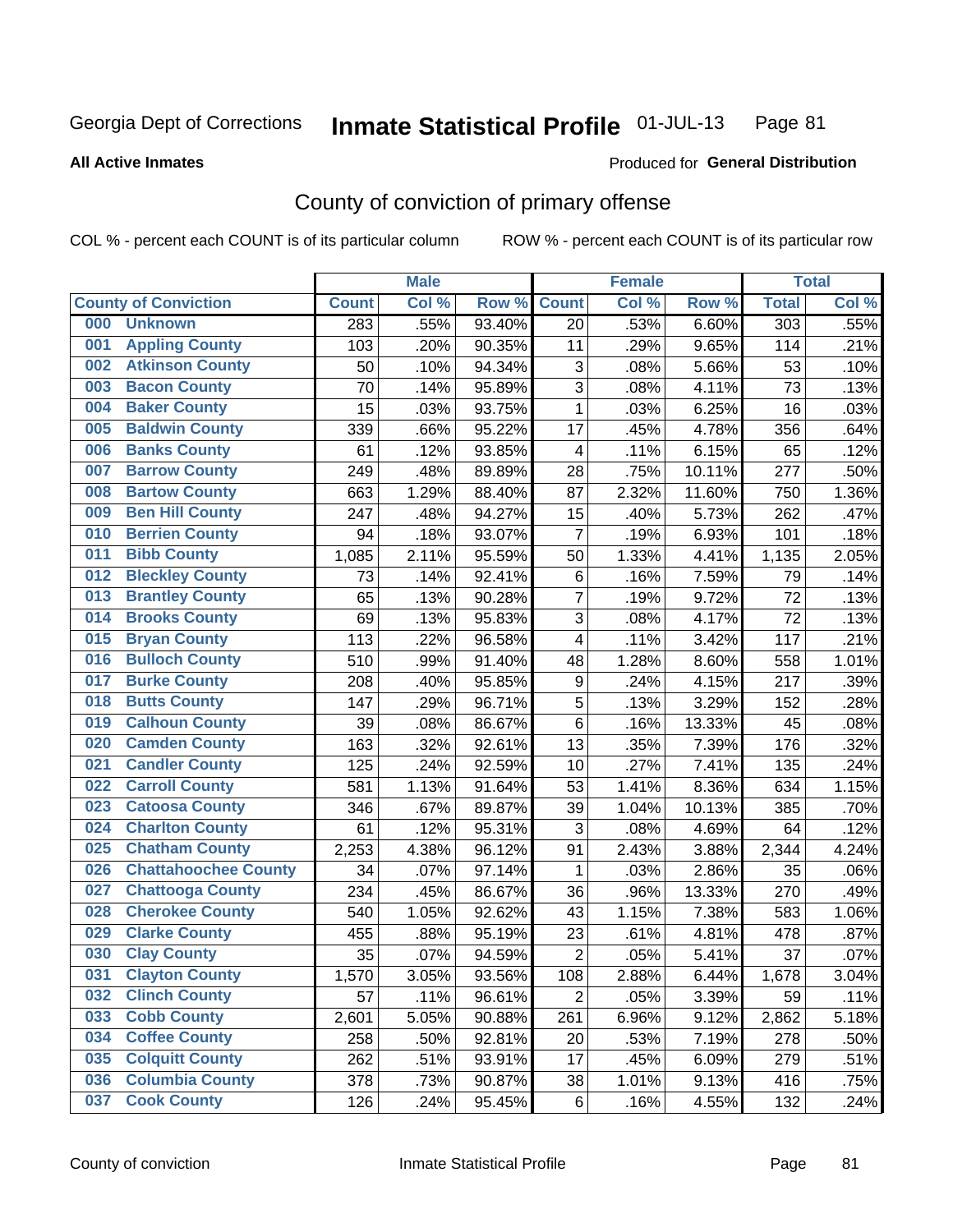**All Active Inmates**

#### Produced for **General Distribution**

### County of conviction of primary offense

|     | <b>Male</b>                 |              |       |         |                           | <b>Female</b> |        |                  | <b>Total</b> |
|-----|-----------------------------|--------------|-------|---------|---------------------------|---------------|--------|------------------|--------------|
|     | <b>County of Conviction</b> | <b>Count</b> | Col % | Row %   | <b>Count</b>              | Col %         | Row %  | <b>Total</b>     | Col %        |
| 038 | <b>Coweta County</b>        | 536          | 1.04% | 93.06%  | 40                        | 1.07%         | 6.94%  | $\overline{576}$ | 1.04%        |
| 039 | <b>Crawford County</b>      | 18           | .03%  | 100.00% |                           |               |        | 18               | .03%         |
| 040 | <b>Crisp County</b>         | 274          | .53%  | 95.14%  | 14                        | .37%          | 4.86%  | 288              | .52%         |
| 041 | <b>Dade County</b>          | 105          | .20%  | 90.52%  | 11                        | .29%          | 9.48%  | 116              | .21%         |
| 042 | <b>Dawson County</b>        | 116          | .23%  | 89.23%  | 14                        | .37%          | 10.77% | 130              | .24%         |
| 043 | <b>Decatur County</b>       | 313          | .61%  | 93.43%  | 22                        | .59%          | 6.57%  | 335              | .61%         |
| 044 | <b>Dekalb County</b>        | 3,175        | 6.17% | 95.46%  | 151                       | 4.03%         | 4.54%  | 3,326            | 6.02%        |
| 045 | <b>Dodge County</b>         | 158          | .31%  | 92.40%  | 13                        | .35%          | 7.60%  | 171              | .31%         |
| 046 | <b>Dooly County</b>         | 98           | .19%  | 95.15%  | 5                         | .13%          | 4.85%  | 103              | .19%         |
| 047 | <b>Dougherty County</b>     | 992          | 1.93% | 94.30%  | 60                        | 1.60%         | 5.70%  | 1,052            | 1.90%        |
| 048 | <b>Douglas County</b>       | 1,305        | 2.53% | 90.69%  | 134                       | 3.57%         | 9.31%  | 1,439            | 2.60%        |
| 049 | <b>Early County</b>         | 93           | .18%  | 96.88%  | $\ensuremath{\mathsf{3}}$ | .08%          | 3.13%  | 96               | .17%         |
| 050 | <b>Echols County</b>        | 11           | .02%  | 91.67%  | $\mathbf{1}$              | .03%          | 8.33%  | 12               | .02%         |
| 051 | <b>Effingham County</b>     | 213          | .41%  | 93.42%  | 15                        | .40%          | 6.58%  | 228              | .41%         |
| 052 | <b>Elbert County</b>        | 130          | .25%  | 92.20%  | 11                        | .29%          | 7.80%  | 141              | .26%         |
| 053 | <b>Emanuel County</b>       | 173          | .34%  | 93.01%  | 13                        | .35%          | 6.99%  | 186              | .34%         |
| 054 | <b>Evans County</b>         | 98           | .19%  | 96.08%  | $\overline{\mathbf{4}}$   | .11%          | 3.92%  | 102              | .18%         |
| 055 | <b>Fannin County</b>        | 96           | .19%  | 89.72%  | 11                        | .29%          | 10.28% | 107              | .19%         |
| 056 | <b>Fayette County</b>       | 399          | .77%  | 89.06%  | 49                        | 1.31%         | 10.94% | 448              | .81%         |
| 057 | <b>Floyd County</b>         | 803          | 1.56% | 88.53%  | 104                       | 2.77%         | 11.47% | 907              | 1.64%        |
| 058 | <b>Forsyth County</b>       | 332          | .64%  | 87.37%  | 48                        | 1.28%         | 12.63% | 380              | .69%         |
| 059 | <b>Franklin County</b>      | 139          | .27%  | 94.56%  | 8                         | .21%          | 5.44%  | 147              | .27%         |
| 060 | <b>Fulton County</b>        | 4,965        | 9.64% | 95.57%  | 230                       | 6.13%         | 4.43%  | 5,195            | 9.40%        |
| 061 | <b>Gilmer County</b>        | 120          | .23%  | 94.49%  | 7                         | .19%          | 5.51%  | 127              | .23%         |
| 062 | <b>Glascock County</b>      | $\,6$        | .01%  | 85.71%  | $\mathbf{1}$              | .03%          | 14.29% | $\overline{7}$   | .01%         |
| 063 | <b>Glynn County</b>         | 460          | .89%  | 94.85%  | 25                        | .67%          | 5.15%  | 485              | .88%         |
| 064 | <b>Gordon County</b>        | 347          | .67%  | 88.30%  | 46                        | 1.23%         | 11.70% | 393              | .71%         |
| 065 | <b>Grady County</b>         | 216          | .42%  | 94.74%  | 12                        | .32%          | 5.26%  | 228              | .41%         |
| 066 | <b>Greene County</b>        | 121          | .23%  | 93.08%  | $9\,$                     | .24%          | 6.92%  | 130              | .24%         |
| 067 | <b>Gwinnett County</b>      | 2,487        | 4.83% | 92.63%  | 198                       | 5.28%         | 7.37%  | 2,685            | 4.86%        |
| 068 | <b>Habersham County</b>     | 104          | .20%  | 98.11%  | $\overline{2}$            | .05%          | 1.89%  | 106              | .19%         |
| 069 | <b>Hall County</b>          | 724          | 1.41% | 90.27%  | 78                        | 2.08%         | 9.73%  | 802              | 1.45%        |
| 070 | <b>Hancock County</b>       | 36           | .07%  | 97.30%  | 1                         | .03%          | 2.70%  | 37               | .07%         |
| 071 | <b>Haralson County</b>      | 107          | .21%  | 95.54%  | 5                         | .13%          | 4.46%  | 112              | .20%         |
| 072 | <b>Harris County</b>        | 116          | .23%  | 94.31%  | $\overline{7}$            | .19%          | 5.69%  | 123              | .22%         |
| 073 | <b>Hart County</b>          | 136          | .26%  | 95.10%  | $\overline{7}$            | .19%          | 4.90%  | 143              | .26%         |
| 074 | <b>Heard County</b>         | 55           | .11%  | 93.22%  | $\overline{4}$            | .11%          | 6.78%  | 59               | .11%         |
| 075 | <b>Henry County</b>         | 587          | 1.14% | 91.15%  | 57                        | 1.52%         | 8.85%  | 644              | 1.17%        |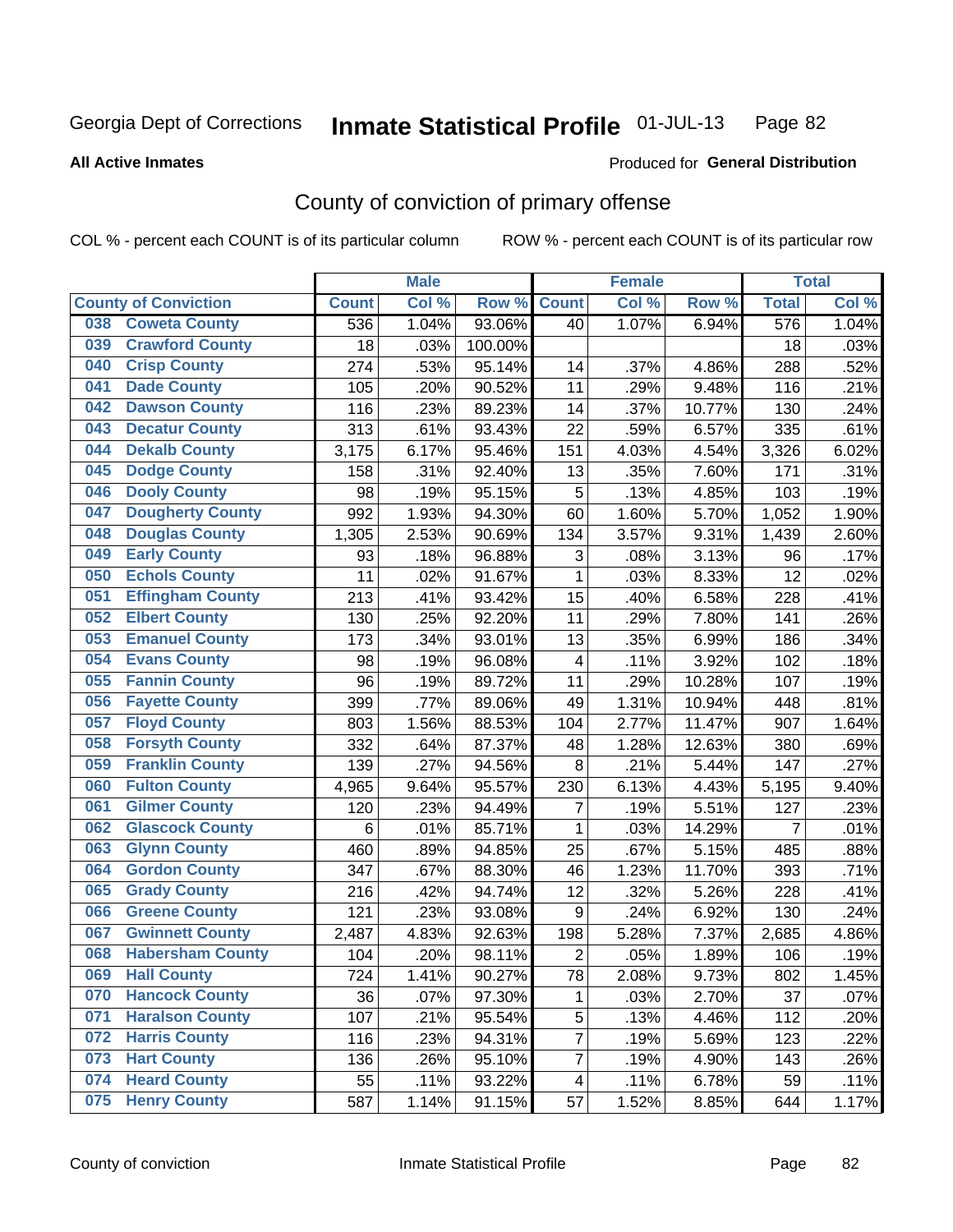#### **All Active Inmates**

#### Produced for **General Distribution**

### County of conviction of primary offense

|                                 |              | <b>Male</b> |         |                  | <b>Female</b> |        |                  | <b>Total</b> |
|---------------------------------|--------------|-------------|---------|------------------|---------------|--------|------------------|--------------|
| <b>County of Conviction</b>     | <b>Count</b> | Col %       | Row %   | <b>Count</b>     | Col %         | Row %  | <b>Total</b>     | Col %        |
| <b>Houston County</b><br>076    | 701          | 1.36%       | 94.47%  | 41               | 1.09%         | 5.53%  | $\overline{742}$ | 1.34%        |
| <b>Irwin County</b><br>077      | 76           | .15%        | 92.68%  | 6                | .16%          | 7.32%  | 82               | .15%         |
| <b>Jackson County</b><br>078    | 248          | .48%        | 89.21%  | 30               | .80%          | 10.79% | 278              | .50%         |
| <b>Jasper County</b><br>079     | 65           | .13%        | 87.84%  | 9                | .24%          | 12.16% | 74               | .13%         |
| <b>Jeff Davis County</b><br>080 | 88           | .17%        | 95.65%  | 4                | .11%          | 4.35%  | 92               | .17%         |
| 081<br><b>Jefferson County</b>  | 183          | .36%        | 97.86%  | 4                | .11%          | 2.14%  | 187              | .34%         |
| <b>Jenkins County</b><br>082    | 72           | .14%        | 96.00%  | 3                | .08%          | 4.00%  | 75               | .14%         |
| <b>Johnson County</b><br>083    | 50           | .10%        | 94.34%  | 3                | .08%          | 5.66%  | 53               | .10%         |
| <b>Jones County</b><br>084      | 208          | .40%        | 88.14%  | 28               | .75%          | 11.86% | 236              | .43%         |
| <b>Lamar County</b><br>085      | 84           | .16%        | 94.38%  | 5                | .13%          | 5.62%  | 89               | .16%         |
| <b>Lanier County</b><br>086     | 46           | .09%        | 97.87%  | 1                | .03%          | 2.13%  | 47               | .09%         |
| <b>Laurens County</b><br>087    | 324          | .63%        | 94.46%  | 19               | .51%          | 5.54%  | 343              | .62%         |
| <b>Lee County</b><br>088        | 67           | .13%        | 89.33%  | 8                | .21%          | 10.67% | 75               | .14%         |
| <b>Liberty County</b><br>089    | 314          | .61%        | 92.63%  | 25               | .67%          | 7.37%  | 339              | .61%         |
| <b>Lincoln County</b><br>090    | 28           | .05%        | 90.32%  | 3                | .08%          | 9.68%  | 31               | .06%         |
| <b>Long County</b><br>091       | 85           | .17%        | 94.44%  | 5                | .13%          | 5.56%  | 90               | .16%         |
| <b>Lowndes County</b><br>092    | 560          | 1.09%       | 95.56%  | 26               | .69%          | 4.44%  | 586              | 1.06%        |
| <b>Lumpkin County</b><br>093    | 89           | .17%        | 89.90%  | 10               | .27%          | 10.10% | 99               | .18%         |
| <b>Macon County</b><br>094      | 63           | .12%        | 96.92%  | $\mathbf 2$      | .05%          | 3.08%  | 65               | .12%         |
| <b>Madison County</b><br>095    | 107          | .21%        | 93.04%  | 8                | .21%          | 6.96%  | 115              | .21%         |
| <b>Marion County</b><br>096     | 24           | .05%        | 92.31%  | $\overline{2}$   | .05%          | 7.69%  | 26               | .05%         |
| <b>Mcduffie County</b><br>097   | 189          | .37%        | 95.45%  | $\boldsymbol{9}$ | .24%          | 4.55%  | 198              | .36%         |
| <b>Mcintosh County</b><br>098   | 82           | .16%        | 94.25%  | $\overline{5}$   | .13%          | 5.75%  | 87               | .16%         |
| <b>Meriwether County</b><br>099 | 195          | .38%        | 96.06%  | 8                | .21%          | 3.94%  | 203              | .37%         |
| <b>Miller County</b><br>100     | 35           | .07%        | 100.00% |                  |               |        | 35               | .06%         |
| <b>Mitchell County</b><br>101   | 214          | .42%        | 91.45%  | 20               | .53%          | 8.55%  | 234              | .42%         |
| <b>Monroe County</b><br>102     | 163          | .32%        | 89.07%  | 20               | .53%          | 10.93% | 183              | .33%         |
| <b>Montgomery County</b><br>103 | 44           | .09%        | 97.78%  | 1                | .03%          | 2.22%  | 45               | .08%         |
| <b>Morgan County</b><br>104     | 147          | .29%        | 93.04%  | 11               | .29%          | 6.96%  | 158              | .29%         |
| <b>Murray County</b><br>105     | 166          | .32%        | 91.71%  | 15               | .40%          | 8.29%  | 181              | .33%         |
| <b>Muscogee County</b><br>106   | 1,390        | 2.70%       | 95.08%  | 72               | 1.92%         | 4.92%  | 1,462            | 2.65%        |
| 107<br><b>Newton County</b>     | 699          | 1.36%       | 93.20%  | 51               | 1.36%         | 6.80%  | 750              | 1.36%        |
| <b>Oconee County</b><br>108     | 46           | .09%        | 93.88%  | 3                | .08%          | 6.12%  | 49               | .09%         |
| <b>Oglethorpe County</b><br>109 | 50           | .10%        | 96.15%  | $\overline{2}$   | .05%          | 3.85%  | 52               | .09%         |
| <b>Paulding County</b><br>110   | 300          | .58%        | 92.59%  | 24               | .64%          | 7.41%  | 324              | .59%         |
| <b>Peach County</b><br>111      | 80           | .16%        | 96.39%  | 3                | .08%          | 3.61%  | 83               | .15%         |
| <b>Pickens County</b><br>$112$  | 95           | .18%        | 92.23%  | 8                | .21%          | 7.77%  | 103              | .19%         |
| <b>Pierce County</b><br>$113$   | 69           | .13%        | 95.83%  | 3                | .08%          | 4.17%  | 72               | .13%         |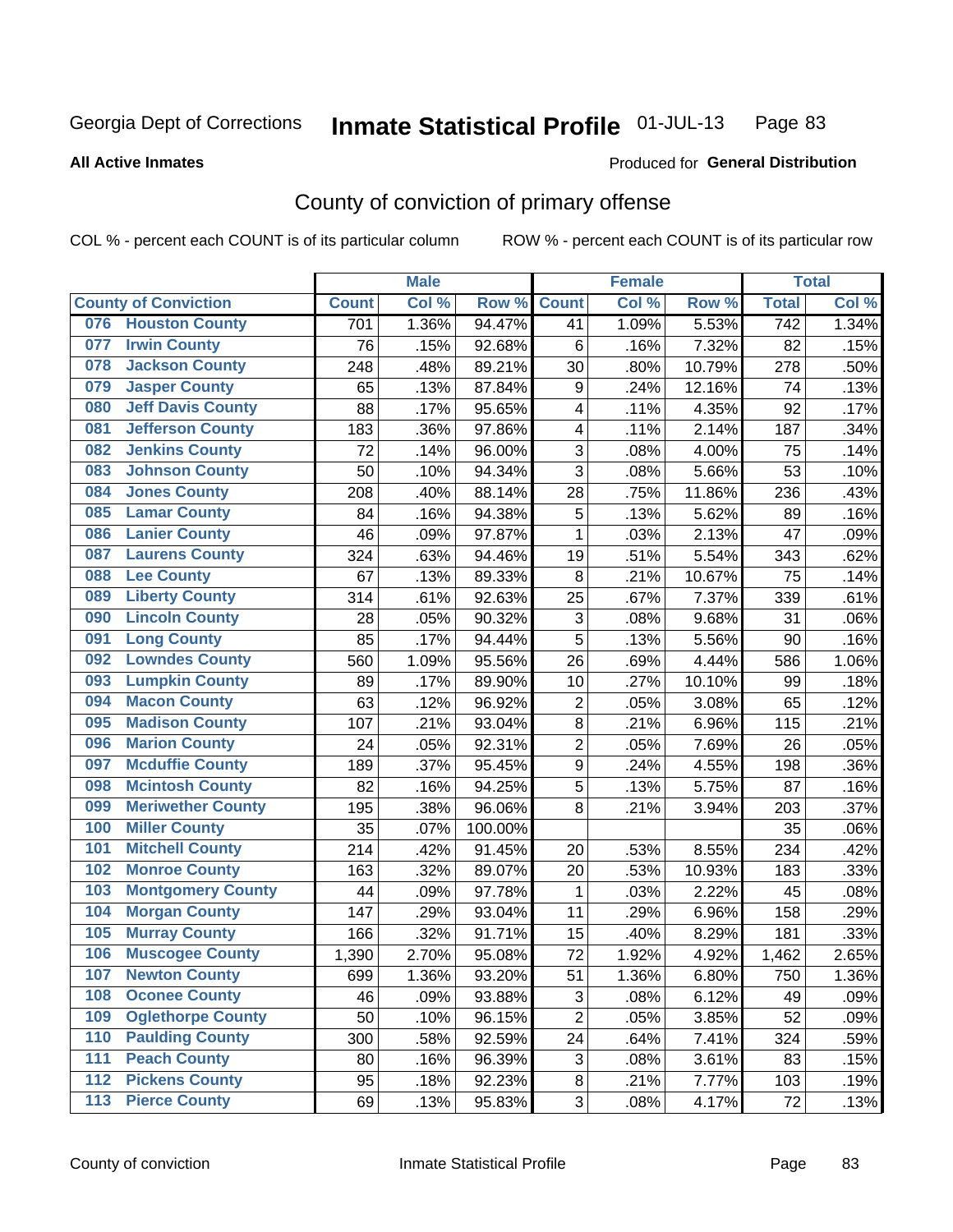#### **All Active Inmates**

# Produced for **General Distribution**

### County of conviction of primary offense

|                                          |              | <b>Male</b> |         |                           | <b>Female</b> |        |              | <b>Total</b> |
|------------------------------------------|--------------|-------------|---------|---------------------------|---------------|--------|--------------|--------------|
| <b>County of Conviction</b>              | <b>Count</b> | Col %       | Row %   | <b>Count</b>              | Col %         | Row %  | <b>Total</b> | Col %        |
| <b>Pike County</b><br>114                | 51           | .10%        | 85.00%  | 9                         | .24%          | 15.00% | 60           | .11%         |
| <b>Polk County</b><br>$\overline{115}$   | 167          | .32%        | 93.82%  | 11                        | .29%          | 6.18%  | 178          | .32%         |
| <b>Pulaski County</b><br>116             | 57           | .11%        | 95.00%  | 3                         | .08%          | 5.00%  | 60           | .11%         |
| <b>Putnam County</b><br>117              | 170          | .33%        | 90.43%  | 18                        | .48%          | 9.57%  | 188          | .34%         |
| <b>Quitman County</b><br>118             | 21           | .04%        | 100.00% |                           |               |        | 21           | .04%         |
| <b>Rabun County</b><br>119               | 50           | .10%        | 86.21%  | 8                         | .21%          | 13.79% | 58           | .10%         |
| <b>Randolph County</b><br>120            | 75           | .15%        | 94.94%  | $\overline{\mathbf{4}}$   | .11%          | 5.06%  | 79           | .14%         |
| <b>Richmond County</b><br>121            | 1,908        | 3.71%       | 94.22%  | 117                       | 3.12%         | 5.78%  | 2,025        | 3.67%        |
| <b>Rockdale County</b><br>122            | 444          | .86%        | 95.07%  | 23                        | .61%          | 4.93%  | 467          | .85%         |
| 123<br><b>Schley County</b>              | 20           | .04%        | 95.24%  | 1                         | .03%          | 4.76%  | 21           | .04%         |
| <b>Screven County</b><br>124             | 143          | .28%        | 95.97%  | 6                         | .16%          | 4.03%  | 149          | .27%         |
| <b>Seminole County</b><br>125            | 75           | .15%        | 91.46%  | $\overline{7}$            | .19%          | 8.54%  | 82           | .15%         |
| <b>Spalding County</b><br>126            | 530          | 1.03%       | 93.15%  | 39                        | 1.04%         | 6.85%  | 569          | 1.03%        |
| 127<br><b>Stephens County</b>            | 172          | .33%        | 92.47%  | 14                        | .37%          | 7.53%  | 186          | .34%         |
| <b>Stewart County</b><br>128             | 32           | .06%        | 96.97%  | 1                         | .03%          | 3.03%  | 33           | .06%         |
| <b>Sumter County</b><br>129              | 224          | .44%        | 94.51%  | 13                        | .35%          | 5.49%  | 237          | .43%         |
| <b>Talbot County</b><br>130              | 50           | .10%        | 94.34%  | $\ensuremath{\mathsf{3}}$ | .08%          | 5.66%  | 53           | .10%         |
| <b>Taliaferro County</b><br>131          | 22           | .04%        | 81.48%  | 5                         | .13%          | 18.52% | 27           | .05%         |
| <b>Tattnall County</b><br>132            | 203          | .39%        | 93.12%  | 15                        | .40%          | 6.88%  | 218          | .39%         |
| 133<br><b>Taylor County</b>              | 72           | .14%        | 93.51%  | $\mathbf 5$               | .13%          | 6.49%  | 77           | .14%         |
| <b>Telfair County</b><br>134             | 88           | .17%        | 90.72%  | $\boldsymbol{9}$          | .24%          | 9.28%  | 97           | .18%         |
| <b>Terrell County</b><br>135             | 83           | .16%        | 97.65%  | $\overline{2}$            | .05%          | 2.35%  | 85           | .15%         |
| <b>Thomas County</b><br>136              | 240          | .47%        | 94.86%  | 13                        | .35%          | 5.14%  | 253          | .46%         |
| <b>Tift County</b><br>137                | 310          | .60%        | 96.57%  | 11                        | .29%          | 3.43%  | 321          | .58%         |
| <b>Toombs County</b><br>138              | 353          | .69%        | 91.69%  | 32                        | .85%          | 8.31%  | 385          | .70%         |
| <b>Towns County</b><br>139               | 34           | .07%        | 89.47%  | 4                         | .11%          | 10.53% | 38           | .07%         |
| <b>Treutlen County</b><br>140            | 88           | .17%        | 95.65%  | 4                         | .11%          | 4.35%  | 92           | .17%         |
| <b>Troup County</b><br>141               | 610          | 1.18%       | 90.77%  | 62                        | 1.65%         | 9.23%  | 672          | 1.22%        |
| <b>Turner County</b><br>142              | 64           | .12%        | 94.12%  | 4                         | .11%          | 5.88%  | 68           | .12%         |
| $\overline{143}$<br><b>Twiggs County</b> | 69           | .13%        | 94.52%  | 4                         | .11%          | 5.48%  | 73           | .13%         |
| <b>Union County</b><br>144               | 73           | .14%        | 82.95%  | 15                        | .40%          | 17.05% | 88           | .16%         |
| 145<br><b>Upson County</b>               | 171          | .33%        | 95.00%  | 9                         | .24%          | 5.00%  | 180          | .33%         |
| <b>Walker County</b><br>146              | 398          | .77%        | 89.44%  | 47                        | 1.25%         | 10.56% | 445          | .81%         |
| <b>Walton County</b><br>147              | 510          | .99%        | 89.79%  | 58                        | 1.55%         | 10.21% | 568          | 1.03%        |
| <b>Ware County</b><br>148                | 346          | .67%        | 94.28%  | 21                        | .56%          | 5.72%  | 367          | .66%         |
| <b>Warren County</b><br>149              | 49           | .10%        | 94.23%  | 3                         | .08%          | 5.77%  | 52           | .09%         |
| <b>Washington County</b><br>150          | 209          | .41%        | 90.87%  | 21                        | .56%          | 9.13%  | 230          | .42%         |
| <b>Wayne County</b><br>151               | 144          | .28%        | 91.72%  | 13                        | .35%          | 8.28%  | 157          | .28%         |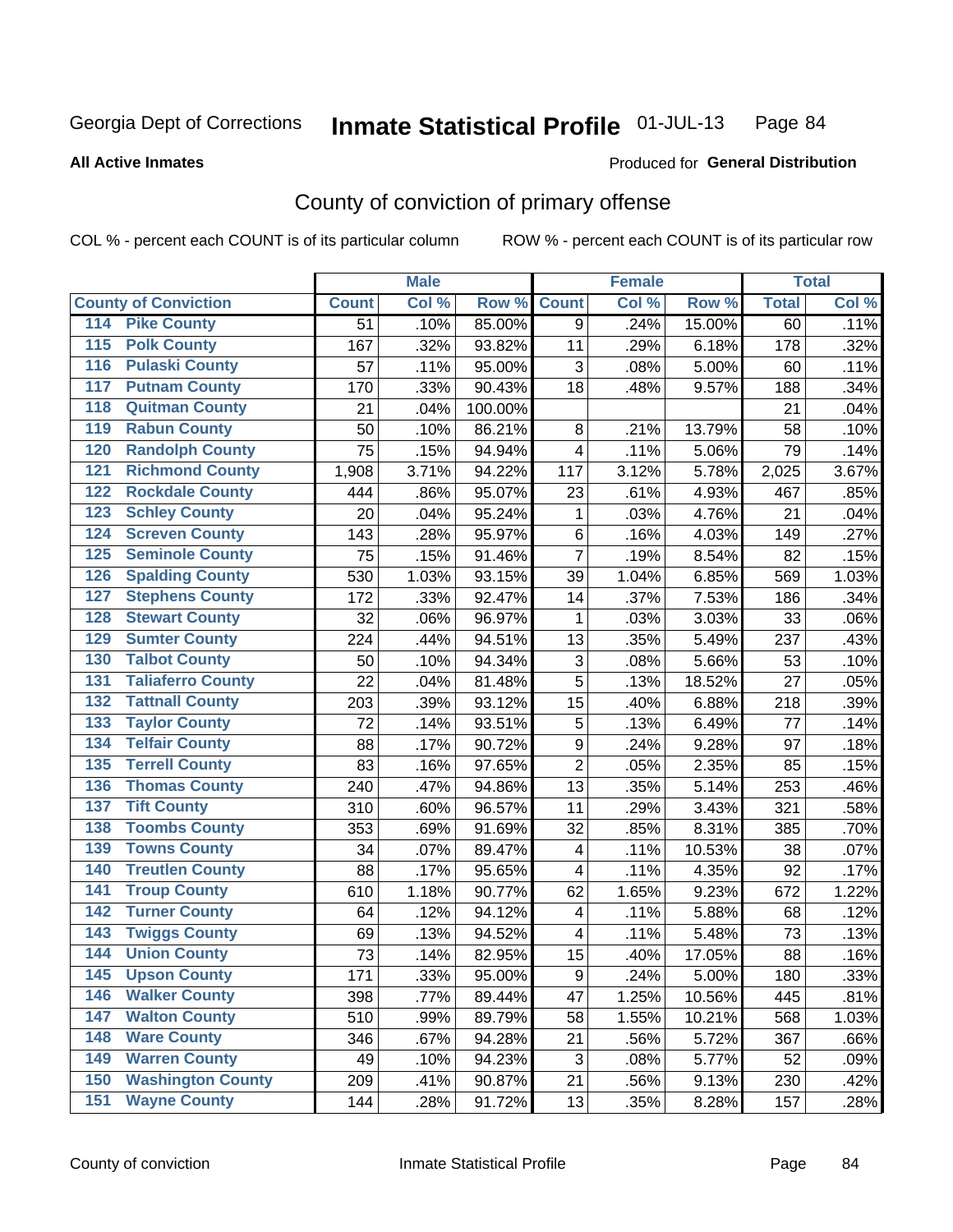#### **All Active Inmates**

# Produced for **General Distribution**

### County of conviction of primary offense

|                                |              | <b>Male</b> |             |       | <b>Female</b> |        |              | <b>Total</b> |
|--------------------------------|--------------|-------------|-------------|-------|---------------|--------|--------------|--------------|
| <b>County of Conviction</b>    | <b>Count</b> | Col %       | Row % Count |       | Col %         | Row %  | <b>Total</b> | Col %        |
| <b>Webster County</b><br>152   | 10           | .02%        | 100.00%     |       |               |        | 10           | .02%         |
| <b>Wheeler County</b><br>153   | 30           | $.06\%$     | 96.77%      |       | .03%          | 3.23%  | 31           | .06%         |
| <b>White County</b><br>154     | 107          | .21%        | 87.70%      | 15    | .40%          | 12.30% | 122          | .22%         |
| <b>Whitfield County</b><br>155 | 574          | 1.11%       | 89.69%      | 66    | 1.76%         | 10.31% | 640          | 1.16%        |
| <b>Wilcox County</b><br>156    | 49           | .10%        | 89.09%      | 6     | .16%          | 10.91% | 55           | .10%         |
| <b>Wilkes County</b><br>157    | 67           | .13%        | 95.71%      | 3     | .08%          | 4.29%  | 70           | .13%         |
| <b>Wilkinson County</b><br>158 | 45           | .09%        | 95.74%      | 2     | .05%          | 4.26%  | 47           | .09%         |
| <b>Worth County</b><br>159     | 115          | .22%        | 94.26%      |       | .19%          | 5.74%  | 122          | .22%         |
| <b>Total Rported</b>           | 51,494       | 100%        | 93.21%      | 3,751 | 100%          | 6.79%  | 55,245       | 100%         |

| <b>Not Reported</b> |        |       |        |
|---------------------|--------|-------|--------|
| <b>Grand Total</b>  | 51,494 | 3,751 | 55,245 |

| Mode (most frequent) | <b>Fulton County</b> | <b>Cobb County</b> | <b>Fulton County</b> |
|----------------------|----------------------|--------------------|----------------------|
|                      |                      |                    |                      |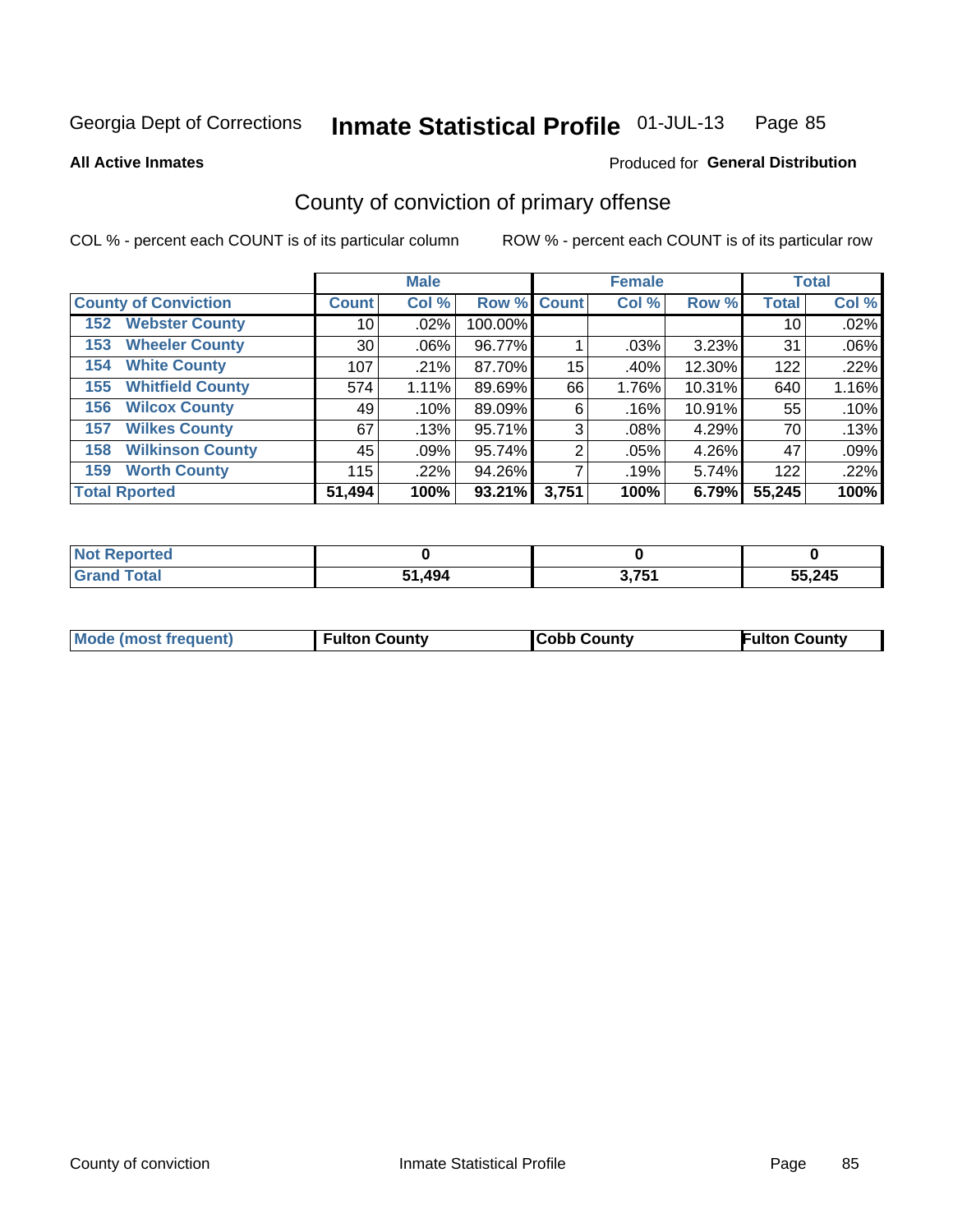Produced for **General Distribution**

#### **All Active Inmates**

### Circuit of conviction of primary offense

|                         |                                 |                  | <b>Male</b> |        |              | <b>Female</b> |        |              | <b>Total</b> |
|-------------------------|---------------------------------|------------------|-------------|--------|--------------|---------------|--------|--------------|--------------|
|                         | <b>Circuit of Conviction</b>    | <b>Count</b>     | Col %       | Row %  | <b>Count</b> | Col %         | Row %  | <b>Total</b> | Col %        |
| $\overline{1}$          | <b>Alapaha Circuit</b>          | $\overline{373}$ | .73%        | 95.15% | 19           | .51%          | 4.85%  | 392          | .71%         |
| $\overline{2}$          | <b>Alcovy Circuit</b>           | 1,209            | 2.36%       | 91.73% | 109          | 2.92%         | 8.27%  | 1,318        | 2.40%        |
| 3                       | <b>Atlanta Circuit</b>          | 4,965            | 9.70%       | 95.57% | 230          | 6.16%         | 4.43%  | 5,195        | 9.46%        |
| 4                       | <b>Atlantic Circuit</b>         | 895              | 1.75%       | 93.91% | 58           | 1.55%         | 6.09%  | 953          | 1.73%        |
| 5                       | <b>Augusta Circuit</b>          | 2,494            | 4.87%       | 93.83% | 164          | 4.40%         | 6.17%  | 2,658        | 4.84%        |
| 6                       | <b>Blue Ridge Circuit</b>       | 540              | 1.05%       | 92.62% | 43           | 1.15%         | 7.38%  | 583          | 1.06%        |
| $\overline{\mathbf{7}}$ | <b>Brunswick Circuit</b>        | 958              | 1.87%       | 93.55% | 66           | 1.77%         | 6.45%  | 1,024        | 1.86%        |
| 8                       | <b>Chattahoochee Circuit</b>    | 1,686            | 3.29%       | 94.93% | 90           | 2.41%         | 5.07%  | 1,776        | 3.23%        |
| $\overline{9}$          | <b>Cherokee Circuit</b>         | 1,010            | 1.97%       | 88.36% | 133          | 3.56%         | 11.64% | 1,143        | 2.08%        |
| 10                      | <b>Clayton Circuit</b>          | 1,570            | 3.07%       | 93.56% | 108          | 2.89%         | 6.44%  | 1,678        | 3.05%        |
| 11                      | <b>Cobb Circuit</b>             | 2,601            | 5.08%       | 90.88% | 261          | 7.00%         | 9.12%  | 2,862        | 5.21%        |
| 12                      | <b>Conasauga Circuit</b>        | 740              | 1.45%       | 90.13% | 81           | 2.17%         | 9.87%  | 821          | 1.49%        |
| 13                      | <b>Cordele Circuit</b>          | 668              | 1.30%       | 94.35% | 40           | 1.07%         | 5.65%  | 708          | 1.29%        |
| 14                      | <b>Coweta Circuit</b>           | 1,977            | 3.86%       | 92.21% | 167          | 4.48%         | 7.79%  | 2,144        | 3.90%        |
| 15                      | <b>Dougherty Circuit</b>        | 992              | 1.94%       | 94.30% | 60           | 1.61%         | 5.70%  | 1,052        | 1.91%        |
| 16                      | <b>Dublin Circuit</b>           | 531              | 1.04%       | 94.65% | 30           | .80%          | 5.35%  | 561          | 1.02%        |
| 17                      | <b>Eastern Circuit</b>          | 2,253            | 4.40%       | 96.12% | 91           | 2.44%         | 3.88%  | 2,344        | 4.27%        |
| 18                      | <b>Flint Circuit</b>            | 587              | 1.15%       | 91.15% | 57           | 1.53%         | 8.85%  | 644          | 1.17%        |
| 19                      | <b>Griffin Circuit</b>          | 1,151            | $2.25\%$    | 91.57% | 106          | 2.84%         | 8.43%  | 1,257        | 2.29%        |
| 20                      | <b>Gwinnett Circuit</b>         | 2,487            | 4.86%       | 92.63% | 198          | 5.31%         | 7.37%  | 2,685        | 4.89%        |
| $\overline{21}$         | <b>Houston Circuit</b>          | 701              | 1.37%       | 94.47% | 41           | 1.10%         | 5.53%  | 742          | 1.35%        |
| $\overline{22}$         | <b>Lookout Mountain Circuit</b> | 1,083            | 2.11%       | 89.06% | 133          | 3.56%         | 10.94% | 1,216        | 2.21%        |
| 23                      | <b>Macon Circuit</b>            | 1,183            | 2.31%       | 95.71% | 53           | 1.42%         | 4.29%  | 1,236        | 2.25%        |
| 24                      | <b>Middle Circuit</b>           | 1,043            | 2.04%       | 92.88% | 80           | 2.14%         | 7.12%  | 1,123        | 2.04%        |
| 25                      | <b>Mountain Circuit</b>         | 326              | .64%        | 93.14% | 24           | .64%          | 6.86%  | 350          | .64%         |
| 26                      | <b>Northeastern Circuit</b>     | 840              | 1.64%       | 90.13% | 92           | 2.47%         | 9.87%  | 932          | 1.70%        |
| $\overline{27}$         | <b>Northern Circuit</b>         | 562              | 1.10%       | 93.98% | 36           | .96%          | 6.02%  | 598          | 1.09%        |
| 28                      | <b>Ocmulgee Circuit</b>         | 1,131            | 2.21%       | 92.25% | 95           | 2.55%         | 7.75%  | 1,226        | 2.23%        |
| 29                      | <b>Oconee Circuit</b>           | 450              | .88%        | 93.17% | 33           | .88%          | 6.83%  | 483          | .88%         |
| 30                      | <b>Ogeechee Circuit</b>         | 938              | 1.83%       | 92.87% | 72           | 1.93%         | 7.13%  | 1,010        | 1.84%        |
| $\overline{31}$         | <b>Pataula Circuit</b>          | 417              | .81%        | 95.86% | 18           | .48%          | 4.14%  | 435          | .79%         |
| 32                      | <b>Piedmont Circuit</b>         | 558              | 1.09%       | 90.00% | 62           | 1.66%         | 10.00% | 620          | 1.13%        |
| 33                      | <b>Rome Circuit</b>             | 803              | 1.57%       | 88.53% | 104          | 2.79%         | 11.47% | 907          | 1.65%        |
| 34                      | <b>South Georgia Circuit</b>    | 797              | 1.56%       | 92.89% | 61           | 1.63%         | 7.11%  | 858          | 1.56%        |
| 35                      | <b>Southern Circuit</b>         | 1,142            | 2.23%       | 95.01% | 60           | 1.61%         | 4.99%  | 1,202        | 2.19%        |
| 36                      | <b>Southwestern Circuit</b>     | 416              | .81%        | 94.33% | 25           | .67%          | 5.67%  | 441          | .80%         |
| 37                      | <b>Stone Mountain Circuit</b>   | 3,175            | 6.20%       | 95.46% | 151          | 4.05%         | 4.54%  | 3,326        | 6.05%        |
| 38                      | <b>Tallapoosa Circuit</b>       | 274              | .54%        | 94.48% | 16           | .43%          | 5.52%  | 290          | .53%         |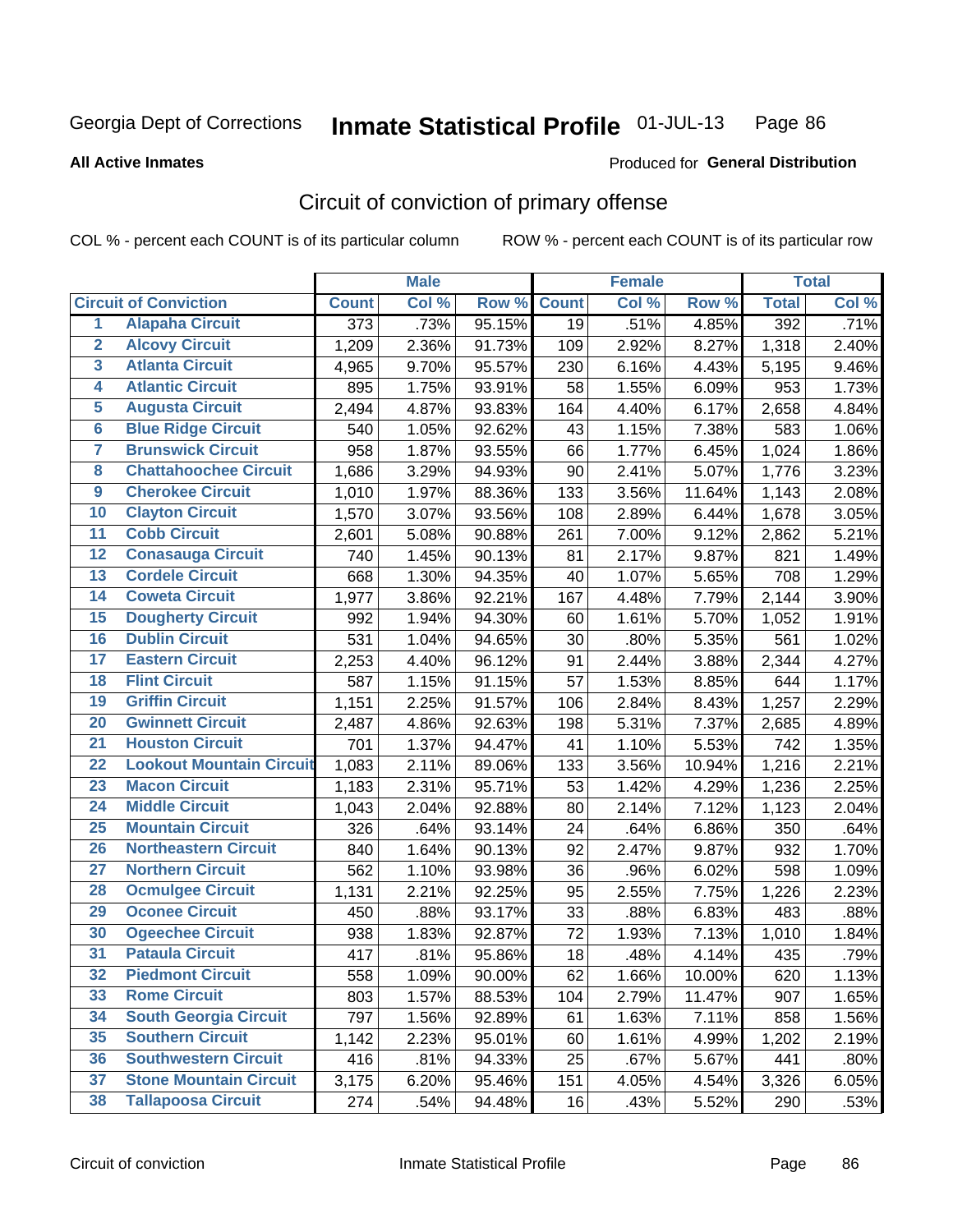**All Active Inmates**

#### Produced for **General Distribution**

### Circuit of conviction of primary offense

|    |                              |              | <b>Male</b> |        |              | <b>Female</b> |        |              | <b>Total</b> |
|----|------------------------------|--------------|-------------|--------|--------------|---------------|--------|--------------|--------------|
|    | <b>Circuit of Conviction</b> | <b>Count</b> | Col %       | Row %  | <b>Count</b> | Col %         | Row %  | <b>Total</b> | Col %        |
| 39 | <b>Tifton Circuit</b>        | 565          | 1.10%       | 95.28% | 28           | .75%          | 4.72%  | 593          | 1.08%        |
| 40 | <b>Toombs Circuit</b>        | 361          | .70%        | 93.77% | 24           | .64%          | 6.23%  | 385          | .70%         |
| 41 | <b>Waycross Circuit</b>      | 869          | 1.70%       | 93.84% | 57           | 1.53%         | 6.16%  | 926          | 1.69%        |
| 42 | <b>Western Circuit</b>       | 501          | .98%        | 95.07% | 26           | .70%          | 4.93%  | 527          | .96%         |
| 43 | <b>Rockdale Circuit</b>      | 444          | .87%        | 95.07% | 23           | .62%          | 4.93%  | 467          | .85%         |
| 44 | <b>Douglas Circuit</b>       | 1,305        | 2.55%       | 90.69% | 134          | 3.59%         | 9.31%  | 1,439        | 2.62%        |
| 45 | <b>Appalachian Circuit</b>   | 311          | .61%        | 92.28% | 26           | .70%          | 7.72%  | 337          | .61%         |
| 46 | <b>Enotah Circuit</b>        | 303          | .59%        | 87.32% | 44           | 1.18%         | 12.68% | 347          | .63%         |
| 47 | <b>Bell-Forsyth Circuit</b>  | 332          | .65%        | 87.37% | 48           | 1.29%         | 12.63% | 380          | .69%         |
| 48 | <b>Towaliga Circuit</b>      | 394          | .77%        | 92.92% | 30           | $.80\%$       | 7.08%  | 424          | .77%         |
| 49 | <b>Paulding Circuit</b>      | 300          | .59%        | 92.59% | 24           | .64%          | 7.41%  | 324          | .59%         |
|    | <b>Total Rported</b>         | 51,211       | 100%        | 93.21% | 3,731        | 100%          | 6.79%  | 54,942       | 100%         |

| тео | 283 | nr.<br>ZU   | 303    |
|-----|-----|-------------|--------|
|     | 494 | 2751<br>. . | 55,245 |

| M | . | -----<br>oг | ----<br>пLс |
|---|---|-------------|-------------|
|   |   | <b>OUNN</b> |             |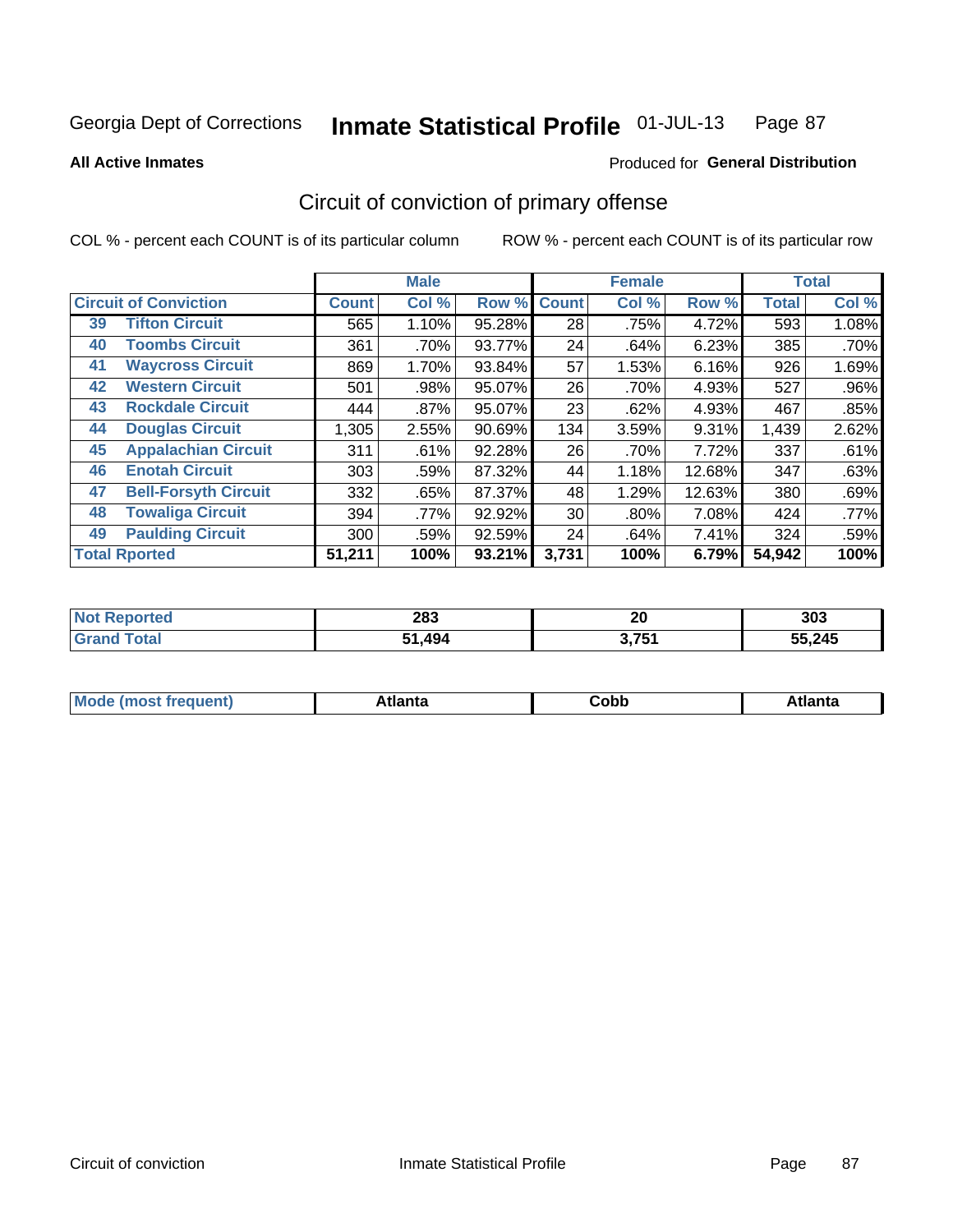#### **All Active Inmates**

#### Produced for **General Distribution**

#### Years served (jail + prison) in this incarceration

|                              |              | <b>Male</b> |         |                | <b>Female</b> |                  |              | <b>Total</b> |
|------------------------------|--------------|-------------|---------|----------------|---------------|------------------|--------------|--------------|
| <b>Years Served</b>          | <b>Count</b> | Col %       | Row %   | <b>Count</b>   | Col %         | Row <sub>%</sub> | <b>Total</b> | Col %        |
| Less than one year           | 9,939        | 19.30%      | 90.54%  | 1,039          | 27.70%        | 9.46%            | 10,978       | 19.87%       |
| 1 to 1.99 years              | 8,765        | 17.02%      | 91.59%  | 805            | 21.46%        | 8.41%            | 9,570        | 17.32%       |
| 2 to 2.99 years              | 6,173        | 11.99%      | 93.11%  | 457            | 12.18%        | 6.89%            | 6,630        | 12.00%       |
| $3$ to $3.99$ years          | 4,203        | 8.16%       | 92.64%  | 334            | 8.90%         | 7.36%            | 4,537        | 8.21%        |
| $\overline{4}$ to 4.99 years | 3,444        | 6.69%       | 93.31%  | 247            | 6.58%         | 6.69%            | 3,691        | 6.68%        |
| 5 to 5.99 years              | 2,982        | 5.79%       | 94.55%  | 172            | 4.59%         | 5.45%            | 3,154        | 5.71%        |
| $6$ to $6.99$ years          | 2,375        | 4.61%       | 94.36%  | 142            | 3.79%         | 5.64%            | 2,517        | 4.56%        |
| 7 to 7.99 years              | 1,732        | 3.36%       | 94.18%  | 107            | 2.85%         | 5.82%            | 1,839        | 3.33%        |
| 8 to 8.99 years              | 1,416        | 2.75%       | 95.10%  | 73             | 1.95%         | 4.90%            | 1,489        | 2.70%        |
| 9 to 9.99 years              | 1,302        | 2.53%       | 95.11%  | 67             | 1.79%         | 4.89%            | 1,369        | 2.48%        |
| 10 to 10.99 years            | 1,024        | 1.99%       | 95.17%  | 52             | 1.39%         | 4.83%            | 1,076        | 1.95%        |
| 11 to 11.99 years            | 869          | 1.69%       | 96.34%  | 33             | 0.88%         | 3.66%            | 902          | 1.63%        |
| 12 to 12.99 years            | 804          | 1.56%       | 96.98%  | 25             | 0.67%         | 3.02%            | 829          | 1.50%        |
| 13 to 13.99 years            | 699          | 1.36%       | 95.62%  | 32             | 0.85%         | 4.38%            | 731          | 1.32%        |
| 14 to 14.99 years            | 680          | 1.32%       | 96.18%  | 27             | 0.72%         | 3.82%            | 707          | 1.28%        |
| 15 to 15.99 years            | 621          | 1.21%       | 96.73%  | 21             | 0.56%         | 3.27%            | 642          | 1.16%        |
| 16 to 16.99 years            | 626          | 1.22%       | 96.90%  | 20             | 0.53%         | 3.10%            | 646          | 1.17%        |
| 17 to 17.99 years            | 525          | 1.02%       | 97.04%  | 16             | 0.43%         | 2.96%            | 541          | 0.98%        |
| 18 to 18.99 years            | 472          | 0.92%       | 97.12%  | 14             | 0.37%         | 2.88%            | 486          | 0.88%        |
| 19 to 19.99 years            | 441          | 0.86%       | 95.45%  | 21             | 0.56%         | 4.55%            | 462          | 0.84%        |
| 20 to 20.99 years            | 309          | 0.60%       | 97.48%  | 8              | 0.21%         | 2.52%            | 317          | 0.57%        |
| 21 to 21.99 years            | 284          | 0.55%       | 96.60%  | 10             | 0.27%         | 3.40%            | 294          | 0.53%        |
| 22 to 22.99 years            | 258          | 0.50%       | 97.73%  | $\,6$          | 0.16%         | 2.27%            | 264          | 0.48%        |
| 23 to 23.99 years            | 191          | 0.37%       | 97.45%  | 5              | 0.13%         | 2.55%            | 196          | 0.35%        |
| 24 to 24.99 years            | 183          | 0.36%       | 99.46%  | 1              | 0.03%         | 0.54%            | 184          | 0.33%        |
| 25 to 25.99 years            | 163          | 0.32%       | 97.02%  | 5              | 0.13%         | 2.98%            | 168          | 0.30%        |
| 26 to 26.99 years            | 119          | 0.23%       | 100.00% |                |               |                  | 119          | 0.22%        |
| 27 to 27.99 years            | 110          | 0.21%       | 97.35%  | 3              | 0.08%         | 2.65%            | 113          | 0.20%        |
| 28 to 28.99 years            | 91           | 0.18%       | 98.91%  | 1              | 0.03%         | 1.09%            | 92           | 0.17%        |
| 29 to 29.99 years            | 84           | 0.16%       | 98.82%  | 1              | 0.03%         | 1.18%            | 85           | 0.15%        |
| Thirty + years               | 610          | 1.18%       | 98.87%  | $\overline{7}$ | 0.19%         | 1.13%            | 617          | 1.12%        |
| <b>Total Reported</b>        | 51,494       | 100%        | 93.21%  | 3,751          | 100%          | 6.79%            | 55,245       | 100%         |

| nrteol    |     |              |        |
|-----------|-----|--------------|--------|
| $^{\sim}$ | 494 | <b>2 7E4</b> | 55,245 |

| <b>Mean</b><br>(average) | 5.84               | 3.69               | 5.7           |
|--------------------------|--------------------|--------------------|---------------|
| Median (middle)          |                    | 2.04               | 3.1           |
| Mode (most frequent)     | Less than one year | Less than one year | Less than one |
|                          |                    |                    | vear          |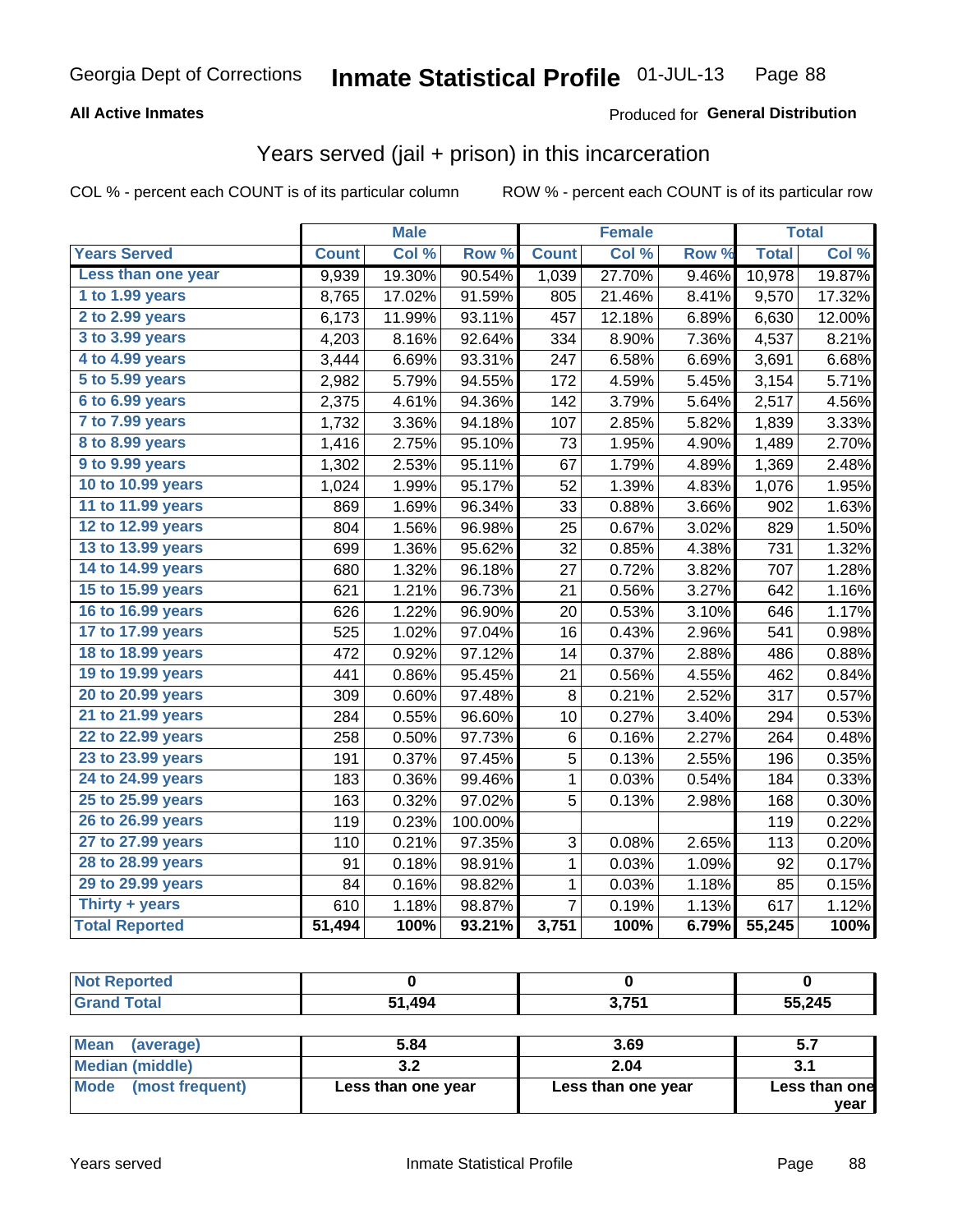#### **All Active Inmates**

Produced for **General Distribution**

#### Results of most recent HIV tests

|                         | <b>Male</b>  |        |           | <b>Female</b> |           |          | Total  |        |
|-------------------------|--------------|--------|-----------|---------------|-----------|----------|--------|--------|
| <b>HIV Test Results</b> | <b>Count</b> | Col %  | Row %I    | <b>Count</b>  | Col %     | Row %    | Total  | Col %  |
| <b>Positive</b>         | 752          | 1.56%  | $90.93\%$ | 751           | $2.07\%$  | $9.07\%$ | 827    | 1.59%  |
| <b>Negative</b>         | 47,536       | 98.44% | 93.06%    | 3,544         | $97.93\%$ | 6.94%    | 51,080 | 98.40% |
| Indeterminate           | ີ            | 0.01%  | 100.00%   |               |           |          |        | 0.01%  |
| <b>Total Reported</b>   | 48,291       | 100%   | $93.03\%$ | 3,619         | 100%      | $6.97\%$ | 51,910 | 100%   |

| <b>Not Reported</b>          | 3,203  | 132   | 3,335  |
|------------------------------|--------|-------|--------|
| <b>Total</b><br><b>Grand</b> | 51,494 | 3,751 | 55,245 |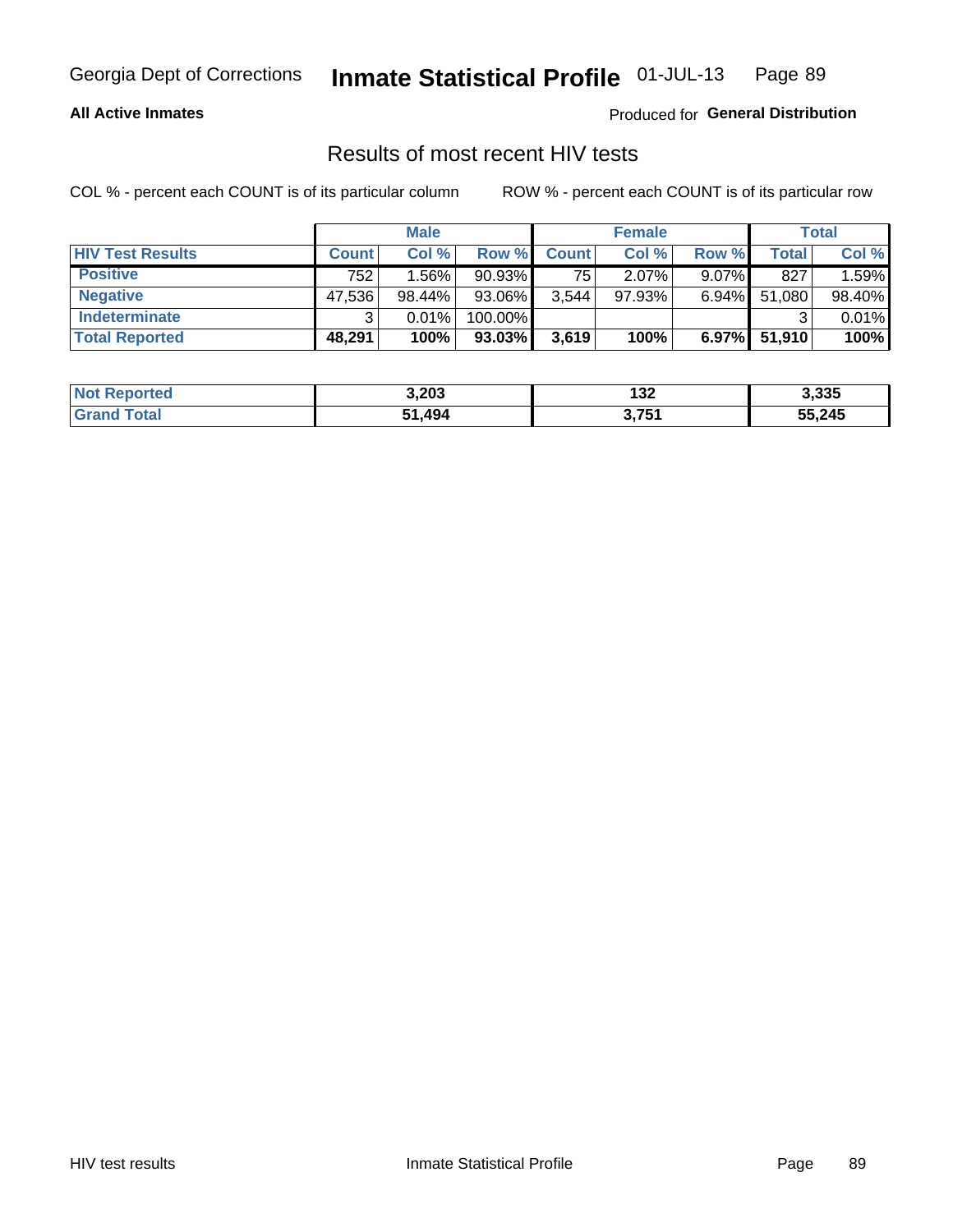#### **All Active Inmates**

#### Produced for **General Distribution**

#### Results of most recent tuberculosis test

|                                  | <b>Male</b>  |           |            | <b>Female</b> |           |          | Total  |        |
|----------------------------------|--------------|-----------|------------|---------------|-----------|----------|--------|--------|
| <b>Tuberculosis Test Results</b> | <b>Count</b> | Col%      | Row %      | <b>Count</b>  | Col %     | Row %    | Total  | Col %  |
| <b>Positive on current test</b>  | 8,787        | 18.06%    | $97.72\%$  | 205           | $5.66\%$  | 2.28%    | 8,992  | 17.21% |
| <b>Positive on previous test</b> | 37           | 0.08%     | $100.00\%$ |               |           |          | 37     | 0.07%  |
| <b>Negative</b>                  | 39.819       | $81.86\%$ | $92.10\%$  | 3.414         | $94.34\%$ | $7.90\%$ | 43,233 | 82.72% |
| <b>Total Reported</b>            | 48,643       | 100%      | 93.08%     | 3,619         | 100%      | $6.92\%$ | 52.262 | 100%   |

| <b>Not Reported</b>     | 2,851      | 132   | 2,983  |
|-------------------------|------------|-------|--------|
| <b>Total</b><br>' Grand | ,494<br>51 | 3 751 | 55,245 |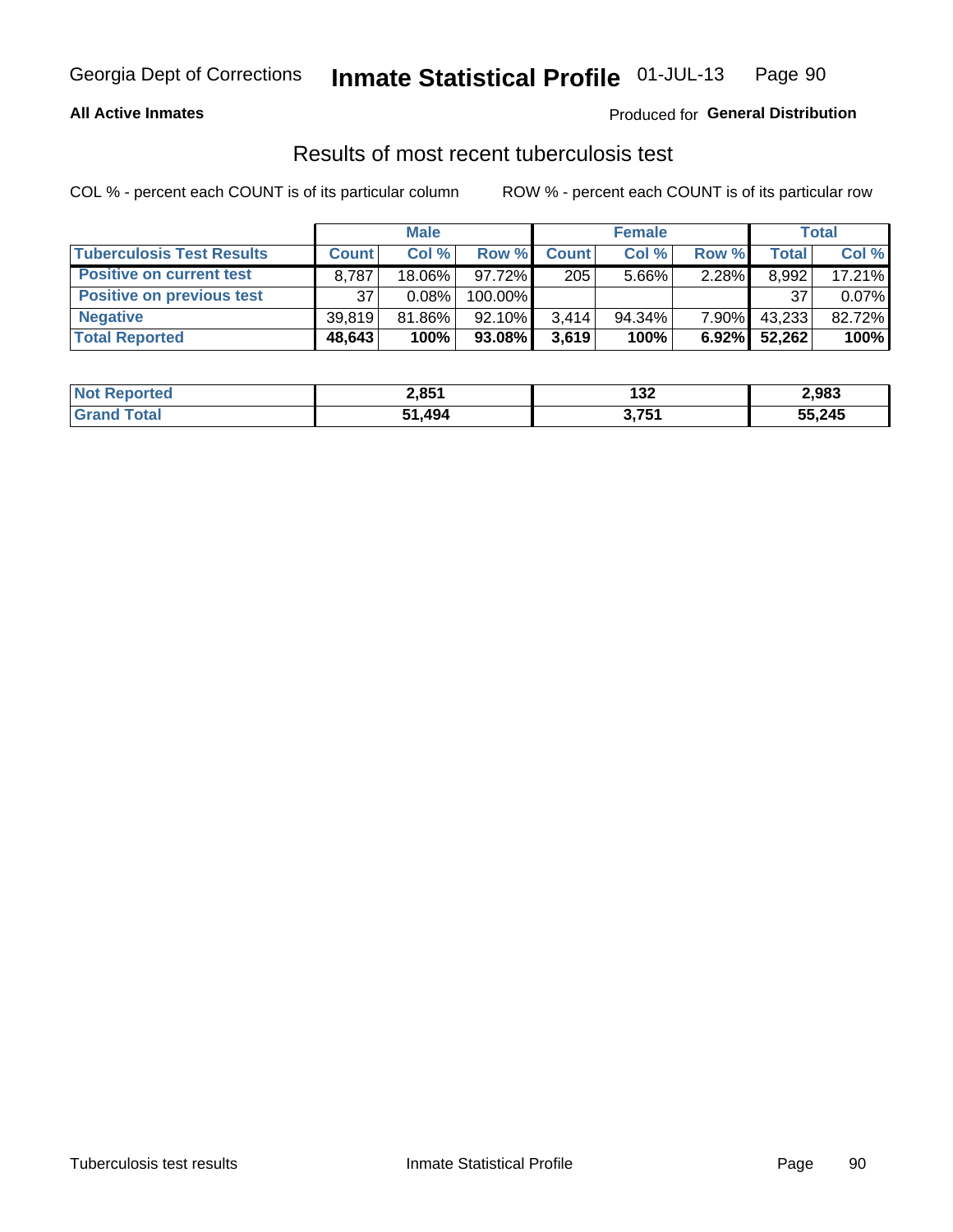#### **All Active Inmates**

Produced for **General Distribution**

#### Results of most recent syphilis test

|                                 | <b>Male</b>  |           |           | <b>Female</b> |           |          | Total        |        |
|---------------------------------|--------------|-----------|-----------|---------------|-----------|----------|--------------|--------|
| <b>Syphilis Test Results</b>    | <b>Count</b> | Col%      | Row %     | <b>Count</b>  | Col %     | Row %    | Total I      | Col %  |
| <b>Positive on current test</b> | 351          | $1.42\%$  | $94.86\%$ | 19            | 1.69%     | $5.14\%$ | 370          | 1.43%  |
| <b>Negative</b>                 | 24.362       | $98.58\%$ | 95.66%    | .104          | $98.31\%$ |          | 4.34% 25,466 | 98.57% |
| <b>Total Reported</b>           | 24,713       | 100%      | 95.65%    | 1,123         | 100%      | $4.35\%$ | 25,836       | 100%   |

| <b>Not Reported</b> | 26,781 | 2,628 | 29,409 |
|---------------------|--------|-------|--------|
| <b>Grand Total</b>  | ∣.494  | 3,751 | 55,245 |